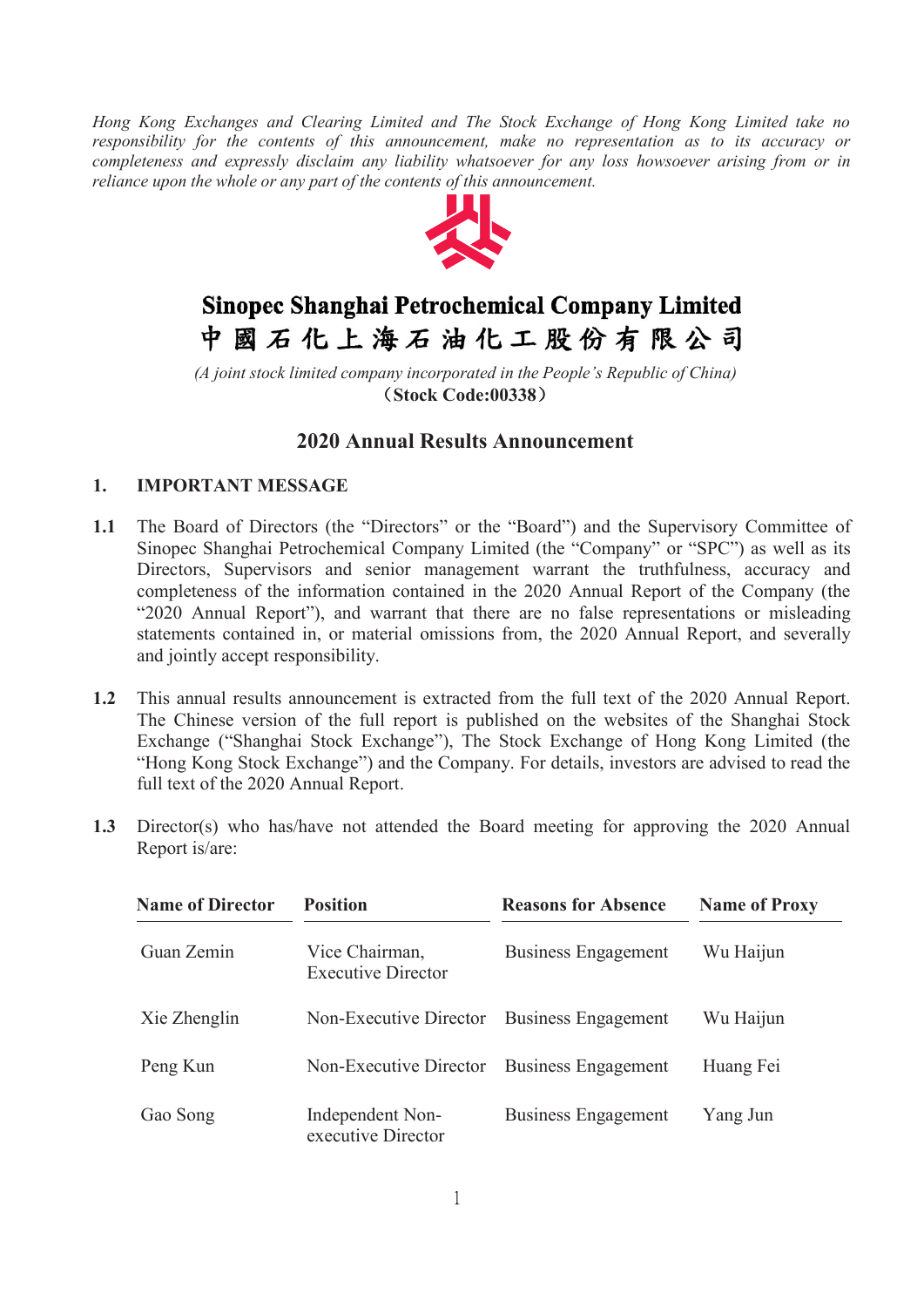- **1.4** The financial statements for the year ended 31 December 2020 (the "Reporting Period"), prepared under the People's Republic of China ("PRC" or "China")'s Accounting Standards ("CAS") as well as the International Financial Reporting Standards ("IFRS"), were audited by PricewaterhouseCoopers Zhong Tian LLP and PricewaterhouseCoopers, respectively, and both firms have issued unqualified opinions on the financial statements in their auditors' reports.
- 1.5 In 2020, the net profit attributable to equity shareholders of the Company amounted to RMB628,110 thousand under CAS (net profit of RMB645,072 thousand under IFRS). According to the 2020 profit distribution plan approved by the Board on 24 March 2021, the Board proposed to distribute a dividend of RMB0.1 per share (including tax) (the "Final Dividend") based on the total number of issued shares of the Company as at the record date for distributing dividend. The 2020 profit distribution plan will be implemented subject to approval of the Company's 2020 annual general meeting (the "AGM"). The date and time of the AGM and book closure arrangement will be announced later. The notice of the AGM will be announced separately in accordance with the provisions of the Articles of Association of the Company. The notice of the AGM, the accompanying circular and proxy form will be despatched to holders of H shares in accordance with the Rules Governing the Listing of Securities on The Stock Exchange of Hong Kong Limited (the "Hong Kong Listing Rules").

Subject to the passing of the resolution by the shareholders of the Company at the AGM, the Final Dividend is expected to be distributed on or around Tuesday, 20 July 2021 to shareholders whose names appear on the Register of Members of the Company's H shares at the close of business on Monday, 28 June 2021. The Final Dividend is denominated and declared in Renminbi. The Final Dividend payable to the holders of the Company's A shares shall be paid in Renminbi while those payable to the holders of the Company's H shares shall be paid in Hong Kong dollars. The amount of Hong Kong dollars payable shall be calculated on the basis of the average closing exchange rates for Hong Kong dollars as announced by the Foreign Exchange Trading Centre of the PRC one calendar week prior to the approval of the Final Dividend at the AGM.

The Company is expected to close the Register of Members of the Company's H shares from Wednesday, 23 June 2021 to Monday, 28 June 2021 (both days inclusive), during which period no transfer of H shares will be registered in order to confirm the shareholders' entitlement to receive the Final Dividend. The holders of the Company's H shares who wish to receive the Final Dividend should lodge the transfer documents and relevant share certificates with the Company's H shares share registrar, Hong Kong Registrars Limited, at Shops 1712-1716, 17/F, Hopewell Centre, 183 Queen's Road East, Wanchai, Hong Kong on or before 4:30 p.m. on Tuesday, 22 June 2021.

The record date for dividend distribution, distribution procedures and time for the distribution of dividends applicable to holders of the Company's A shares will be announced separately.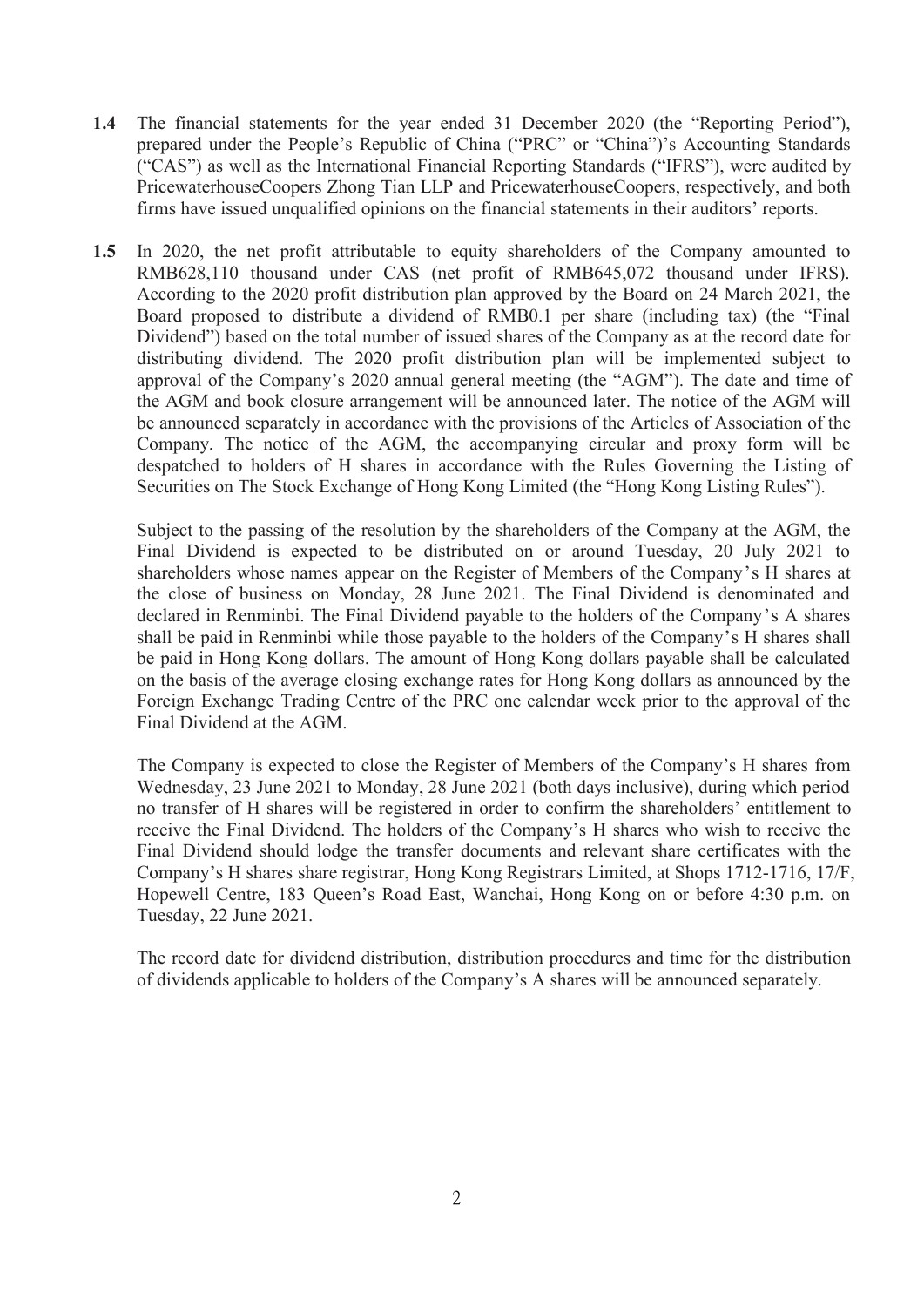## **2. CORPORATE INFORMATION**

#### **2.1 Corporate information**

Place of listing of A shares: Shanghai Stock Exchange Stock abbreviation of A shares: <br>
上海石化 Stock code of A shares: 600688 Place of listing of H shares: Hong Kong Stock Exchange Stock abbreviation of H shares: SHANGHAI PECHEM Stock code of H shares: 00338 Place of listing of American Depositary Receipts (ADR): Code of American Depositary Receipts (ADR): Registered address and business address: Postal Code: 200540 Principal place of business in Hong Kong: Website of the Company: [www.spc.com.cn](http://www.spc.com.cn/) E-mail address: [spc@spc.com.cn](mailto:spc@spc.com.cn)

New York Stock Exchange

#### SHI

48 Jinyi Road, Jinshan District, Shanghai, PRC Room 605, Island Place Tower, 510 King's Road, Hong Kong

## **2.2 Contact persons and contact details**

|         | <b>Secretary to the Board</b> | <b>Securities Affairs Representative</b> |
|---------|-------------------------------|------------------------------------------|
| Name    | Huang Fei                     | Yu Guangxian                             |
| Address | 48 Jinyi Road, Jinshan        | 48 Jinyi Road, Jinshan                   |
|         | District, Shanghai, PRC,      | District, Shanghai, PRC,                 |
|         | Postal Code: 200540           | Postal Code: 200540                      |
| Tel     | 8621-57943143                 | 8621-57933728                            |
| Fax     | 8621-57940050                 | 8621-57940050                            |
| E-mail  | huangfei@spc.com.cn           | yuguangxian@spc.com.cn                   |
|         |                               |                                          |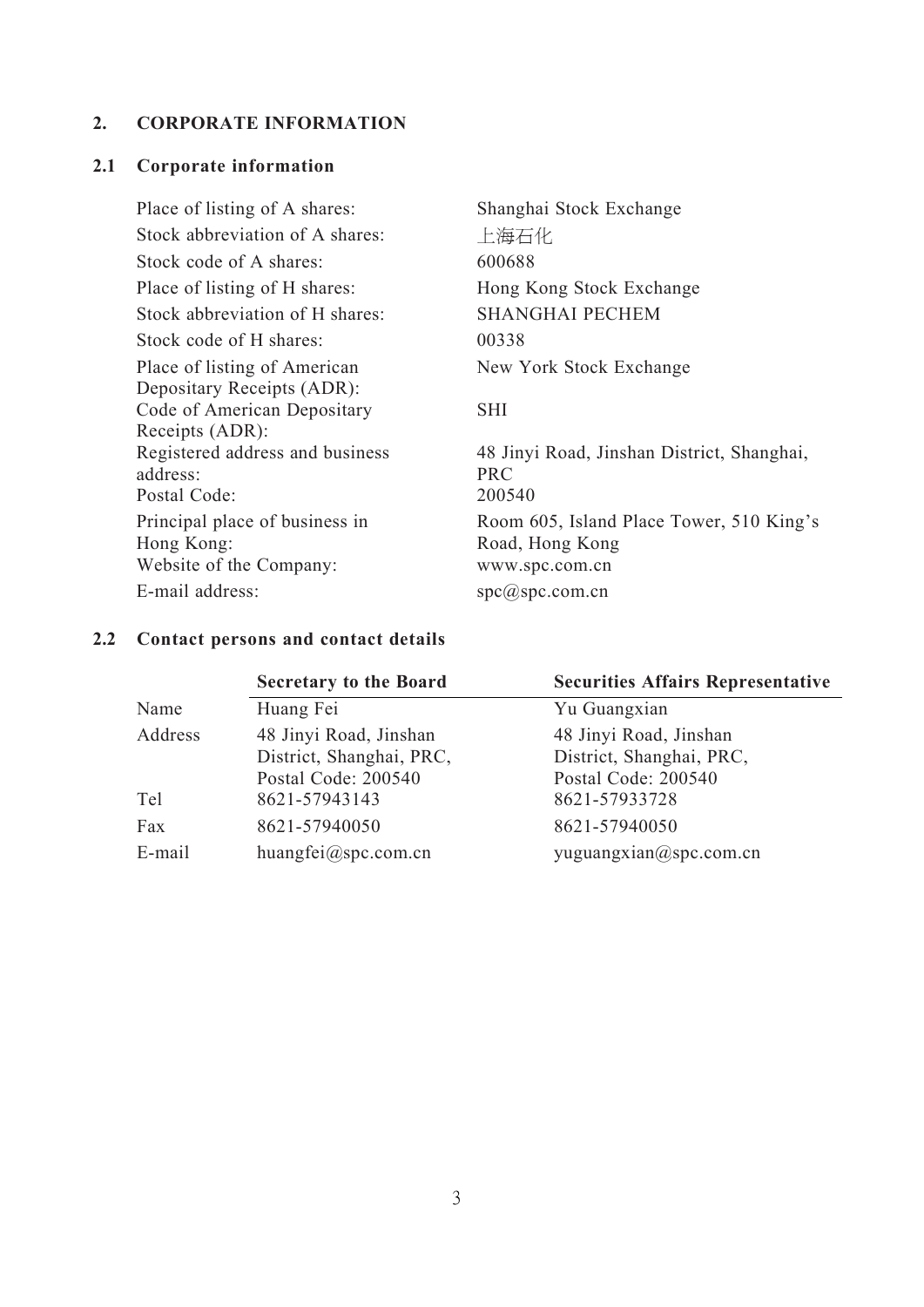## **2.3 Introduction of main business or products during the Reporting Period**

Located at Jinshanwei in the southwest of Shanghai, the Group is a highly integrated petrochemical enterprise which mainly processes crude oil into a broad range of petroleum products, intermediate petrochemicals, resins and plastics and synthetic fibres. The Group sells most of its products within the PRC domestic market and derives most of its revenues from customers in Eastern China, one of the fastest growing regions in the PRC.

The Group's high-quality development is supported by the ever-increasing demand in the PRC for petrochemical products. Relying on the competitive advantage of its high degree of integration, the Group is optimizing its product mix, improving the quality and variety of its existing products, upgrading technology and increasing the capacity of its key upstream plants.

## **3. ACCOUNTING DATA AND FINANCIAL INDICATORS**

#### **3.1 Major accounting data** *(Prepared under CAS)*

|                                                                                            |                    |                                                           |                                                               | Unit:RMB' 000                   |
|--------------------------------------------------------------------------------------------|--------------------|-----------------------------------------------------------|---------------------------------------------------------------|---------------------------------|
| Major accounting data                                                                      | 2020               | 2019                                                      | Increase/decrease<br>compared to the<br>previous year( $\%$ ) | 2018                            |
| Revenue                                                                                    | 74,705,183         | 100,346,048                                               | $-25.55$                                                      | 107,764,908                     |
| Total profit                                                                               | 573,816            | 2,654,116                                                 | $-78.38$                                                      | 6,748,976                       |
| Net profit attributable to shareholders of<br>the Company                                  | 628,110            | 2,213,716                                                 | $-71.63$                                                      | 5,277,186                       |
| Net profit attributable to shareholders of<br>the Company excluding non-recurring<br>items | 493,350            | 2,073,020                                                 | $-76.20$                                                      | 5,067,583                       |
| Net cash flows generated from operating<br>activities                                      | 1,751,217          | 5,121,209                                                 | $-65.80$                                                      | 6,695,099                       |
|                                                                                            |                    |                                                           | Increase/decrease<br>compared to the<br>previous year end     |                                 |
|                                                                                            | <b>End of 2020</b> | <b>End of 2019</b><br>$\wedge$ $\wedge$ $\wedge$ $\wedge$ | $\binom{0}{0}$<br>$\sim$ $\sim$                               | <b>End of 2018</b><br>0.0.00018 |

|                                     | LIIU VI ZVZV | Liiu vi zvi z | 170 I   | $LHUHUHUHUHUHUHUHUHUHUHUHUHUHUHUHUHUHUHUHUHUHUHUHUHUHUHUHUHUHUHU$ |
|-------------------------------------|--------------|---------------|---------|-------------------------------------------------------------------|
| Total equity attributable to equity | 29,218,033   | 29,885,341    | $-2.23$ | 30,370,126                                                        |
| shareholders of the Company         |              |               |         |                                                                   |
| Total assets                        | 44,749,173   | 45,636,128    | -1.94   | 44,539,960                                                        |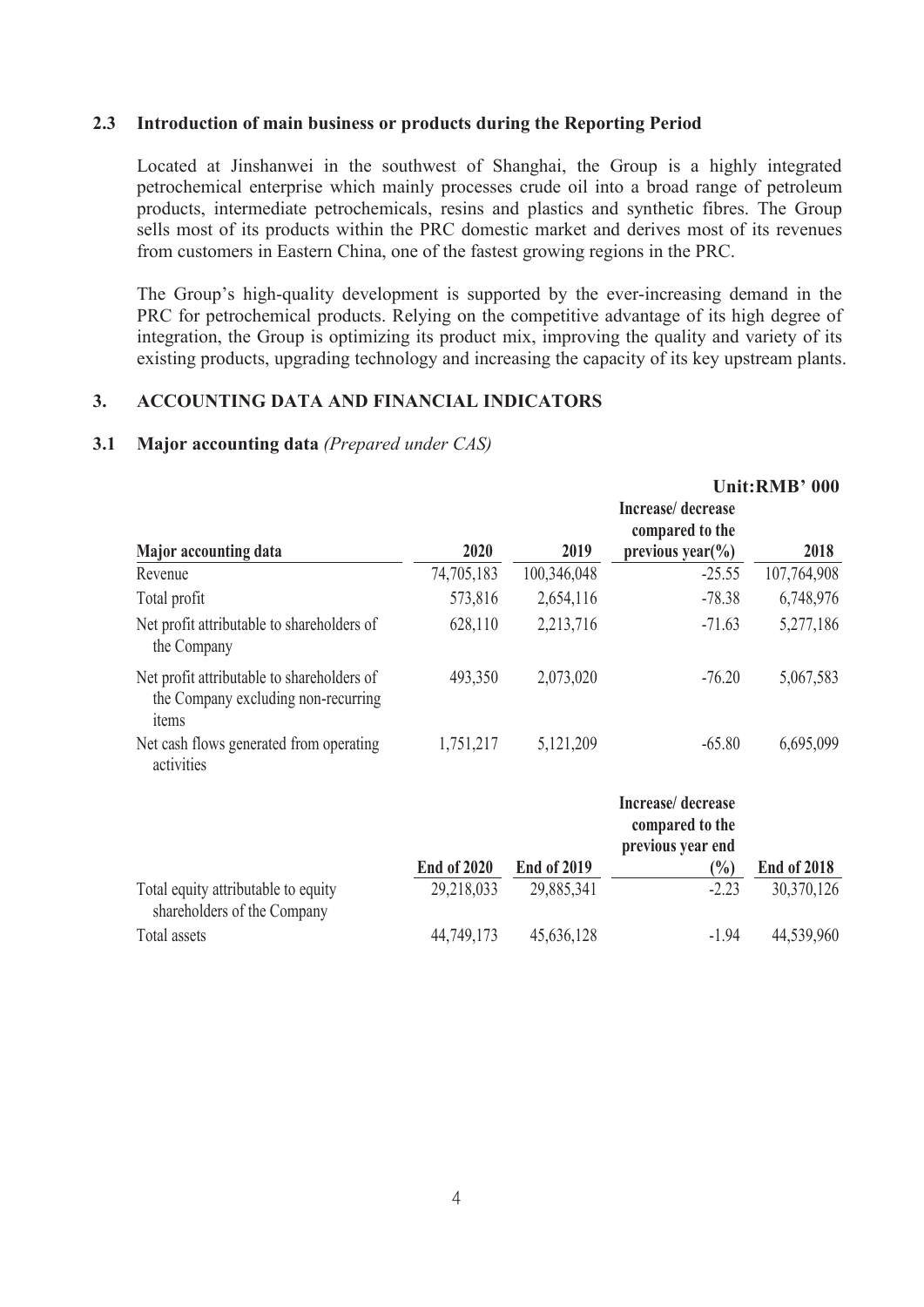# **3.2 Major financial indicators** *(Prepared under CAS)*

|                                                                                       |       |       | Increase/decrease<br>compared to the   |        |  |
|---------------------------------------------------------------------------------------|-------|-------|----------------------------------------|--------|--|
| <b>Major financial indicators</b>                                                     | 2020  | 2019  | previous year $(\% )$                  | 2018   |  |
| Basic earnings per share (RMB/share)                                                  | 0.058 | 0.205 | $-71.71$                               | 0.488  |  |
| Diluted earnings per share (RMB/share)                                                | 0.058 | 0.205 | $-71.71$                               | 0.488  |  |
| Basic earnings per share excluding non-<br>recurring items (RMB/share)                | 0.047 | 0.192 | $-75.52$                               | 0.468  |  |
| Return on net assets (weighted average)<br>$(0/0)*$                                   | 2.127 | 7.143 | Decreased by 5.02<br>percentage points | 16.211 |  |
| Return on net assets excluding non-<br>recurring items (weighted average)<br>$(\%)^*$ | 1.709 | 6.726 | Decreased by 5.02<br>percentage points | 15.567 |  |
| Net cash flow per share generated from<br>operating activities (RMB/share)            | 0.162 | 0.473 | $-65.75$                               | 0.619  |  |

|                                                                                                 |                    |                    | Increase/decrease<br>compared to the<br>previous year end |                    |  |
|-------------------------------------------------------------------------------------------------|--------------------|--------------------|-----------------------------------------------------------|--------------------|--|
|                                                                                                 | <b>End of 2020</b> | <b>End of 2019</b> | $\binom{0}{0}$                                            | <b>End of 2018</b> |  |
| Net assets per share attributable to<br>shareholders<br>of<br>the<br>Company<br>$(RMB/share)^*$ | 2.699              | 2.761              | $-2.25$                                                   | 2.806              |  |
| Gearing ratio $(\%)$                                                                            | 34.401             | 34.228             | Increased by 0.17<br>percentage points                    | 31.553             |  |

\* The above-mentioned net assets do not include minority shareholders' interests.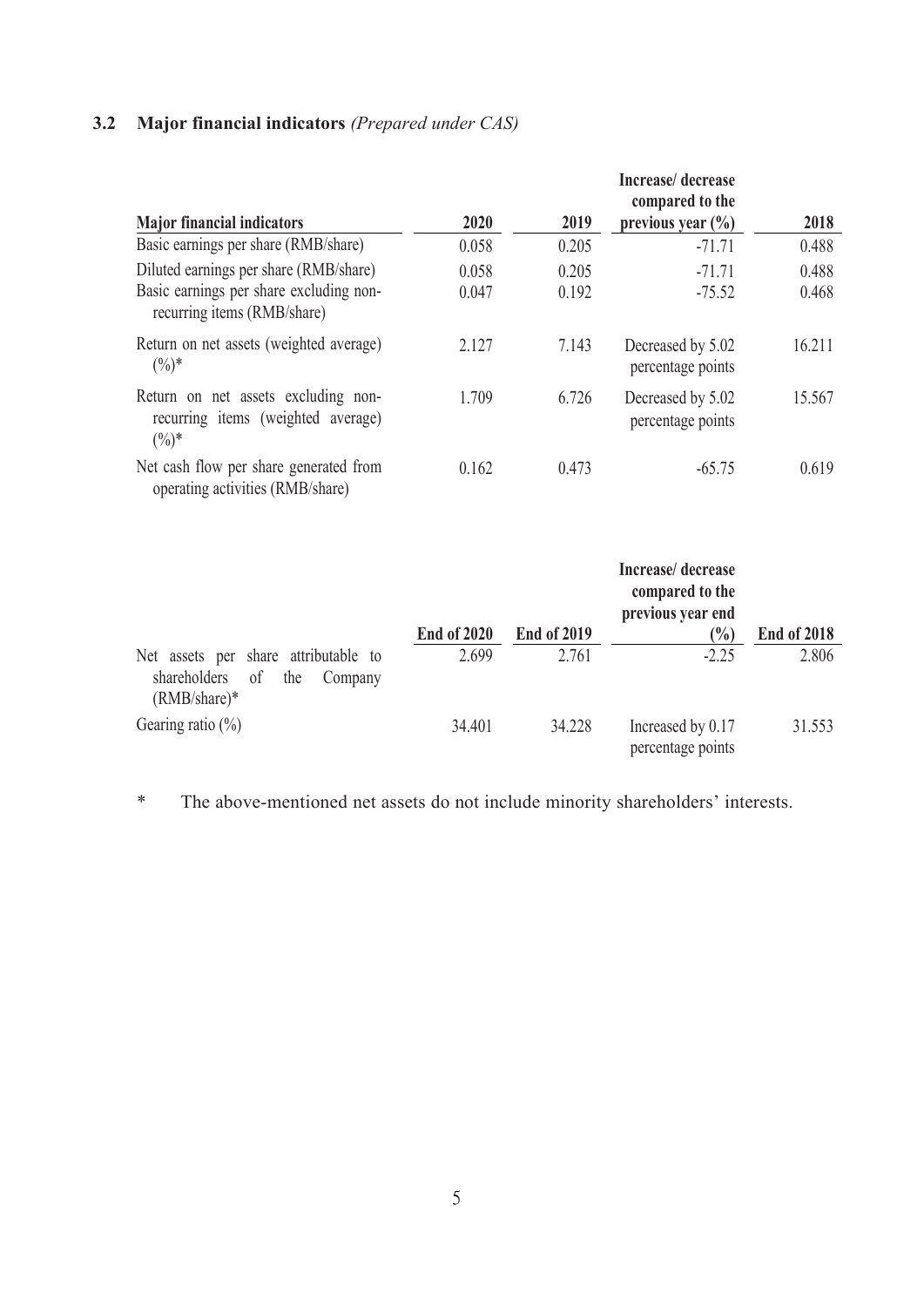|                                                                                                                                                                                             |           |           | Unit: RMB' 000 |
|---------------------------------------------------------------------------------------------------------------------------------------------------------------------------------------------|-----------|-----------|----------------|
| Non-recurring items                                                                                                                                                                         | 2020      | 2019      | 2018           |
| Gains on disposal of non-current assets                                                                                                                                                     | 72,296    | 158,551   | 172,508        |
| (Losses)/gains on disposal of long-term equity                                                                                                                                              |           | $-60,951$ | 1,622          |
| Employee reduction expenses                                                                                                                                                                 | $-20,060$ | $-45,394$ | $-34,450$      |
| Government grants recognised through profit or<br>loss (excluding government grants pursuant<br>to the State's unified standard sum and quota<br>closely related to the corporate business) | 71,296    | 79,678    | 126,329        |
| Income from external entrusted lendings                                                                                                                                                     |           |           | 11             |
| Net (losses)/gains on settlement of foreign<br>exchange option and forward foreign<br>exchange contracts                                                                                    | $-912$    | $-15,316$ | 14,520         |
| Income from structured deposit                                                                                                                                                              | 132,690   | 86,848    |                |
| Payments for sale of financial assets at fair<br>value through other comprehensive income                                                                                                   | $-9,513$  | $-19,513$ |                |
| (Losses)/gains from derivative financial assets<br>and fair value changes of liabilities                                                                                                    | $-17,871$ | 1,597     |                |
| Other non-revenue and expenses other than                                                                                                                                                   | $-42,968$ | $-42,322$ | $-55,092$      |
| Effect on non-controlling interests (after tax)                                                                                                                                             | 1,141     | 3,515     | $-7,079$       |
| Tax effect for the above items                                                                                                                                                              | $-51,339$ | $-5,997$  | $-8,766$       |
| Total                                                                                                                                                                                       | 134,760   | 140,696   | 209,603        |

# **3.3 Non-recurring items** *(Prepared under CAS)*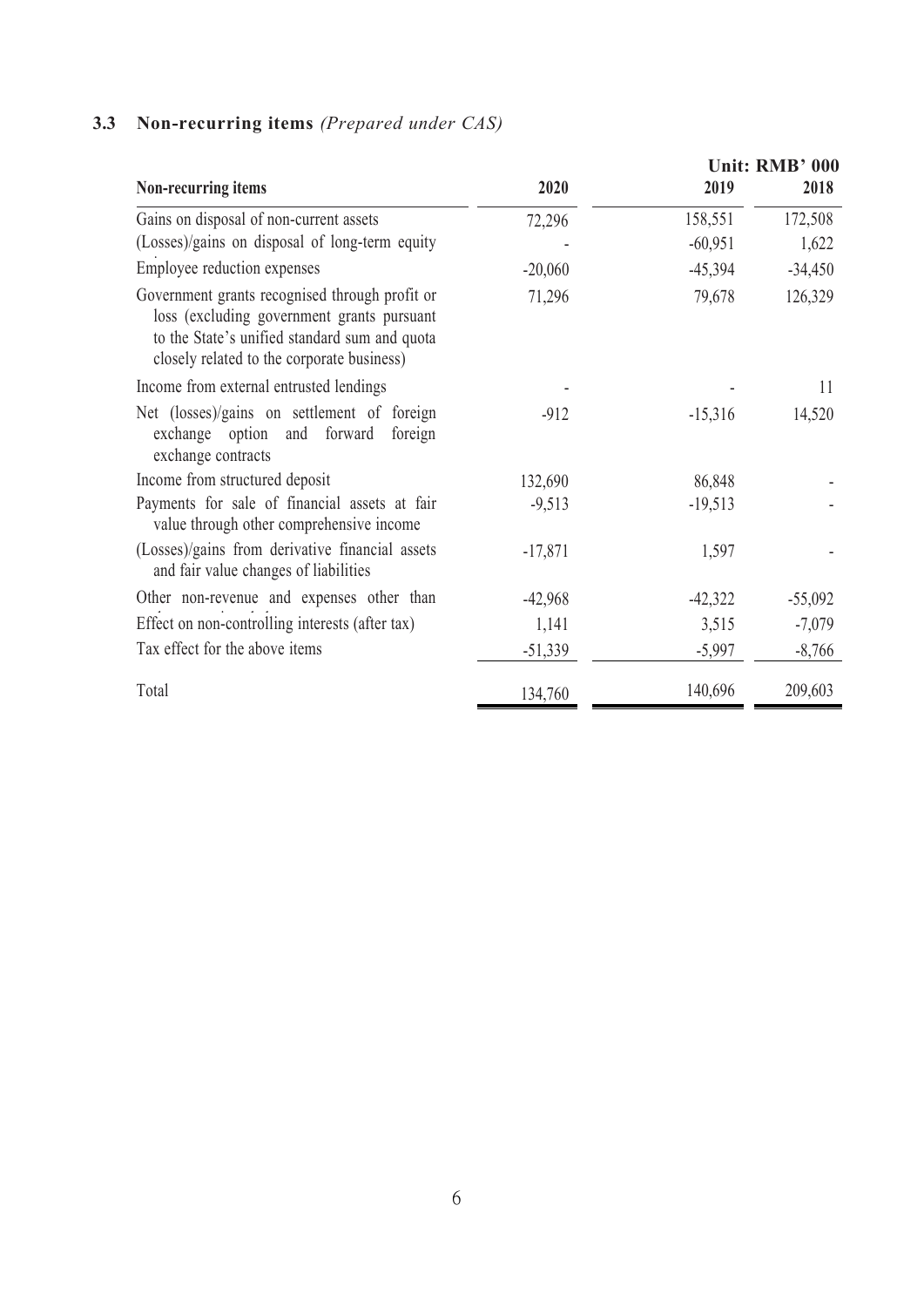## **3.4 Financial information prepared under IFRS (for the past five years)**

|                                                                 |          |          | <b>Unit: RMB million</b> |          |          |  |  |  |
|-----------------------------------------------------------------|----------|----------|--------------------------|----------|----------|--|--|--|
| <b>Year ended 31 December</b>                                   | 2020     | 2019     | 2018                     | 2017     | 2016     |  |  |  |
| Net sales                                                       | 61,560.9 | 88,055.7 | 95,613.5                 | 79,218.3 | 65,936.5 |  |  |  |
| Profit before income tax                                        | 590.8    | 2,656.1  | 6,808.1                  | 7,852.9  | 7,778.3  |  |  |  |
| Profit for the year                                             | 656.4    | 2,227.2  | 5,336.2                  | 6,154.2  | 5,981.5  |  |  |  |
| Profit attributable to owners of<br>the Company                 | 645.1    | 2,215.7  | 5,336.3                  | 6,143.2  | 5,968.5  |  |  |  |
| Basic earnings per share<br>(RMB/share)                         | 0.060    | 0.205    | 0.493                    | 0.569    | 0.553    |  |  |  |
| Diluted earnings per share<br>(RMB/share)                       | 0.060    | 0.205    | 0.493                    | 0.568    | 0.552    |  |  |  |
| Basic and diluted earnings per<br>share (RMB/share) (restated)* | N/A      | N/A      | N/A                      | N/A      | N/A      |  |  |  |
| As at 31 December:                                              |          |          |                          |          |          |  |  |  |
| Total equity attributable to<br>owners of the Company           | 29,198.0 | 29,863.3 | 30,346.1                 | 28,230.2 | 24,722.0 |  |  |  |
| Total assets                                                    | 44,619.1 | 45,494.1 | 44,385.9                 | 39,443.5 | 33,945.6 |  |  |  |
| Total liabilities                                               | 15,284.2 | 15,500.2 | 13,923.5                 | 10,927.9 | 8,942.4  |  |  |  |

\* After the implementation of capitalisation of the capital reserve in December 2013, the total number of issued shares of the Company increased from 7.2 billion shares to 10.8 billion shares.

\* The first tranche of the Company's Share Option Incentive Scheme was exercised in August 2017. As a result, the total number of issued shares of the Company increased by 14,176.6 thousand shares.

\* The second tranche of the Company's Share Option Incentive Scheme was exercised in January 2018. As a result, the total number of issued shares of the Company increased by 9,636.9 thousand shares.

## **3.5 Major quarterly financial data in 2020** *(Prepared under CAS)*

#### **Unit:RMB' 000 First Quarter Second Quarter (January to March) (April to June) (July to September) Third Quarter Fourth Quarter (October to December)** Revenue 17,926,384 17,736,968 19,290,616 19,751,215 Net (loss) /profit attributable to shareholders of the Company -1,202,367 -513,705 1,073,853 1,270,329 Net (loss) /profit attributable to -1,218,292 shareholders of the Company excluding non-recurring items -1,218,292 -569,868 964,783 1,316,727 Net cash flows (used in)/ generated from operating activities -3,880,619 976,398 789,432 3,866,006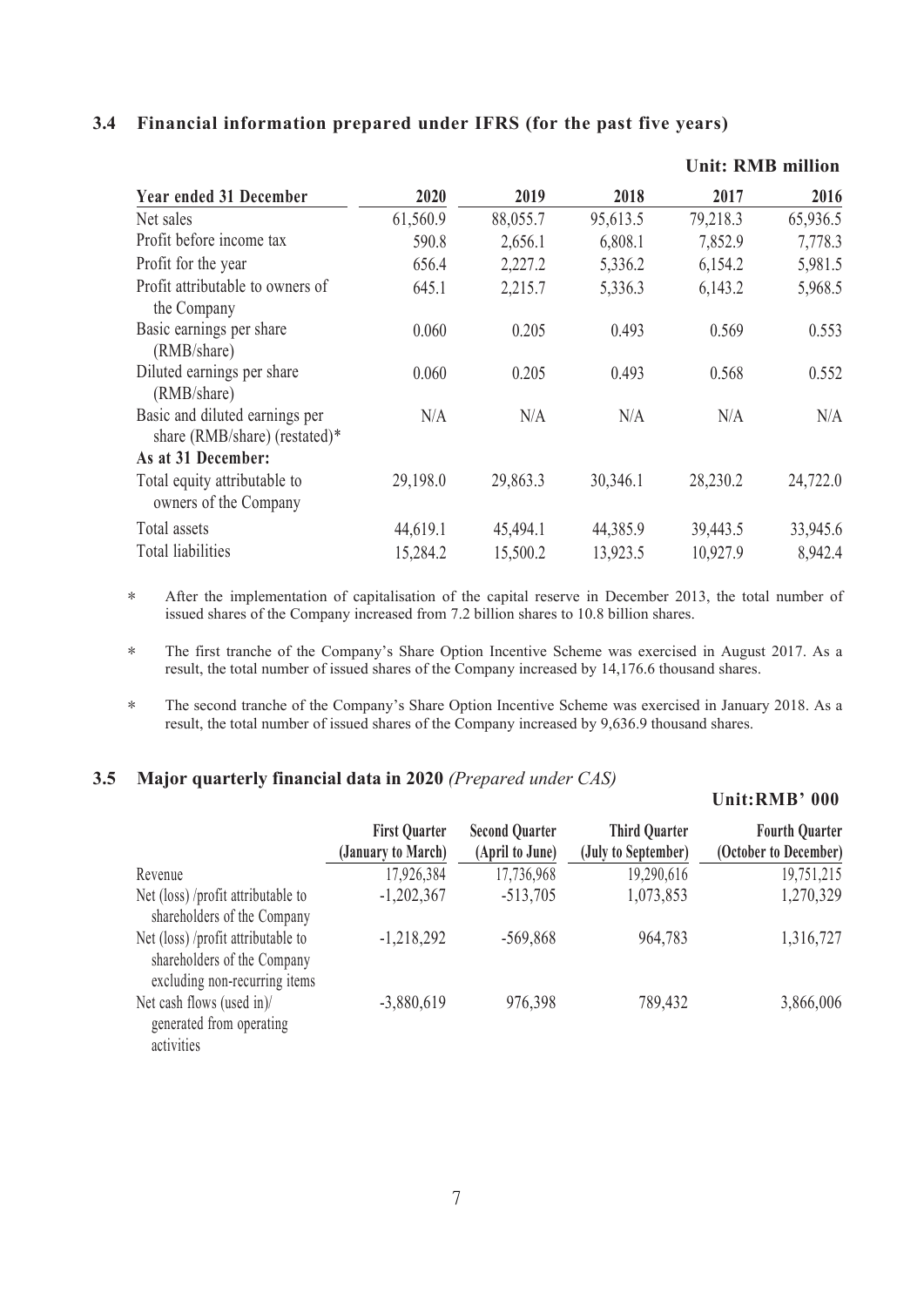## **4. INFORMATION ON SHAREHOLDERS' SHAREHOLDING AND CONTROL**

# **4.1 Shareholdings of the top ten shareholders as at the end of the Reporting Period**

| Number of shareholders as at the end of the Reporting Period  | 87,627 |
|---------------------------------------------------------------|--------|
| Number of shareholders as at the end of the month immediately | 86,305 |
| preceding the publication date of the annual report           |        |

|                                                                                                               |                    | Increase/<br>decrease of<br>shareholding<br>during the | Number of<br>shares held at                    |                                         | Number of<br>shares held                 | Pledged/Frozen             |                               |                             |
|---------------------------------------------------------------------------------------------------------------|--------------------|--------------------------------------------------------|------------------------------------------------|-----------------------------------------|------------------------------------------|----------------------------|-------------------------------|-----------------------------|
| Full name of shareholder                                                                                      | Class of<br>shares | Reporting<br>Period<br>(Shares)                        | the end of the<br>Reporting<br>Period (Shares) | Percentage of<br>shareholding<br>$(\%)$ | with selling<br>restrictions<br>(Shares) | Status of<br><b>Shares</b> | Number<br>of Shares           | Nature of<br>shareholder    |
| China Petroleum & Chemical<br>Corporation                                                                     | A shares           | $\theta$                                               | 5,460,000,000                                  | 50.44                                   | $\theta$                                 | None                       | $\mathbf{0}$                  | State-owned<br>legal person |
| HKSCC (Nominees) Limited                                                                                      | H shares           | $-802,717$                                             | 3,453,881,030                                  | 31.91                                   | $\begin{matrix} \end{matrix}$            | Unknown                    |                               | Overseas legal<br>person    |
| China Securities Finance Corporation<br>Limited                                                               | A shares           | $-8,439,870$                                           | 315,671,148                                    | 2.92                                    | $\varnothing$                            | None                       | $\begin{matrix} \end{matrix}$ | Others                      |
| Central Huijin Investment Ltd.                                                                                | A shares           | $\emptyset$                                            | 67,655,800                                     | 0.63                                    | 0                                        | None                       | 0                             | Others                      |
| HKSCC Limited                                                                                                 | A shares           | $-13,275,420$                                          | 64,401,715                                     | $0.60\,$                                | 0                                        | None                       | 0                             | Others                      |
| GF Fund - Agricultural Bank of China<br>- GF CSI Financial Asset<br>Management Plan                           | A shares           | 0                                                      | 45,222,300                                     | 0.42                                    | 0                                        | None                       | 0                             | Others                      |
| Dacheng Fund - Agricultural Bank of<br>China - Dacheng CSI Financial<br>Asset Management Plan                 | A shares           | $\varnothing$                                          | 43,531,469                                     | $0.40\,$                                | $\begin{matrix} \end{matrix}$            | None                       | $\emptyset$                   | Others                      |
| China Asset Fund - Agricultural Bank<br>of China - China Asset CSI<br>Financial Asset Management Plan         | A shares           | $\emptyset$                                            | 43,083,750                                     | $0.40\,$                                | 0                                        | None                       | $\begin{matrix} \end{matrix}$ | Others                      |
| Bosera Fund - Agricultural Bank of<br>China - Bosera CSI Financial Asset<br>Management Plan                   | A shares           | $\emptyset$                                            | 43,083,750                                     | $0.40\,$                                | 0                                        | None                       | $\emptyset$                   | Others                      |
| E Fund Fund- Agricultural Bank of<br>China - E Fund CSI Financial Asset<br>Management Plan                    | A shares           | $\emptyset$                                            | 43,083,700                                     | $0.40\,$                                | 0                                        | None                       | $\emptyset$                   | Others                      |
| Harvest Fund- Agricultural Bank of<br>China - Harvest CSI Financial Asset<br>Management Plan                  | A shares           | $\emptyset$                                            | 43,083,700                                     | $0.40\,$                                | 0                                        | None                       | $\begin{matrix} \end{matrix}$ | Others                      |
| China EU Fund- Agricultural Bank of<br>China - China EU CSI Financial<br>Asset Management Plan                | A shares           | $\emptyset$                                            | 43,083,700                                     | $0.40\,$                                | 0                                        | None                       | $\emptyset$                   | Others                      |
| Yinhua Fund- Agricultural Bank of<br>China - Yinhua CSI Financial Asset<br>Management Plan                    | A shares           | $\begin{matrix} \end{matrix}$                          | 43,083,700                                     | 0.40                                    | 0                                        | None                       | 0                             | Others                      |
| China Southern Fund- Agricultural<br>Bank of China - China Southern<br>CSI Financial Asset Management<br>Plan | A shares           | $\emptyset$                                            | 43,083,700                                     | $0.40\,$                                | 0                                        | None                       | $\begin{matrix} \end{matrix}$ | Others                      |
| China Southern Fund- Agricultural<br>Bank of China - China Southern<br>CSI Financial Asset Management<br>Plan | A shares           | $\emptyset$                                            | 43,083,700                                     | 0.40                                    | 0                                        | None                       | $\emptyset$                   | Others                      |

**Shareholding of the top ten shareholders**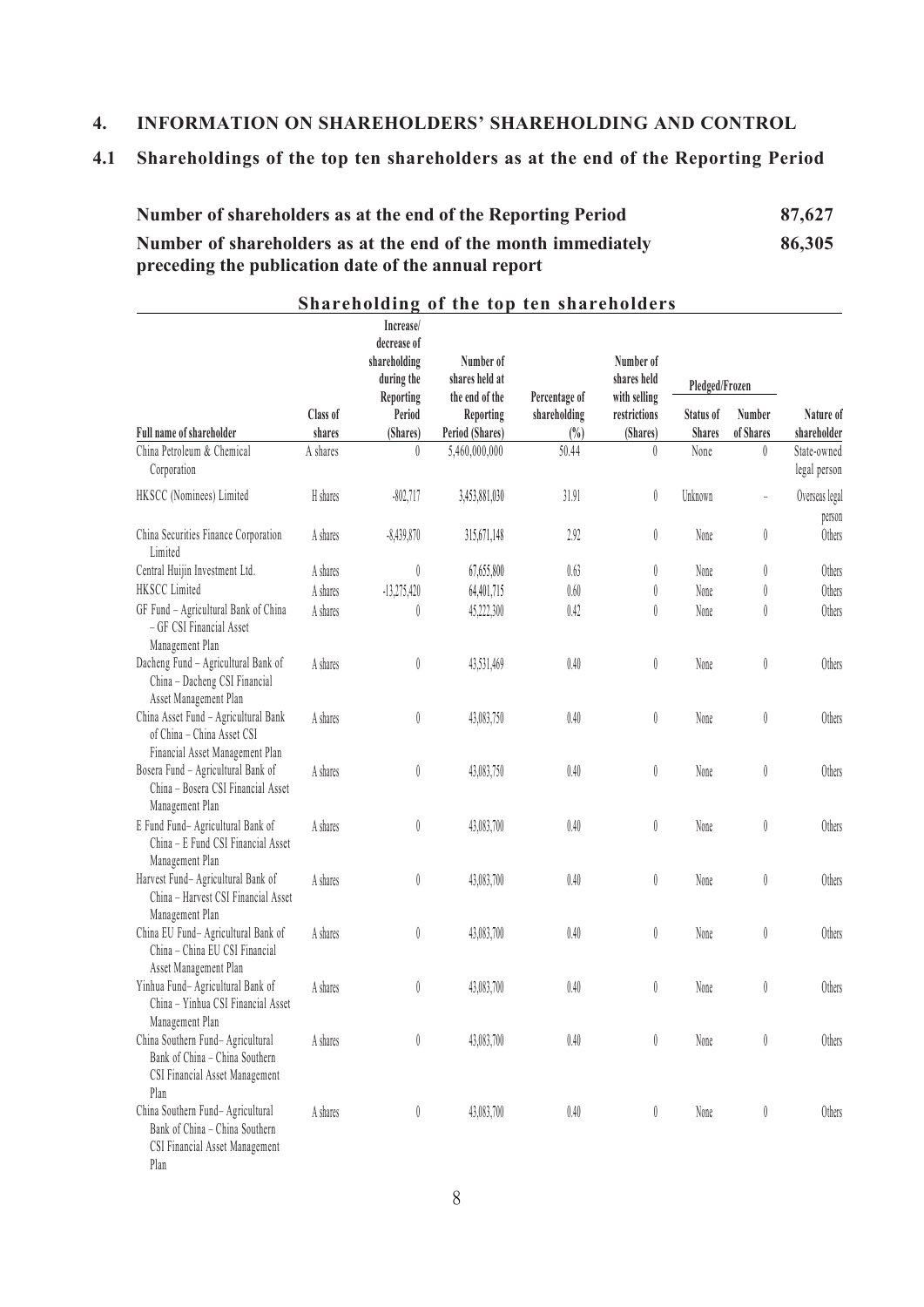Note on connected relationship or acting in concert of the above shareholders:

Among the above-mentioned shareholders, China Petroleum & Chemical Corporation ("Sinopec Corp."), a State-owned legal person, does not have any connected relationship with the other shareholders, and does not constitute an act-in-concert party under the Administrative Measures on Acquisition of Listed Companies. Among the above-mentioned shareholders, HKSCC (Nominees) Limited is a nominee and HKSCC Limited is the nominal holder of the company's Shanghai-Hong Kong Stock Connect. Apart from the above, the Company is not aware of any connected relationships among the other shareholders, or whether any other shareholder constitutes an act-in-concert party under the Administrative Measures on Acquisition of Listed Companies.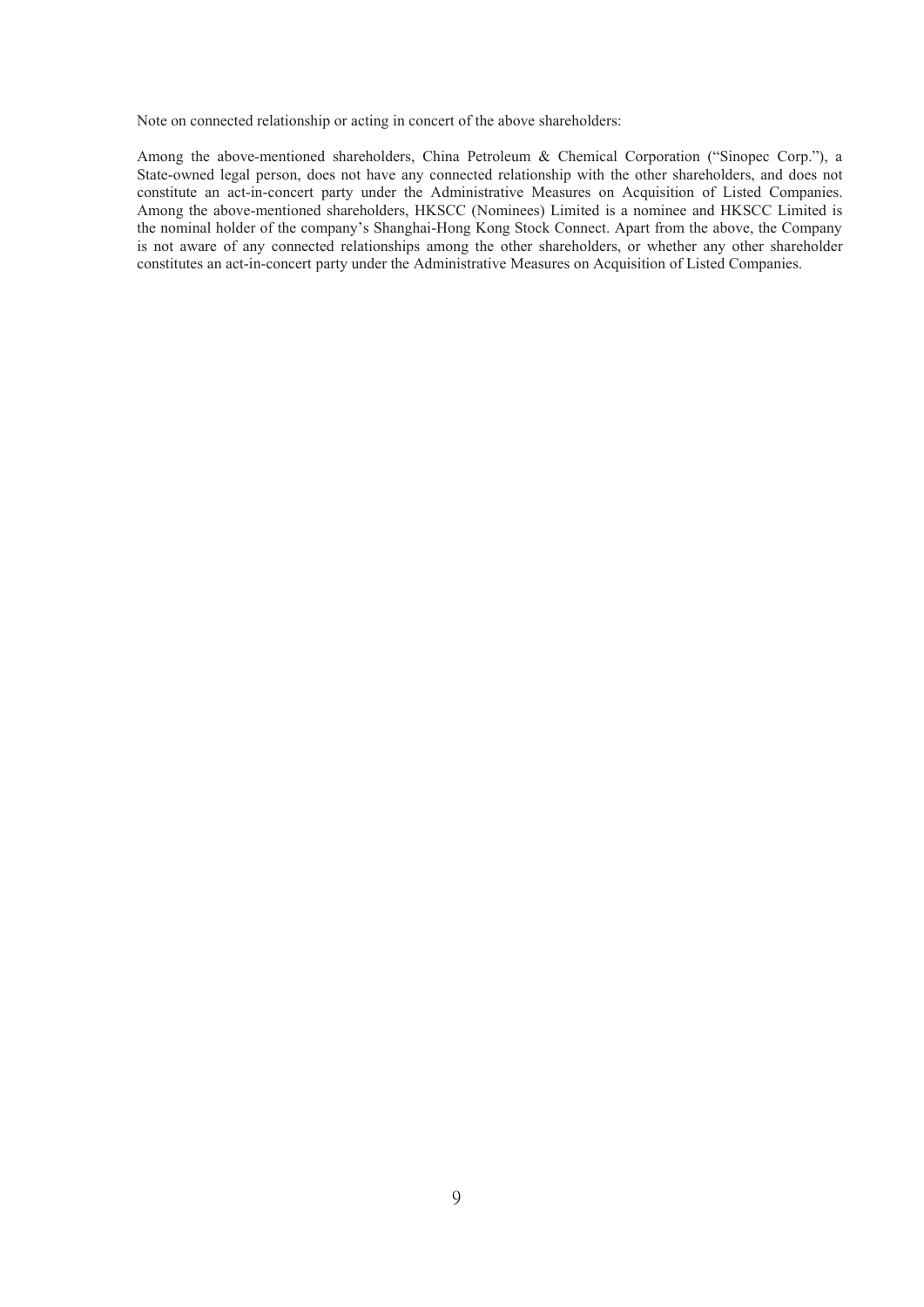**4.2 Diagram of the ownership and controlling relationship among the Company, the controlling shareholder and the de facto controller**



\* Including 553,150,000 H shares in Sinopec Corp. held by Sinopec Century Bright Capital Investment Limited, an overseas wholly-owned subsidiary of Sinopec Group, through HKSCC (Nominees) Limited.

## **4.3 Interests and short positions of the substantial shareholders of the Company in shares and underlying shares** of the Company

As at 31 December 2020, so far as was known to the Directors or chief executive of the Company, the interests and short positions of the Company's substantial shareholders (being those who are entitled to exercise or control the exercise of 5% or more of the voting power at any general meeting of the Company but excluding the Directors, chief executive and Supervisors) in the shares and underlying shares of the Company who are required to disclose their interests pursuant to Divisions 2 and 3 of Part XV of the Securities and Futures Ordinance (the "SFO") or as recorded in the register of interests required to be kept under section 336 of the SFO were as set out below: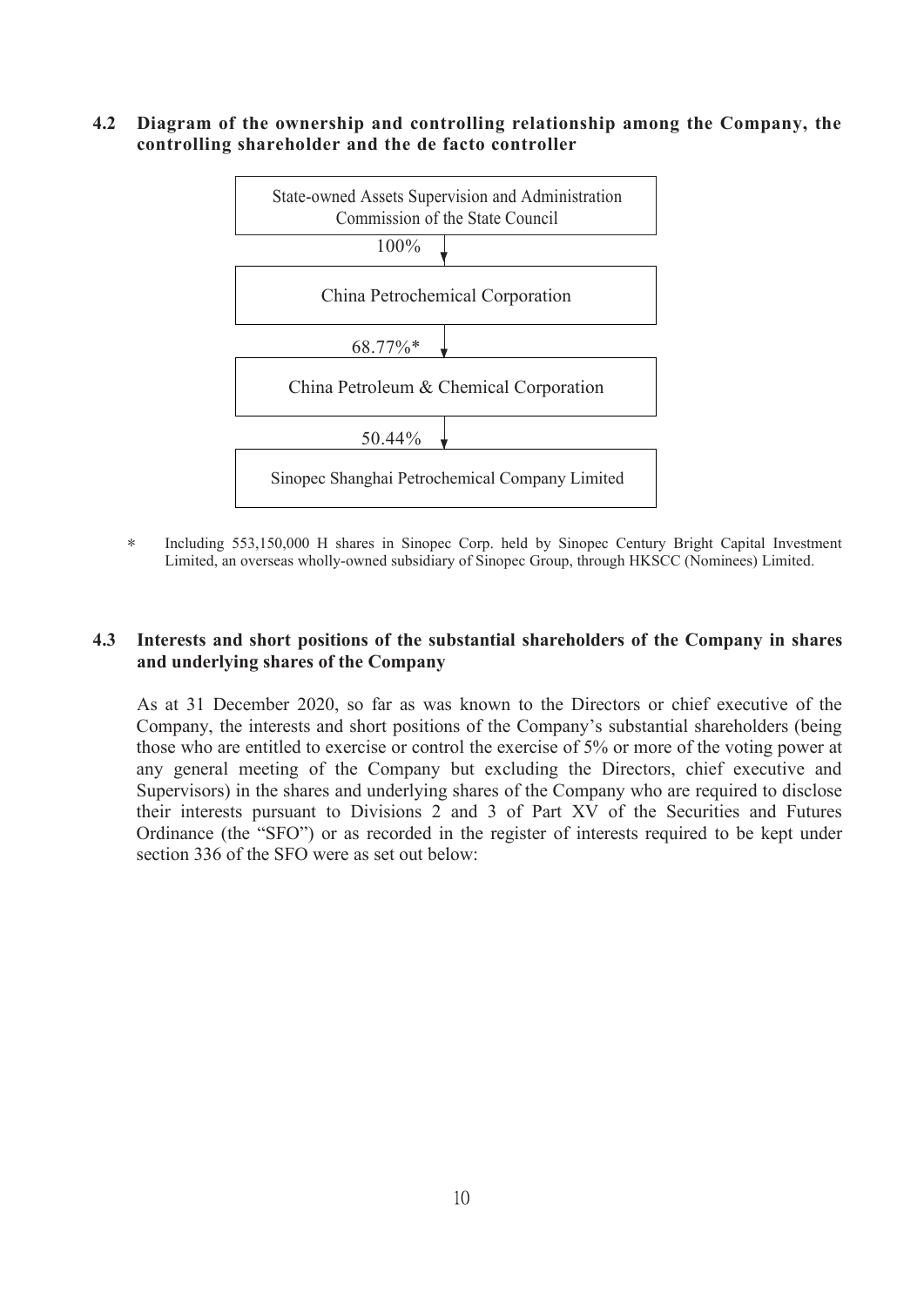|                                            | <b>Interests held or deemed</b>                                                  |             | Percentage of<br>total issued<br>shares of the | Percentage of total<br>issued shares of<br>the relevant class |                                                                                                   |
|--------------------------------------------|----------------------------------------------------------------------------------|-------------|------------------------------------------------|---------------------------------------------------------------|---------------------------------------------------------------------------------------------------|
| Name of shareholders                       | as held (shares)                                                                 | <b>Note</b> | Company $(\% )$                                | $\binom{0}{0}$                                                | Capacity                                                                                          |
| China Petroleum &<br>Chemical              | 5,460,000,000A shares (L)<br>Shares of legal person                              | (1)         | 50.44(L)                                       | 74.50(L)                                                      | Beneficial owner                                                                                  |
| The Bank of New York<br>Mellon Corporation | 384,086,171 H shares (L)<br>342,667,600 H shares (S)                             | (2)         | 3.55(L)<br>3.17(S)                             | 10.99(L)<br>9.80(S)                                           | Interests of controlled<br>corporation                                                            |
|                                            | 40,660,167 H shares (P)                                                          |             | 0.38(P)                                        | 1.16(P)                                                       |                                                                                                   |
| BlackRock, Inc.                            | 178,492,808 H shares (L)<br>9,998,000 H shares (S)                               | (3)         | 1.65(L)<br>0.09(S)                             | 5.11(L)<br>0.29(S)                                            | Interests of controlled<br>corporation                                                            |
| Corn Capital Company<br>Limited            | 211,008,000 H shares (L)<br>200,020,000 H shares (S)                             | (4)         | 1.95(L)<br>1.85(S)                             | 6.04(L)<br>5.72(S)                                            | Beneficial owner                                                                                  |
| Hung Hin Fai                               | 211,008,000 H shares (L)<br>200,020,000 H shares (S)                             | (4)         | 1.95(L)<br>1.85(S)                             | 6.04(L)<br>5.72(S)                                            | Interests of controlled<br>corporation                                                            |
| Yardley Finance Limited                    | 200,020,000 H shares (L)                                                         | (5)         | 1.85(L)                                        | 5.72(L)                                                       | Secured equity holders                                                                            |
| Chan Kin Sun                               | 200,020,000 H shares (L)                                                         | (5)         | 1.85(L)                                        | 5.72(L)                                                       | Interests of controlled<br>corporation                                                            |
| Citigroup Inc.                             | 188,361,622 H shares (L)<br>$6,360,015$ H shares (S)<br>180,044,373 H shares (P) | (6)         | 1.74(L)<br>0.06(S)<br>1.66(P)                  | 5.38(L)<br>0.18(S)<br>5.15(P)                                 | Secured equity holders,<br>Interests of controlled<br>corporation, and<br>approved lending agents |
| Wellington Management<br>Group LLP         | 283,628,279 H shares (L)<br>271,892 H shares (S)                                 | (7)         | 2.62(L)<br>0.01(S)                             | 8.12(L)<br>0.01(S)                                            | Investment manager                                                                                |

# **Interests in ordinary shares of the Company**

*(L): Long position; (S): Short position; (P): Lending pool*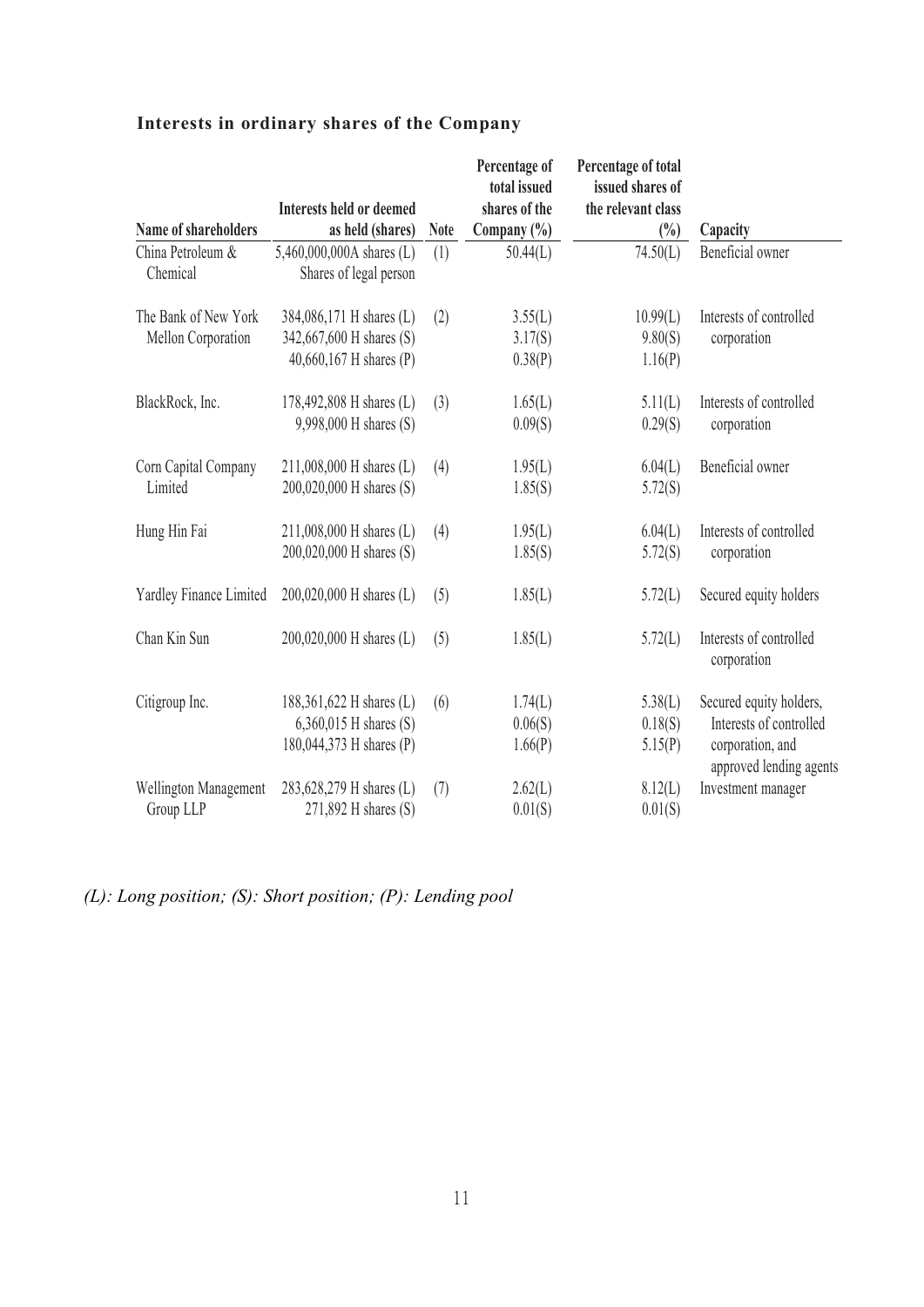*Note:*

- (1) Based on the information obtained by the Directors from the website of the Hong Kong Stock Exchange and as far as the Directors are aware, Sinopec Group directly and indirectly owned  $68.77\%$  of the issued share capital of Sinopec Corp. as at 31 December 2020. By virtue of such relationship, Sinopec Group is deemed to have an interest in the 5,460,000,000 A shares of the Company directly owned by Sinopec Corp.
- (2) All the 384,086,171 H shares (long position) and 342,667,600 H shares (short position) are deemed to be held by The Bank of New York Mellon Corporation, due to control of multiple companies (among which 342,667,600 H shares (short position) are held through physical settlement unlisted derivatives). Below are the companies indirectly or wholly owned by The Bank of New York Mellon Corporation:
	- (2.1) All the 384,055,971 H shares (long position) and 342,667,600 H shares (short position) are held by The Bank of New York Mellon. Since The Bank of New York Mellon is wholly owned by The Bank of New York Mellon Corporation, The Bank of New York Mellon Corporation is deemed to have an interest in the 384,055,971 H shares (long position) and 342,667,600 H shares (short position) of the Company held by The Bank of New York Mellon.
	- (2.2) All the 30,200 H shares (long position) are held by BNY MELLON, NATIONAL ASSOCIATION. Since BNY MELLON, NATIONAL ASSOCIATION is wholly owned by The Bank of New York Mellon Corporation, The Bank of New York Mellon Corporation is deemed to have an interest in the 30,200 H shares (long position) of the Company held by BNY MELLON, NATIONAL ASSOCIATION.
- (3) All the 178,492,808 H shares (long position) and 9,998,000 H shares (short position) (among which 186,000 H shares (short position) are held through cash settled unlisted derivatives) are deemed to be held by BlackRock, Inc., due to control of multiple companies. Below are the companies indirectly wholly owned by BlackRock, Inc:
	- (3.1) All the 8,924,700 H shares (long position) are held by BlackRock Financial Management, Inc. Since BlackRock Financial Management, Inc. is indirectly wholly owned by BlackRock, Inc., BlackRock, Inc. is deemed to have an interest in the 8,924,700 H shares (long position) of the Company held by BlackRock Financial Management, Inc. In addition, BlackRock Financial Management, Inc. is interested in the shares of the Company through the following companies:
		- (3.1.1) 8,800,000 H shares (long position) and 9,812,000 H shares (short position) are held by BlackRock Institutional Trust Company, National Association.
		- (3.1.2) 16,852,000 H shares (long position) are held by BlackRock Fund Advisors.
	- $(3.2)$  86% of interest in BR Jersey International Holdings L.P. are indirectly held by BlackRock, Inc. BR Jersey International Holdings L.P. is interested in the shares of the Company through the following companies:
		- $(3.2.1)$  12,276,553 H shares (long position) are held by BlackRock Japan Co., Ltd..
		- (3.2.2) 1,902,000 H shares (long position) are held by BlackRock Asset Management Canada Limited.
		- (3.2.3) 639,497 H shares (long position) are held by BlackRock Asset Management North Asia Limited.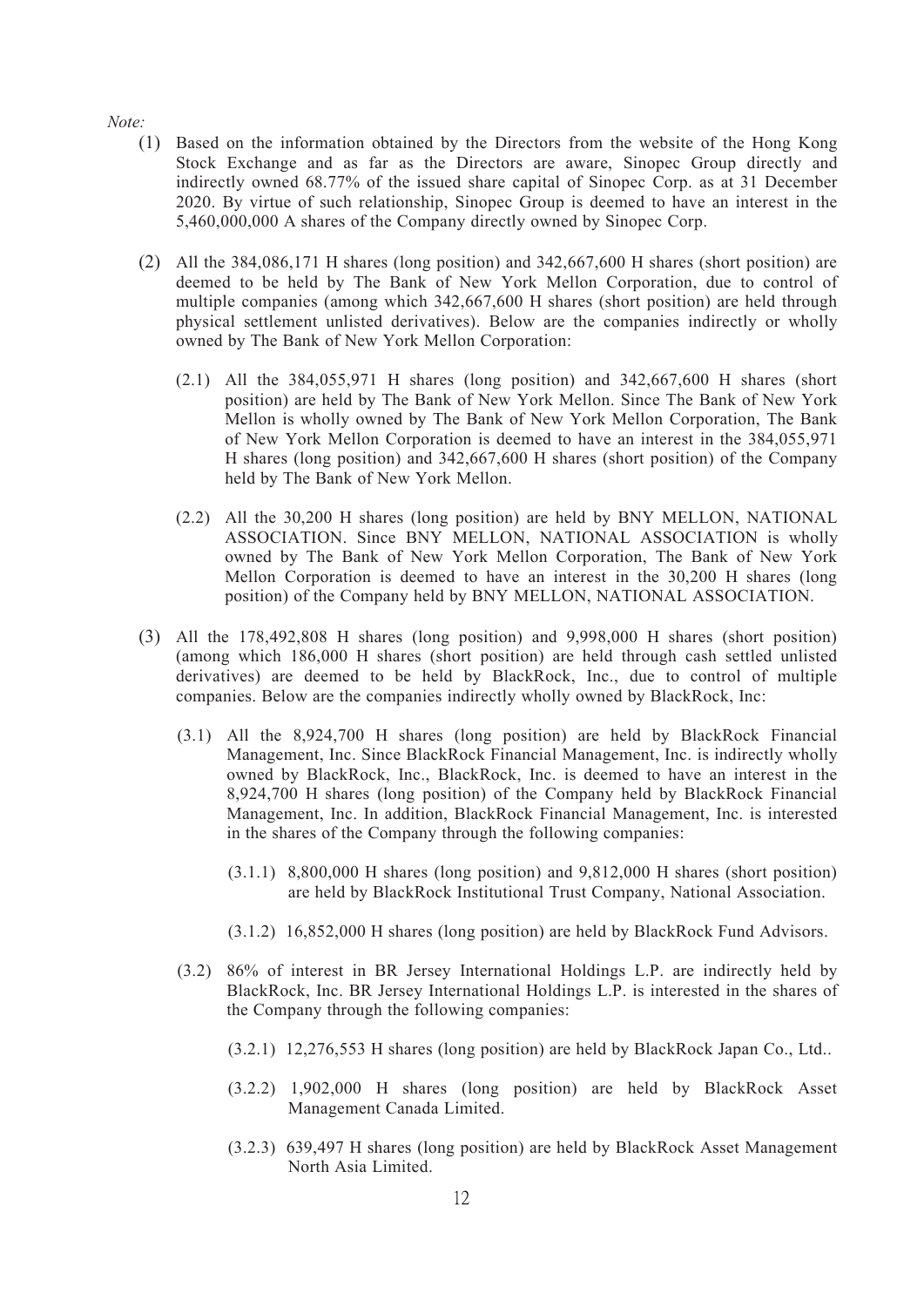- (3.3) 90% of interest in BlackRock Group Limited is indirectly held by BR Jersey International Holdings L.P. (See (3.2) above). BlackRock Group Limited is interested in the shares of the Company through the following companies, which are directly or indirectly wholly owned by BlackRock Group Limited:
	- (3.3.1) 13,048,565 H shares (long position) are held by BlackRock Investment Management (UK) Limited.
	- (3.3.2) 14,149,493 H shares (long position) are held by BlackRock Fund Managers Limited.
	- (3.3.3) 256,000 H shares (long position) are held by BlackRock Life Limited.
	- (3.3.4) 91,824,000 H shares (long position) and 186,000 H shares (short position) are held by BLACKROCK (Luxembourg) S.A.
	- (3.3.5) 9,820,000 H shares (long position) are held by BlackRock Asset Management Ireland Limited.
- (4) These shares were held by Corn Capital Company Limited. Hung Hin Fai held 100% interests in Corn Capital Company Limited. Pursuant to the SFO, Hung Hin Fai was deemed to be interested in the shares held by Corn Capital Company Limited.
- (5) These shares were held by Yardley Finance Limited. Chan Kin Sun held 100% interests in Yardley Finance Limited. Pursuant to the SFO, Chan Kin Sun was deemed to be interested in the shares held by Yardley Finance Limited.
- (6) Of the H shares (long position) held by Citigroup Inc., 5,423,200 H shares (long position) are held through physically settled listed derivatives, 2,943,931 H shares (long position) are held through physically settled unlisted derivatives, and 406,000 H shares (long position) are held through cash settled unlisted derivatives. Of the H shares (short position) held by Citigroup Inc., 4,790,000 H shares (short position) are held through cash settled unlisted derivatives. In addition, Citigroup Inc. is deemed to hold a total of 188,361,622 H shares (long position) and 6,360,015 H shares (short position) of the Company, due to control of multiple companies. The following companies are indirectly owned by Citigroup Inc.:
	- (6.1) All the 180,044,373 H shares (long position) are held by Citibank, N.A. Since Citibank, N.A. is indirectly wholly owned by Citigroup Inc., Citigroup Inc. is deemed to have an interest in the 180,044,373 H shares (long position) of the Company held by Citibank, N.A.
	- (6.2) All the 3,947,886 H shares (long position) and 1,003,955 H shares (short positions) are held by Citigroup Global Markets Hong Kong Limited. Since Citigroup Global Markets Hong Kong Limited is indirectly wholly owned by Citigroup Inc., Citigroup Inc. is deemed to have an interest in the 3,947,886 H shares (long position) and 1,003,952 H shares (short position) of the Company held by Citigroup Global Markets Hong Kong Limited.
	- (6.3) All the 10,300 H shares (long position) are held by Citigroup Global Markets Inc. Since Citigroup Global Markets Inc. is indirectly wholly owned by Citigroup Inc., Citigroup Inc. is deemed to have an interest in the 10,300 H shares (long position) of the Company held by Citigroup Global Markets Inc.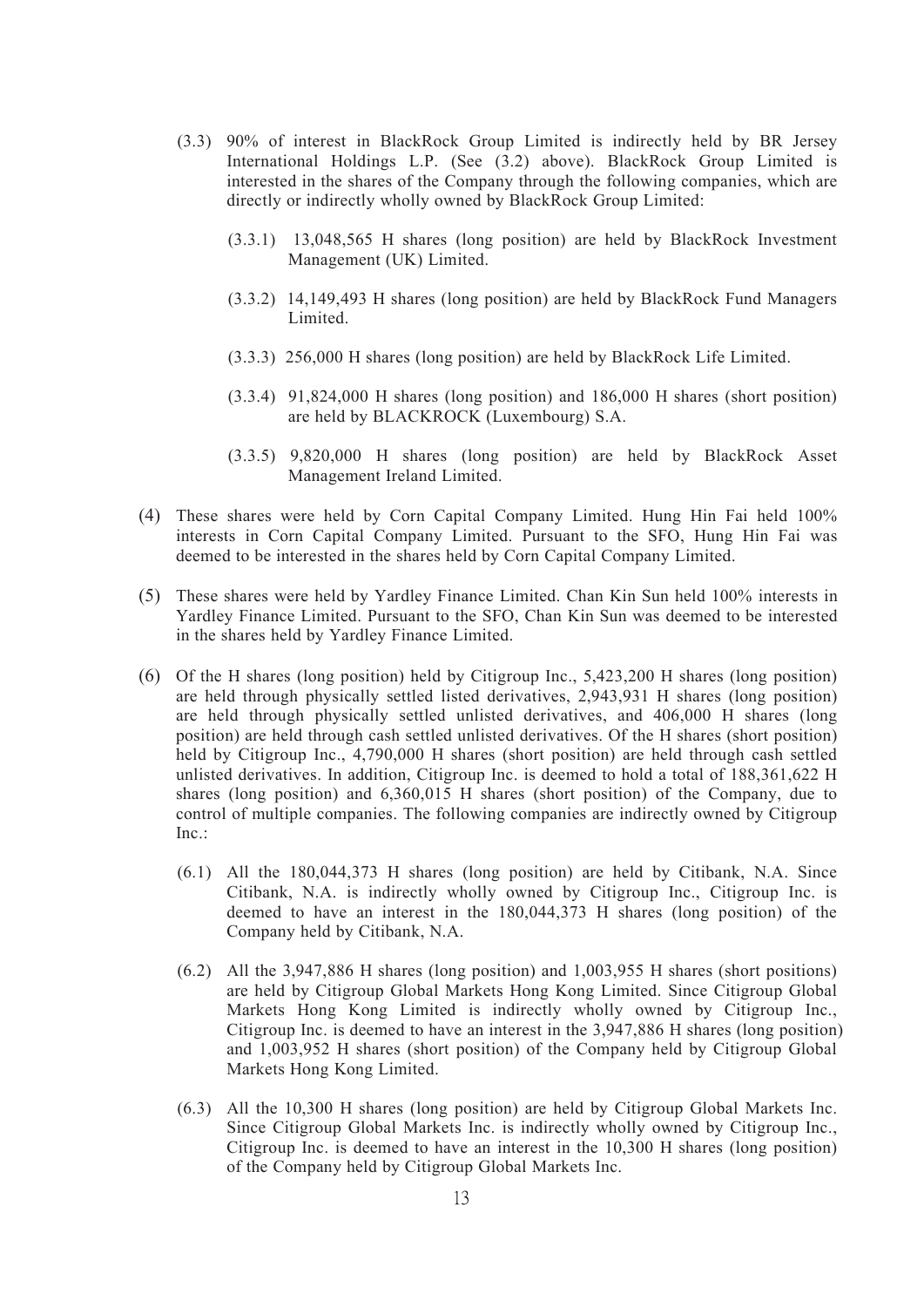- (6.4) All the 4,357,163 H shares (long position) and 5,356,060 H shares (short position) are held by Citigroup Global Markets Limited. Since Citigroup Global Markets Limited is indirectly wholly owned by Citigroup Inc., Citigroup Inc. is deemed to have an interest in the 4,357,163 H shares (long position) and 5,356,060 H shares (short position) of the Company held by Citigroup Global Markets Limited.
- (6.5) All the 1,900 H shares (long position) are held by Citicorp Trust South Dakota. Since Citicorp Trust South Dakota is indirectly wholly owned by Citigroup Inc., Citigroup Inc. is deemed to have an interest in the 1,900 H shares (long position) of the Company held by Citicorp Trust South Dakota.
- (7) Of the H shares (short position) held by Wellington Management Group LLP, 3,892 H shares (short position) are held through cash settled listed derivatives. In addition, Wellington Management Group LLP is deemed to hold a total of 283,628,279 H shares (long position) and 271,892 H shares (short position) of the Company, due to control of multiple companies. The following companies are indirectly owned by Wellington Management Group LLP:
	- (7.1) All the 8,085,097 H shares (long position) and 269,380 H shares (short position) are held by Wellington Management Company LLP. Since 99.99% of interest in Wellington Management Company LLP are directly held by Wellington Investment Advisors Holdings LLP, 99.99% of interest in Wellington Investment Advisors Holdings LLP are directly held by Wellington Group Holdings LLP, and 99.70% of interest in Wellington Group Holdings LLP are directly held by Wellington Management Group LLP, Wellington Management Group LLP is deemed to have an interest in the 8,085,097 H shares (long position) and 269,380 H shares (short position) of the Company held by Wellington Management Company LLP.
	- (7.2) All the 2,108 H shares (short position) are indirectly held by Wellington Management International Ltd. Since Wellington Management International Ltd is wholly owned by Wellington Management Global Holdings, Ltd., and Wellington Management Global Holdings, Ltd. is held by Wellington Investment Advisors Holdings LLP, Wellington Management Group LLP (see (7.1) above) is deemed to have an interest in the 2,108 H shares (short position) of the Company held by Wellington Management International Ltd.
	- (7.3) All the 275,543,182 H shares (long position) and 404 H shares (short position) are held by Wellington Management Singapore Pte. Ltd. Since Wellington Management Singapore Pte. Ltd. is wholly owned by Wellington Management Global Holdings, Ltd., and Wellington Management Global Holdings, Ltd. is held by Wellington Investment Advisors Holdings LLP, Wellington Management Group LLP (see (7.1) above) is deemed to have an interest in the 275,543,182 H shares (long position) and 404 H shares (short position) of the Company held by Wellington Management Singapore Pte. Ltd.

Save as disclosed above, as at 31 December 2020, the Directors have not been notified by any person (other than the Directors, chief executive and Supervisors) who had interests or short positions in the shares and underlying shares of the Company which would fall to be disclosed to the Company pursuant to Divisions 2 and 3 of Part XV of the SFO or as recorded in the register of interests required to be kept by the Company under section 336 of the SFO.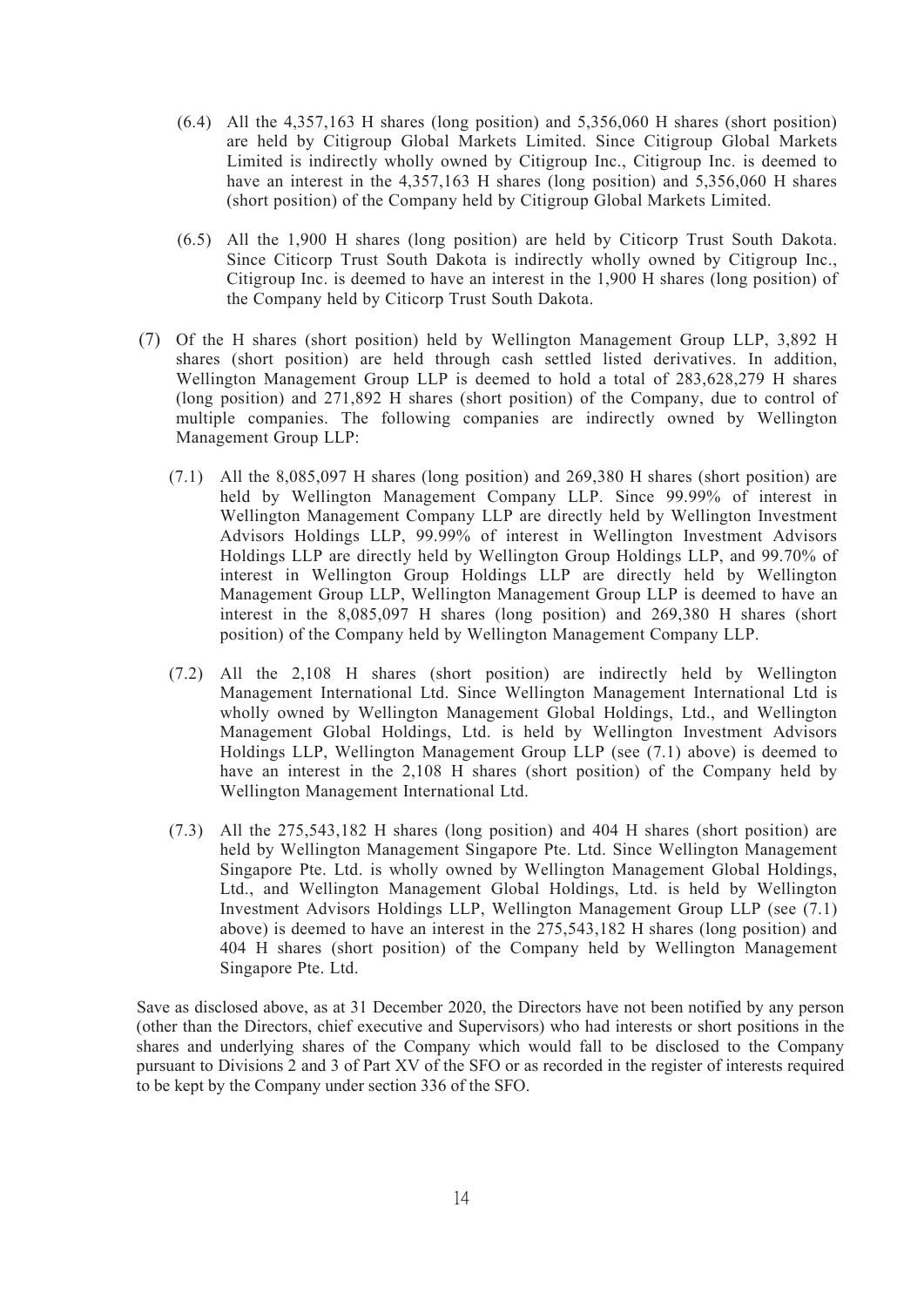## **5. REPORT OF THE DIRECTORS (MANAGEMENT DISCUSSION AND ANALYSIS)**

(Unless otherwise specified, the financial information included in this "Management Discussion and Analysis" section was extracted from the financial statements prepared under IFRS.)

## **5.1 General – Review of the Company's operations during the Reporting Period**

In 2020, the global economy has been severely impacted while facing the most severe economic crisis since the Great Depression in the 1930s under the global COVID-19 pandemic situation. Major developed economies have experienced negative growth without exception, while emerging markets and developing economies have also in general experienced negative GDP growth. Facing a complicated domestic and global situation, especially under the wrath of the COVID-19 pandemic, China adhered closely to the grand principle of seeking progress while maintaining stability and coordinated epidemic prevention and control and economic and social development to guarantee the restoration of economic stability. Throughout 2020, China's Gross Domestic Product (GDP) saw a growth of 2.3%, a decrease of 3.8 pp year-on-year, yet China was the only global major economy that managed to achieve positive economic growth in the year. China's petrochemical faced enormous challenges especially in the first quarter. Price of major chemical products seen severe drop while both production and sales were in historic fall. Under the constraints of both resources and environment, the petrochemical industry was in short downward spiral. However with the gradual resumption of works and production in the second quarter, the petrochemical industry saw gradual rebound.

Given the global COVID-19 pandemic spread, a short-term historical plunge in international oil price and a sharp fall in market demand in 2020, The Group adhered closely to the grand principle of seeking progress while maintaining stability. The Group sought to ensure "Six-Sphere Stability" and "Six-Sphere Guarantees", and strove for the resumption of works and production at the same time with pandemic prevention. The Group focused its attention on main contradictions, system optimization, and pandemic prevention to transform potential crises into opportunities, to achieve a level of operation results as expectations with the joint efforts of all staff.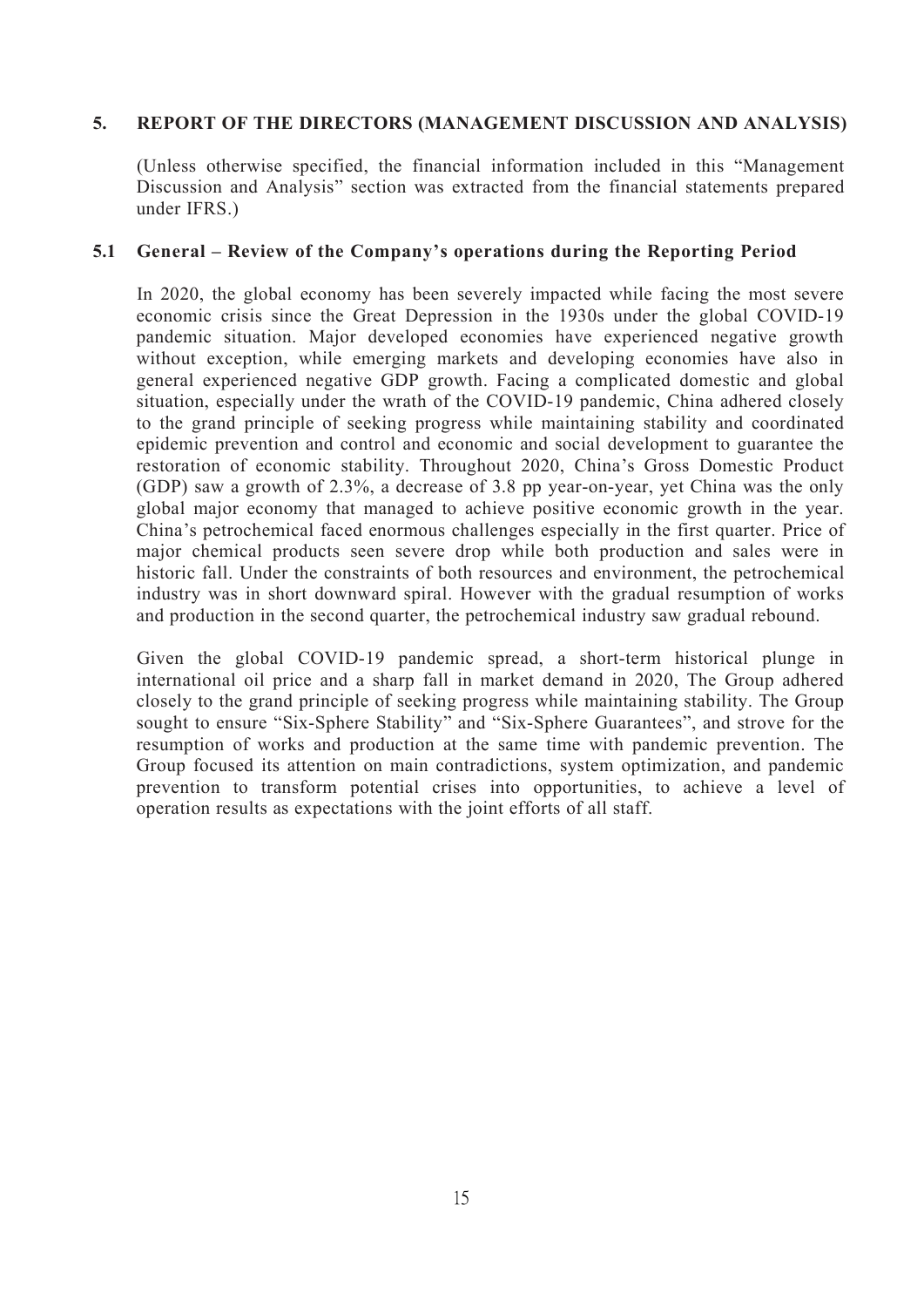#### **(i) An effective and concrete line of defence against the pandemic**

Facing the sudden onslaught of COVID-19 pandemic, the Group took up the duties and the mission of a state-owned enterprise to participate in the national campaign against the pandemic with effective measures. The Group refined its leadership structure and established a counter-pandemic leadership task force. Its duties included the initiation of class-one responses to major public health emergencies and to ensure a "hand-in-hand and going firm" approach in managing both the pandemic situation and production and operations without any delay. The Group also fulfilled its duties in relevant locations. It made sure of its staff control and for smooth supply of pandemic-countering resources for joint epidemic prevention and control between the enterprises and the localities. The Group also supported location anti-pandemic effort to fulfill its social obligations. The Company managed to resolve production issues of high melt index polypropylene in only 12 days to provide for ease the shortages of materials for surgical masks. The Company implemented all pandemic prevention measures in daily operations to prevent import case while standing guard against domestic cases rebound. The Company implemented prevention measures day-by-day to ensure "Zero Imports, Zero Spread, Zero Blind Spots, Zero Dead Angle, Zero Infection".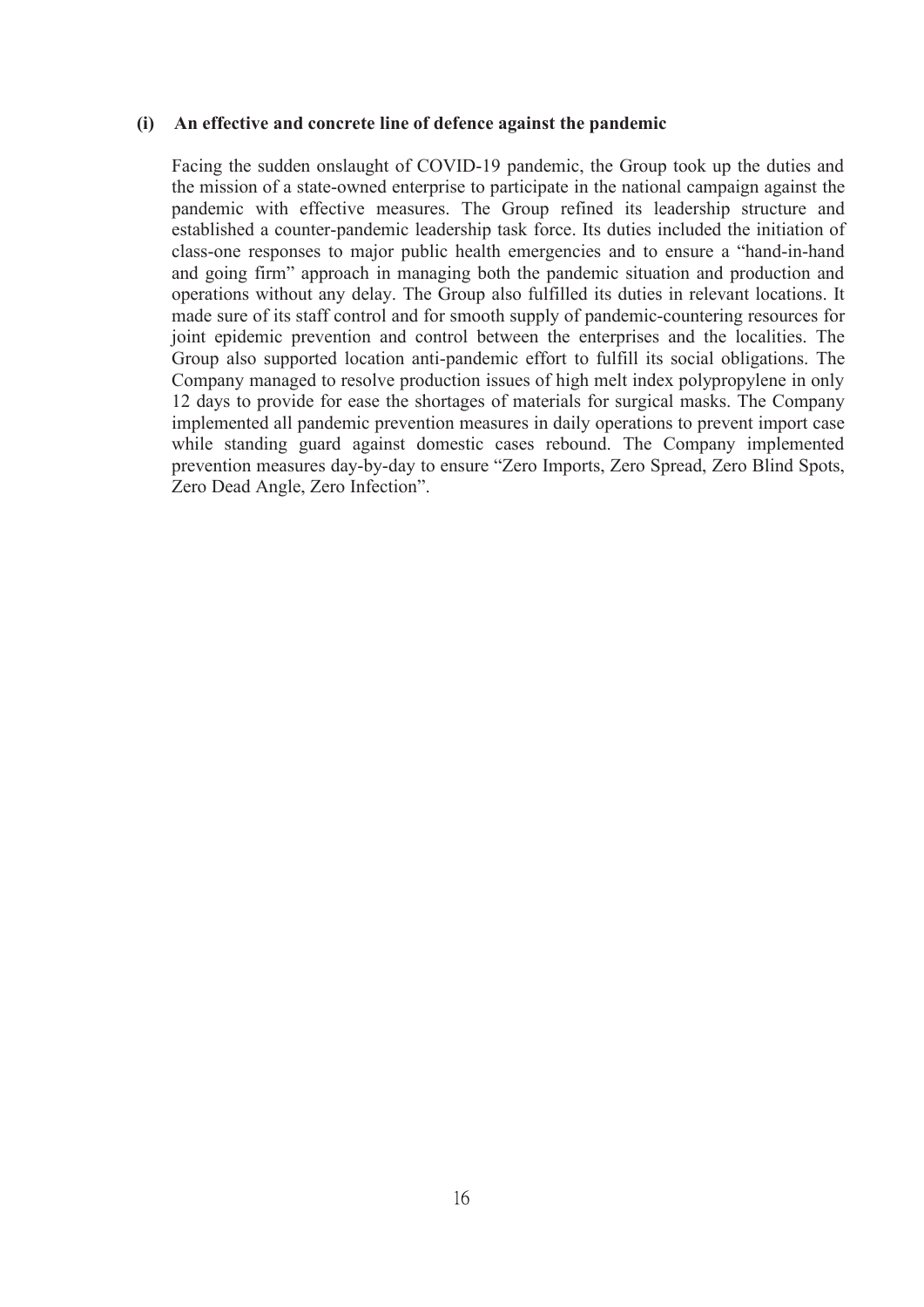#### **(ii) Reinforcement of safety and environmental management with an overall stable production**

In 2020, the Group focused on building up and implementing stable production as its top priority in production management, and implemented and consolidated its foundation in production operation while cementing safety management. The Company seeks to implement the HSSE management system and put into practice process safety management, and further enhance its ensure equipment integrity assurance regime. In addition, the Company vows to strictly enforce the "10 Major Measures to Step Up Management of Segments In Direct Work Process". Focusing on contractors and direct work process management, a safety marking system is to be implemented on all staff, while more emphasis will be imposed on change management, limitation management and advance warning management, etc. Moreover, the Company also expands its scope of work on areas such as safety management and job ticket management. Both safety and environment is well regulated overall. The Group also strictly controlled the "Three Smalls" (i.e. small fluctuations, small anomalies and small deviations) and put an end to the "Three Nons"(i.e. non-planned shutdown of divisions, non-planned shutdown of machine and non-planned shutdown of furnace). The Company has implemented a three year plan for the prevention and control of work safety and carried out safety hazard management. The Company has carried out the development of green grass-roots level and environmental traceability management. Through the re-examination of Sinopec's green enterprise, the site environment was continued to improve and the concentration of VOCs at the boundary of the plant decreased. In 2020, there were 17 full-scale unplanned shutdowns in 2020, representing a decrease of 32%, the smoothness rate of equipment for the whole year is 98%, representing an increase of  $0.36$  percentage point. Among the 58 main technical and economic indicators included in the Company's 2020 assessment plan, 44 indicators reflected better performance then last year, with a year-on-year improvement rate of 75.86%.

In 2020, the Group's facilities were in generally stable operating conditions. The total volume of processing crude oil for the year was 14.6715 million tons, a year-on-year decrease of 3.47%; the volume of refined oil products produced was 8.3795 million tons, a year-on-year decrease of 8.84%; the total volume of goods within the main commodities categories was 13,957,600 tons, showing a growth of 0.34%. In 2020, the Group's turnover was RMB74.624 billion, a decrease of 25.58% from the previous year. The product sales rate was 100.11%, and the payment return rate was 100%. Product quality continued to be well maintained and stable.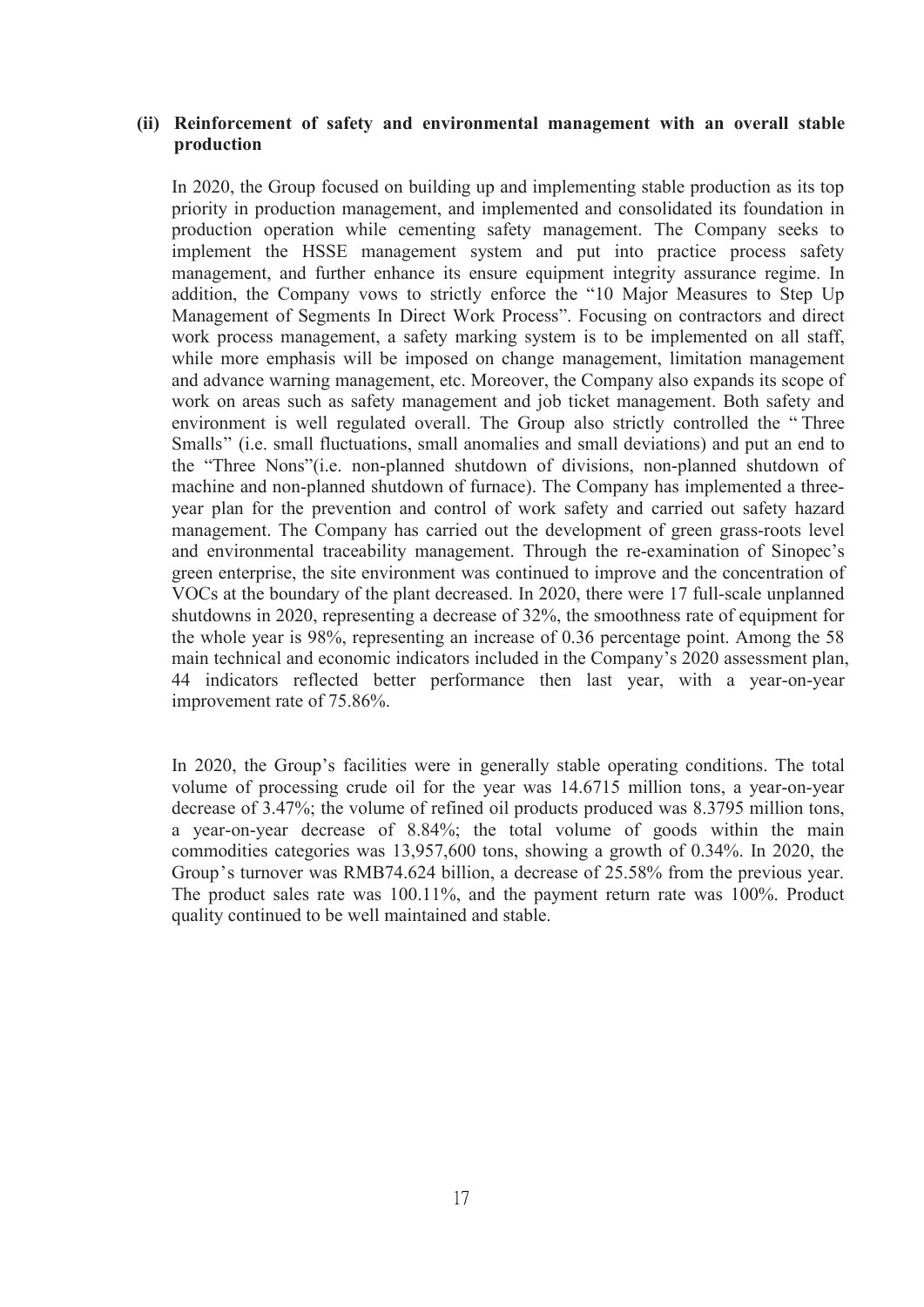#### **(iii) Oil and petrochemical market was deeply affected by the epidemic with product prices adjusted downwards**

In 2020, the country's petrochemical industry faced major challenges. The production and sales of petrochemical products dropped sharply in the first quarter and gradually return to normal after the second quarter with the prices of major petrochemical products were lower than last year. Demand for refined oil was slowing down, especially in the first half of the year while the competition was fierce among products. As of 31 December 2020, the weighted average prices (excluding tax) of the Group's synthetic fibers, resins and plastics, intermediate petrochemical products, and petroleum products had decreased by 19.84%, 10.65%, 19.49% and 30.48%, respectively as compared with the previous year.

#### **(iv) Fluctuation in international crude oil price with a decline in yearly average price and a drop in the volume of crude oil processed**

In 2020, the international crude oil market was fluctuated violently, with a huge overall decline. From the perspective of trend, prices fell sharply in the first quarter, bottomed out and rebounded in the second quarter. After entering the third quarter, the average price was relatively stable and rose significantly at the end of the year. The annual average price of West Texas Intermediate (WTI) crude oil was \$39.51/barrel, a decrease 30.7% over the previous year; the average price of Brent crude oil was \$41.74/barrel, a decrease of 35.1%; the average price of Dubai crude oil was \$42.18/barrel, a decrease of 33.6%.

As of 31 December 2020, the Group had processed a total of 14.6715 million tons of crude oil (of which 402,400 tonswere processed on order), indicating a year-on-year decrease of 3.47%. The cost of crude oil processing for the whole year of 2020 was RMB2,380.02/ton, representing a decrease of RMB950.61/ton or 28.54% from the same period last year. The annual crude oil processing total cost decreased by RMB13.117 billion from the same period last year or 27.86%, accounting for 54.86% of the total cost of sales.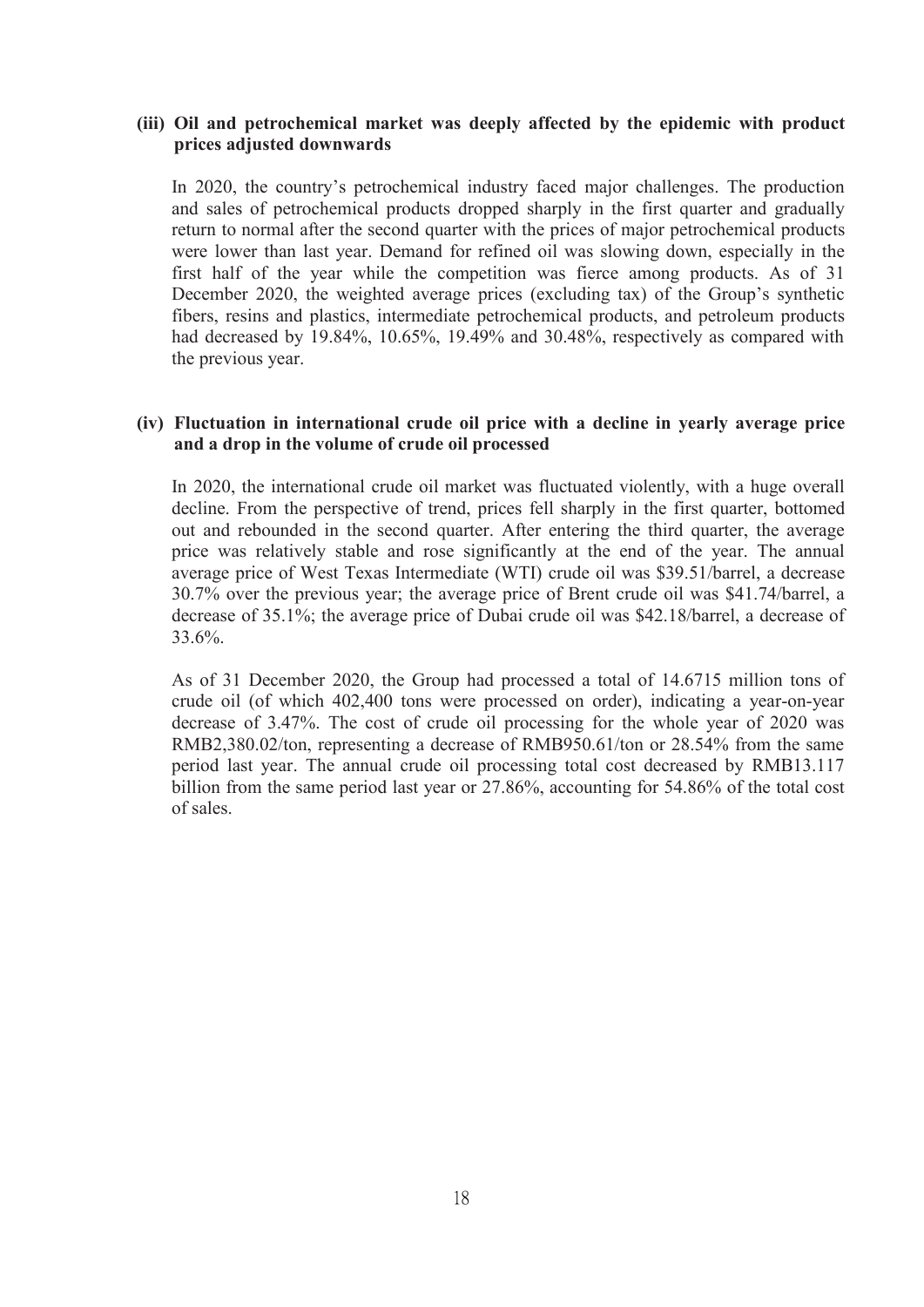#### **(v) Further optimization of operation with precision to overcome difficulties and achieve effectiveness**

In 2020, the Group emphasized effectiveness and focused on business optimization, and actively promoted further optimization of raw materials and product structures. Taking advantage of the plant's low-load operation during the pandemic, the Group completed the overhaul of 12 sets of oil refining plants. An adjustment was introduced into crude oil procurement strategy to combine with the change of crude oil market price. The Group increased the purchase volume of Kuwait crude oil, carried out crude oil financial derivatives and purchased Oman crude oil in the pricing mode of Dubai commercial exchange. Downstream equipment for externally procured resources such as ethylene, carbon four, carbon five, etc., was fully deployed. The Group also optimized the structure of ethylene feedstock, the operation of the residue hydrotreating unit and the control of catalytic feedstock, and at the same time processed low-sulfur crude oil and realized the full-load operation of the catalytic unit during the replenishing of single series residue hydrotreating. Furthermore, 614,000 tons of jet fuel were produced, and there was an increased in output of asphalt by 219,600 tons year-on-year. The diesel gasoline ratio reached 1.22; The Group also seen an increase in production of high-yield products such as butadiene and ethylene oxide, among which 312,900 tons of ethylene oxide were produced, represented a growth of 13.69% and an appreciation of RMB 61.58 million in value in terms of efficiency. There was also a rise in production of high-grade gasoline with the annual sales volume reaching 1.144 million tons, with high-grade gasoline accounted for 34.8% which was a record high; annual product sales rate reached 100.11%. The Group made full force in costs and expenses reduction under strict control and developed the 100-Day Breakthroughs campaign and the ongoing campaign. The Group also continued to explore cost-reduction potential in large-scale procurement and at the same time proactively promoted competitive procurement, open procurement, and the amendment and utilization of backlog materials. Through the issuance of extremely short-term commercial paper and other approaches, the comprehensive financial costs have been decreased.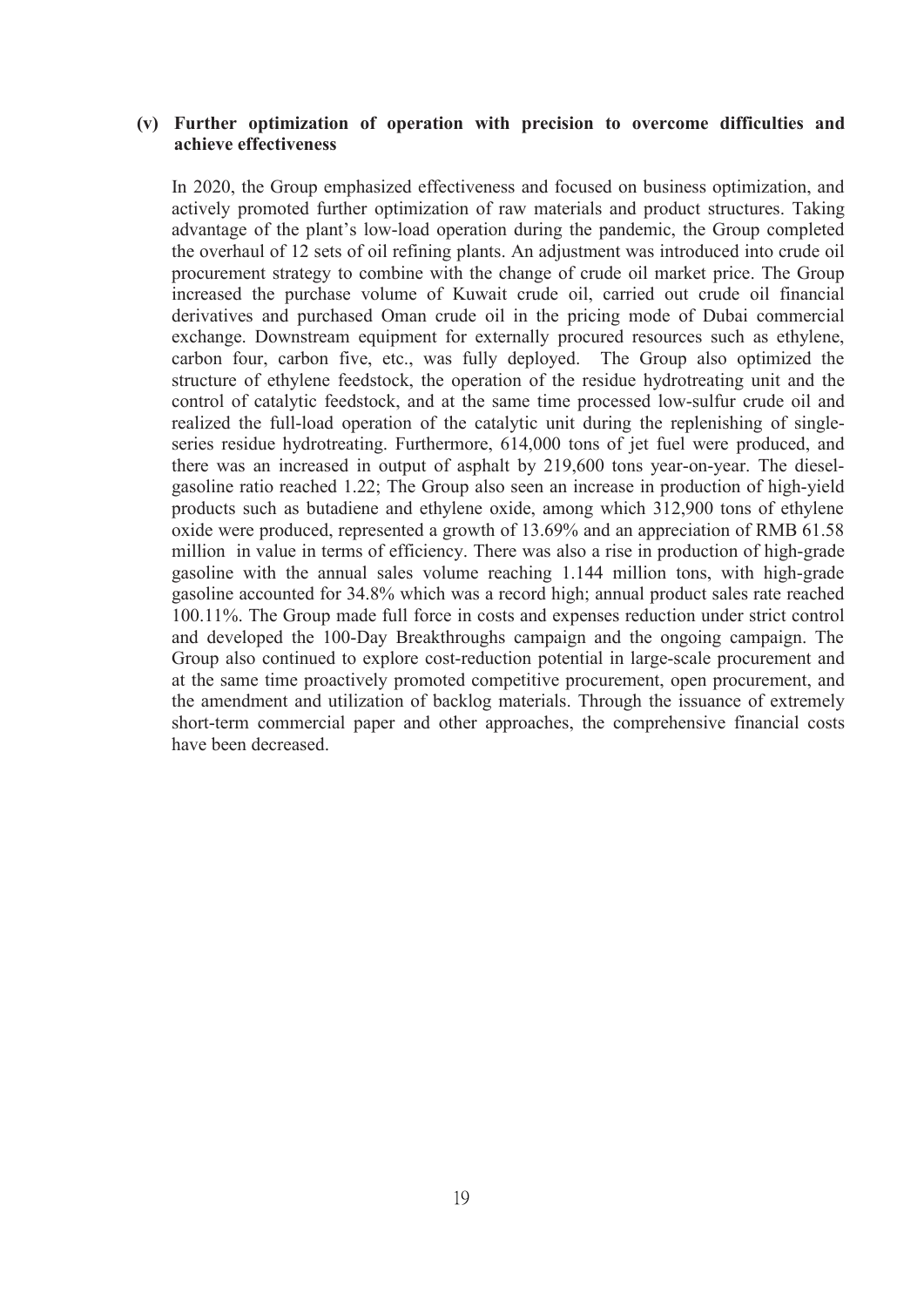#### **(vi) A further deepening of energy saving and emission reduction**

In 2020, the Group continued implementing various energy conservation and emission reduction measures as per the national energy conservation and emission reduction requirements. The Group continued to optimize carbon emission accounting methods, and managed to reduce carbon emission compliance costs by RMB5.28 million. In the past year, 49 water resources management optimization measures were devised, and the total volume of retrieved industrial water decreased by 10.54%. In 2020, the Company's total comprehensive energy consumption was 6.920 million tonsof standard coal. The comprehensive output value consumption was  $0.743$  tons of standard coal/RMB10,000, representing a decrease of 0.27% over 0.745 tons of standard coal/RMB10,000 of last year. The annual COD emissions decreased by 14.97%, sulfur dioxide emissions decreased by 4.74% and nitrogen oxide emissions decreased by 3.37% (Data from the Ministry of Safety and the Ministry of Environment had shown discrepancies), as compared with the same period last year. The volume of annual average cumulative average VOCs concentration at the plant boundary is 99.1 micrograms/m<sup>3</sup>, a decrease of 26.92% compared with last year. The comprehensive compliance rate of effluent wastewater was 100%, the compliance rate of controlled waste gas was 100%, and the rate of proper treatment and disposal of hazardous waste was 100%. The heating furnace's average thermal efficiency was 92.46%, which was equivalent to the level last year.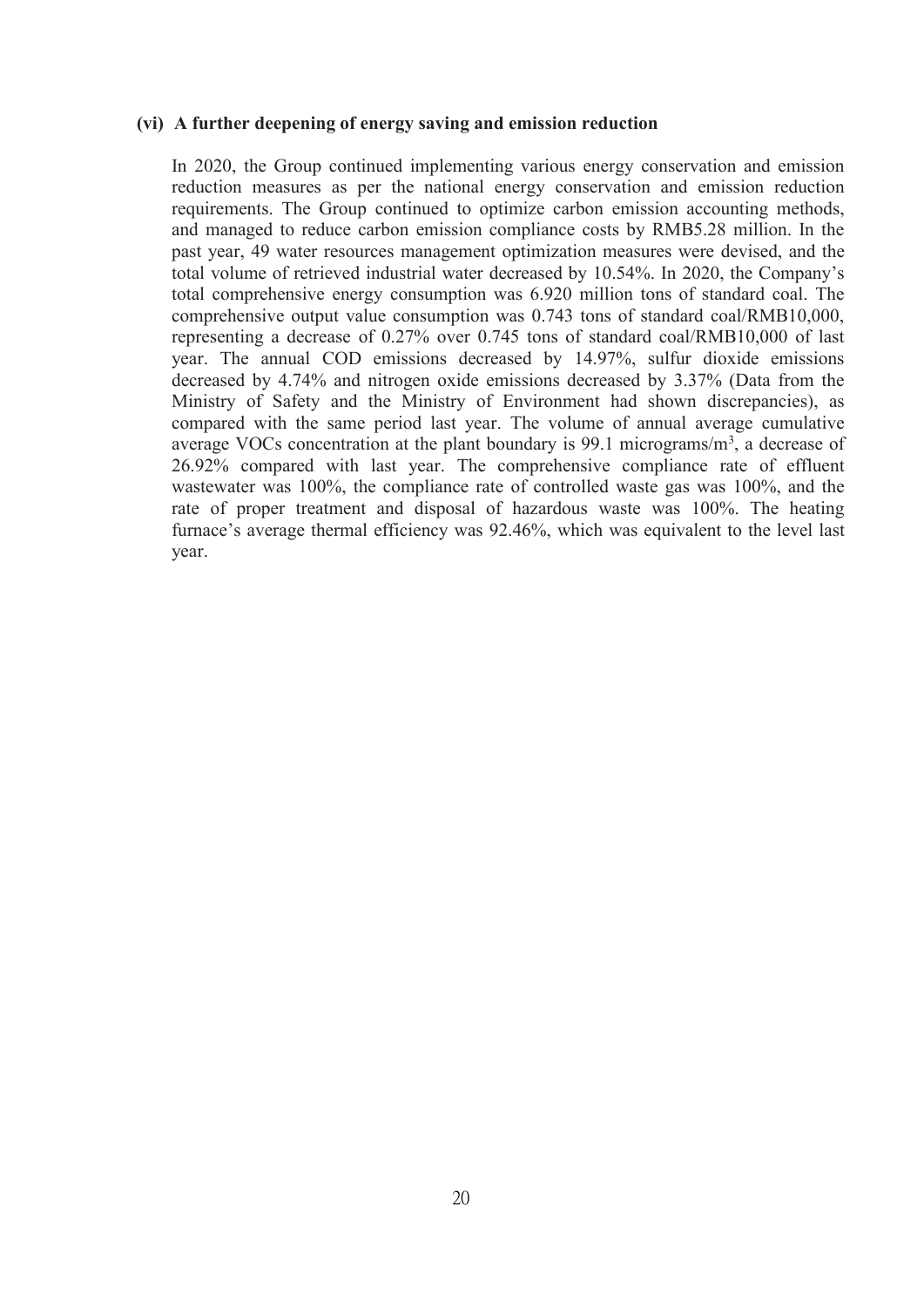#### **(vii) Innovation in stable steps forward**

In 2020, the Group moved firmly along the direction of "basic + high-end" development and put innovation as the top consideration in advancing the development of the Company. The Group also sought to strengthen scientific and technological innovations. The Advanced Materials Innovation Research Institute was established to carry out joint researches. A substantial breakthrough was made in the "business unit  $+$  company" operation model for carbon fibre. Constructions of projects were accelerated with the Jinshan Area Comprehensive Environment Improvement Oil Product Cleaning Project was put into operation. The oxidation and carbonization part of the second phase project with an annual output of 1,500 tons of PAN-based carbon fiber was suitable for intermediate delivery and the large tow carbon fiber project started on schedule. We will actively promote joint ventures and cooperation. Acquisition of Zhejiang Jinlian Petrochemical Storage and Transportation Co., Ltd., and participation in Pinghu China Aviation Oil Port Co., Ltd. to meet the current operation and future development needs of the Company's storage and transportation system. The Group further worked to advance the integration of production, marketing, research and application of new products. No. 92 China VIB grade automotive gasoline was successfully blended and produced for the first time, with a cumulative sales volume of 44,600 tons. The Group also completed a synthetic resin import substitution project. Success was seen in developing large-diameter, low-melting and pressure-bearing pipe products, with an accumulated sales volume of 3,108.6 tons. The export business of chemical products seen good expansion. The new high-endurance polyester engineering plastic and its application won the CIFF New Material Award at the International Industry Fair. Furthermore, the Group also steadily promoted the eight projects that included different areas such as intelligent factory construction and promotion, the upgrade of real-time database to the acceptance benchmark. Projects such as smart warehousing, contractor and direct operation management platform were also went online.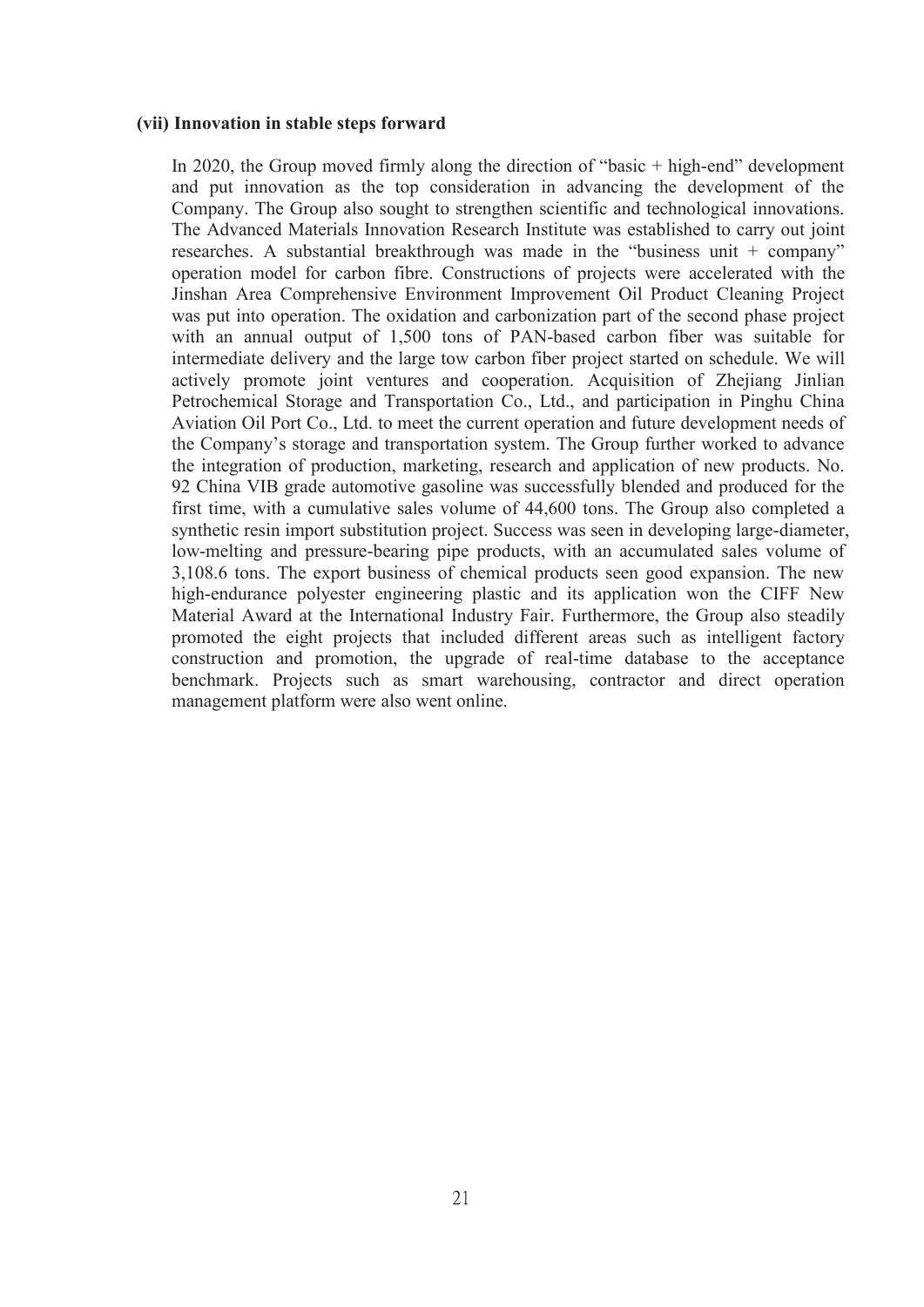#### **(viii)Breakthroughs achieved in management reforms**

In 2020, the Group made good efforts in reform and innovation and continued to improve management standards with solid adherence to the targets and the schedule. To this end, the Group issued the action plan titled Sinopec Shanghai Petrochemical Standardize World Class Management Promotion Action Implementation Rules and developed a to do list. The Group worked hard to learn from the best alongside management enhancement. The Group also invited academics and expert groups to provide input on the Company's development strategies. The Group also initiated a research and study mission to Maoming Petrochemical and formulated the Company's very own mid-tolong-term catch-up plan. The Group also optimized its management and control model. The shutdown and personnel placement of the polyester department's industrial filament installations was proceeded in an orderly manner. The Group also proceeded to adjust and optimize its organizational structures, implement category-based guidance and management of joint ventures, and strengthen the management of joint ventures that closely relate to the Company's production and operation. The Group also standardized internal management and introduced comprehensive risk management and internal control management measures with focus on key areas such as investment, finance, contracts and HSSE, and discovered and investigated problems and risks. A market oriented simulated sewage disposal program was introduced to strictly demand production units to cut emissions at the source. The Group also actively promoted and fully completed retirees' social management and the digitization and transfer of retirees' files. On the other hand, the Group made strong efforts alleviating the burden on the basic level and formed a long-term working mechanism. The Group also promoted good utilization of talents in company enhancement. These efforts included the training and utilization of young officers and the nurturing of elite professional talents, and at the same time formulating a reserve pool of high-level talents. The Group also promoted a program in the train-up of multiple capabilities in every position. Furthermore, the Group moved forward on the training in fundamentals of intelligent exercising, and extensively promoted business competitions.

As of 31 December 2020, the net reduction of employees of the Group was 412 including voluntary resignation and retirees), accounting for 4.64% of the total 8,878 employees registered at the beginning of the year.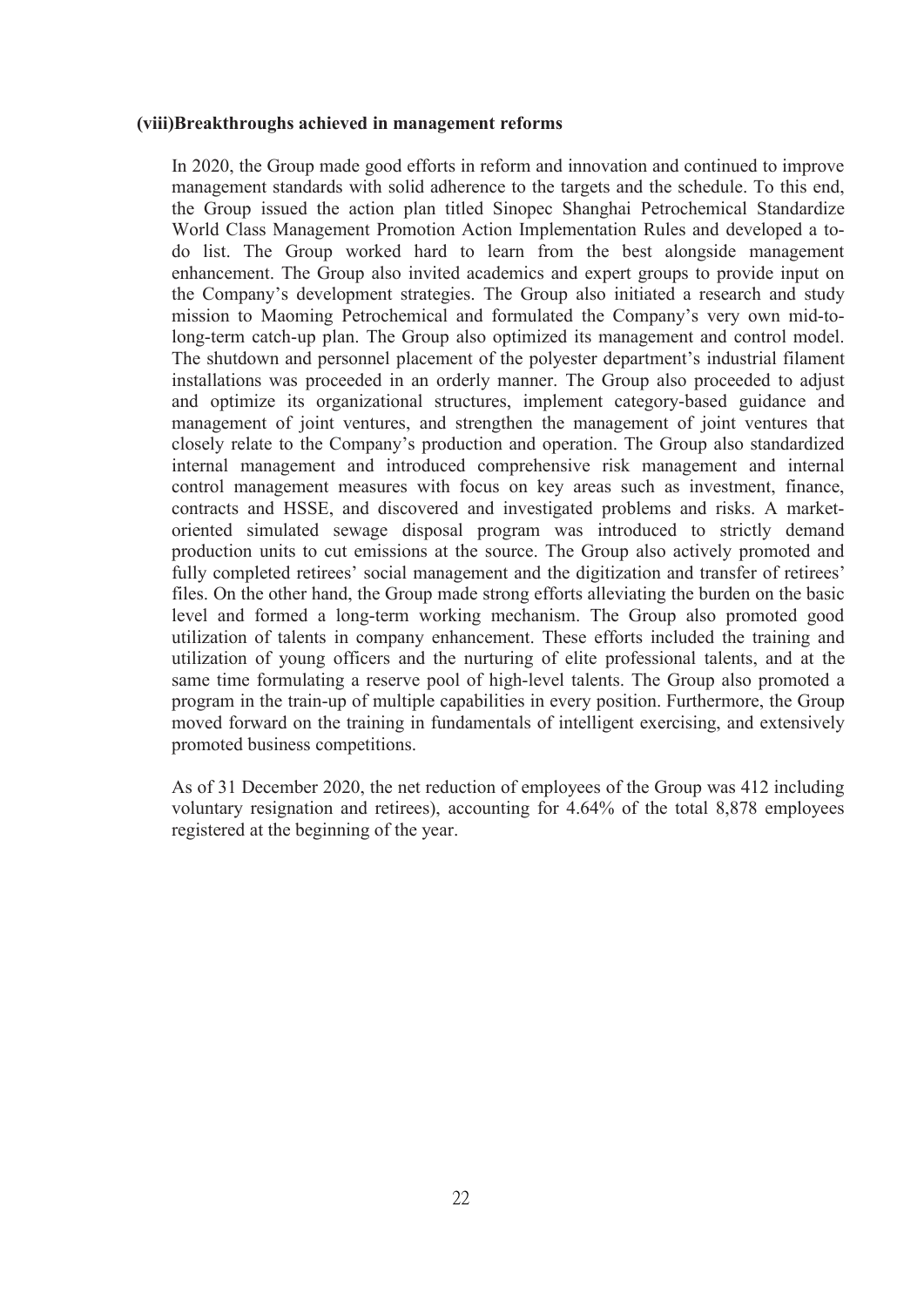## **5.2 Accounting judgements and estimates**

The Group's financial conditions and the results of its operations are susceptible to accounting methods, assumptions and estimates applied in preparing the financial statements. Such assumptions and estimates are based on the historical experience of the management of the Group and on various other assumptions that the management believes to be reasonable, and form the basis for the management to make judgements about matters that cannot be confirmed by other sources. On an on-going basis, the management evaluates its estimates. Actual results may differ from those estimates as the actual circumstances, environment and conditions change.

The selection of key accounting policies, the judgements and other uncertainties in the course of applying of those policies and the sensitivity of reported results to changes in conditions and assumptions are factors to be considered when reviewing the financial statements. The principal accounting policies are set forth in the financial statements. The Company's management believes that the following critical accounting policies involve the most significant judgements and estimates used in the preparation of the financial statements.

## **(i) Inventory Provision**

Any excess of the cost over the net realisable value of each item of inventories is recognised as a provision for diminution in the value of inventories. Net realisable value represents the estimated selling price in the ordinary course of business, less the estimated costs of completion and the estimated costs necessary to make the sale. Management bases the estimates on all available information, including the current market prices of the finished goods and raw materials, and historical cost of sales. If the actual selling prices were to be lower or the costs of completion were to be higher than estimated, the actual allowance for diminution in value of inventories could be higher than estimated.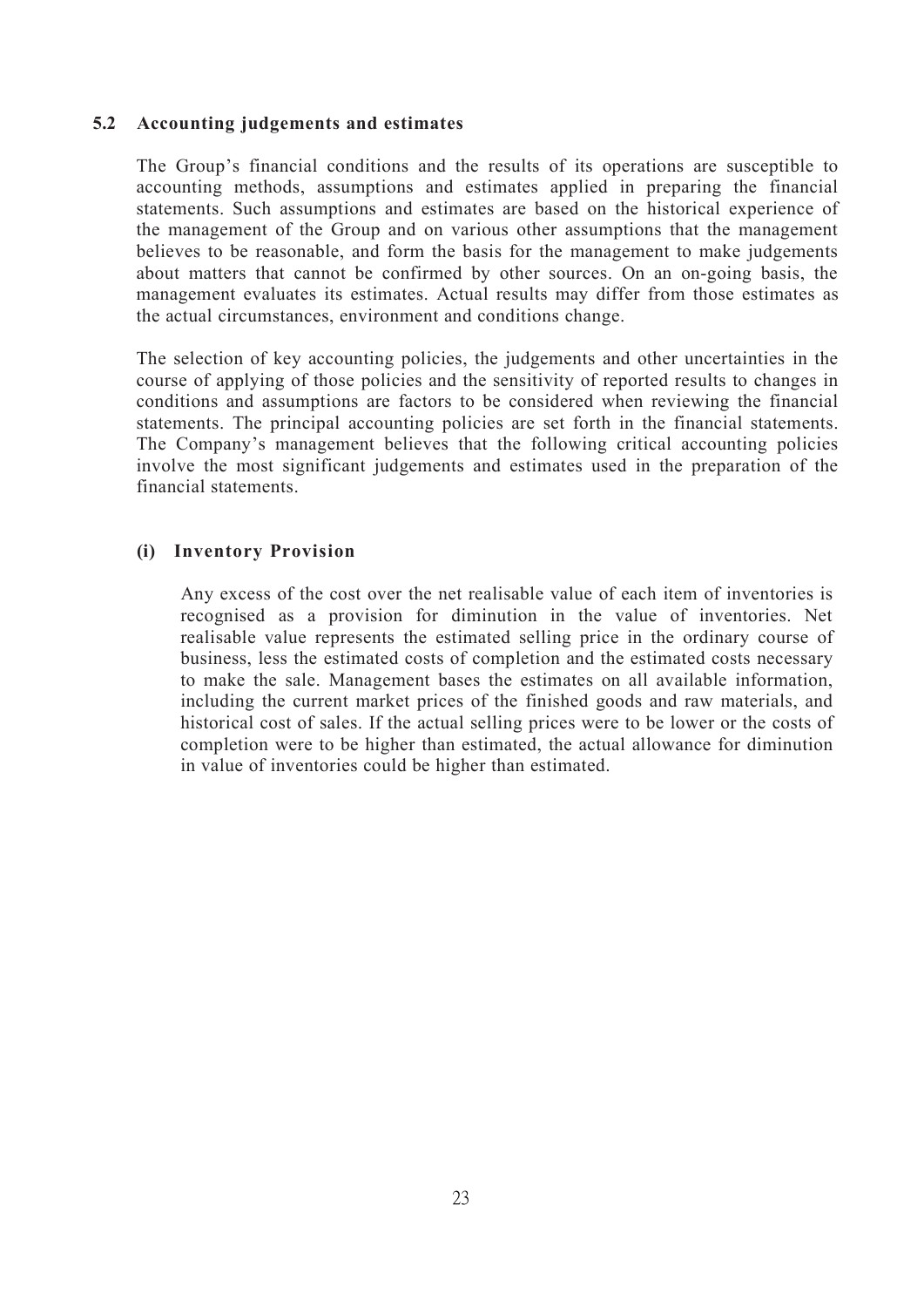#### **(ii) Impairment of long-term assets**

Long-term assets are reviewed for impairment at each balance sheet date when events or changes in circumstance have indicated that their carrying amounts may not be recoverable. If any such evidence indicated that their carrying amounts may not be recoverable, the carrying amounts exceed the recoverable amounts would be recognized as impairment loss and accounted in current profit or loss.

The recoverable amount of an asset (or an asset group) is the greater of its net selling price and its present value of expected future cash flows. In assessing value in use, significant judgements are exercised over the assets' (or the asset group's) production and sales, selling prices, related operating expenses and discount rate to calculate the present value. All relevant materials which can be obtained are used for estimation of the recoverable amount, including the estimation of the production, selling prices and related operating expenses based on reasonable and supportable assumptions.

## **(iii) Estimated useful life and residual value of fixed assets**

The Group assessed the reasonableness of estimated useful life of fixed assets in line with the historical experience on the basis of similar function or characteristic for the assets. If there are significant changes in estimated useful lives and residual value from previous years, the depreciation expenses for future periods are adjusted.

The Group reviews and adjusts the useful lives and estimated residual value of the assets regularly at the end of each year.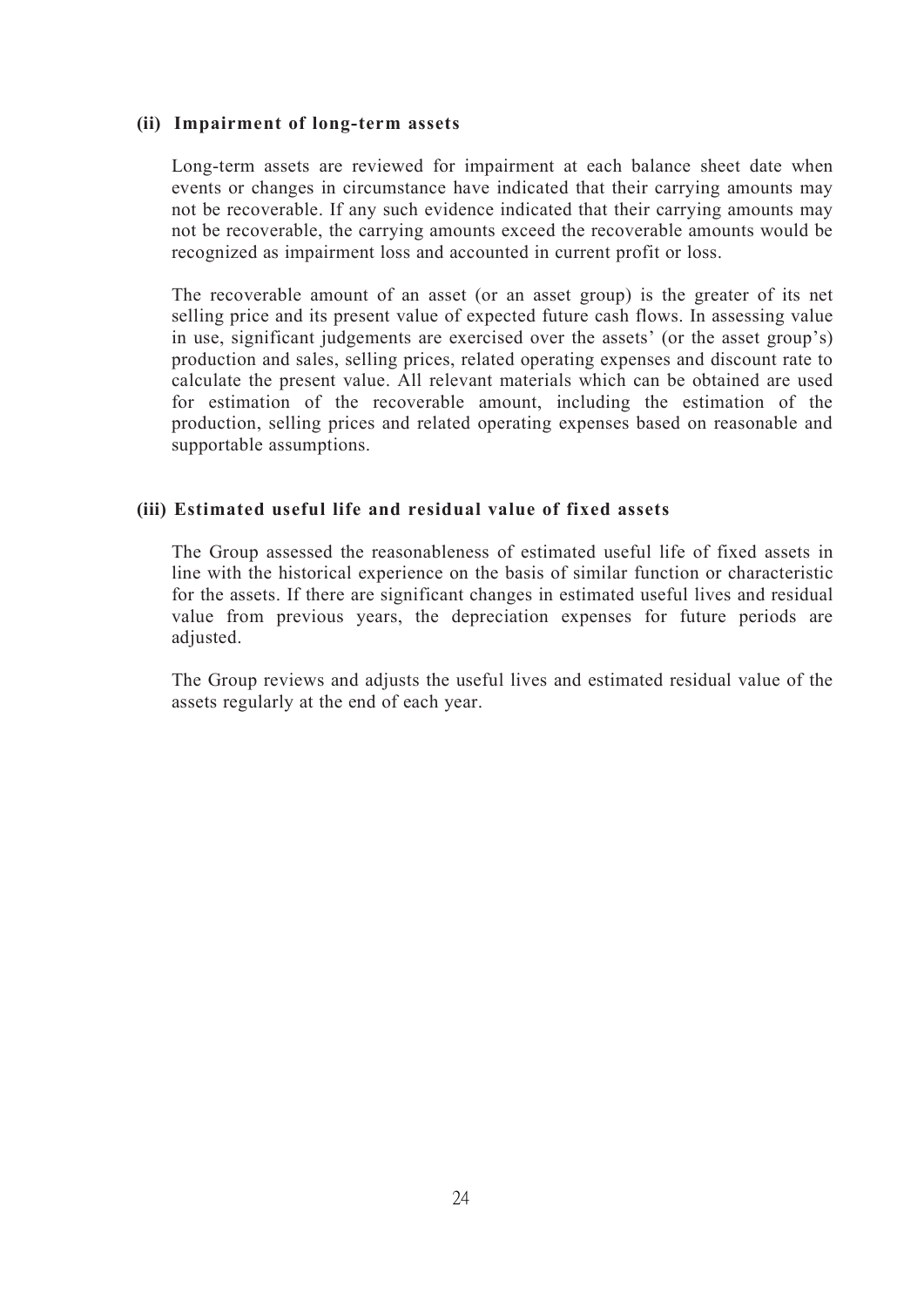# **5.3 Comparison and analysis of results of the Company's operations (Prepared under IFRS)**

## **5.3.1 Summary**

The following table sets forth the Group's sales volumes and net sales (net of sales taxes and surcharges) for the years indicated:

|                                           | For the years ended 31 December          |                                |               |                                          |                                       |               |                                          |                                       |               |  |
|-------------------------------------------|------------------------------------------|--------------------------------|---------------|------------------------------------------|---------------------------------------|---------------|------------------------------------------|---------------------------------------|---------------|--|
|                                           |                                          | 2020                           |               |                                          | 2019                                  |               | 2018                                     |                                       |               |  |
|                                           | <b>Sales</b><br>volume<br>(900)<br>tons) | Net sales<br>(RMB)<br>million) | $\frac{0}{0}$ | <b>Sales</b><br>volume<br>(900)<br>tons) | <b>Net sales</b><br>(RMB)<br>million) | $\frac{0}{0}$ | <b>Sales</b><br>volume<br>(900)<br>tons) | <b>Net sales</b><br>(RMB)<br>million) | $\frac{0}{0}$ |  |
| Synthetic fibres                          | 151.4                                    | 1,472.4                        | 2.4           | 177.9                                    | 2,158.9                               | 2.5           | 156.0                                    | 2,182.4                               | 2.3           |  |
| Resins and plastics                       | 1,365.4                                  | 9,419.7                        | 15.3          | 1,292.4                                  | 9,979.9                               | 11.3          | 1,208.6                                  | 10,542.1                              | 11.0          |  |
| Intermediate<br>petrochemical<br>products | 2,168.0                                  | 8,205.8                        | 13.3          | 2,193.7                                  | 10,313.6                              | 11.7          | 2,134.4                                  | 12,160.6                              | 12.7          |  |
| Petroleum products                        | 10,347.7                                 | 30,139.6                       | 49.0          | 10,294.6                                 | 43,125.9                              | 49.0          | 9,917.3                                  | 43,403.0                              | 45.4          |  |
| Trading of<br>petrochemical<br>products   |                                          | 11,577.3                       | 18.8          | $\sim$                                   | 21,690.7                              | 24.6          | $\sim$                                   | 26,544.0                              | 27.8          |  |
| Other segments                            | ۰                                        | 746.1                          | 1.2           | $\sim$                                   | 786.7                                 | 0.9           | $\sim$                                   | 781.4                                 | 0.8           |  |
| Total                                     | 14,032.5                                 | 61,560.9                       | 100.0         | 13,958.6                                 | 88,055.7                              | 100.0         | 13,416.3                                 | 95,613.5                              | 100.0         |  |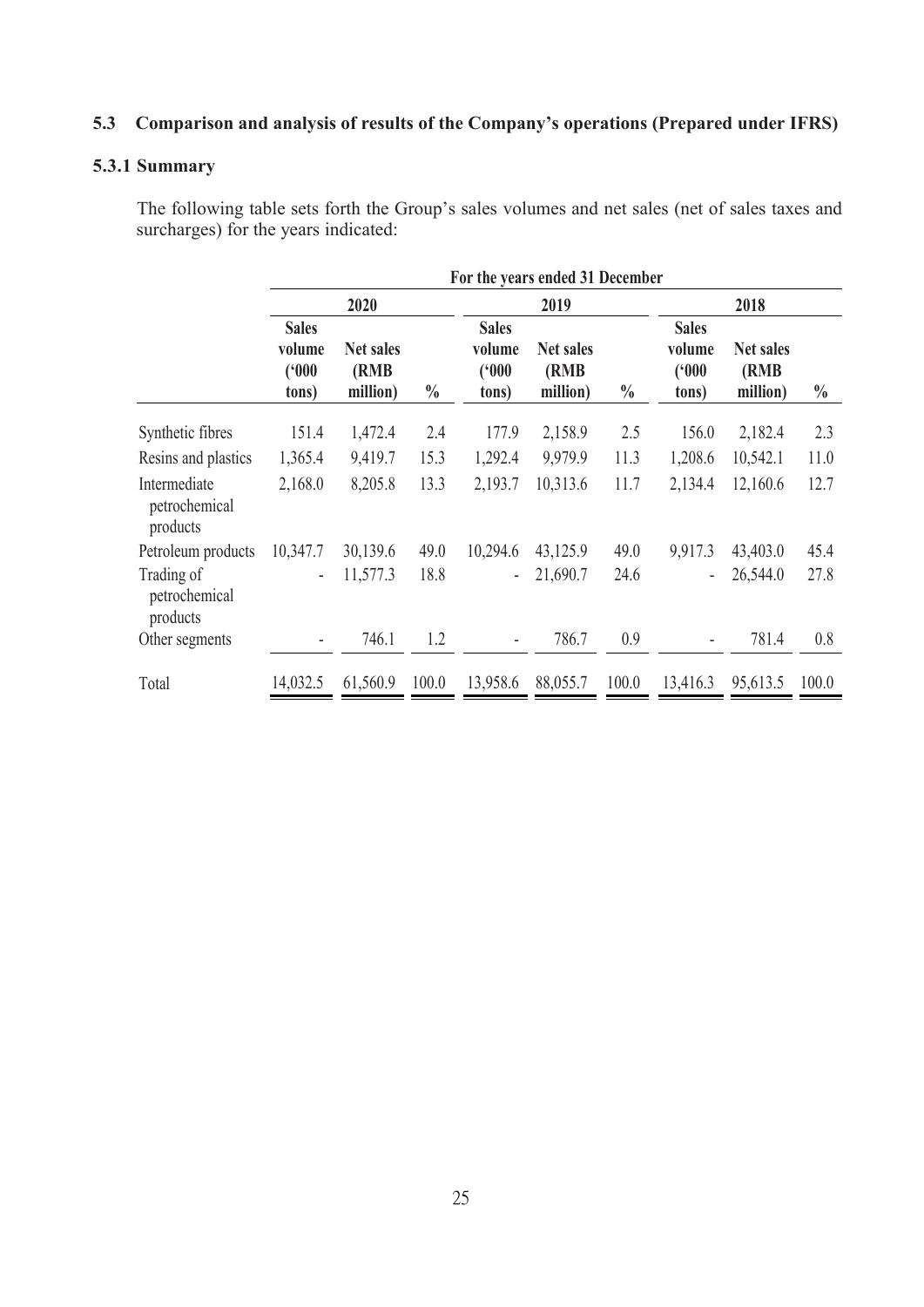|                                          | For the years ended 31 December |                     |                       |                     |                       |                     |  |  |
|------------------------------------------|---------------------------------|---------------------|-----------------------|---------------------|-----------------------|---------------------|--|--|
|                                          | 2020                            |                     | 2019                  |                     | 2018                  |                     |  |  |
|                                          | <b>RMB</b><br>million           | $%$ of net<br>sales | <b>RMB</b><br>million | $%$ of net<br>sales | <b>RMB</b><br>million | $%$ of net<br>sales |  |  |
| Synthetic fibres                         |                                 |                     |                       |                     |                       |                     |  |  |
| Net sales                                | 1,472.4                         | 2.4                 | 2,158.9               | 2.5                 | 2,182.4               | 2.3                 |  |  |
| Cost of sales and operating<br>expenses  | (1,836.6)                       | (3.0)               | (2,699.2)             | (3.1)               | (2,755.9)             | (2.9)               |  |  |
| Segment loss from operations             | (364.2)                         | (0.6)               | (540.3)               | (0.6)               | (573.5)               | (0.6)               |  |  |
| Resins and plastics                      |                                 |                     |                       |                     |                       |                     |  |  |
| Net sales                                | 9,419.7                         | 15.3                | 9,979.9               | 11.3                | 10,542.1              | 11.0                |  |  |
| Cost of sales and operating<br>expenses  | (8,157.6)                       | (13.3)              | (9,578.5)             | (10.9)              | (9,641.7)             | (10.1)              |  |  |
| Segment profit from operations           | 1,262.1                         | 2.0                 | 401.4                 | $0.4\,$             | 900.4                 | 0.9                 |  |  |
| Intermediate petrochemical<br>products   |                                 |                     |                       |                     |                       |                     |  |  |
| Net sales                                | 8,205.8                         | 13.3                | 10,313.6              | 11.7                | 12,160.6              | 12.7                |  |  |
| Cost of sales and operating<br>expenses  | (7,624.2)                       | (12.4)              | (9,899.6)             | (11.2)              | (10,225.7)            | (10.7)              |  |  |
| Segment profit from operations           | 581.6                           | 0.9                 | 414.0                 | 0.5                 | 1,934.9               | 2.0                 |  |  |
| Petroleum products                       |                                 |                     |                       |                     |                       |                     |  |  |
| Net sales                                | 30,139.6                        | 49.0                | 43,125.9              | 49.0                | 43,403.0              | 45.4                |  |  |
| Cost of sales and operating<br>expenses  | (32, 338.3)                     | (52.5)              | (42, 420.4)           | (48.2)              | (40, 493.0)           | (42.4)              |  |  |
| Segment (loss)/profit from<br>operations | (2,198.7)                       | (3.5)               | 705.5                 | 0.8                 | 2,910.0               | $3.0\,$             |  |  |
| Trading of petrochemical<br>products     |                                 |                     |                       |                     |                       |                     |  |  |
| Net sales                                | 11,577.3                        | 18.8                | 21,690.7              | 24.6                | 26,544.0              | 27.8                |  |  |
| Cost of sales and operating<br>expenses  | (11, 535.3)                     | (18.7)              | (21, 637.5)           | (24.5)              | (26, 439.1)           | (27.7)              |  |  |
| Segment profit from operations           | 42.0                            | 0.1                 | 53.2                  | 0.1                 | 104.9                 | 0.1                 |  |  |

The following table sets forth a summary of the Group's consolidated income statement for the years indicated (prepared under IFRS):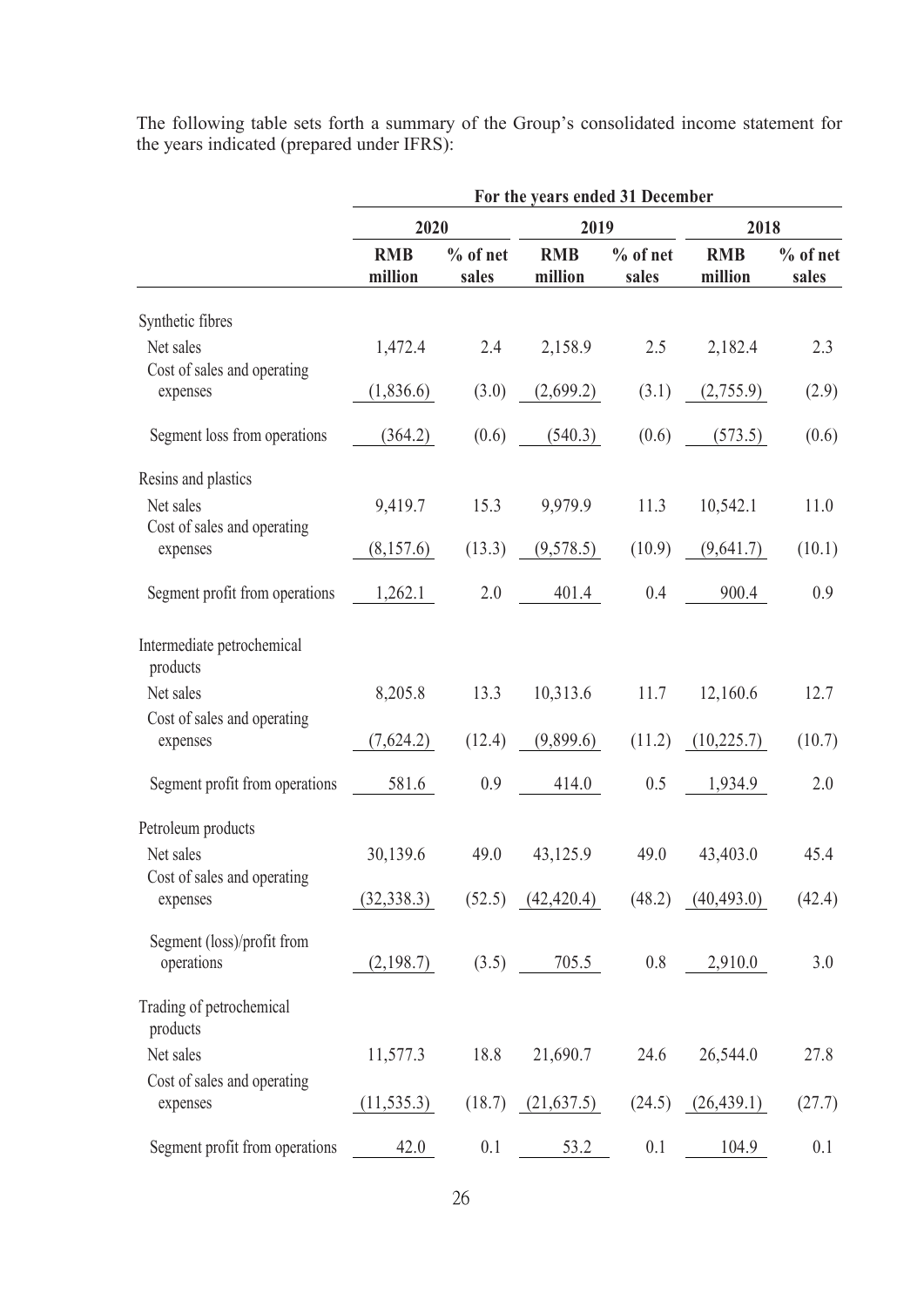|                                                         | For the years ended 31 December |                     |                       |                     |                       |                     |  |  |  |
|---------------------------------------------------------|---------------------------------|---------------------|-----------------------|---------------------|-----------------------|---------------------|--|--|--|
|                                                         | 2020                            |                     | 2019                  |                     | 2018                  |                     |  |  |  |
|                                                         | <b>RMB</b><br>million           | $%$ of net<br>sales | <b>RMB</b><br>million | $%$ of net<br>sales | <b>RMB</b><br>million | $%$ of net<br>sales |  |  |  |
| Other segments                                          |                                 |                     |                       |                     |                       |                     |  |  |  |
| Net sales                                               | 746.1                           | 1.2                 | 786.7                 | 0.9                 | 781.4                 | 0.8                 |  |  |  |
| Cost of sales and operating<br>expenses                 | (535.1)                         | (0.9)               | (500.0)               | (0.6)               | (473.0)               | (0.5)               |  |  |  |
| Segment profit from operations                          | 211.0                           | 0.3                 | 286.7                 | 0.3                 | 308.4                 | 0.3                 |  |  |  |
| Total                                                   |                                 |                     |                       |                     |                       |                     |  |  |  |
| Net sales                                               | 61,560.9                        | 100.0               | 88,055.7              | 100.0               | 95,613.5              | 100.0               |  |  |  |
| Cost of sales and operating<br>expenses                 | (62, 027.1)                     | (100.8)             | (86, 735.2)           | (98.5)              | (90,028.4)            | (94.2)              |  |  |  |
| Operating (loss)/profit                                 | (466.2)                         | (0.8)               | 1,320.5               | 1.5                 | 5,585.1               | 5.8                 |  |  |  |
| Net finance income<br>Share of profit of associates and | 332.3                           | 0.5                 | 363.0                 | 0.4                 | 337.4                 | 0.4                 |  |  |  |
| joint ventures                                          | 724.7                           | 1.2                 | 972.6                 | 1.1                 | 885.6                 | 0.9                 |  |  |  |
| Profit before income tax                                | 590.8                           | 0.9                 | 2,656.1               | 3.0                 | 6,808.1               | 7.1                 |  |  |  |
| Income tax                                              | 65.6                            | 0.1                 | (429.0)               | (0.5)               | (1,471.9)             | (1.5)               |  |  |  |
| Profit for the year                                     | 656.4                           | $1.0\,$             | 2,227.1               | $2.5$               | 5,336.2               | 5.6                 |  |  |  |
| Attributable to:                                        |                                 |                     |                       |                     |                       |                     |  |  |  |
| Owners of the Company                                   | 645.1                           | $1.0\,$             | 2,215.7               | $2.5\,$             | 5,336.3               | 5.6                 |  |  |  |
| Non-controlling interests                               | 11.3                            | 0.0                 | $11.4\,$              | 0.0                 | (0.1)                 | $0.0\,$             |  |  |  |
| Profit for the year                                     | 656.4                           | 1.0                 | 2,227.1               | 2.5                 | 5,336.2               | 5.6                 |  |  |  |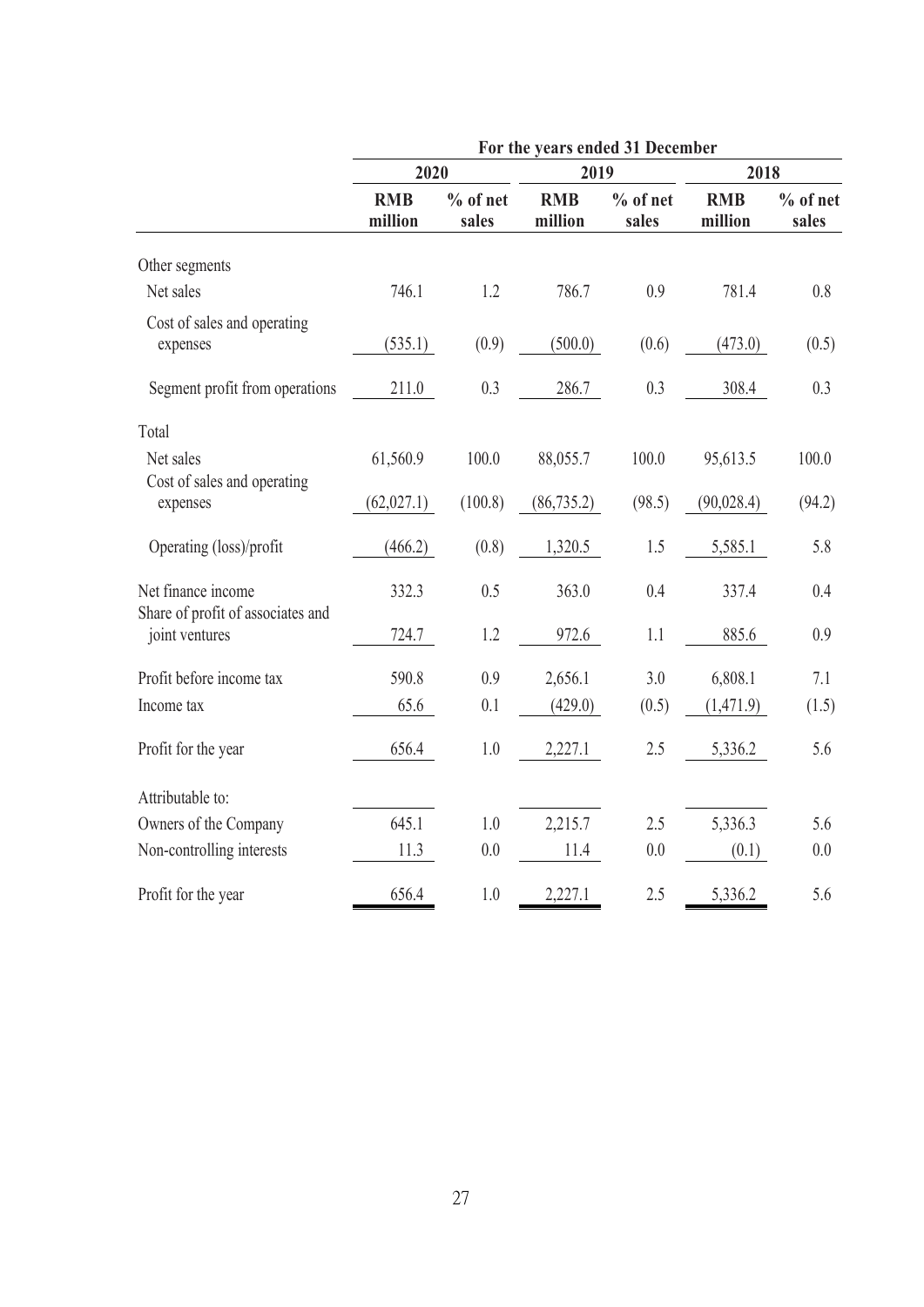## **5.3.2 Comparison and analysis**

Comparison between the year ended 31 December 2020 and the year ended 31 December 2019 is as follows:

## **5.3.2.A Operating results**

## **(1) Net sales**

In 2020, net sales of the Group amounted to RMB61,560.9 million, a decrease of 30.09% from the previous year's RMB88,055.7 million. As of 31 December 2020, the weighted average prices (excluding tax) of synthetic fibers, resins and plastics, intermediate petrochemical products and petroleum products of theGroup decreased by 19.84%, 10.65%, 19.49% and 30.48% year-on-year respectively.

## **(i) Synthetic fibres**

In 2020, the Group's net sales of synthetic fiber products amounted to RMB1,472.4 million, a decrease of 31.80% from the previous year's RMB2,158.9 million, which was mainly due to the downturn in the downstream market this year. The general decline in the sales price of synthetic fiber products led to the sales decline during the Reporting Period. Sales volume of synthetic fibers decreased by 14.91% year-on-year, while the weighted average sales price decreased by 19.84%. Meanwhile, the weighted average sales price of acrylic fibers, the main product of the synthetic fibers segment, decreased by 19.33% year-on-year, and the weighted average sales price of polyester fibers decreased by 24.72% year-on-year. Net sales of acrylic fibers, polyester fibers and other products accounted for  $84.84\%$ ,  $9.15\%$  and  $6.01\%$  of the total sales of synthetic fibers segment respectively.

Net sales of synthetic fibers accounted for 2.40% of the Group's net sales in the current year, a decrease of 0.1 percentage points from the previous year.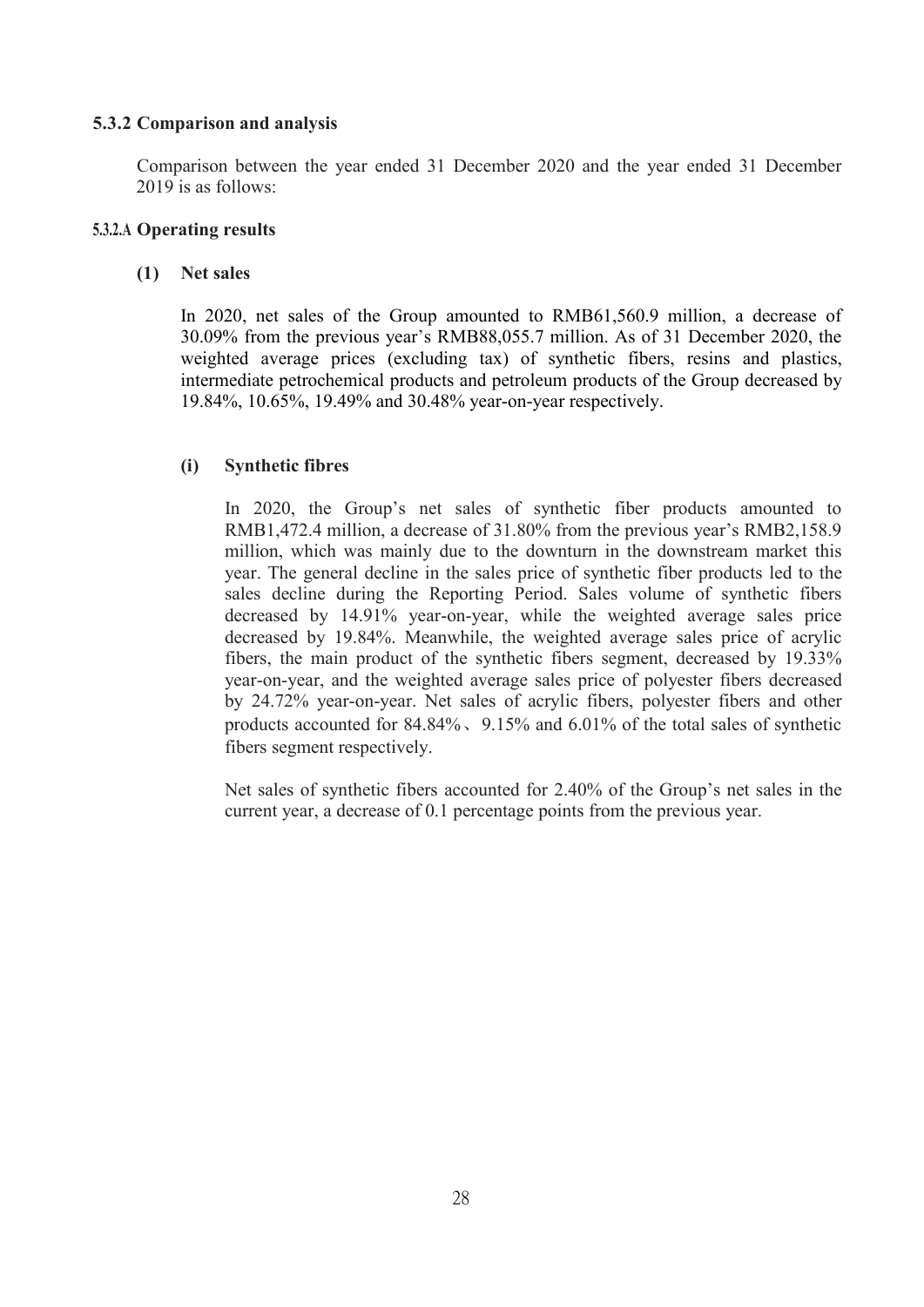#### **(ii) Resins and plastics**

In 2020, the Group's net sales of resins and plastics products amounted to RMB9,419.7 million, a decrease of 5.61% from the previous year's RMB9,979.9 million, which was mainly due to the decline in the sales price of resins products during the Reporting Period. The weighted average sales price of resins and plastics decreased by 10.65%, while the sales volume of resins and plastics products increased by 5.65% year-on-year. Meanwhile, the weighted average sales price of polyethylene and polypropylene decreased by 3.55% and 7.37%, and the weighted polyester chips decreased by 30.77% year-on-year. The sales of polyethylene, polypropylene, polyester chips and other products accounted for 34.38%, 36.95%, 13.43% and 15.24% of the total sales of resins and plastics segment respectively.

The net sales of resins and plastics accounted for 15.30% of the Group's net sales in the current year, an increase of 4.0 percentage points from the previous year.

#### **(iii) Intermediate petrochemical products**

In 2020, the Group's net sales of intermediate petrochemical products amounted to RMB8,205.8 million, a decrease of 20.44% from the previous year's RMB10,313.6 million. The decline in raw material costs this year has driven down the unit price of intermediate petrochemical products. The weighted average sales price of intermediate petrochemical products decreased by 19.49% year-on year, and its sales volume decreased by 1.17% year-on-year. The sales of p-xylene, ethylene oxide, pure benzene, ethylene glycol and other products accounted for 22.12%, 22.65%, 13.59%, 5.51% and 36.13% of the total sales of intermediate petrochemical products respectively.

The net sales of intermediate petrochemical products accounted for 13.30% of the Group's net sales in the current year, an increase of 1.6 percentage points from the previous year.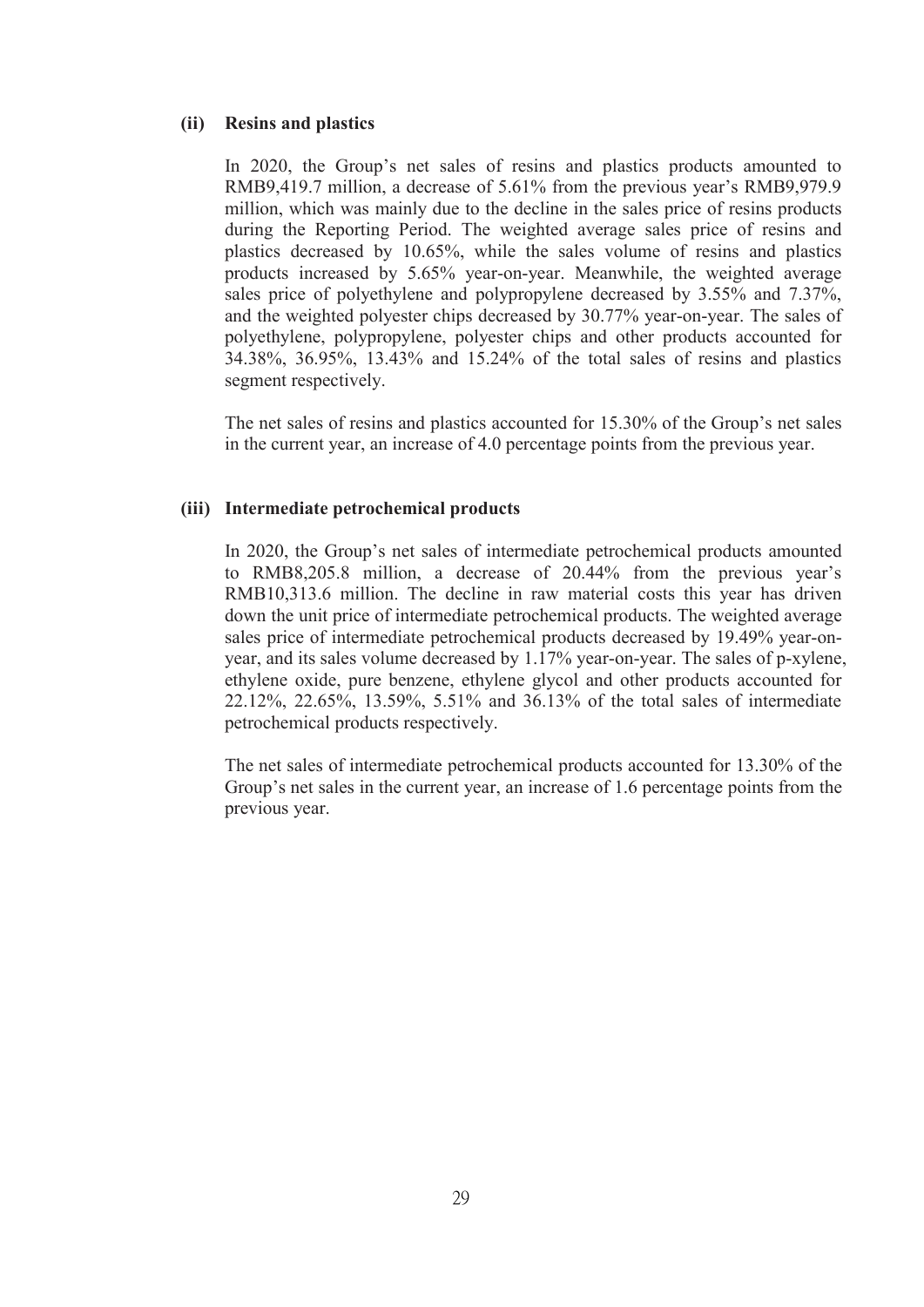#### **(iv) Petroleum products**

In 2020, the Group's net sales of petroleum products amounted to RMB30,139.6 million, a decrease of 30.11% from the previous year's RMB43,125.9 million, which was mainly due to the impact of international crude oil price shocks. The weighted average sales price of major products decreased by 30.48% year-on-year, and sales volume increased by 0.52%.

The net sales of petroleum products accounted for 49.00% of the Group's net sales in the current year with no change compared with the previous year.

#### **(v) Trading of petrochemical products**

In 2020, the Group's net sales of trading of petrochemical products amounted to RMB11,577.3 million, a decrease of 46.63% from the previous year's RMB21,690.7 million. Mainly due to the decrease in customer purchase demand of the subsidiary China Jinshan Associated Trading Corporation and Shanghai Jinshan Trading Corporation, the sales of this year decreased by RMB3,804 million and RMB6,247 million respectively.

The net sales of trading of petrochemical products accounted for 18.80% of the Group's net sales in the current year, a decrease of 5.8 percentage points from the previous year.

#### **(vi) Others**

In 2020, the Group's net sales of other products amounted to RMB746.1 million, a decrease of 5.16% from the previous year's RMB786.7 million.

The net sales of other products accounted for 1.20% of the Group's net sales in the current year, an increase of 0.3 percentage points from the previous year.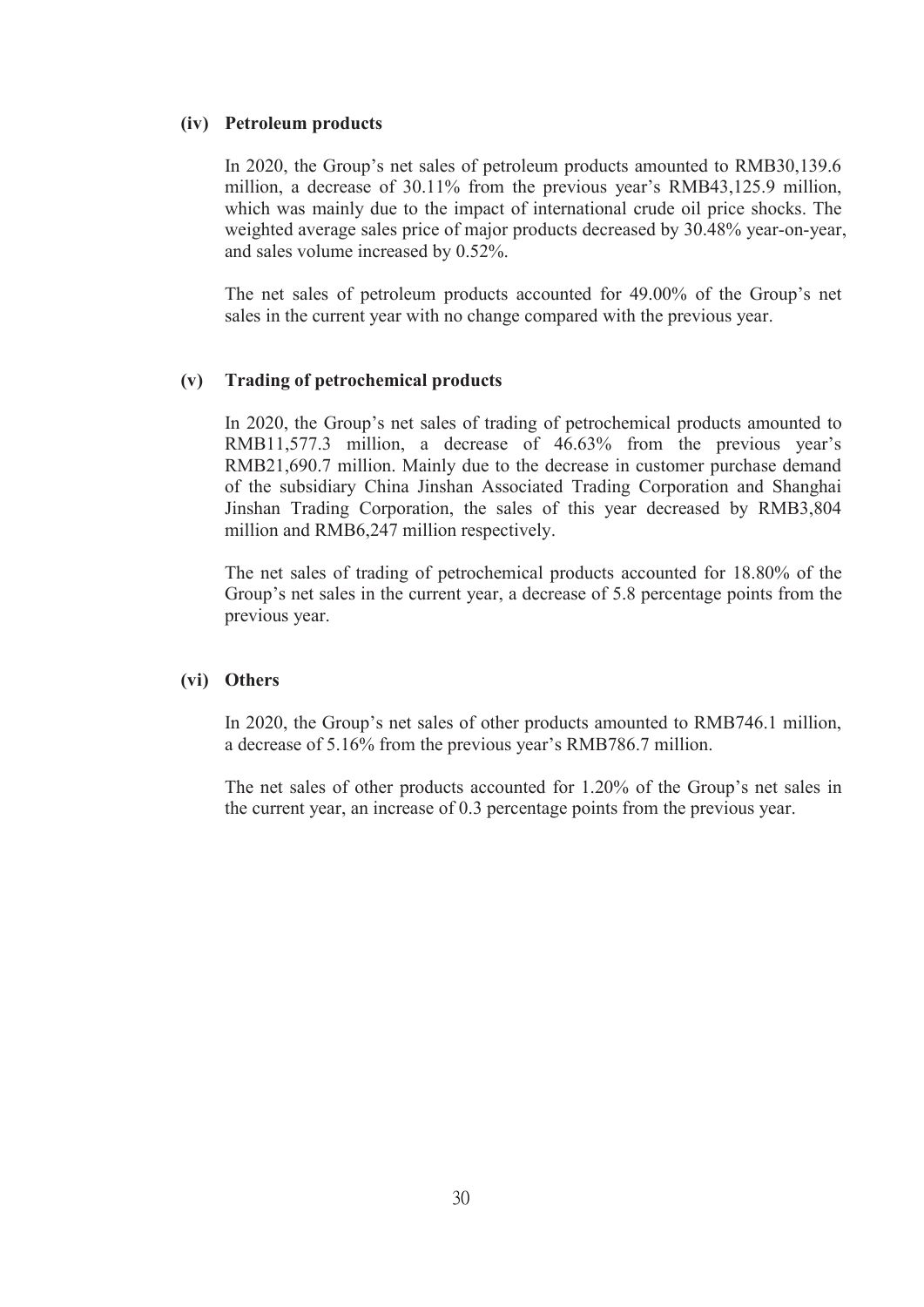#### **(2) Cost of sales and operating expenses**

Cost of sales and expense consist of cost of sales, sales and administrative expenses, other operating expenses and other operating income, etc.

In 2020, the Group's cost of sales and expenses amounted to RMB62,027.1 million, a decrease of 28.49% from RMB86,735.2 million in 2019. Cost of sales and expenses of synthetic fibers, resins and plastics, intermediate petrochemical products, petroleum products, petrochemical products and other products amounted to RMB1,836.6 million, RMB8,157.6 million, RMB7,624.2 million, RMB32,338.3 million, RMB11,535.3 million and RMB535.1 million respectively, a decrease of 31.96%, a decrease of14.83%, a decrease of 22.98%, a decrease of 23.77%, a decrease of 46.69% and an increase of 7.02% respectively.

Compared with the last year, the cost of sales and expenses of synthetic fibers, resins and plastics, intermediate petrochemical products, petroleum products, petrochemical products decreased this year, which was mainly due to the sharp decrease in crude oil prices and thus the decrease in corresponding costs.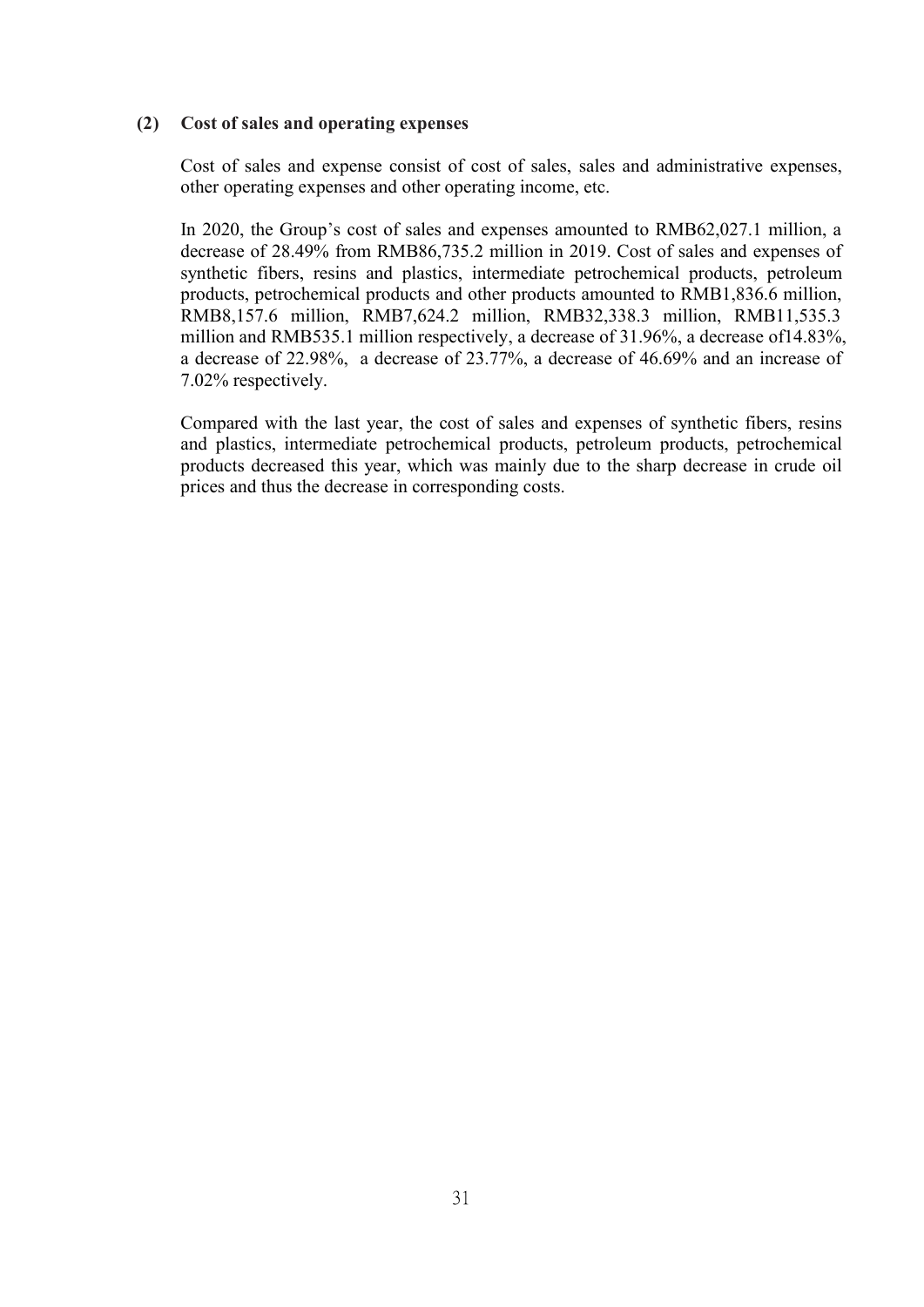#### - **Cost of sales**

In 2020, the Group's cost of sales amounted to RMB61,664.8 million, a decrease of 28.56% from previous year's RMB86,314.1 million. Cost of sales accounted for 100.17% of the net sales this year.

#### - **Selling and administrative expenses**

In 2020, the Group's sales and administrative expenses amounted to RMB486.3 million, a decrease of 11.57% from the previous year's RMB549.9 million. This was primarily due to a decrease in handling and miscellaneous handling fees of RMB19.8 million and a decrease in agency fees of RMB21.0 million.

## - **Other operating income**

In 2020, the Group's other operating income amounted to RMB148.7 million, a decrease of 1.33% from previous year's RMB150.7 million. This was mainly due to the decrease of RMB2.6 million in subsidies of R&D projects, leading to a reduction in other operating income.

#### - **Other operating expenses**

In 2020, the Group's other operating expenses amounted to RMB24.7 million, an increase of 12.79% from previous year's RMB21.9 million. This was primarily due to an increase in other operating expenses as a result of the payment of RMB6.1 million for the purchases of rights of carbon emission during the year.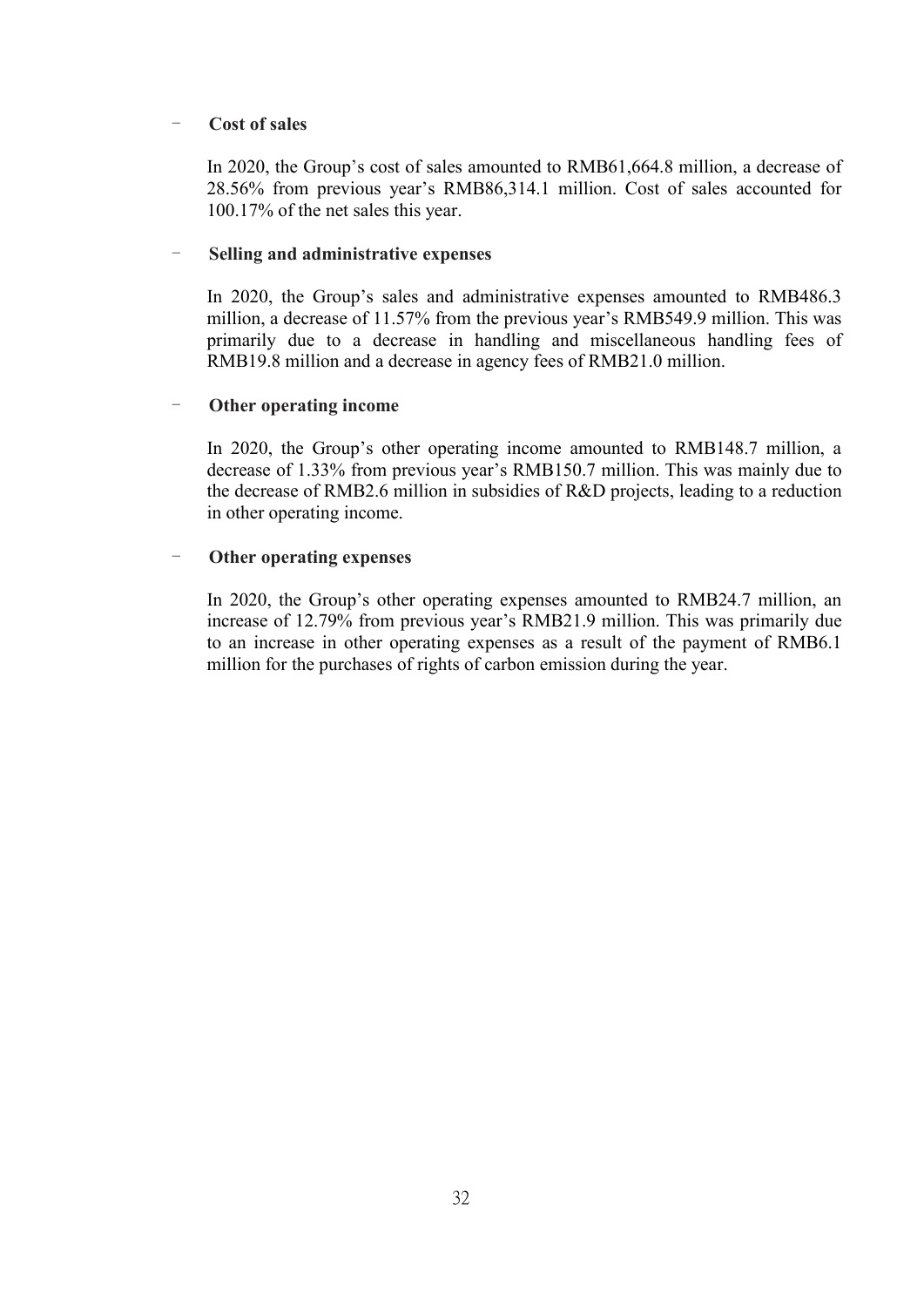#### **(3) Profit from operations**

In 2020, the Group's operating loss amounted to RMB466.2 million, a decrease of RMB1,786.7 million from the operating profit of RMB1,320.5 million in the previous year. Profit from operations was significantly lower year on year in 2020 as a result of the decrease in the price of crude oil and the impact of the COVID-19 on downstream demand.

## **(i) Synthetic fibres**

In 2020, the operating loss of synthetic fibers amounted to RMB364.2 million, a decrease of RMB176.1 million from the operating loss of RMB540.3 million in the previous year. The overall poor performance of the textile industry, the downstream market of synthetic fibers segment, together with the impact of the external trade situation resulted in weak market demand and losses in the synthetic fibers sector during the Reporting Period.

## **(ii) Resins and plastics**

In 2020, the operating profit of resins and plastics amounted to RMB1,262.1 million, an increase of RMB860.7 million from the operating profit of RMB401.4 million in the previous year. The rise in operating profit in the year was mainly due to a rise in plastics product downstream demand which in turn contributed to a rise in sales volume.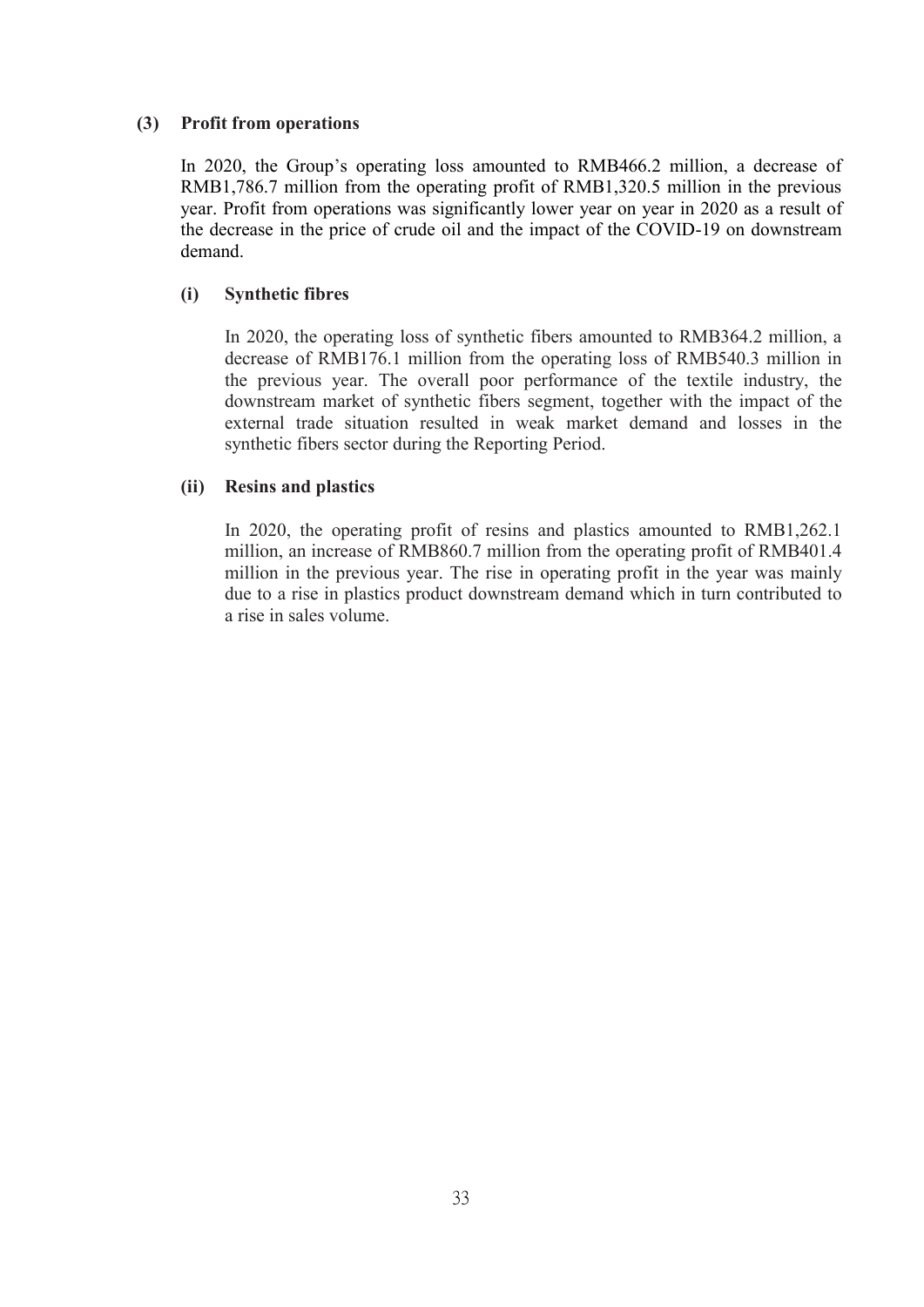#### **(iii) Intermediate petrochemical products**

In 2020, the operating profit of intermediate petrochemical products amounted to RMB581.6 million, an increase of RMB167.6 million from the operating profit of RMB414.0 million in the previous year. The growth in gross profit of petrochemical products as compared with the previous period was mainly due to a fall in international crude oil price, which contribute to a significant cost fall.

#### **(iv) Petroleum products**

In 2020, the operating loss of petroleum products amounted to RMB2,198.7 million, a decrease of RMB2,904.2 million from the operating profit of RMB705.5 million in the previous year. The fall in operating profit in the year was mainly due to a fall in international crude oil price, which contribute to a significant fall in sales price, and a fall in market demand due to the COVID-19. This in turn further lead to the loss in the petroleum products sector.

#### **(v) Trading of petrochemical products**

In 2020, the operating profit of the trading of petrochemical products amounted to RMB42.0 million, a decrease of RMB11.2 million from the operating profit of RMB53.2 million in the previous year. The decrease was mainly due to the decrease of RMB10,113.4 million in net sales of the trading of petrochemical products and the decrease of RMB10,102.2 million in the cost and expenses of trading, which resulted in a year-on-year decrease in profits.

## **(vi) Others**

In 2020, the Group's other operating profit amounted to RMB211.0 million, a decrease of RMB75.7 million from RMB286.7 million in the previous year, This was primarily due to a decrease of RMB84.3 million in processing trade.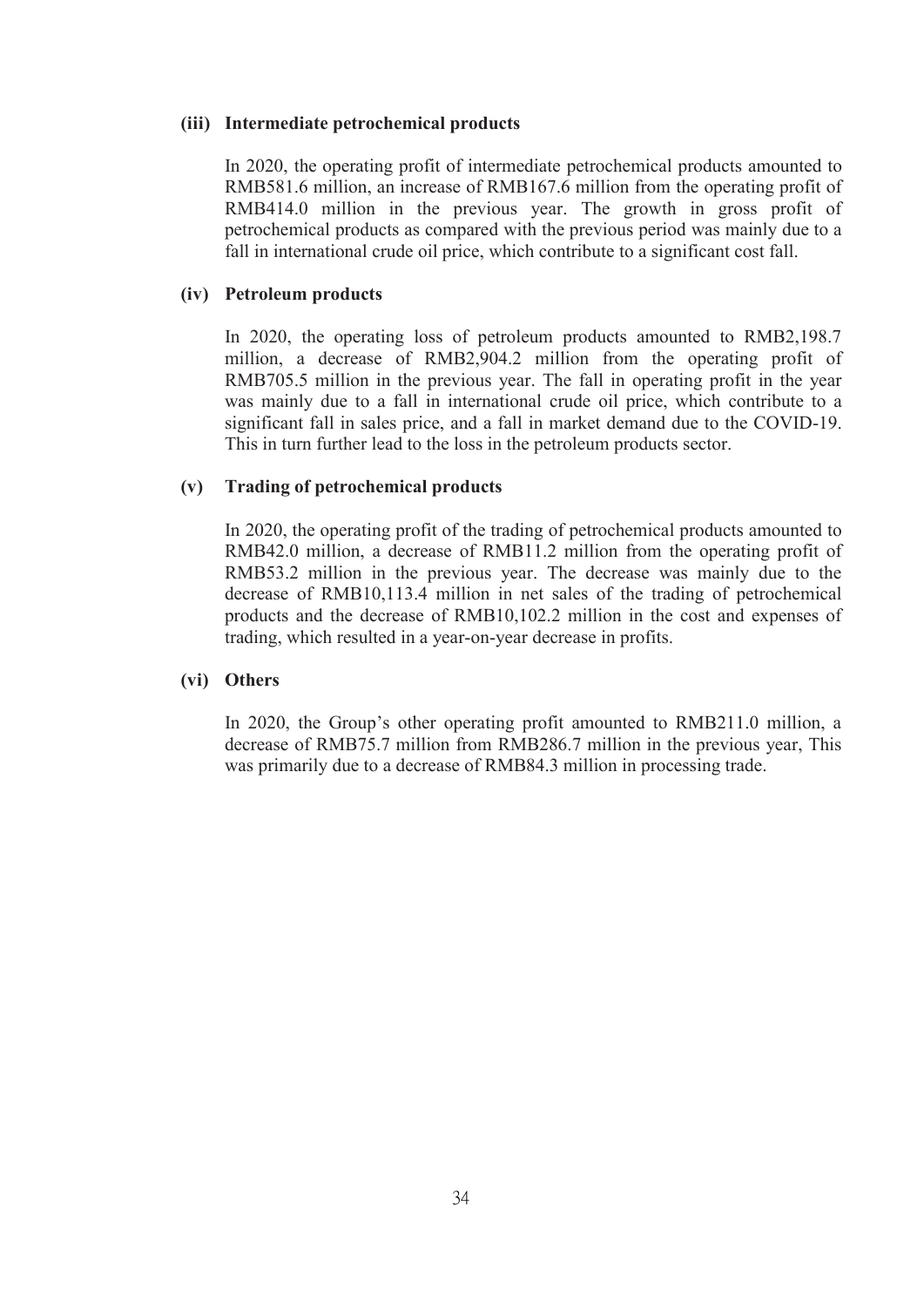#### **(4) Net finance income**

In 2020, the Group's net financial income amounted to RMB332.3 million, a decrease of RMB30.7 million from the net financial income of RMB363.0 million in the previous year, mainly due to a increase in the average balance of loans and the issuance of RMB3.0 billion of short-term bonds during the Reporting Period, as a result our interest expenses had increased by RMB42.3 million from RMB59.4 million in 2019 to RMB101.7 million in 2020. The increase in our deposits during the Reporting Period resulted in an increase in interest income of RMB33.0 million from RMB398.2 million in 2019 to RMB431.2 million in 2020.

## **(5) Profit before taxation**

In 2020, the Group's profit before tax amounted to RMB590.8 million, a decrease of RMB2,065.3 million from the profit before tax of RMB2,656.1 million in the previous year.

#### **(6) Income tax**

The income tax benefit of the Group amounted to RMB65.6 million in 2020 and the income tax expense amounted to RMB429.0 million in 2019. This was primarily due to a decrease in the profit before tax of the Company which lead to a decrease of the current income tax payable, while a rise in tax losses contribute to a rise in deferred income tax.

In accordance with The Enterprise Income Tax Law of the PRC (amended in 2018), the income tax rate applicable to the Group in 2020 is 25% (2019: 25%).

## **(7) Profit for the year**

In 2020, the Group's profit after tax amounted to RMB656.4 million, a decrease of RMB1,570.7 million from the profit after tax of RMB2,227.1 million in the previous year.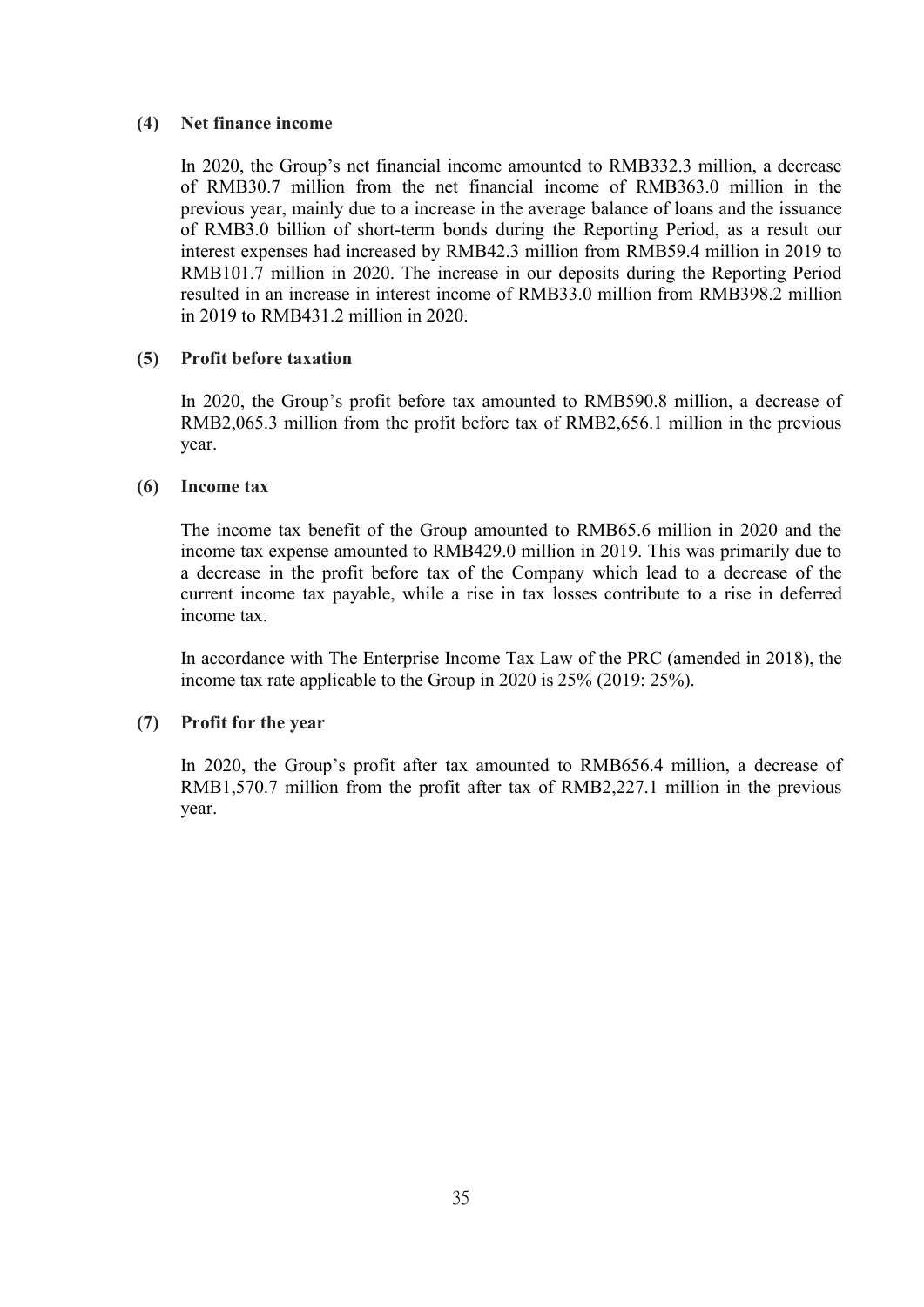#### **5.3.2.B Liquidity and capital sources**

The Group's primary sources of capital are operating cash inflows and loans from unaffiliated banks, The Group's primary uses of capital are costs of goods sold, other operating expenses and capital expenditure.

## **(1) Capital sources**

#### **(i) Net cash flow generated from operating activities**

In 2020, the Group's net cash inflows generated from operating activities amounted to RMB1,679.8 million, a decrease of RMB3,378.0 million from the net cash inflows of RMB5,057.8 million in the previous year. During the Reporting Period, with profitability in operating, the Group's cash inflows generated from operating activities in 2020 amounted to RMB1,995.1 million, a decrease of RMB3,660.6 million from the cash inflows generated from operating activities of RMB5,655.7 million. The income tax was paid in 2020 amounted to RMB243.9 million, a decrease of RMB290.6 million from the income tax payable of RMB534.5 million in the previous year.

## **(ii) Borrowings**

By the end of 2020, the Group's total borrowings increased by RMB0.4 million to RMB1,548.0 million as compared to the same period of last year, mainly due to the increase of short-term borrowings by RMB0.4 million.

The Group managed to maintain its gearing ratio at a safe level by strengthening its management of liabilities (such as borrowings) and enhancing its control over financial risks. The Group generally does not experience any seasonality in borrowings. However, due to the fact that the Group's capital expenditure is, by nature, planned in advance, long- term bank loans can be suitably arranged in advance of expenditures, while short-term borrowings are used to meet operational needs. The terms of the Group's existing borrowings do not restrict its ability to distribute dividends for its shares.

## **(2) Gearing ratio**

As of 31 December 2020, the Group's gearing ratio was 34.25% (2019: 34.07%). The ratio is calculated using this formula: total liabilities/total assets multiply by 100%.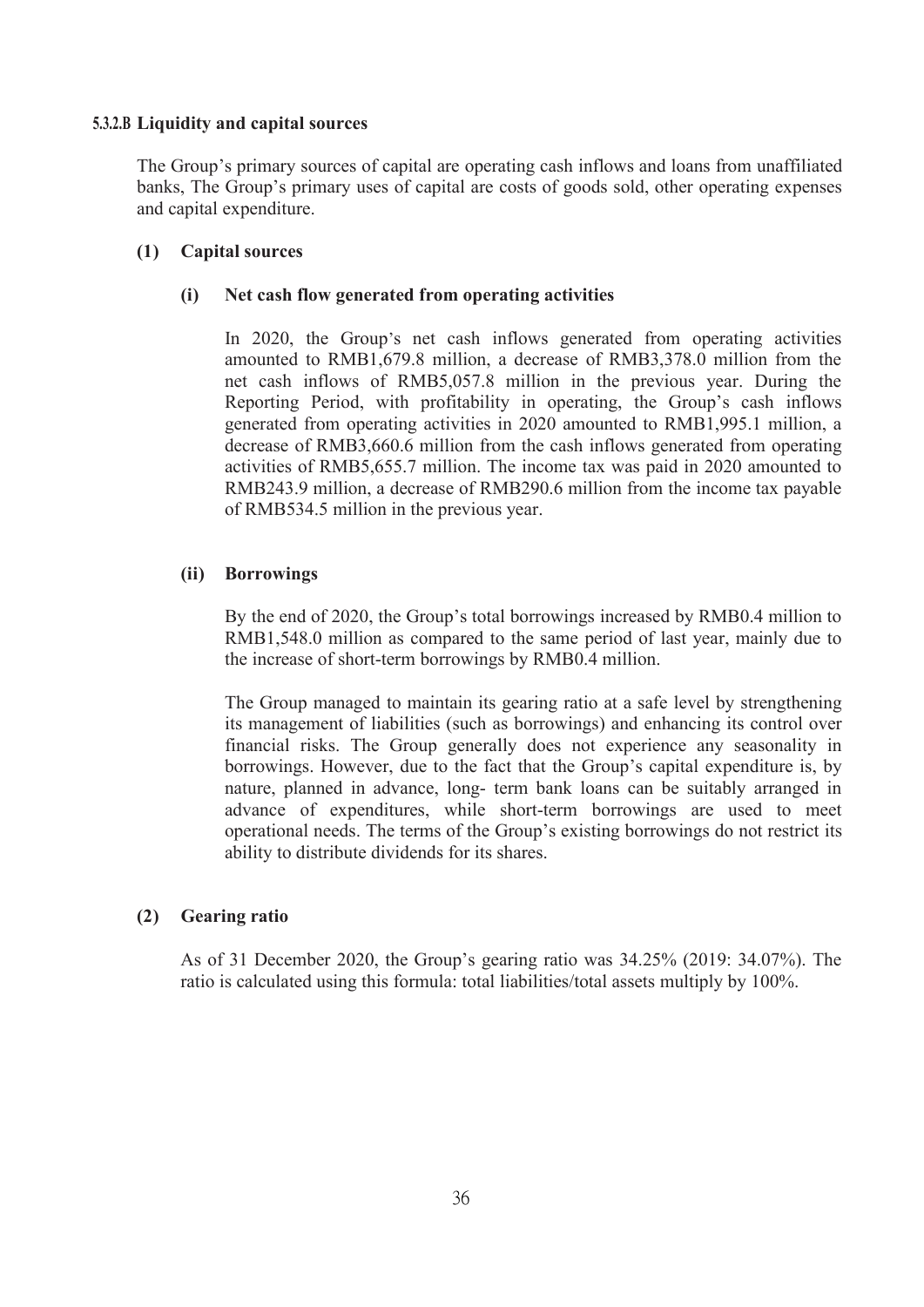#### **5.3.2.C Research and development, patents and licenses**

The Group owns various technology development departments, including Advanced Materials Innovation Research Institute, Petrochemical Research Institute, Plastic Research Institute and Environmental Protection Research Institute, which are responsible for research and development of new technologies, products, processes, equipment and environmental protection. The Group's research and development expenses for 2018, 2019 and 2020 amounted to RMB37.3 million, RMB93.0 million and RMB110.6 million, respectively. The increase was mainly due to the increase in research and development investment in projects related to the carbon fiber.

The Group does not rely on any patents, licenses, industrial, commercial or financial contracts or new production processes in any material respect.

### **5.3.2.D Off-Balance Sheet Arrangements**

Please refer to note 31 to the financial statements prepared under IFRS in the full text of the 2020 Annual Report for details of the Group's capital commitments. The Group did not provide any guarantee to external parties during the Reporting Period.

### **5.3.2.E Contractual obligations**

The following table sets forth the Group's obligations to repay loan principal in future as at 31 December 2020:

|                                                                             | Payment due and payable by the following period as<br>at 31 December 2020 |                             |                                                  |                                                   |                            |  |  |  |
|-----------------------------------------------------------------------------|---------------------------------------------------------------------------|-----------------------------|--------------------------------------------------|---------------------------------------------------|----------------------------|--|--|--|
|                                                                             | <b>Total</b><br>(RMB' 000)                                                | Within 1 year<br>(RMB' 000) | After 1 year but<br>within 2 years<br>(RMB' 000) | After 2 years but<br>within 5 years<br>(RMB' 000) | Over 5 years<br>(RMB' 000) |  |  |  |
| Contractual obligations<br>Short term<br>borrowings<br>Long term borrowings | 1,548,000                                                                 | 1,548,000                   |                                                  |                                                   |                            |  |  |  |
| Total contractual<br>obligations                                            | 1,548,000                                                                 | 1,548,000                   |                                                  |                                                   |                            |  |  |  |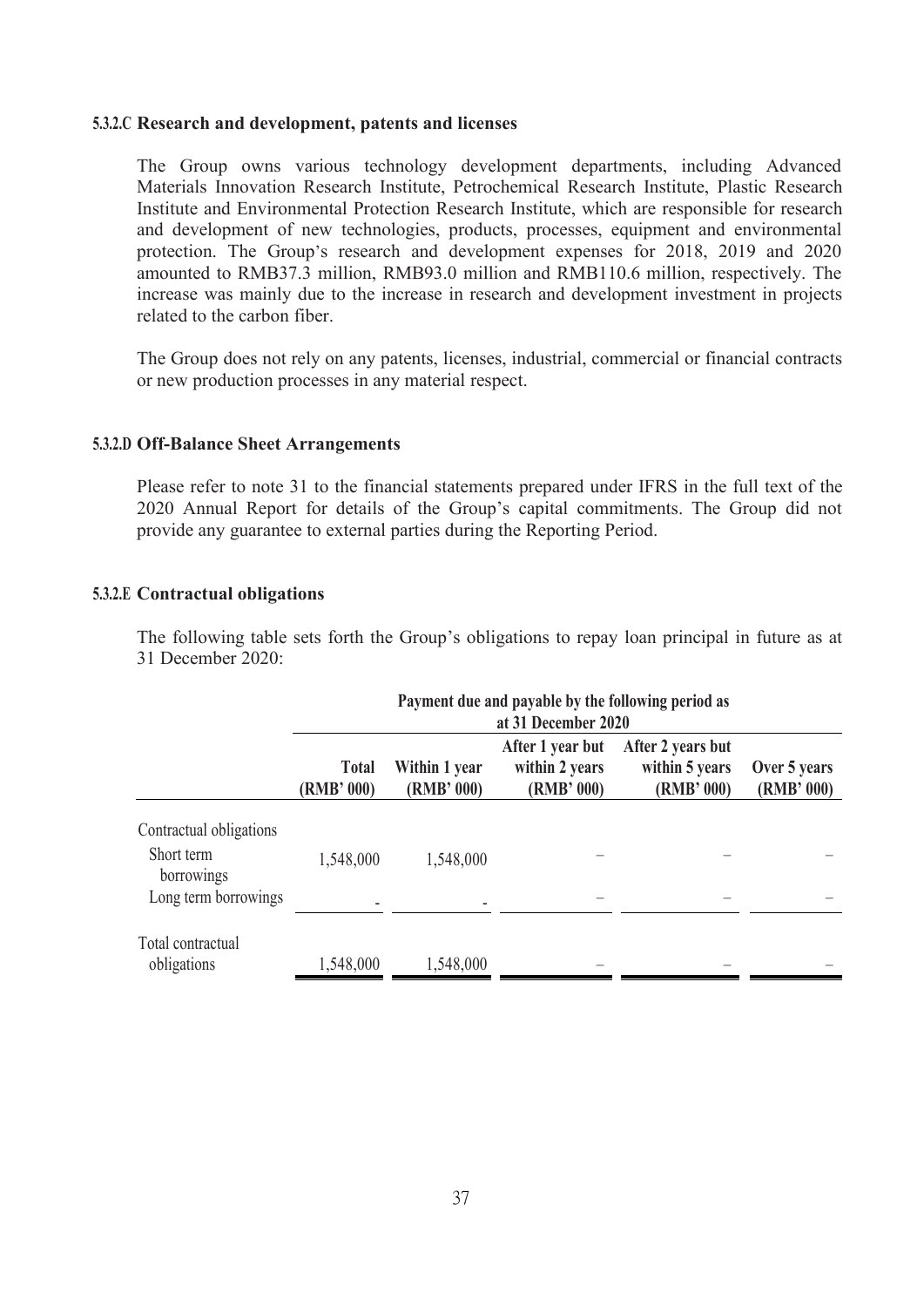## **5.3.2.F Analysis of performance and resultsof in which the Company has controlling interests or investment interests during the Reporting Period**

As at 31 December 2020, the Company had more than 50% equity interest in the following principal subsidiaries:

|                               | Place of     |                      | Place for<br>principal | Type of legal | Percentage of<br>equity held by the | Percentage of<br>equity held by |                    | Net profit/(loss) for<br>the year 2020 |  |
|-------------------------------|--------------|----------------------|------------------------|---------------|-------------------------------------|---------------------------------|--------------------|----------------------------------------|--|
| Company name                  | registration | Principal activities | activities             | person        | Company (%)                         | the Group $(\%)$                | Registered capital | (RMB' 000)                             |  |
| Shanghai Petrochemical        | China        | Investment           | China                  | Limited       | 100.00                              | 100.00                          | RMB 1,000,000      | 213,766                                |  |
| <b>Investment Development</b> |              | management           |                        | company       |                                     |                                 |                    |                                        |  |
| Company Limited               |              |                      |                        |               |                                     |                                 |                    |                                        |  |
| "Shanghai Investment          |              |                      |                        |               |                                     |                                 |                    |                                        |  |
| Development")                 |              |                      |                        |               |                                     |                                 |                    |                                        |  |
| China Jinshan Associated      | China        | Import and export of | China                  | Limited       | 67.33                               | 67.33                           | RMB 25,000         | 44,201                                 |  |
| Trading Corporation           |              | petrochemical        |                        | company       |                                     |                                 |                    |                                        |  |
| (Jinshan Associated           |              | products and         |                        |               |                                     |                                 |                    |                                        |  |
| Trading)                      |              | equipment            |                        |               |                                     |                                 |                    |                                        |  |
| Shanghai Jinchang             | China        | Production of        | China                  | Limited       | ٠                                   | 74.25                           | US\$9,154          | 3,956                                  |  |
| <b>Engineering Plastics</b>   |              | polypropylene        |                        | company       |                                     |                                 |                    |                                        |  |
| Company Limited               |              | compound products    |                        |               |                                     |                                 |                    |                                        |  |
| ("Shanghai Jinchang")         |              |                      |                        |               |                                     |                                 |                    |                                        |  |
| Shanghai Golden Phillips      | China        | Production of        | China                  | Limited       | ٠                                   | 100.00                          | US\$50,000         | 104,104                                |  |
| Petrochemical Company         |              | polypropylene        |                        | company       |                                     |                                 |                    |                                        |  |
| Limited ("Shanghai            |              | products             |                        |               |                                     |                                 |                    |                                        |  |
| Golden Phillips")             |              |                      |                        |               |                                     |                                 |                    |                                        |  |
| Shanghai Jinshan Trading      | China        | Import and export of | China                  | Limited       |                                     | 67.33                           | RMB 100,000        | 13,010                                 |  |
| Corporation ("JMGJ")          |              | petrochemical        |                        | company       |                                     |                                 |                    |                                        |  |
|                               |              | products and         |                        |               |                                     |                                 |                    |                                        |  |
|                               |              | equipment            |                        |               |                                     |                                 |                    |                                        |  |
| Zhejiang Jinlian              | China        | Trading of           | China                  | Limited       | ä,                                  | 100.00                          | RMB 200,000        | $-11,024$                              |  |
| Petrochemical Storage         |              | Petrochemical        |                        | company       |                                     |                                 |                    |                                        |  |
| and Transportation Co.,       |              | Products             |                        |               |                                     |                                 |                    |                                        |  |
| Ltd. ("Jinlian")              |              |                      |                        |               |                                     |                                 |                    |                                        |  |

Note: None of the subsidiaries have issued any debt securities.

The Group's share of interests in associates comprises a 38.26% interest in the Shanghai Chemical Industry Park Development Co., Ltd ("Chemical Industrial Park") established in the PRC in the amount of RMB1,907.8 million, and a 20% interest in the Shanghai SECCO Petrochemical Company Limited ("Shanghai SECCO") established in the PRC in the amount of RMB2,731.5 million. The principal businesses of the Chemical Industry Park Development Co., Ltd., include the planning, development and operation a chemical industrial park located in Shanghai of the PRC. The principal business of the Shanghai SECCO is the production and distribution of petrochemical products.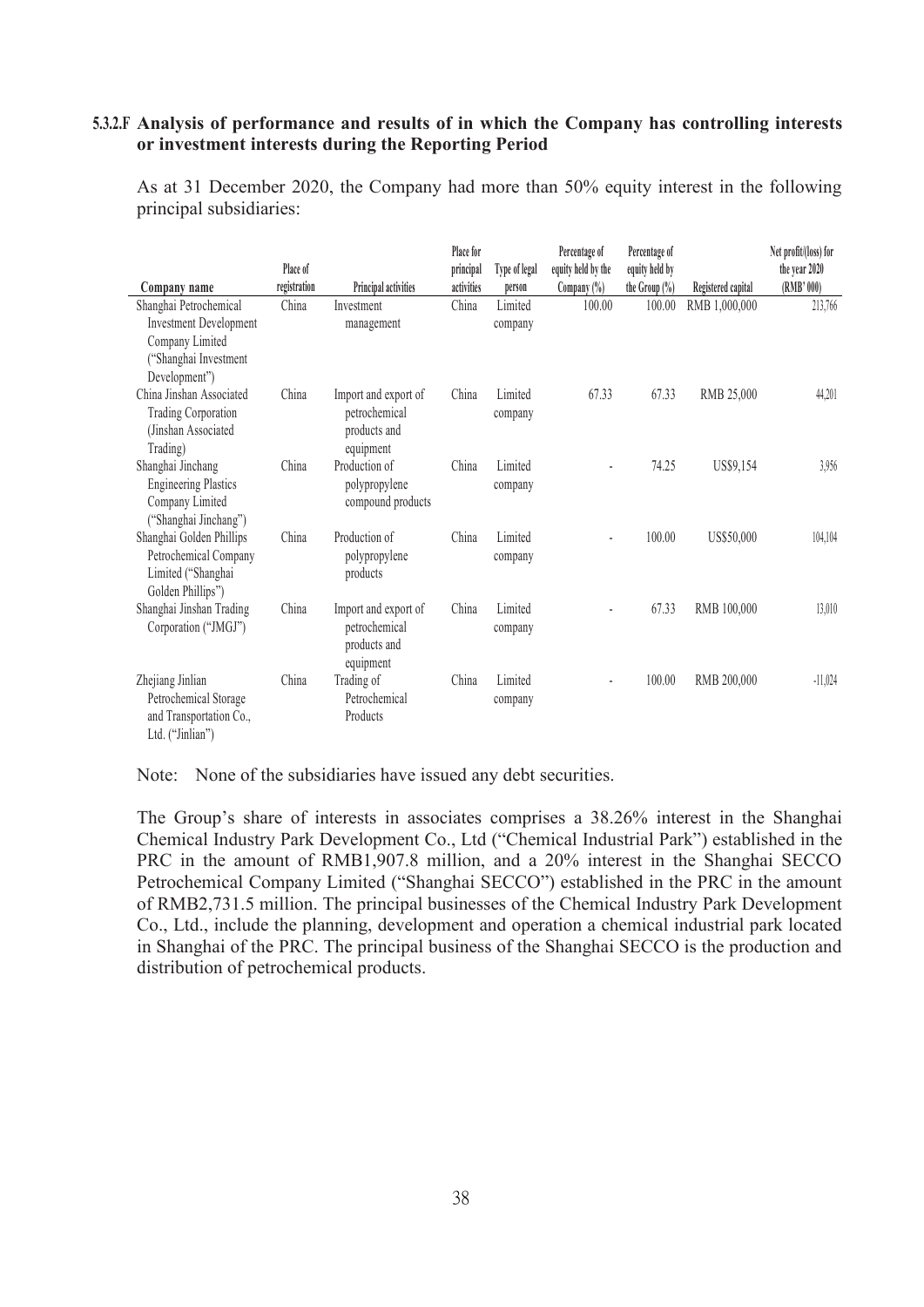## **(1) Explanation of profits of major controlling companies and investing companies affecting more than 10% of the net profit of the Group**

In 2020, Shanghai SECCO recorded a revenue of RMB21,626.1 million, and its profit after tax reached RMB2,412.8 million, among which RMB480.8 million was attributed to the Company.

In 2020, the Chemical Industrial Park recorded a revenue of RMB1,683.1 million and its profit after tax reached RMB404.1 million, among which RMB144.6 million was attributed to the Company.

In 2020, the Shanghai Investment Development recorded a revenue of RMB20.3 million and its profit after tax reached RMB213.8 million, among which RMB213.8 million was attributed to the Company.

In 2020, the Shanghai Golden Phillips recorded a revenue of RMB1,015.8 million and its profit after tax reached RMB104.1 million, among which RMB104.1 million was attributed to the Company.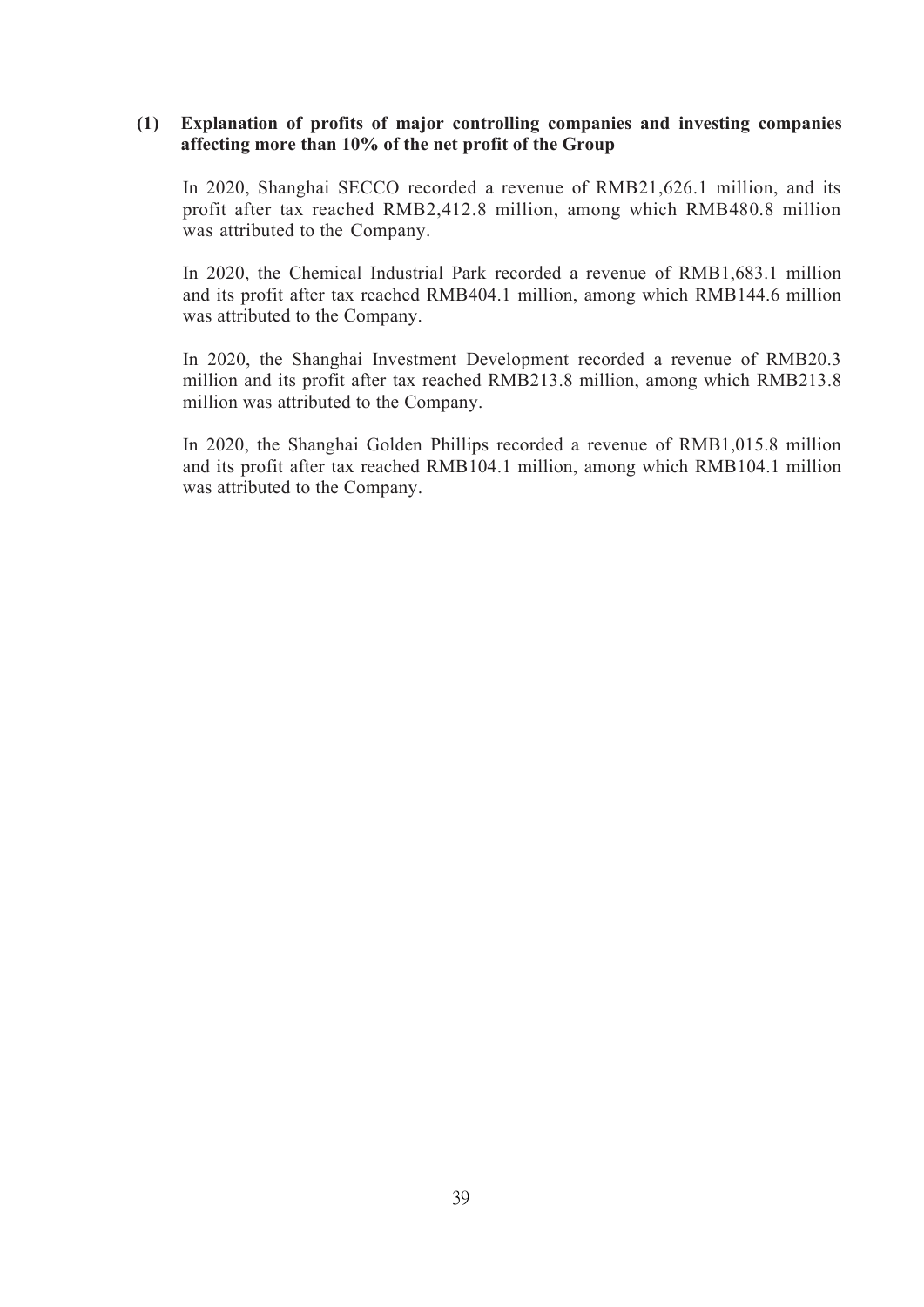## **(2) Analysis ofoperational performance of major controlling companies and investing companies with a 30% or more year-on-year change**

- (a) The operating results increased by 971.62% in 2020 as compared to the previous year, which was mainly due to the RMB59 million of dividends distributed to Shanghai Investment Development as a result of the good operating results of Shanghai Investment Development's holding subsidiary Shanghai Golden Phillips in 2020. The disposal of auxiliary plant resulted in an increase in revenue from disposal of assets of RMB87.1 million, resulting in a significant advancement in our results.
- (b) In addition, the operating results of Jinshan Associated Trading increased by 59.71% in 2020 year on year, which was mainly due to an increase in investment income of Jinshan Associated Trading's subsidiary JMGJ in the amount of RMB10 million, which contributed to a rise in Jinshan Associated Trading's investment income in the amount of 6.7 million.
- (c) In 2020, the operating performance of Shanghai Jinchang increased by 165.77% year on year which was primarily due to the significant improvement in the operating performance of Shanghai Jinchang in 2020, as a result of the increase in the demand for main product modified polypropylenee from Jinchang.
- (d) In 2020, the operating results of JMGJ has shown a decrease of 51.94% year on year. This was mainly due to a significant drop in sales volume of Xylene and liquefied gas, two of JMGJ's main products, which led to a significant decline in operating performance in 2020.
- (e) The operating performance of Shanghai Golden Phillips has seen an increase of 47.33% year on year, which was mainly due to a significant drop in price of Ethylene, the main raw materials required by Shanghai Golden Phillips. This contributed to an increase in operating results for 2020.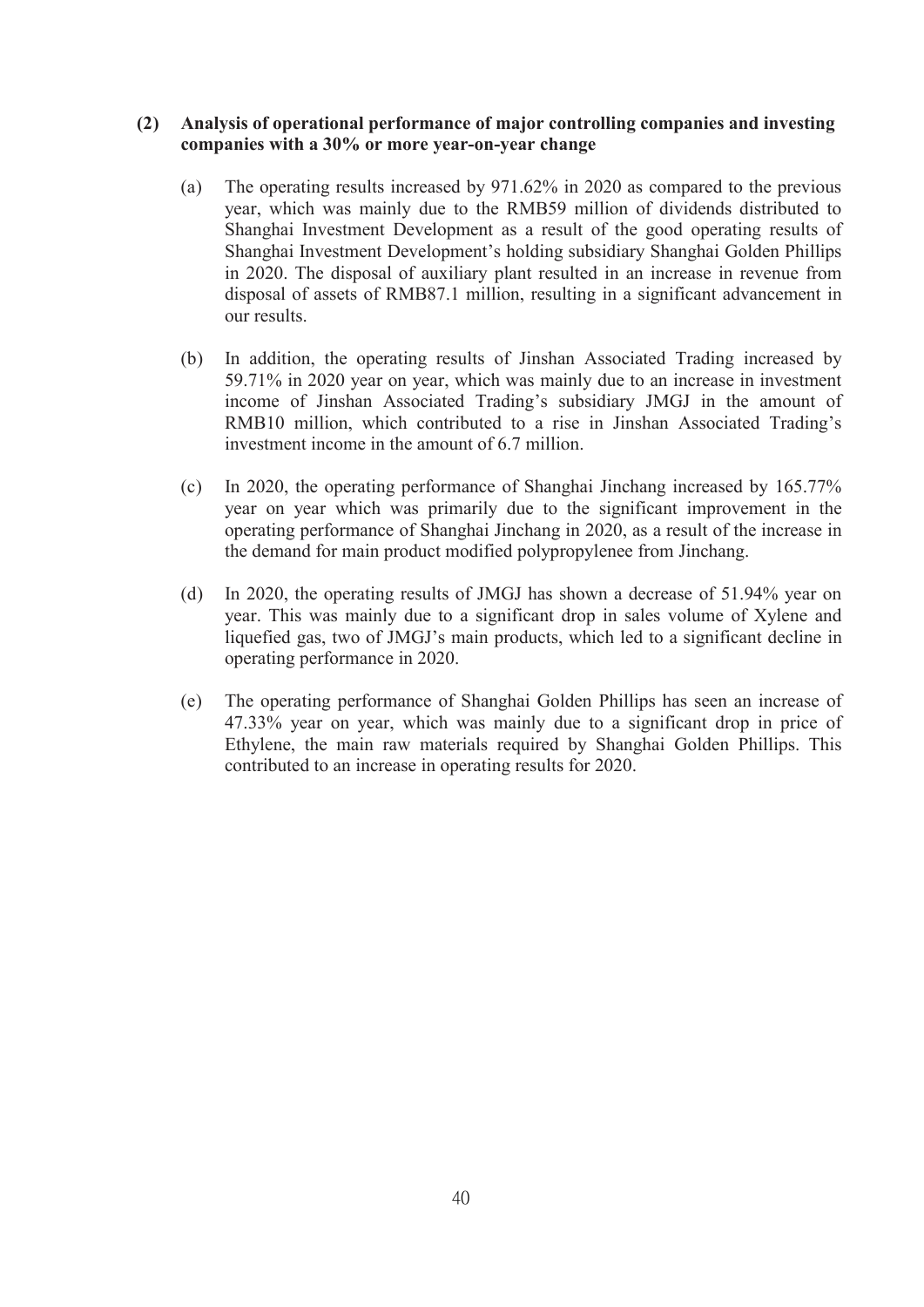### **5.3.2.G Major suppliers and customers**

The Group's top five suppliers in 2020 were China International United Petroleum & Chemical Co., Ltd., Sinochem Oil Co. Ltd., Sinopec East China Company, Sinopec Chemical Commercial Holding (Hong Kong). Company Limited and Shanghai Gas Co., Ltd.. Total procurement costs involving these five suppliers, which amounted to RMB34,973.0 million, accounted for 59.53% of the total procurement costs of the Group for the year. The procurement from the largest supplier amounted to RMB26,820.7 million, representing 45.65% of the total costs of purchases by the Group for the year.

The Group's top five customers in 2020 were East China Branch of Sinopec Sales Company Limited, China International United Petroleum & Chemical Co., Ltd, Sino Refinery Products Sales Co., Ltd., Shanghai Secco and Jiaxing Petrochemical Co., Ltd.. Total sales to these five customers amounted to RMB46,506.8 million, representing 62.96% of the Group's total turnover for the year. Sales to the Group's largest customer amounted to RMB38,651.4 million, representing 52.32% of the Group's total turnover for the year.

To the knowledge of the Board, among the suppliers and customers listed above, Shareholders and Directors of the Company and their close associates have no interest in Sinochem Oil Company Limited, Jiaxing Petrochemical Company Limited and Shanghai Gas Company Limited, which is an associate of the Company; Shanghai Secco is an associate company of the Company; Sinopec Chemicals Sales (Hong Kong) Co., Ltd., Sinopec Refinery Sales Co., Ltd. and Sinopec East China Company are subsidiaries of Sinopec Corp., a controlling shareholder of the Company.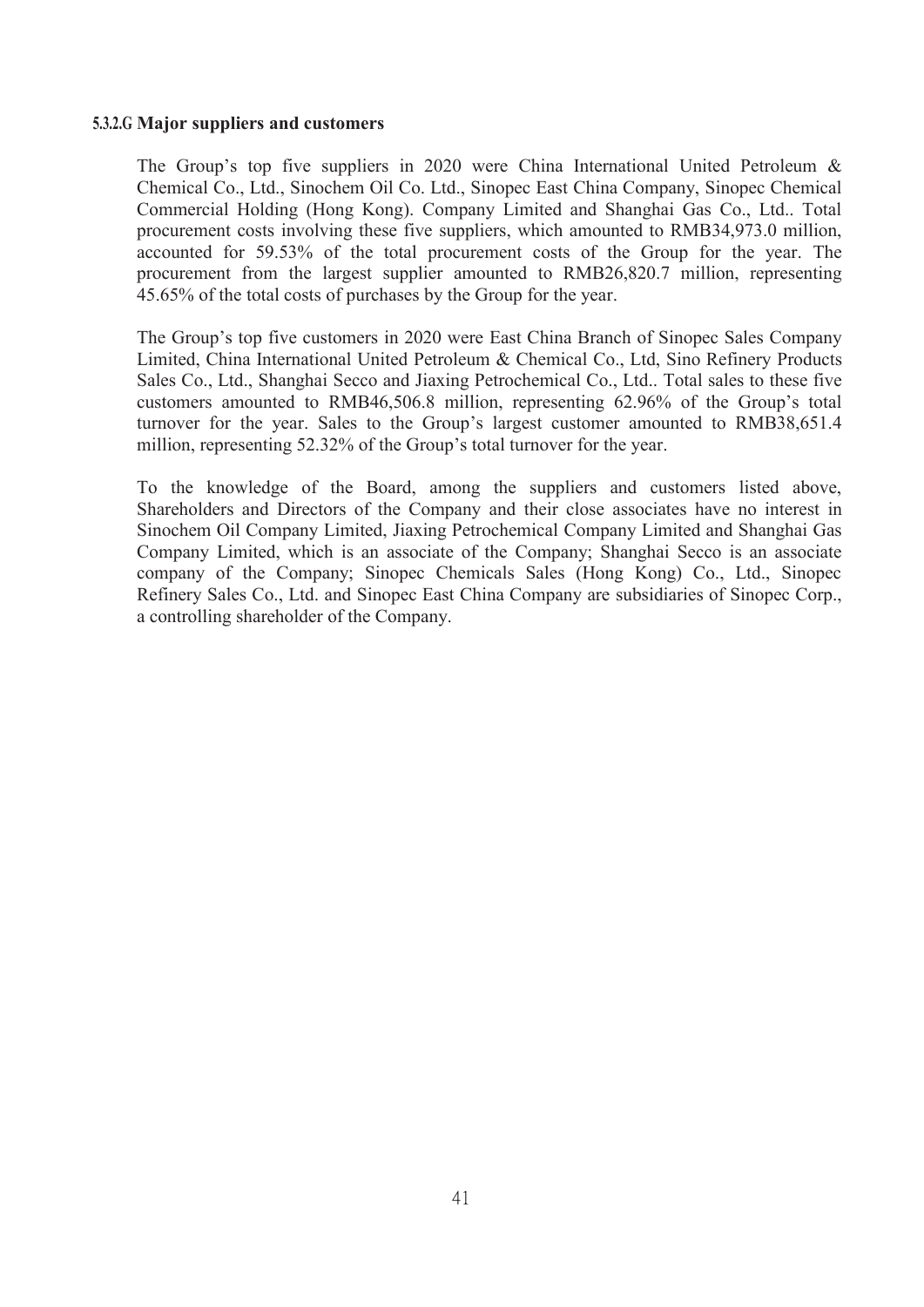# **5.4 Discussion** and **analysis** of the Company's operation (Prepared under CAS)

## **5.4.1 Analysis ofthe Company's major businesses**

## **5.4.1.A Analysis of changes in the Consolidated Income Statement and the Consolidated Cash Flow Statement**

|                                                                                 |                                                         |                                                         | Unit: RMB' 000                    |
|---------------------------------------------------------------------------------|---------------------------------------------------------|---------------------------------------------------------|-----------------------------------|
| <b>Item</b>                                                                     | <b>Amount for the</b><br>year ended 31<br>December 2020 | <b>Amount for the</b><br>year ended 31<br>December 2019 | Increase/<br>decrease $(\% )$     |
| Revenue                                                                         | 74,705,183                                              | 100,346,048                                             | $-25.55$                          |
| Cost of sales                                                                   | 59,089,119                                              | 83,781,040                                              | $-29.47$                          |
| Selling and distribution expenses                                               | 479,260                                                 | 532,455                                                 | $-9.99$                           |
| General and administrative expenses                                             | 2,459,328                                               | 2,500,287                                               | $-1.64$                           |
| Financial expenses<br>("-" for financial income)                                | $-337,459$                                              | $-348,181$                                              | $-3.08$                           |
| <b>Research and Development</b><br>Expenditure                                  | 110,625                                                 | 92,964                                                  | 19.00                             |
| Net cash inflow generated from<br>operating activities                          | 1,751,217                                               | 5,121,209                                               | Inflow<br>decreased by<br>65.80%  |
| Net cash inflow generated from<br>investing activities ("-" for net<br>outflow) | $-3,887,528$                                            | $-4,623,209$                                            | Outflow<br>decreased by<br>15.91% |
| Net cash inflow generated from<br>financing activities $"$ for net<br>outflow)  | 1,610,421                                               | $-1,800,792$                                            | Inflow<br>increased by<br>189.43% |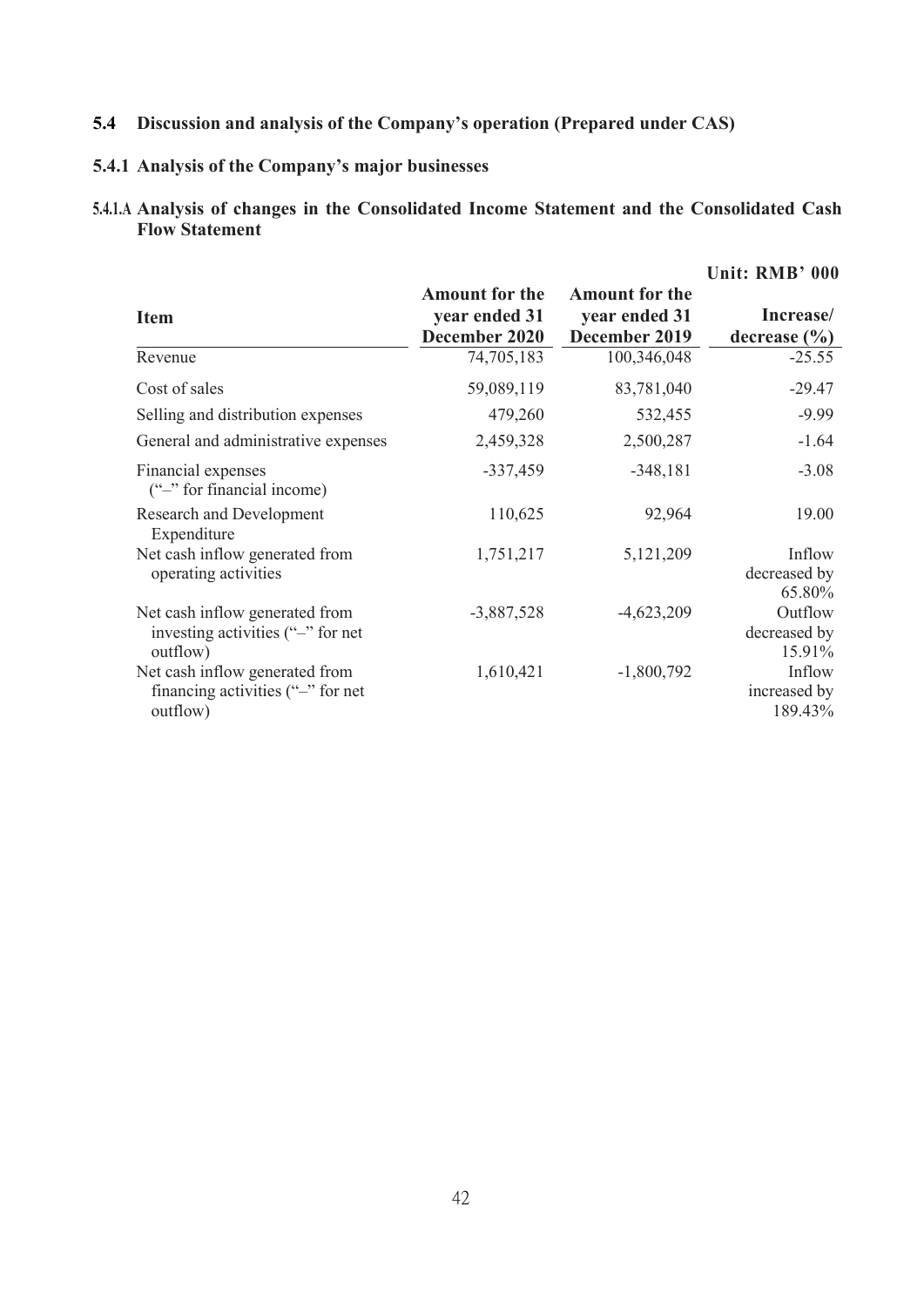| Analysis of major changes in the Consolidated Income Statement |  |
|----------------------------------------------------------------|--|
|----------------------------------------------------------------|--|

|                                 | For the years ended 31<br>December |           |                                 |                                 |                                                                                                                                                                                                                    |  |
|---------------------------------|------------------------------------|-----------|---------------------------------|---------------------------------|--------------------------------------------------------------------------------------------------------------------------------------------------------------------------------------------------------------------|--|
| Item                            | 2020                               | 2019      | Increase/<br>decrease<br>amount | Increase/<br>decrease<br>$(\%)$ | Major reason for change                                                                                                                                                                                            |  |
| Investment income               | 837,005                            | 953,661   | $-116,656$                      | $-12.23$                        | Associated company<br>Shanghai Secco and<br>Chemical Industrial<br>Park's net profit for the<br>period decreased sharply,<br>resulting in a decrease in<br>the investment<br>accounted under the<br>equity method. |  |
| Operating profit                | 636,660                            | 2,698,359 | $-2,061,699$                    | $-76.41$                        | During the year, the price<br>of crude oil had seen<br>significant fluctuation<br>and the price of products                                                                                                        |  |
| Total profit                    | 573,816                            | 2,654,116 | $-2,080,300$                    | $-78.38$                        | dropped more than the<br>decrease in the cost of<br>crude oil, resulting in a<br>significant decrease in                                                                                                           |  |
| Net profit                      | 639,436                            | 2,225,153 | $-1,585,717$                    | $-71.26$                        | profit as a result of the<br>impact of the price<br>differential and the<br>decrease in demand from<br>downstream<br>manufacturers and the<br>general economic<br>environment.                                     |  |
| Income tax<br>(benefit)/expense | $-65,620$                          | 428,963   | $-494,583$                      | $-115.30$                       | The profit before tax<br>decreased during the<br>Reporting Period.                                                                                                                                                 |  |

## **Unit: RMB' 000**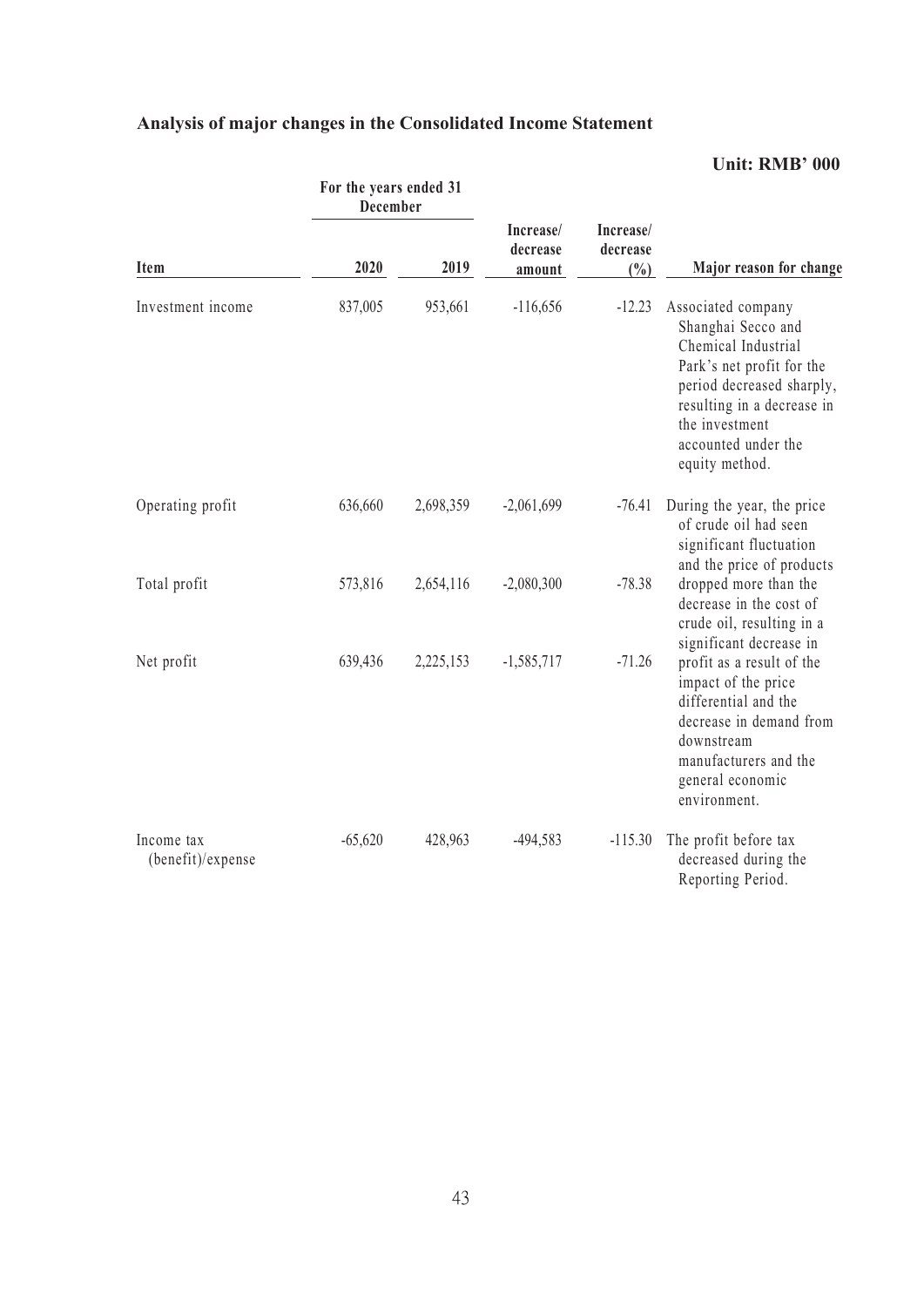# **Analysis of major changes in the Cash Flow Statement**

|                                                                                    | For the years ended 31<br><b>December</b> |              |                                      |                                      |                                                                                                                                                                                                  |  |
|------------------------------------------------------------------------------------|-------------------------------------------|--------------|--------------------------------------|--------------------------------------|--------------------------------------------------------------------------------------------------------------------------------------------------------------------------------------------------|--|
| <b>Item</b>                                                                        | 2020                                      | 2019         | Increase/<br>decrease<br>amount      | Increase/<br>decrease<br>$(\%)$      | Major reason for change                                                                                                                                                                          |  |
| Net cash inflow generated<br>from operating activities                             | 1,751,217                                 | 5,121,209    | Inflow<br>decreased by<br>3,369,992  | Inflow<br>decreased by<br>65.80      | A decrease in demand for<br>downstream-end products<br>this year has led to a<br>decrease in revenue-related<br>sales and other inflows.                                                         |  |
| Net cash inflow generated<br>from investing activities<br>$("$ -" for net outflow) | $-3,887,528$                              | $-4,623,209$ | Outflow<br>decreased by<br>735,681   | Outflow<br>decreased by<br>$15.91\%$ | The increase in net cash inflow<br>from structured deposits and<br>time deposits for the year<br>was RMB1.4 billion,<br>resulting in an increase in<br>cash inflow from investing<br>activities. |  |
| Net cash inflow generated<br>from financing activities<br>$("$ -" for net outflow) | 1,610,421                                 | $-1,800,792$ | Outflow<br>increased by<br>3,411,213 | Outflow<br>increased by<br>189.43    | During the Reporting Period,<br>short-term financing bonds<br>amounting to RMB3.0<br>billion were issued, resulting<br>in an increase in cash inflow<br>from financing activities.               |  |

**Unit: RMB' 000**

## 44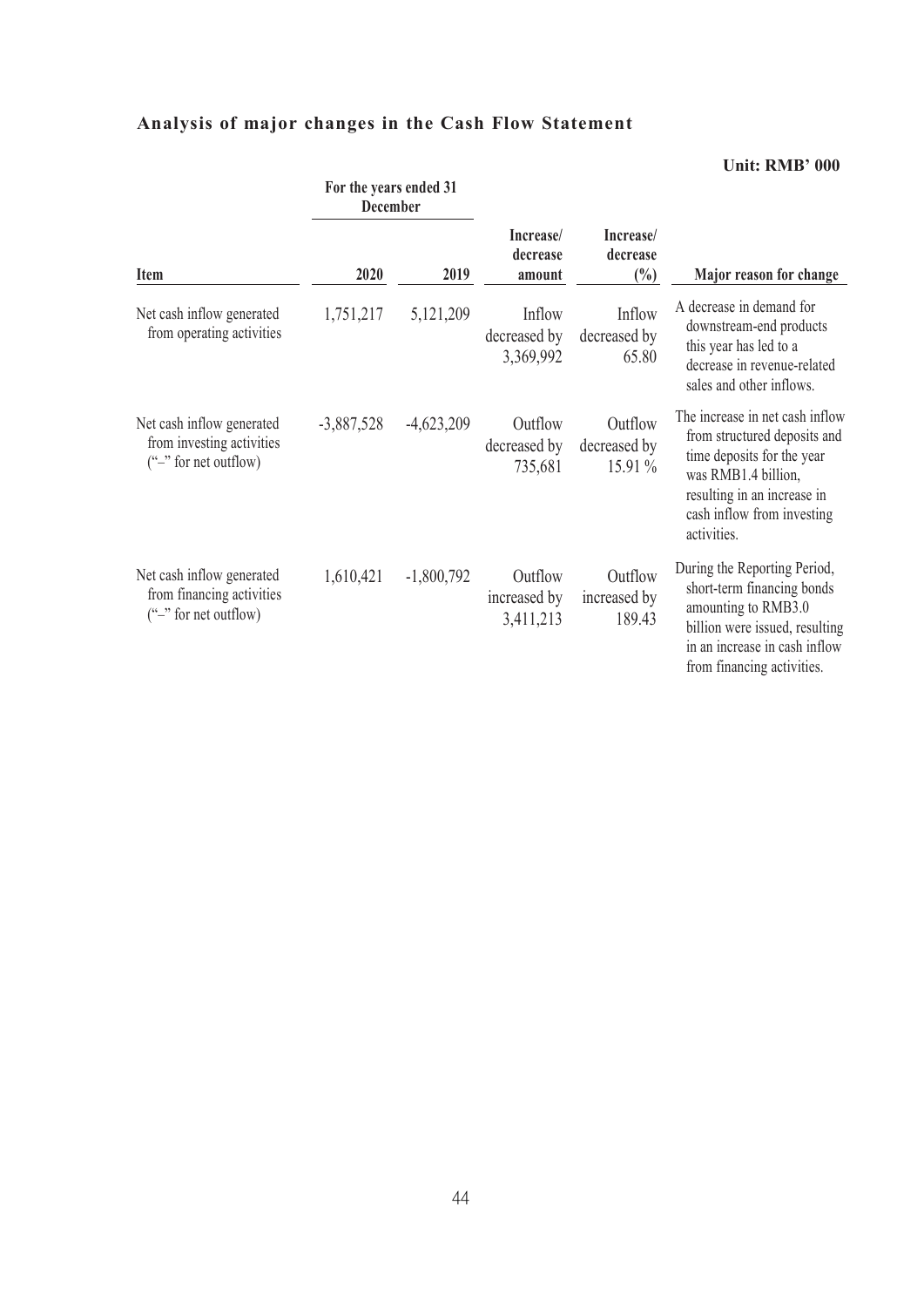## **5.4.1.B Revenue**

### **(1) Analysis of factors causing the changes in revenue**

The weighted average prices (exclude VAT) of the Group's synthetic fibres, resins and plastics, intermediate petrochemical products and petroleum products reduced by 19.84%, 10.65%, 19.49% and 30.48% respectively, bringing a lower revenue in 2020 compared with the previous year.

### **(2) Major customers**

Please refer to 5.3.2.G for details of major customers of the Group.

## **5.4.1.C Cost of sales**

### **(1) Analysis of cost of sales**

In 2020, the Group's costs of sales were RMB59,089.1 million, a decrease of 29.47% from the previous year's RMB83,781.0 million. This was mainly due to the fall in international crude oil price in the year and a fall in the Group's purchase, which lead to a decrease in cost.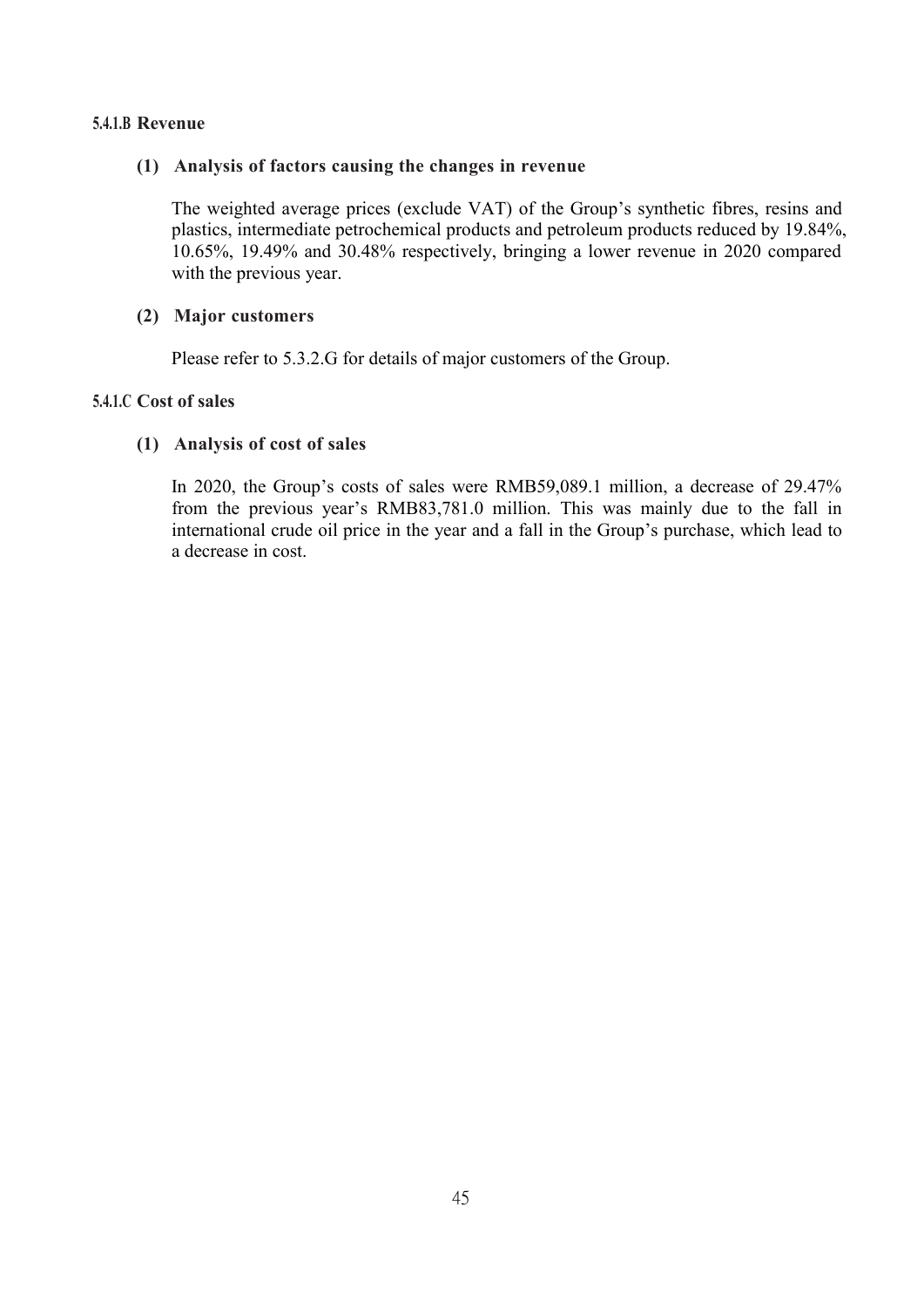|                                  |                       | For the years ended 31 December |                       |                             |                               |  |  |  |  |
|----------------------------------|-----------------------|---------------------------------|-----------------------|-----------------------------|-------------------------------|--|--|--|--|
|                                  |                       | 2020                            |                       | 2019                        |                               |  |  |  |  |
|                                  | <b>RMB</b><br>million | % of total<br>cost of sales     | <b>RMB</b><br>million | % of total<br>cost of sales | Increase/<br>decrease $(\% )$ |  |  |  |  |
| Cost of raw<br>materials         |                       |                                 |                       |                             |                               |  |  |  |  |
| Crude oil                        | 33,960.6              | 57.48                           | 47,077.7              | 56.20                       | $-27.86$                      |  |  |  |  |
| Ancillary<br>materials           | 8,121.7               | 13.74                           | 10,024.3              | 11.96                       | $-18.98$                      |  |  |  |  |
| Depreciation and<br>amortisation | 1,430.1               | 2.42                            | 1,413.3               | 1.69                        | 1.19                          |  |  |  |  |
| Staff costs                      | 2,109.9               | 3.57                            | 2,086.6               | 2.49                        | 1.12                          |  |  |  |  |
| Costs of trade                   | 11,467.4              | 19.41                           | 21,566.4              | 25.74                       | $-46.83$                      |  |  |  |  |
| Others                           | 1,999.4               | 3.38                            | 1,612.7               | 1.92                        | 23.98                         |  |  |  |  |
| Total                            | 59,089.1              | 100.00                          | 83,781.0              | 100.00                      | $-29.47$                      |  |  |  |  |

The following table sets forth the details of the cost of sales of the Group during the Reporting Period:

## **(2) Major suppliers**

Please refer to 5.3.2.G for details of major suppliers of the Group.

## **5.4.1.D Expenses**

Please refer to 5.4.1.A "Analysis of Changes in the Consolidated Income Statement and the Consolidated Cash Flow Statement" for details of the changes in expenses of the Group for the Reporting Period.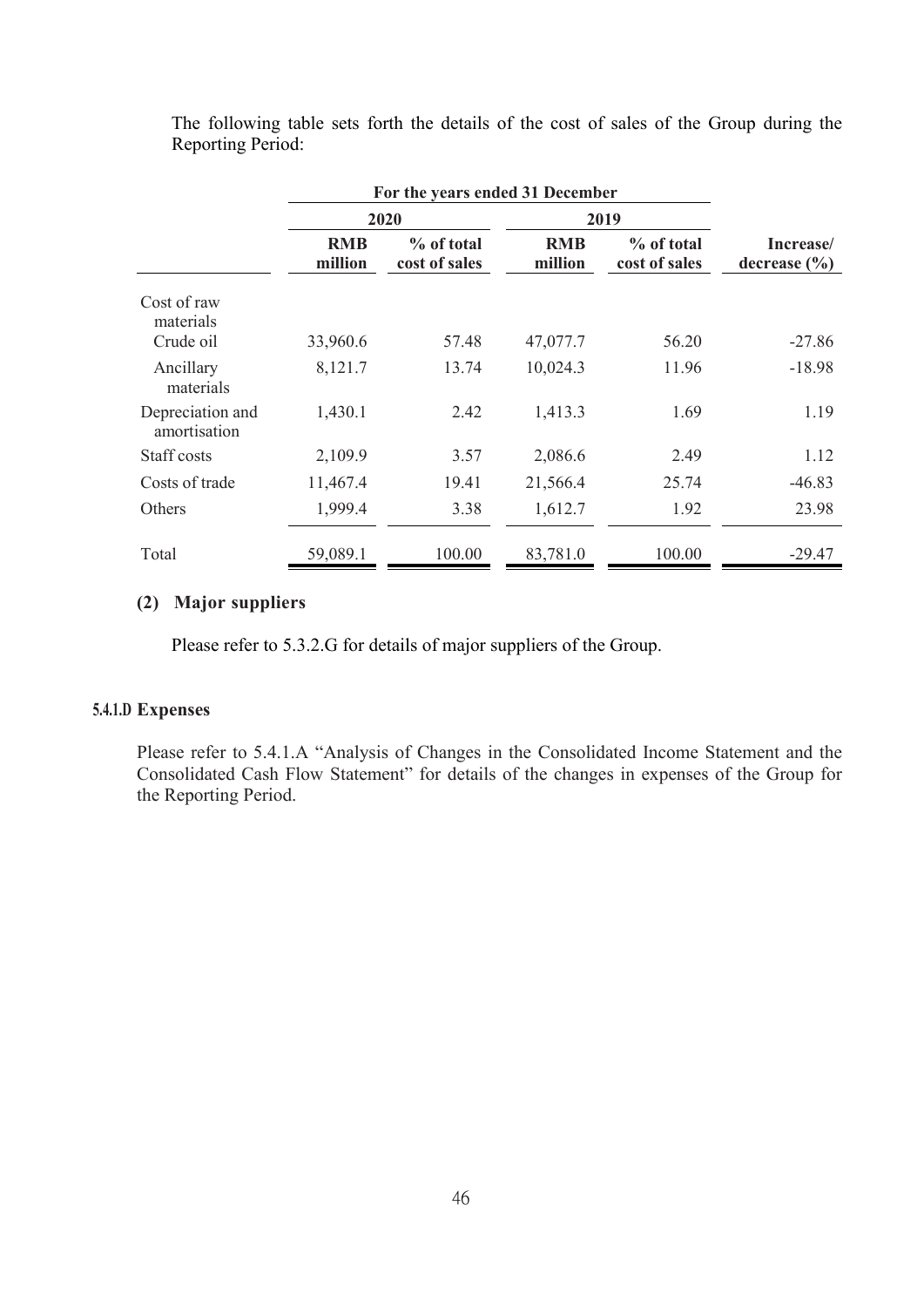## **5.4.1.E Research and development ("R&D") expenditure**

|                                                         | Unit: RMB '000 |
|---------------------------------------------------------|----------------|
| Expensed R&D expenditure during the Reporting Period    | 110,624.5      |
| Capitalised R&D expenditure during the Reporting Period | 284,667.5      |
| Total R&D expenditure                                   | 395,292.0      |
| % of R&D expenditure to revenue                         | 0.53           |
| Number of R&D personnel                                 | 142            |
| % of number of R&D personnel to total number of staff   | 1.69           |
| % of capitalised R&D expenditures                       | 72.01          |
|                                                         |                |

Please refer to 5.3.2.C for details of R&D, patents and licences of the Group.

## **5.4.1.F Cash Flow**

Please refer to 5.4.1.A "Analysis of Changes in the Consolidated Income Statement and the Consolidated Cash Flow Statement" for details of the changes in cash flow statement.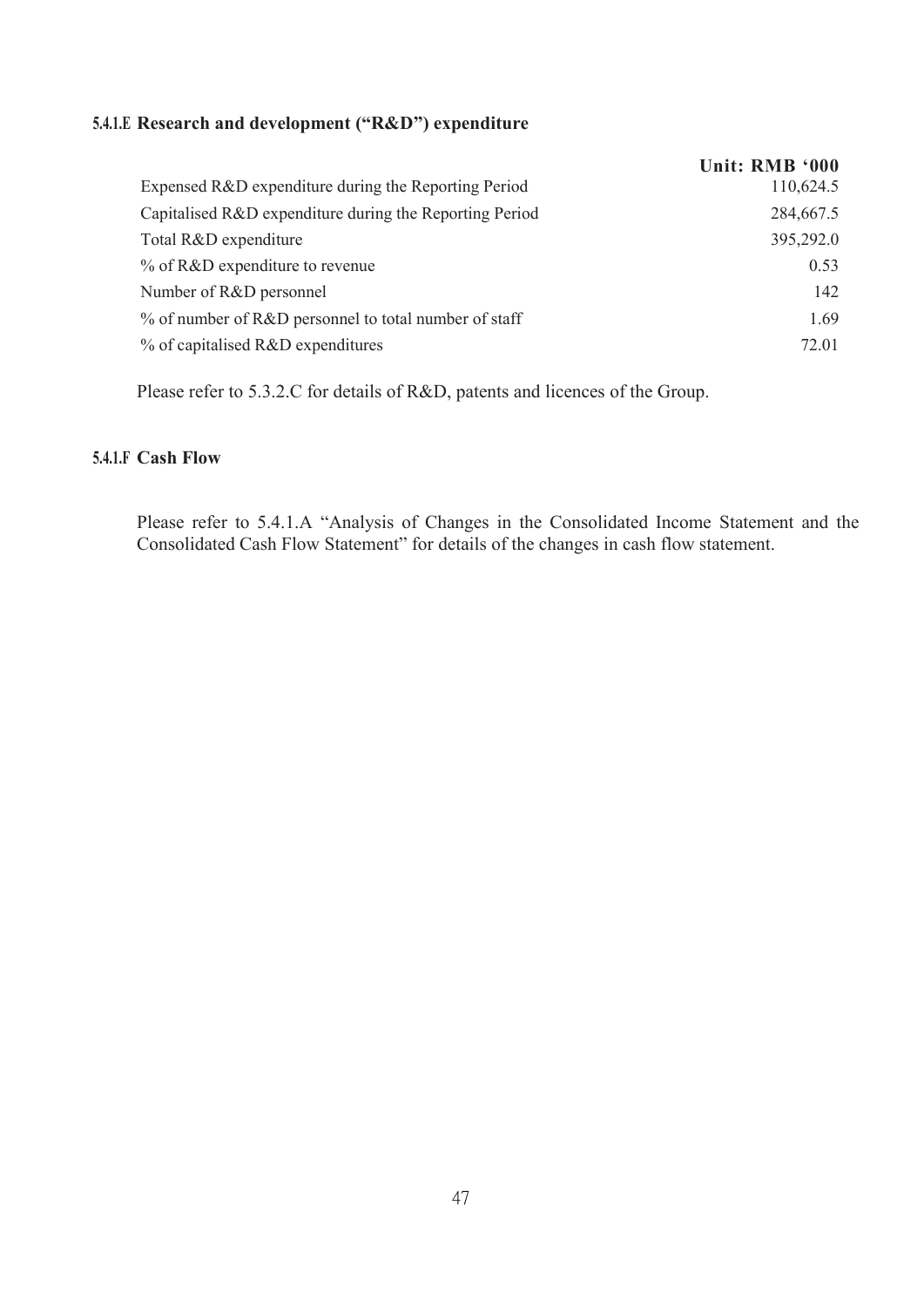## **5.4.2 Analysis ofbusiness operations by industry, product or geographical location segment**

## **5.4.2.A Principal operations by industry or product**

#### **Unit: RMB' 000**

| By industry                            | Revenue    | Cost of<br>sales | <b>Gross</b><br>profit/<br>$(\text{loss})$<br>margin<br>$\binom{0}{0}$ | Increase/decr<br>ease of<br>revenue as<br>compared to<br>the previous<br>year | Increase/decr<br>ease of cost of<br>sales as<br>compared to<br>the previous<br>year | <b>Change of gross</b><br>profit margin as<br>compared to the<br>previous year<br>(percentage point) |
|----------------------------------------|------------|------------------|------------------------------------------------------------------------|-------------------------------------------------------------------------------|-------------------------------------------------------------------------------------|------------------------------------------------------------------------------------------------------|
| Synthetic fibres                       | 1,480,576  | 1,764,492        | $-19.18$                                                               | $-32.71%$                                                                     | $-29.02\%$                                                                          | Decreased by 6.19<br>percentage points                                                               |
| Resins and plastics                    | 9,475,887  | 7,334,646        | 22.60                                                                  | $-6.77\%$                                                                     | $-16.57%$                                                                           | Increased by 9.09<br>percentage points                                                               |
| Intermediate<br>petrochemical products | 8,251,252  | 6,867,874        | 16.77                                                                  | $-21.50%$                                                                     | $-24.49%$                                                                           | Increased by 3.30<br>percentage points                                                               |
| Petroleum products (Note)              | 43,080,204 | 30,970,671       | 28.11                                                                  | $-21.51%$                                                                     | $-24.75%$                                                                           | Increased by 3.09<br>percentage points                                                               |
| Trading of petrochemical<br>products   | 11,585,110 | 11,467,420       | 1.02                                                                   | $-46.63%$                                                                     | $-46.83%$                                                                           | Increased by 0.37<br>percentage points                                                               |
| Others                                 | 422,466    | 415,228          | 1.71                                                                   | $-1.59%$                                                                      | 12.18%                                                                              | Decreased by 12.07<br>percentage points                                                              |

*Note:* Gross profit margin is calculated according to the price of petroleum products, which includes consumption tax. Gross profit margin of petroleum products after deducting consumption tax amounted to 1.65%.

## **5.4.2.B Revenue by geographical location**

|                              |            | Unit: RMB' 000                                                             |
|------------------------------|------------|----------------------------------------------------------------------------|
| <b>Geographical location</b> | Revenue    | Increase/decrease of<br>revenue compared with<br>the previous year $(\% )$ |
| Eastern China                | 65,078,522 | $-17.23$                                                                   |
| Other regions in China       | 1,950,194  | $-42.22$                                                                   |
| <b>Exports</b>               | 7,676,467  | $-58.16$                                                                   |
|                              |            |                                                                            |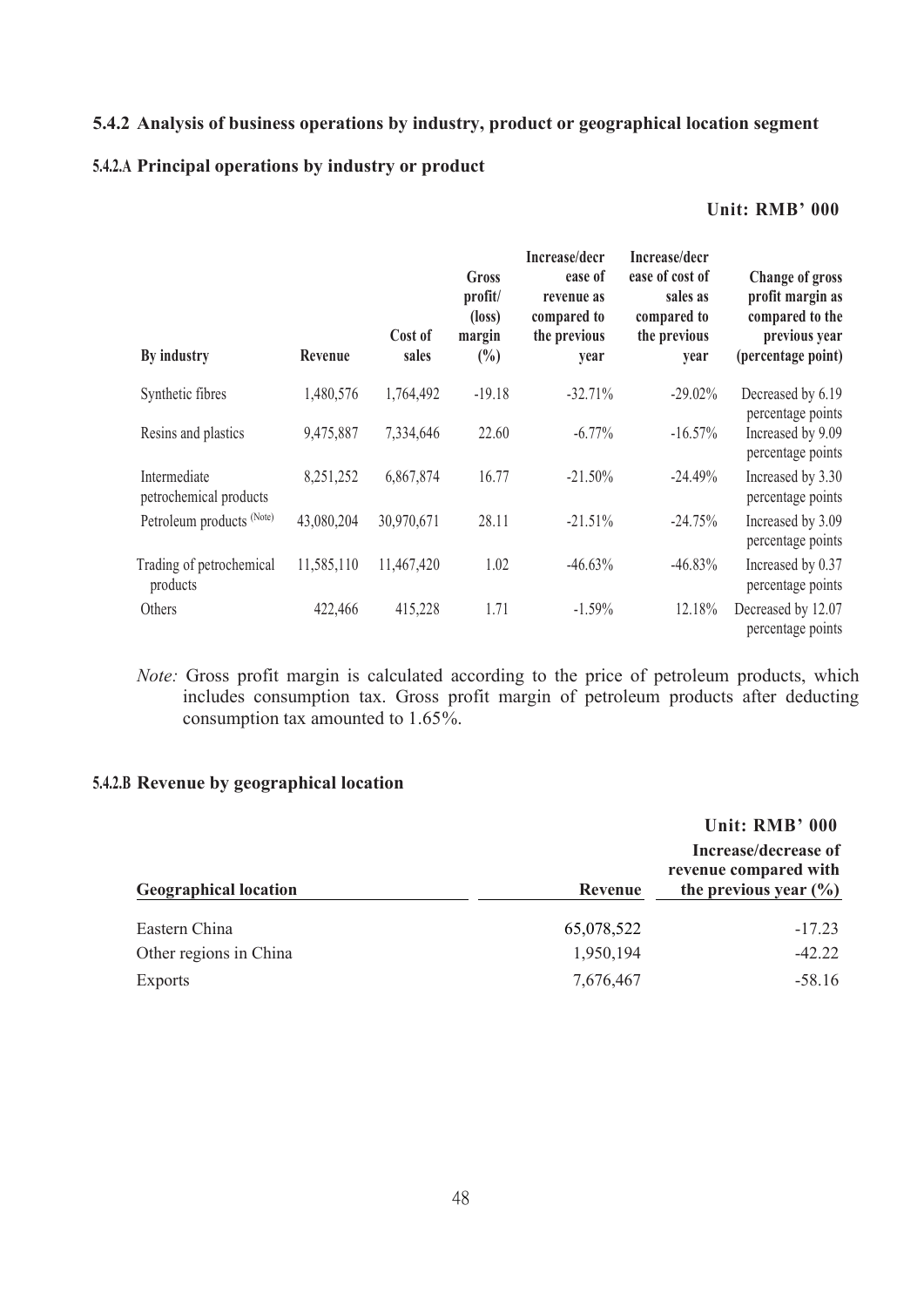# **5.4.3 Analysis ofassets and liabilities**

## **Unit: RMB' 000**

|                                 |           | As at 31 December 2020 | As at 31 December 2019 |                      | Change of amount<br>on 31 December                                                                                                                                                                                                                                                                                                       |
|---------------------------------|-----------|------------------------|------------------------|----------------------|------------------------------------------------------------------------------------------------------------------------------------------------------------------------------------------------------------------------------------------------------------------------------------------------------------------------------------------|
| Item                            | Amount    | % of total<br>assets   | Amount                 | % of total<br>assets | 2020 comared to 31<br>December 2019 (%)<br>Major reason of the change                                                                                                                                                                                                                                                                    |
| Inventories                     | 3,888,746 | 8.69                   | 6,754,434              | 15.09                | As a result of the COVID-19 pandemic and<br>the decline in international crude oil<br>$-42.43$<br>prices, the Company's crude oil inventory<br>unit cost decreased sharply. Affected by<br>the decline in crude oil prices, the volume<br>of products in process and finished<br>products decreased by 42.0% and 45.0%,<br>respectively. |
| Other current<br>assets         | 3,057,587 | 6.83                   | 11,971                 | 0.03                 | 25,441.62 Other current assets in the period are mainly<br>the time deposits maturing within one<br>year as purchased by the Company.                                                                                                                                                                                                    |
| Other non-<br>current<br>assets | 7,042,840 | 15.74                  | 3,511,234              | 7.85                 | 100.58 Other current assets increased in the period<br>included time deposits of more than one<br>year and large amount certificates of<br>deposits.                                                                                                                                                                                     |
| Other current<br>liabilities    | 3,072,150 | 6.87                   |                        |                      | 100.00 Other current liabilities increased in the<br>period was mainly the extremely short-<br>term bonds issued by the Company                                                                                                                                                                                                          |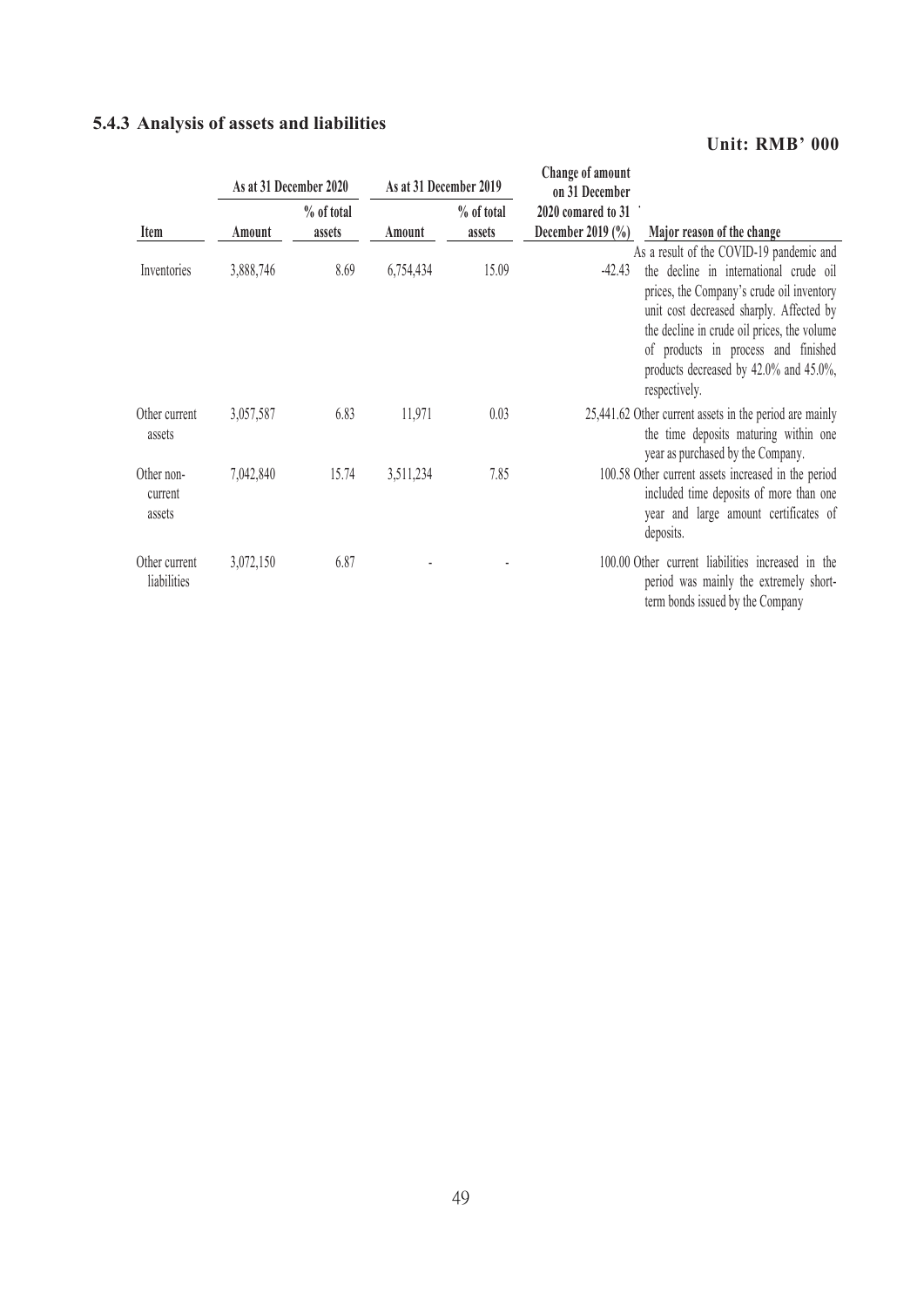## **5.5 Others**

# **(1) Employees of the Group**

|                                                                            | <b>Number (Person)</b> |
|----------------------------------------------------------------------------|------------------------|
| Number of employees of the Company                                         | 8,383                  |
| Number of employees of the subsidiaries                                    | 83                     |
| Total number of employees of the Group                                     | 8,466                  |
| Number of retired workers whose retirement costs are<br>borne by the Group | 19,095                 |
| <b>Professionals</b>                                                       |                        |
| <b>Category of professionals</b>                                           |                        |
| Production personnel                                                       | 5,094                  |
| Sales staff                                                                | 78                     |
| Technical staff                                                            | 2,136                  |
| Financial staff                                                            | 92                     |
| Administrative staff                                                       | 1,066                  |
| <u>Total</u>                                                               | 8,466                  |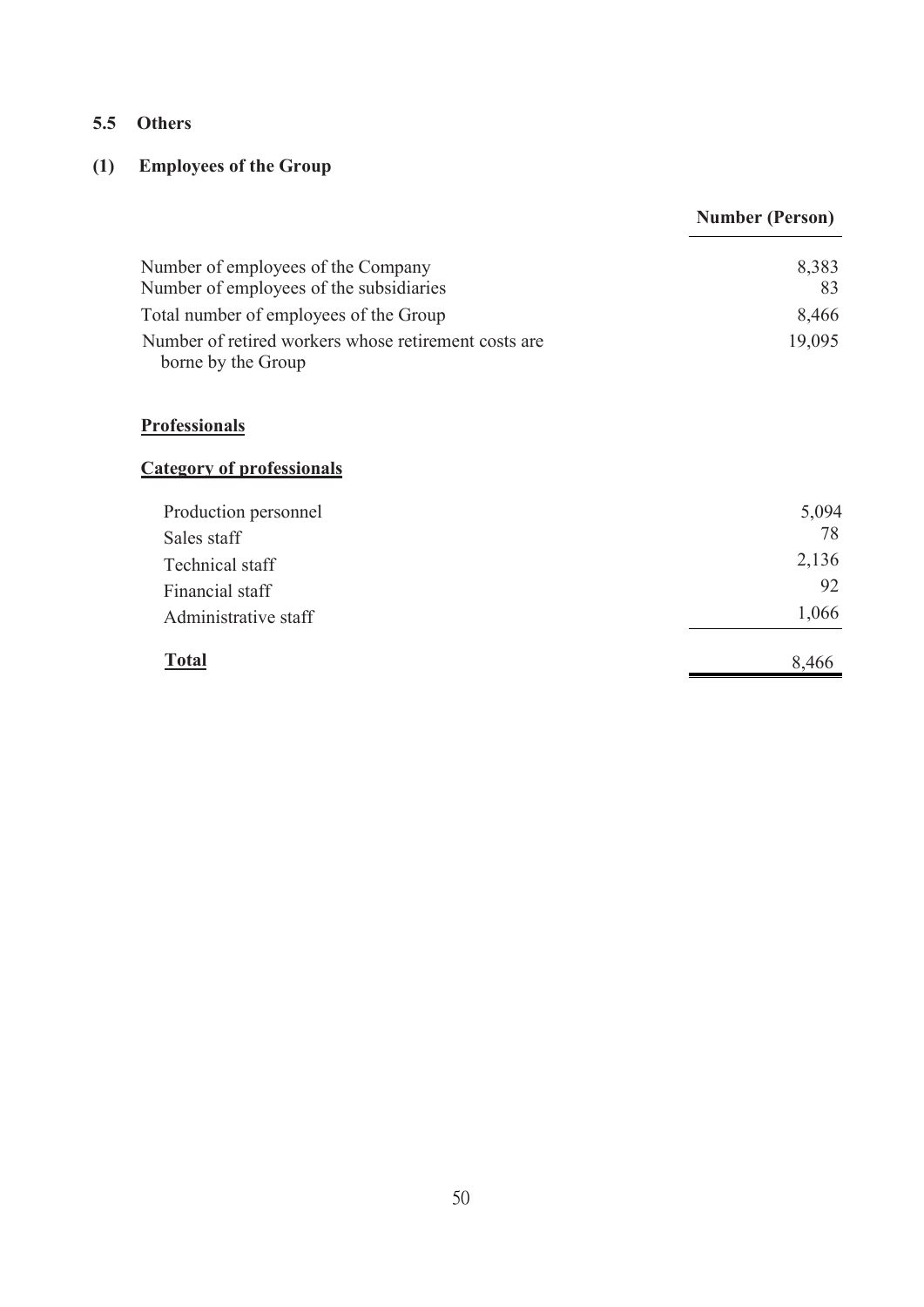#### **Education level**

#### **Educational attainment**

| <b>Total</b>                          | 8,466 |
|---------------------------------------|-------|
| Master's degree and above             | 398   |
| Bachelor's degree                     | 2,205 |
| Specialist college graduate and below | 5,863 |

The remuneration of employees of the Company includes salaries, share options and allowances. In accordance with relevant laws and regulations of China, the Company pays a certain percentage of the employees' social insurance according to the social insurance schemes implemented by relevant government agencies, and employees of the Company can also enjoy supplementary medical insurance, enterprise annuity, retirement pensions and other benefits. During the Reporting Period, the staff remuneration of the Company amounted to RMB3,143,219.01 thousands. According to the Company's plan of boosting the enterprise through talents, the annual key work requirements and the provisions of "Management Measures for Staff Training of Sinopec Shanghai", the Company took the "problem-oriented, scientific management, and efficiency improvement" as the main task, through continuously improving the relevance and effectiveness of training, to strengthen the construction of the talent team, promote the development of employees, and help the Company fight a "talent reserve war". The Company organized staff training at three levels of the Company, all units and dispatched personnel to participate in the headquarters and external institutions, so as to improve the quality of staff.

#### **(2) Purchase, sale and investment**

Save and except as disclosed in the 2020 Annual Report, there was no material purchase or sale of the Group's subsidiaries, associates or joint ventures or any other material investments in 2020.

#### **(3) Pledge of assets**

As at 31 December 2020, no fixed assets were pledged by the Group (as at 31 December 2019: Nil).

#### **(4) Material events after the Reporting Period**

The Board of directors has not noticed any significant events affecting the Group since the end of the Reporting Period.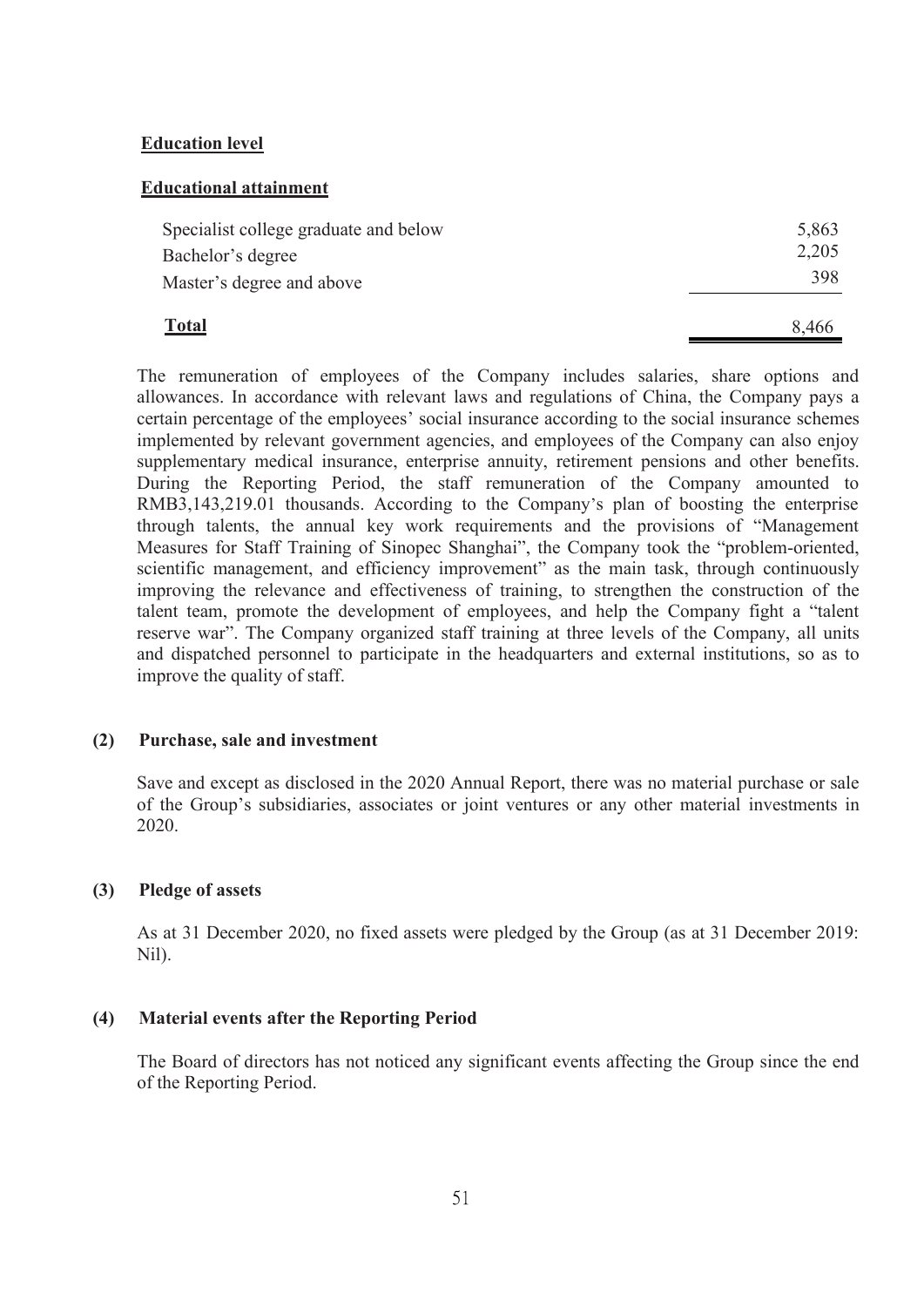### **5.6 Financial assets and financial liabilities held in foreign currencies**

As at 31 December 2020, bank deposits denominated in foreign currencies held by the Group equivalent to RMB207,727 thousand.

### **5.7 Discussion and analysis on future development of the Company**

### **1. Industry competition and development trends**

Currently, while the world is deep in the crisis of the pandemic, the global economy is expected to undergo a rapid recovery in the wake of swift vaccine research and roll-out. Even so, the ongoing global economic recovery was still clouded by the following challenges: the effectiveness of vaccine is still waiting to be seen; countries may withdraw their stimulus measures sooner; increasing trade protectionism; intensifying geo-political tensions; the global economy still faces intricacy.

While China is still moving into a new development phase, the foundation for recovery is yet to be consolidated. Issues in unbalanced and inadequate development remain to be tackled. However, China still enjoys positive economic development factors: 2021 is the commencing year of the "14th Five-Year Plan" which represents the three major objectives have been completed on schedule, and a new development pattern with the domestic big circle as the main body and the domestic and international double circle promoting each other is being accelerated.. China will continue to implement a proactive fiscal policy and a prudent monetary policy so as to keep providing necessary support for economic recovery. It is expected that China's economic growth is going to operate within a reasonable range.

In 2021, COVID-19 pandemic, OPEC+ production cut and geo-politics incidents pose continuing challenges on oil price. The recovery of the global economy in the second half of the year will draw new oil demand. Rising supply is expected from OPEC nations exempted from oil cut and non-OPEC producers like Canada, which are to exert pressure on the supply side. However, global oil supply would run on a lower level should OPEC+ maintain effective enforcement on production cut, so much so that the supply will stay lower than demand. On the political stage, the new US president's ruling strategy, the degree of support for energy development in US and the positioning of Sino US relations are still uncertain. Whether Sino US trade frictions will come back and the trend of US crude oil production and export are all factors that may affect the oil price trend in 2021.

The domestic petrochemical industry is currently facing the challenge of a downward economic cycle. During the "14th Five-Year Plan" period, China's refining and chemical industry is set to enter a full phase of new release in capacity and fierce competition. Industry integration, transformation and upgrading are also phasing in. Oversupply is further seen in the refined oil market. The transformation of chemical products towards the higher end and the more environmentally friendly will become a new trend. Driven by new energy, new materials, and the new economy, clean, digital, and diversified developments are now the key trends in developments upon the phasing in of a new energy regime in social development. These new developments will impact the energy supply from petrochemical companies, which will put severe pressure on petrochemical companies' profitability.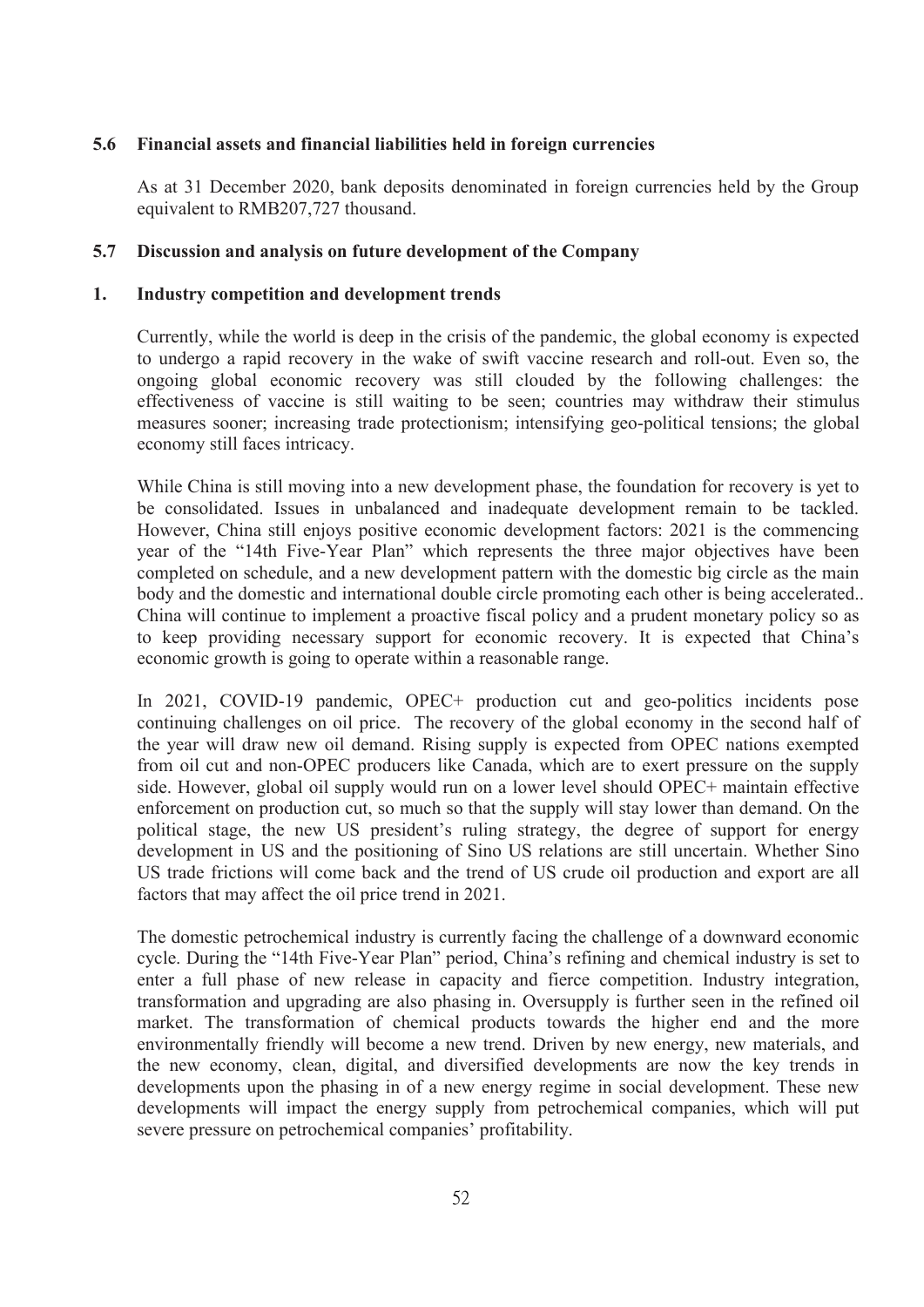### **2. Development strategies of the Company**

The Group's development objectives are to evolve itself into a "leading domestically, first class globally" energy and chemical and new material enterprise. The key components of the Group's development strategy are as follows: to take into account both low cost and differentiation, and to focus on both scale and refinement. The Company foscuses on value and market orientation, creativity, talents as the backbone of the Company, the emphasis of environment and low carbon emissions and integrated development, to realize low cost and large scale of the upstream, and high value-added and refinement of the downstream. The Company will give full play to its advantages of wide product chain, diversified products and close monitoring of the market to enhance competitiveness. Under the guidance of the development strategy, the Company further integrates the existing three industrial chains of oil refining, olefin and aromatics with the development idea of "One Leader, One Core and One Base", enterprise resource optimization and development plan in the Shanghai region. The Company also takes advantage of the new development model of integrated refinery and petrochemical capacity with the concept of molecular refining and petrochemicals, and further advances the integration of industry and city as well as regional integration, while selectively developing the downstream petrochemical product chain with cost and logistics advantages as well as market support. On this basis, the Company is to build an industrial base that features green energy, fine petrochemical, and high-end materials that come with world-scale and first-class competitiveness on the northern shore of Hangzhou Bay, forming an unparalleled industrial complex with a stable profit model.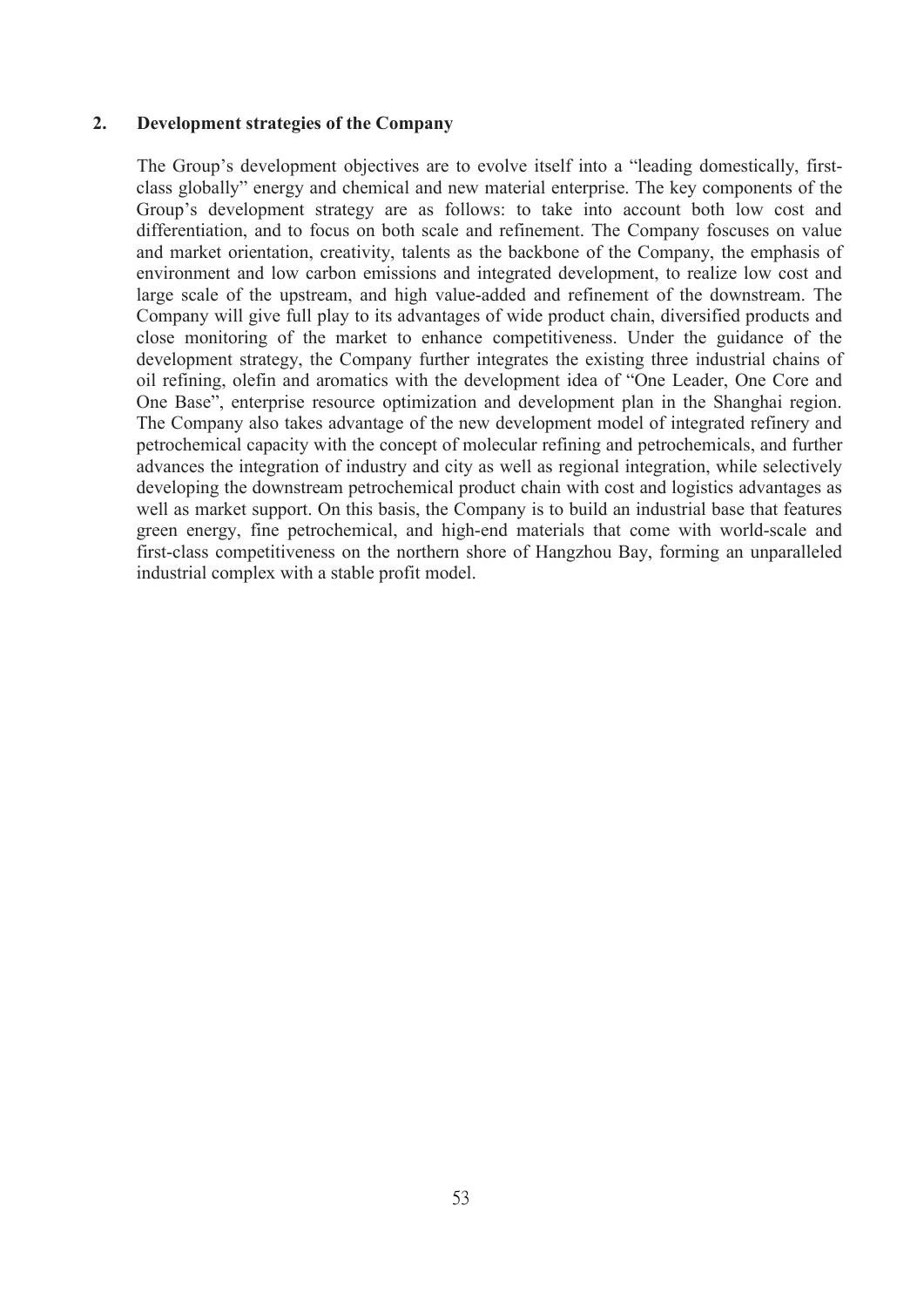## **3. Business plans**

In 2021, the Group will continue to adhere to the market-oriented, efficiency-centred strategy, and to consolidate the foundation of environmental protection, continue to optimize production and operation, improve corporate governance efficiency with a focus on building talent teams, to achieve high-quality development of the Company and strive to create better economic benefits.

In 2021, the Company is looking to process a total of 14.20 million tons of crude oil and produce a total of 8.69 million tons of refined oil, 0.75 million tons of ethylene, 0.49 million tons of paraxylene,  $0.42$  million tons of polyethylene,  $0.43$  million tons of polypropylene,  $0.30$ million tons of purified terephthalic acid, 0.25 million tons of ethylene glycol, 0.03 million tons of polyester fiber and 0.10 million tons of acrylic fiber.

In order to realize the operation goals of 2021, the Group will put its mind on the following tasks:

(1) To center on green and clean energy for consolidating environmental protection

The Company vows to comprehensively promote the establishment of the HSSE management system and establish and improve the PDCA closed-loop management mechanism. Under the key theme of "identifying major risks, eliminating major hidden dangers, and preventing major accidents", the Company seeks to strengthen risk management and control in key areas and key links, and continue to tighten contractor safety management and control. Furthermore, the Company shall keep on improving employees' safety awareness and skills and promote the creation of a culture that values safety. The Company shall also emphasize implementing a green and clean strategy and strengthen carbon emission management to realize stable and standard-meeting emission of waste gas and wastewater to ensure that VOCs' average concentration at the boundary was less than 100 micrograms/m<sup>3</sup> and strengthen carbon emission management. The Company also seeks to make a good effort in the supply of anti-epidemic materials, in dealing with emergencies and the workforce's stability to ensure the safety and physical and mental health of employees, and to strengthen employee safety education and comprehensively improve employee health management standards.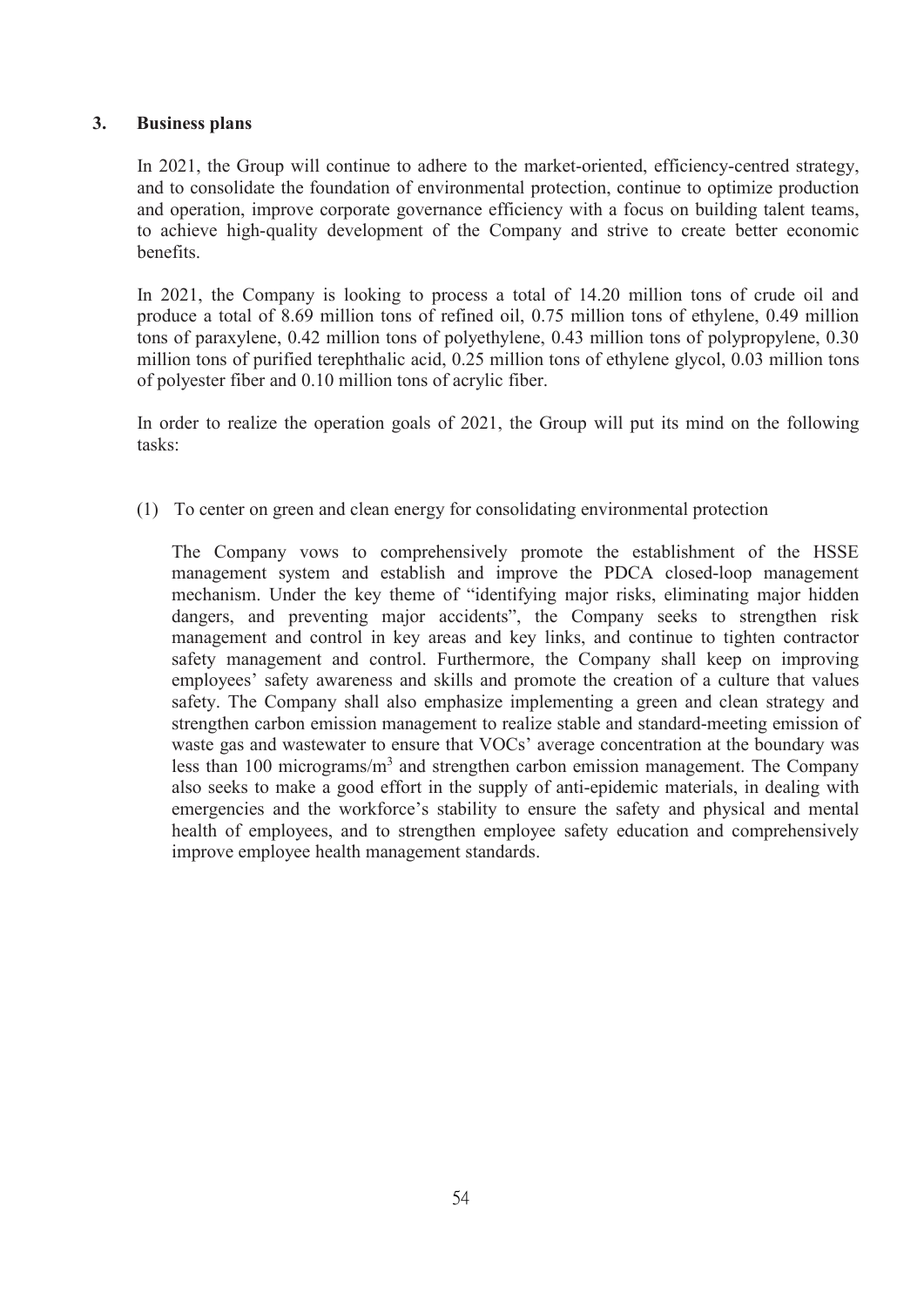(2) To focus on improving qualities and efficiencies the continuous optimization of production and operation

The Company vows to optimize its overall planning for operations shutdown and start-up and strengthen the plant's management and control during the shutdown and start-up phase. The Company shall also improve its technical and economic indicators by improving safety management and its key control and maintenance plans. The Company shall also optimize its systems to further improve the accuracy and reliability of crude oil comparison and selection, production and operation, and product structure optimization. The Company shall also further expand varieties in crude oil procurement and enhance deployment flexibility and reduce crude oil procurement costs. Furthermore, the Company strives to accurately grasp market conditions and adjust marketing strategies and product structures to maximize benefits. The Company shall also emphasize flexibly adjusting the yield of refined oil products and diesel-gasoline ratio, raise the total volume of high-grade gasoline, and develop new channels for exporting gasoline and jet fuel. The Company shall also take advantage of market opportunities and devote efforts in developing new products and specialized materials. The Company shall optimize its public projects and promote the optimization of its storage and transportation logistics system, and optimization its oil refining business. As a significant step forward, the Company is to implement full process safety management while strengthening its process stability and equipment integrity management, and continuously upgrade the automation and intelligences of its equipments. The Company will exert strict control of "Three Smalls" and eliminate "Three Nons". Special competitions on the reliability of production equipment will continue to take place, while the "The Day of Excellence" activities are continuing to mobilize employees to eliminate safety risks in time, avoid accidents, and strengthen the smooth separation of the equipment.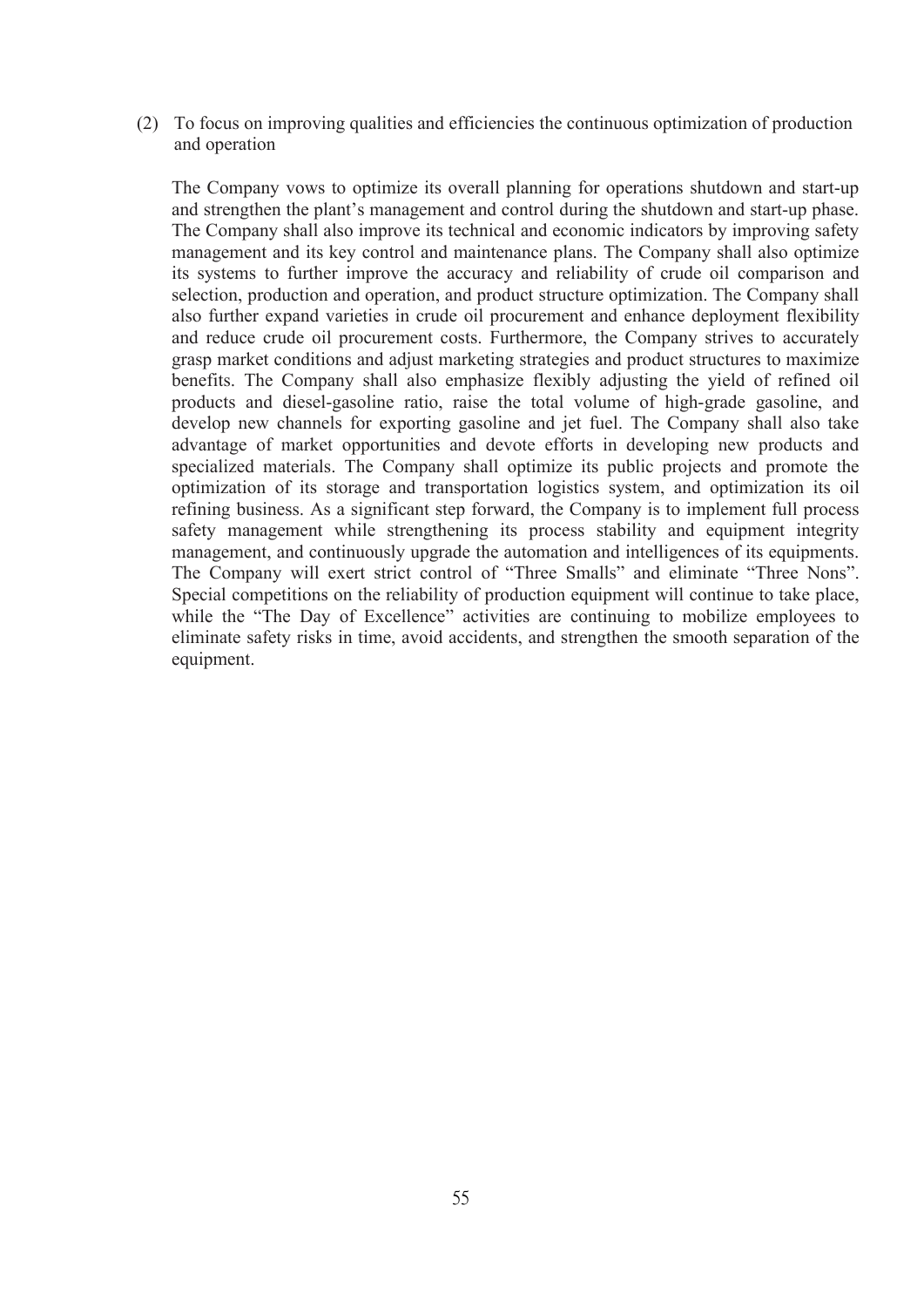#### (3) To advance reformations further and to raise efficiencies in corporate governance

With a good focus on its strategic planning, the Company seeks to explore its path in organizational reorganization along the business or industrial chain to establish an organizational system which is in line with the management scope. The Company shall also reorganize its organizations and streamline work processes as well as integrate positions, and focus on key tasks in the reform, such as the reformation of "three systems", the reformation of its scientific research regime, and a sound market-oriented operating system. The Company shall continue to promote its process management to improve the efficiency of business collaboration between different departments. The Company shall also strengthen the management of investment enterprises, and incorporate wholly-owned and holding subsidiaries into the Company's integrated management system. The Company shall also fully carry out benchmarking and upgrading, and strengthen cost target management across the whole staff body, while further tapping potentials and raise efficiency, with strict control on various expenses and expenditures. The Company also works to integrate business and finance, and transformation from accounting finance to management finance. The Company also implements transparent management, optimises business processes, improves management efficiency and quality, and makes good use of information technology to quickly and effectively convey the Company's decisions and plans to, and deployment at, the bottom level. The Company is also establishing a back check mechanism to ensure the all employees are clear about the goals and responsibilities and provided the motivation.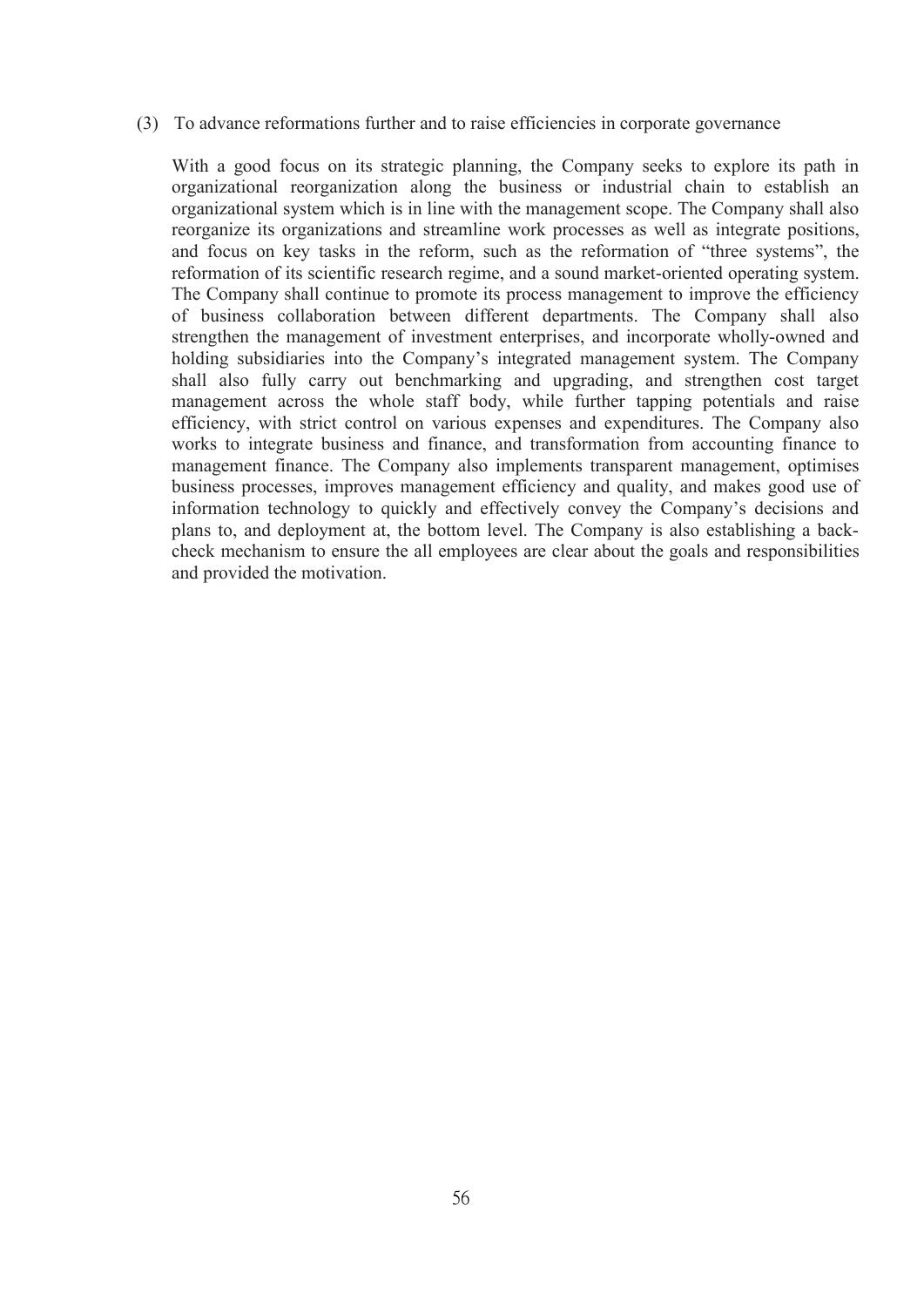(4) To focus on creativity-driven development so as to realize high-quality corporate development

In accordance with the "3060" national carbon emission requirement, the Company's ultimate goal is to ensure "zero carbon emissions" and guarantee coordination of carbon reduction and transformation and development. The Company promoted the construction of large ton carbon fibre, hundred-ton high performance carbon fibre pilot plant project, 3rd circuit 220 kV power supply line project. We will speed up the construction of hydrogen energy demonstration projects and launch the thermoplastic elastomer project. The Company shall emphasis on tackling key core technologies such as carbon fiber, and increase investment in research and development, and improve the collaborative innovation mechanism. The Company shall also explore opportunities in differentiated high value added products, and strive to build a new material industry cluster with the carbon fiber industry as the core and utilize polyester, polyolefin, elastomer, C5 downstream fine chemical new materials as the keys to seek breakthroughs and developments. The Company also vigorously promote the construction of a data governance system and the application of advanced control and optimization technologies, and deepen the application of intelligent security, with promoting the construction of an integrated platform for intelligent marketing, and accelerate the advancement of digital transformation.

(5) Focus on team building and cementing solid foundation for development

The Company shall further empower the Company through recruiting talents and improve the recruitment of fresh graduates.The Company is devising a five-year training programme for new college graduates and building a talent team with engineering thinking. The Company shall also clarify its employment orientation and evaluate officers and talents' selection and appointment mechanism. The Company continues to explore channels to select and appoint officers by introducing mature talents and the selection and appointment of professional managers to nuture more young officers. The Company is also looking to uphold the pioneering spirit of the base-level and the public and improve staff medical services and improve medical protection standards to raise its staff's happiness index while further enhancing the cohesion of the staff team.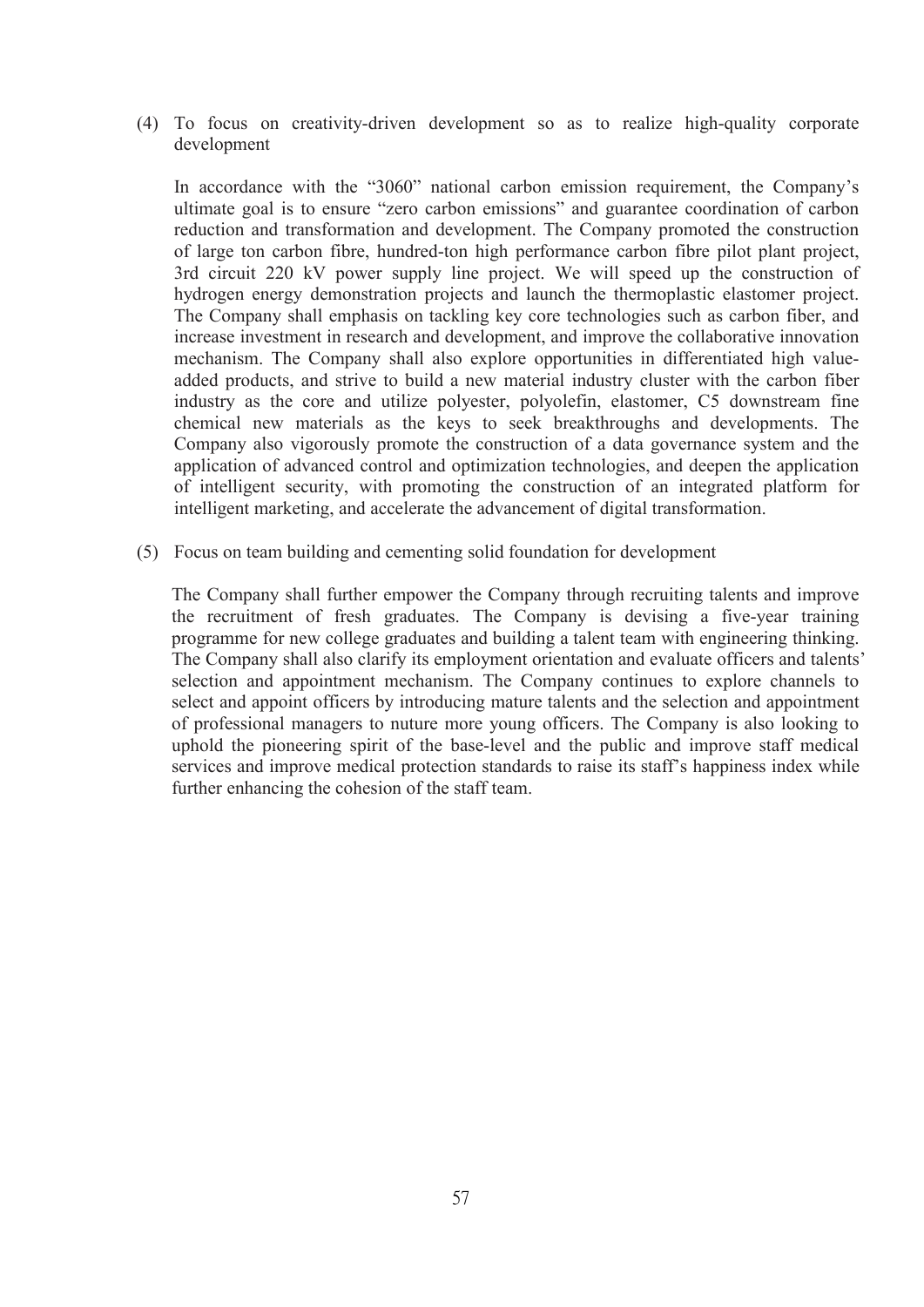## **4. Risk exposure**

(1) The cyclical characteristics of the petroleum and petrochemicals market and price volatility in crude oil and petrochemical products may have an adverse impact on the Group's operations

A large part of the Group's revenue is derived from the sales of refined oil and petrochemical products. Historically, such products have been cyclical in nature and relatively sensitive to macroeconomic changes. Additionally, changes in regional and global economic conditions, productivity and output, prices and supply of raw materials, consumer demand and prices and supply of substitutes also have an effect. From time to time, these factors have a material impact on the prices of the Group's products in regional and global markets. Given the reduction of tariffs and other import restrictions as well as the relaxation of control by the PRC government over the distribution and pricing of products, a substantial number of the Group's products will increasingly be subject to the cyclical impact in the regional and global markets. In addition, the prices of crude oil and petrochemical products will remain volatile, and uncertain. Higher crude oil prices and lower petrochemical products prices are likely to have a negative impact on the Group's business, operating results and financial condition.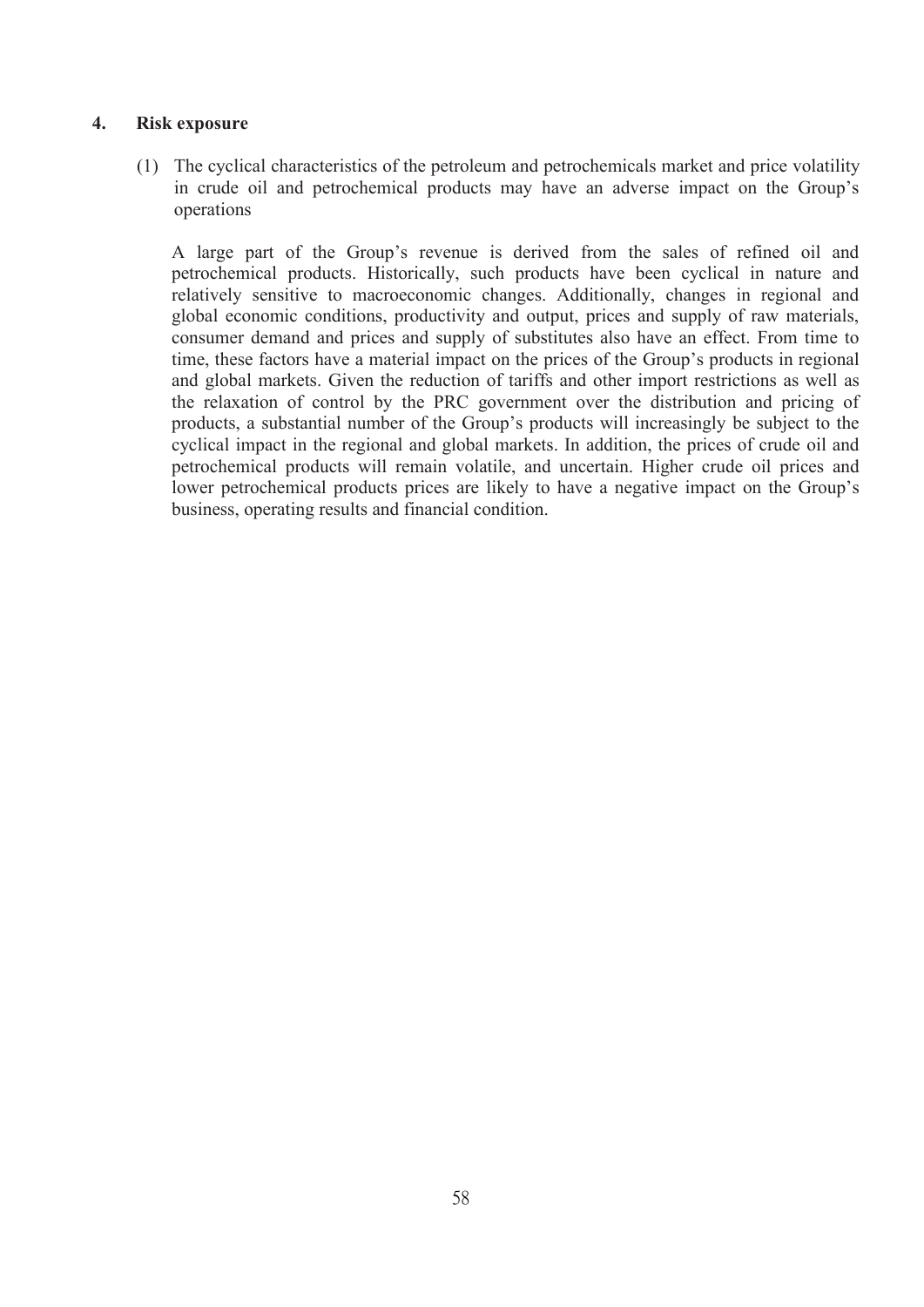(2) The Group may be exposed to risks associated with the procurement of imported crude oil and may not be able to pass on all increased costs due to rising crude oil price

At present, the Group consumes a significant amount of crude oil for the production of petrochemical products. More than 95% of the crude oil consumption is imported. In recent years, crude oil prices have been subject to significant fluctuations due to a variety of factors, and the Group cannot rule out the possibility of any major unexpected event which may cause a suspension in crude oil supply. The Group has attempted to mitigate the effects of increased costs from rising crude oil prices by passing them on to the customers, but the ability to do so is limited because of market conditions and government control over the pricing of refined oil products. Since there is a time-lag between increases in crude oil prices and increases in petrochemical product prices, higher costs cannot be totally offset by raising the selling prices. In addition, the State also imposes control over the distribution of some petroleum products within China. For instance, some of the Group's petroleum products are required to be sold to designated customers (such as subsidiaries of Sinopec Corp). Hence, when crude oil prices are high, the higher costs cannot be totally offset by raising the selling prices of the Group's petroleum products.

(3) Modest capital expenditures and financing requirements are required for the Group's development plans, presenting a number of risks and uncertainties

The petrochemical industry is a capital-intensive industry. The Group's ability to maintain and raise income, net income and cash flows is closely connected with ongoing capital expenditures. The Group's capital expenditures are estimated to amount to approximately RMB3,250 million in 2021, which will be met by financing activities and by internal funding. The Group's effective capital expenditures may vary significantly due to the Group's ability to generate sufficient cash flows from operations, investments and other factors that are beyond control. Furthermore, there is no assurance as to the completion, cost or outcome of the Group's fund-raising projects.

The Group's ability to secure external financing in the future issubject to a number of uncertainties which include the Company's operating results, financial conditions and cash flow in the future; China's economic conditions and the market conditions for the Group's products; financing costs and conditions of the financial market, and issuance of government approval documents, as well as other risks associated with the development of infrastructure projects in China and so forth. The Group's failure to secure sufficient financing required for its operations or development plans may have a negative impact on the Group's business, operating results and financial condition.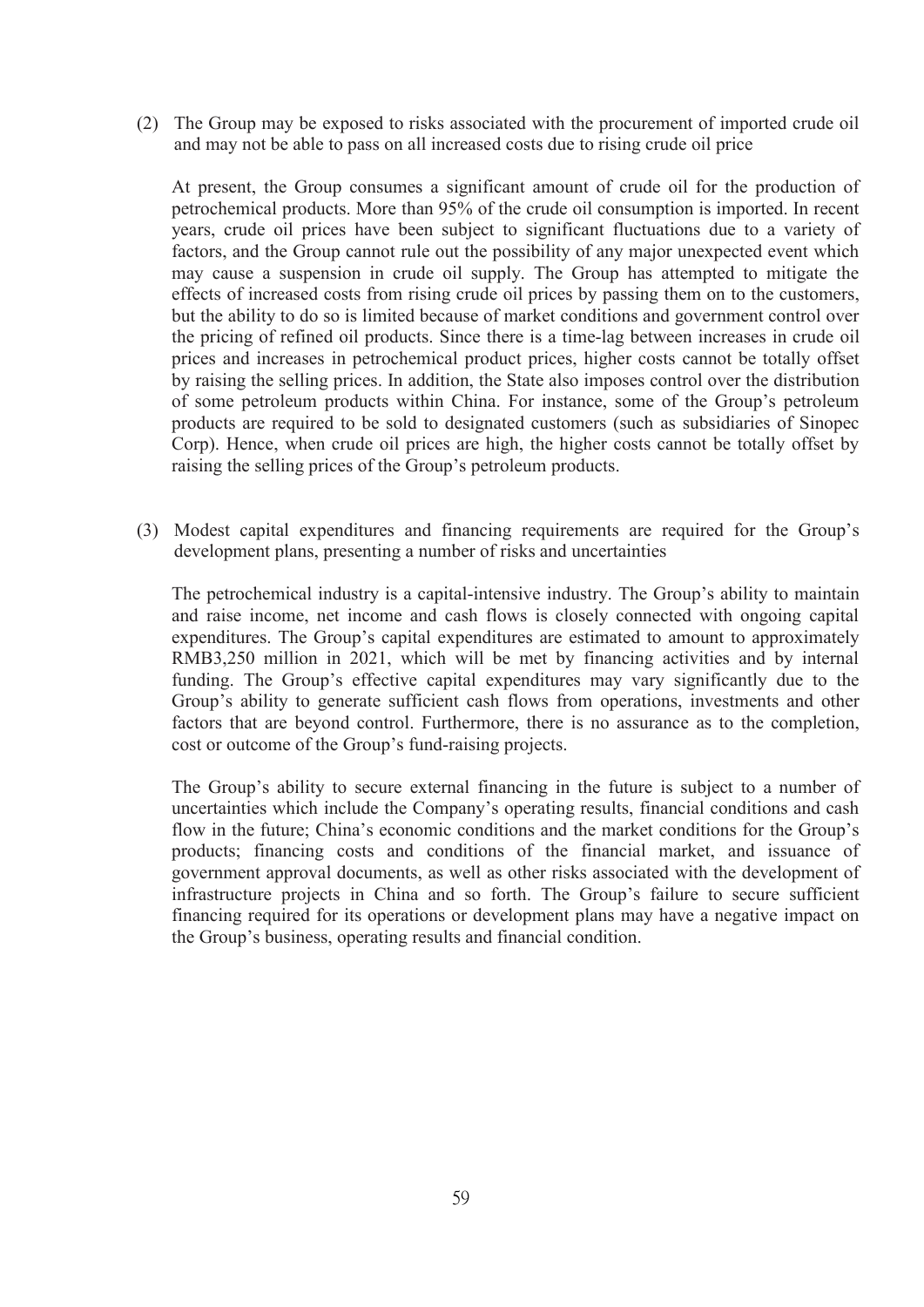(4) The Group's business operations may be affected by existing or future environmental protection regulations

The Group is subject to a number of environmental protection laws and regulations in China. Waste products (waste water, waste gas and waste residue) are generated during the Group's production operations. Currently, the Group's operations fully comply with all applicable Chinese environmental protection laws and regulations. However, the Chinese government may further enforce stricter environmental standards, and the Group cannot assure that the central or local governments will not issue more regulations or enforce stricter regulations which may cause the Group to incur additional expenses on environmental protection measures.

(5) Changes in the monetary policy and fluctuations in the value of Renminbi may have an adverse impact on the Group's business and operating results

The exchange rate of the Renminbi against the US Dollar and other foreign currencies may fluctuate and is subject to alterations due to changes on the Chinese political and economic situations. In July 2005, the PRC government overhauled its policy of pegging the value of the Renminbi to the US dollar by permitting the Renminbi to fluctuate within a certain band against a basket of foreign currencies. Since the adoption of this new policy, the value of the Renminbi against the US dollar fluctuates daily. In addition, the PRC government has been under international pressure to further ease its exchange rate policy, and may as a result further change its currency policy. A small portion of our cash and cash equivalents are denominated in foreign currencies, including the US dollar. Any increase in the value of Renminbi against foreign currencies, including the US dollar, may decrease the Renminbi value of our cash and cash equivalents that are denominated in foreign currencies. Most of our revenue is denominated in Renminbi, but a major part of our procurement of crude oil, certain equipment and certain debt repayments are denominated in foreign currencies. Any devaluation of Renminbi in the future will increase our costs and jeopardize profitability. Any devaluation of Renminbi may also have an adverse impact on the value of dividends payable in foreign currencies by the Group for H shares and American Depository Securities.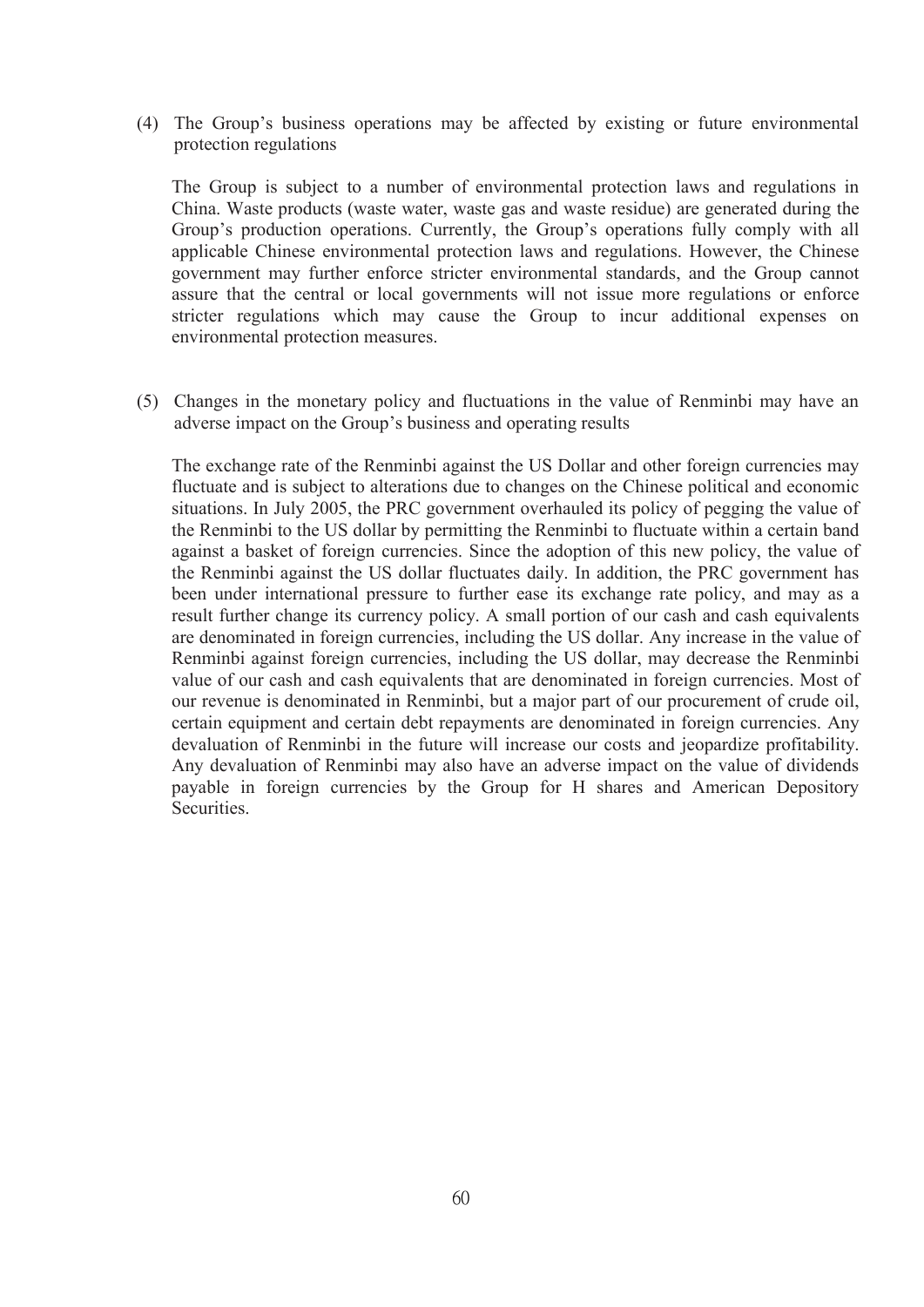(6) Connected transactions may have an adverse impact on the Group's business and economic efficiency

The Group will, from time to time, continue to conduct transactions with the Group's controlling shareholder Sinopec Corp. and Sinopec Corp.'s controlling shareholder Sinopec Group as well as their connected parties (subsidiaries or associates). These connected transactions include the provision of the following services by such connected parties to the Group: raw materials purchases, agency sale of petrochemical products, construction, installation and engineering design services, petrochemicals industry insurance services and financial services, and the sale of petroleum and petrochemical products by the Group to Sinopec Corp. and its connected parties. These connected transactions and services conducted by the Group are carried out under normal commercial terms and in accordance with the relevant agreements. However, if Sinopec Corp. and Sinopec Group refuse to conduct such transactions or revise the agreements between the Group and itself in a manner unfavorable to the Group, the Group's business affairs and business efficiency will be adversely impacted. Furthermore, Sinopec Corp. has an interest in certain sectors that are directly or indirectly competing with or which may compete with the Group's business. Since Sinopec Corp. is the controlling shareholder of the Group and its own interests may conflict with those of the Group, it may act for its own benefit regardless of the Group's interests.

(7) Risks associated with control by the majority shareholder

Sinopec Corp., the controlling shareholder of the Company, owns 5,460,000,000 shares of the Company, which represents 50.44% of the total number of shares of the Company and gives it an absolute controlling position. Sinopec Corp. may, by using its controlling position, exercise influence over the Group's production operations, fund allocations, appointment or removal of senior staff and so forth, thereby adversely affecting the Group's production operations as well as minority shareholders' interests.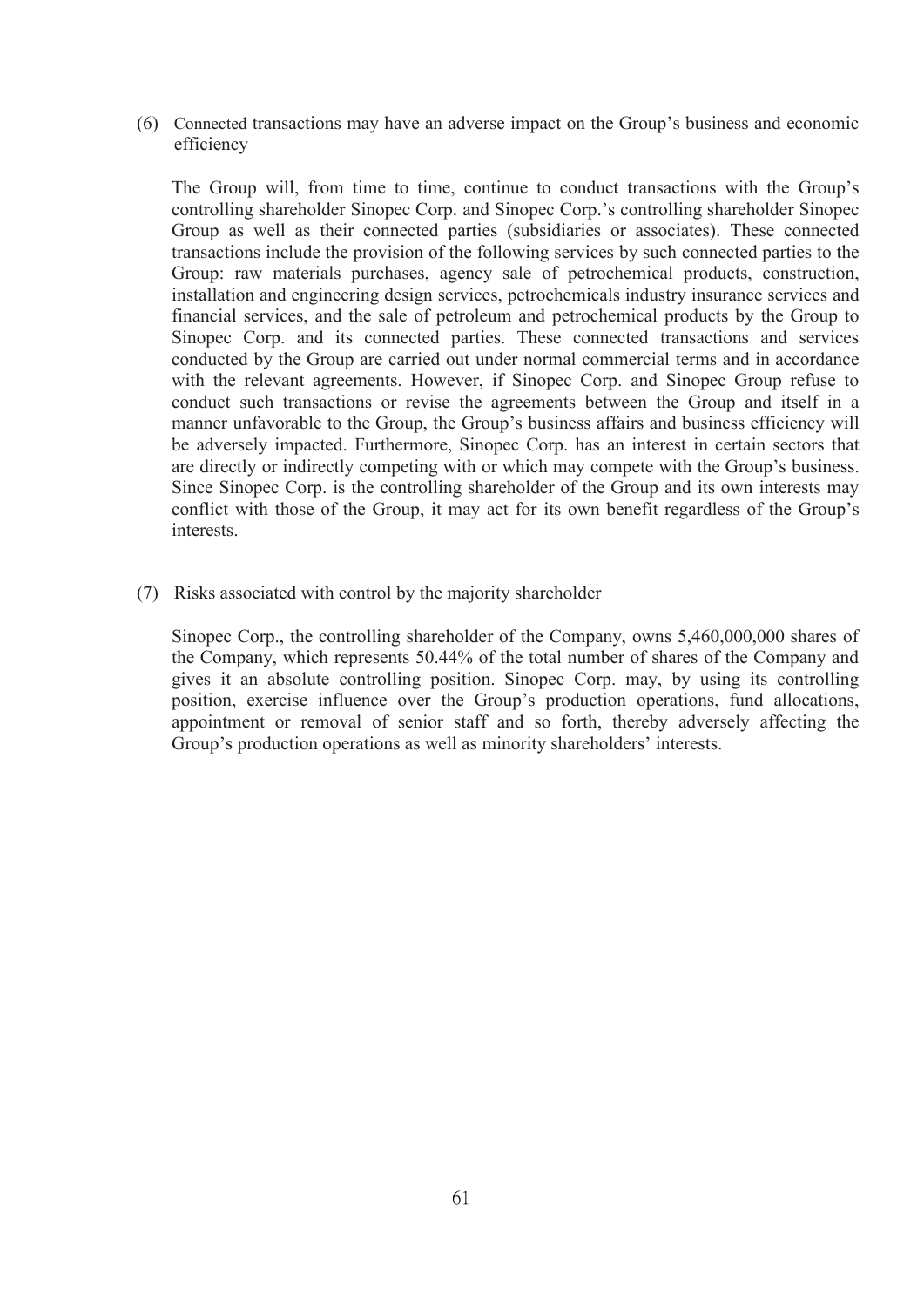## **5.8 Non-fundraising projects**

In 2020, the capital expenditures of the Group amounted to RMB2,107.0 million, representing an increase of 15.77% as compared with RMB1,820.0 million in 2019. Major projects include the following:

| <b>Major Project</b>                                                                                                  | <b>Total amount of</b><br>project investment<br>RMB' 00,000,000 | Amount of project<br>investment during<br>the Reporting Period<br>RMB' 00,000,000 | Project progress as<br>at 31 December<br>2020 |
|-----------------------------------------------------------------------------------------------------------------------|-----------------------------------------------------------------|-----------------------------------------------------------------------------------|-----------------------------------------------|
| Equity acquisition of Zhejiang Jinlian<br>Petrochemical Storage and<br>Transportation Co., Ltd.                       | 3.40                                                            | 3.40                                                                              | Capital<br>contribution fully<br>completed    |
| Sinopec Shanghai raw silks (24,000<br>ton/year) and 48K large-tow carbon<br>fiber $(12,000 \text{ ton/year})$ project | 34.90                                                           | 2.80                                                                              | Under<br>construction                         |
| Oil cleaning project 400,000 tons/year clean<br>gasoline components units                                             | 7.82                                                            | 2.60                                                                              | Put into<br>operation                         |
| Second stage of PAN (Polyacrylonitrile)<br>based carbon fiber project with annual<br>production of 1,500 tons         | 8.48                                                            | 0.57                                                                              | Under<br>construction                         |
| Security risk rectification project of the<br>central control room of the olefin<br>section                           | 1.00                                                            | 0.50                                                                              | Under<br>construction                         |
| Jinyang spinning process optimization<br>project                                                                      | 0.54                                                            | 0.39                                                                              | Under<br>construction                         |
| Equity Investment in Pinghu China Aviation<br>Oil Port Co., Ltd.                                                      | 0.28                                                            | 0.28                                                                              | Capital<br>contribution fully<br>completed    |

Note: In addition to the major capital expenditure items disclosed in the above table, the total capital expenditure of other projects of the Company is RMB1.0530 billion.

The Group's capital expenditures for 2021 are estimated at approximately RMB3,250.0 million.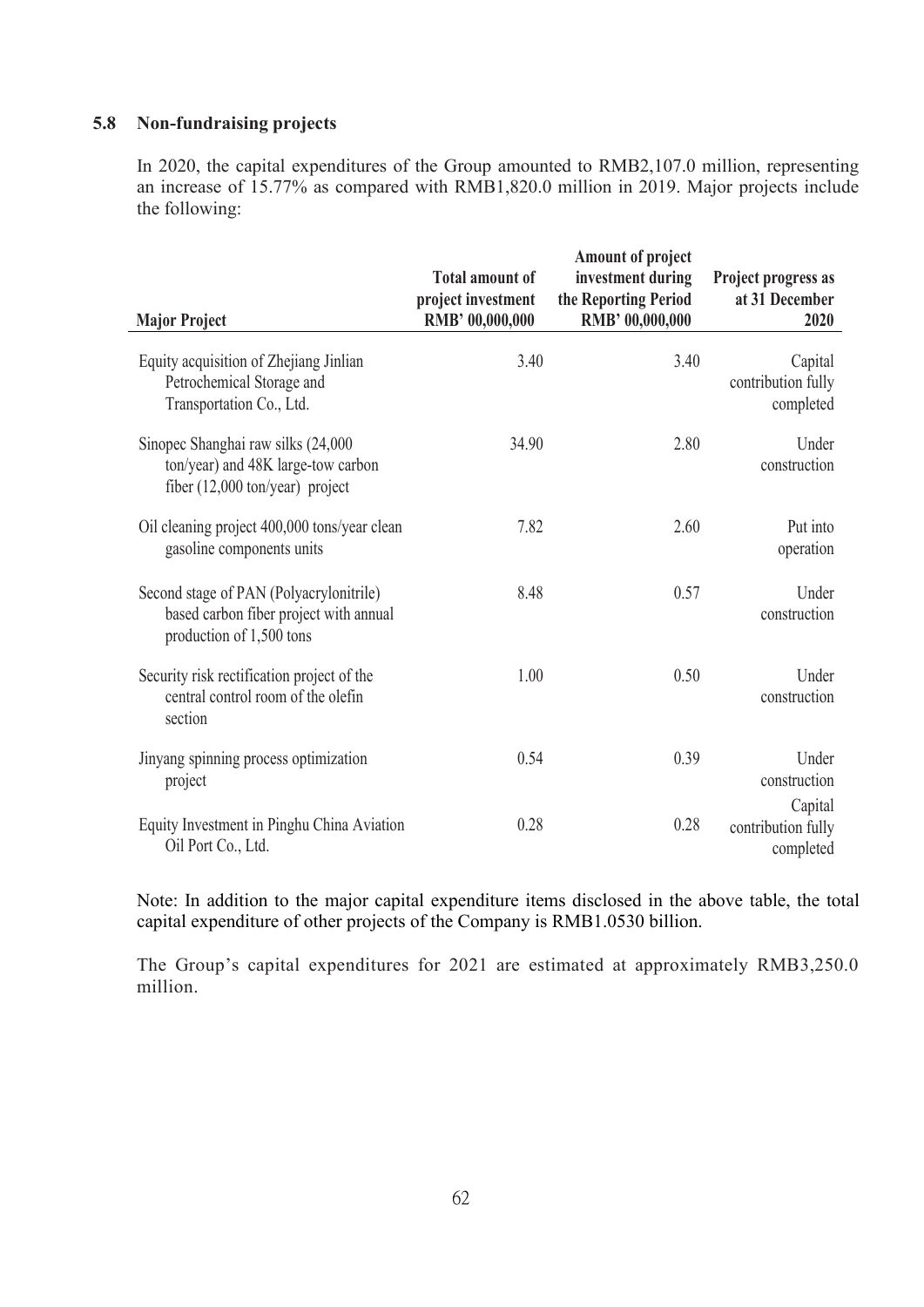## **5.9 Plan for profitdistribution of ordinary shares or capitalreserve capitalization**

### **5.9.1 Cash Dividend Policy and its formulation, implementation or adjustment**

In 2016, the Company made amendments to its cash dividend policy in the Articles of Association of Sinopec Shanghai Petrochemical Company Limited (the "Articles of Association") and its appendices. The proposed amendments to the Articles of Association were considered and approved at the annual general meeting of 2015 held on 15 June 2016. According to Article 207 of the Articles of Association:

- 1. The Company should place emphasis on delivering reasonable return on investments to the investors. The Company shall pay due attention to the opinions of minority shareholders through various channels when allocating its profits. The profits distribution policy of the Company shall be consistent and stable, taking into account the long-term interests of the Company, the overall interests of all shareholders and the Company's sustainable development.
- 2. The Company may distribute dividends in the following forms: cash, shares or other forms permitted by laws, administrative rules, regulations of competent authorities and regulatory provisions in the place where the Company's shares are listed. The Company shall give priority to the distribution of dividends in cash. The Company may make interim dividends distribution.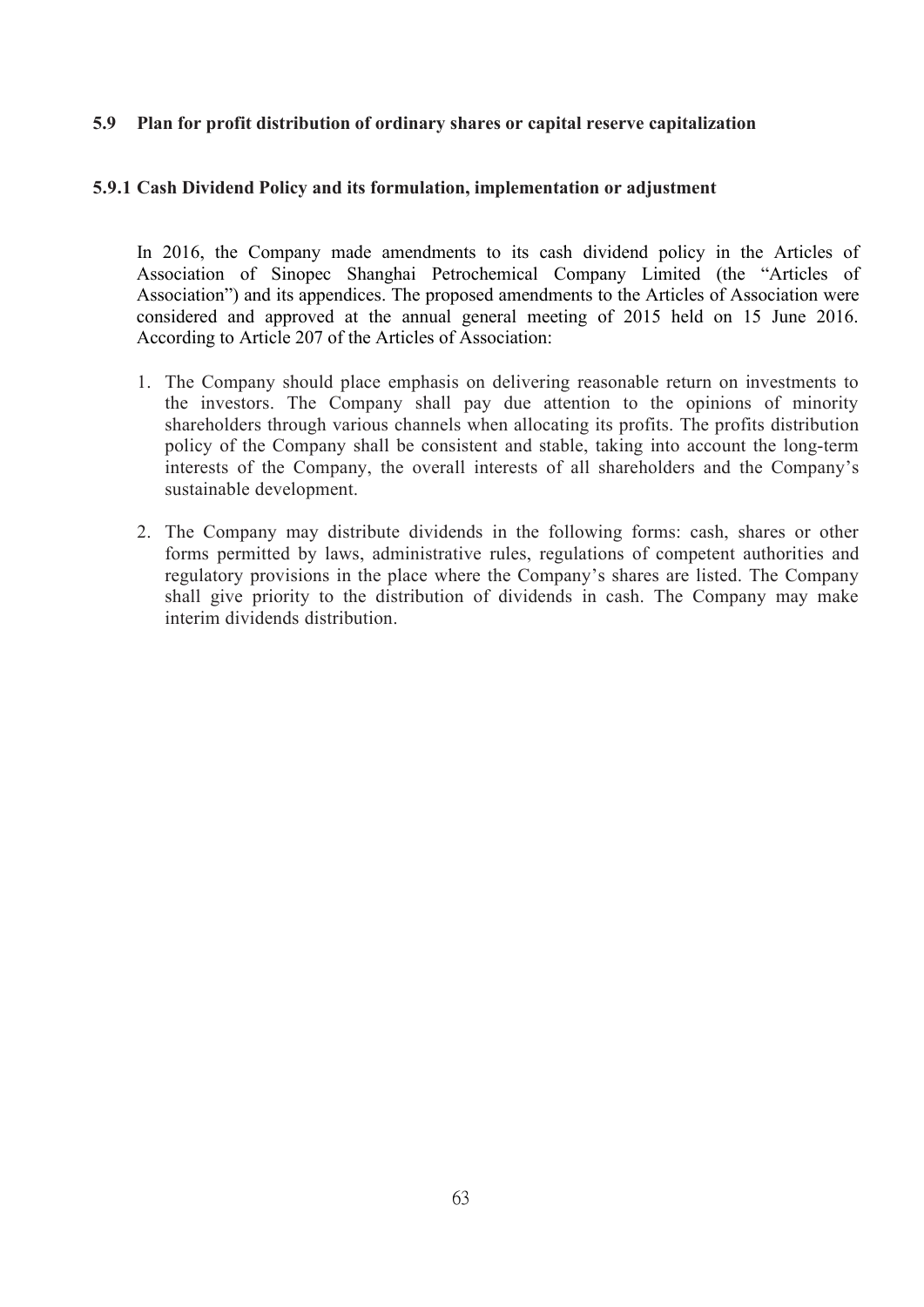- 3. The Company shall distribute cash dividends when the Company's net profit and retained earnings, in separate financial statement, are positive and the Company has adequate cash inflows over the requirements of cash flows for its operation and sustainable development. The cash dividends per annum should not be less than thirty (30) percent of the net profit of the Company in the current year.
- 4. The Company may adjust its profits distribution policy referred to in sub-paragraphs (2) and (3) of this Article in case of war, natural disasters or other force majeure, or where changes to the external environment of the Company result in material impact on the production and operation of the Company, or where there are significant changes in the Company's own operations or financial conditions, or where the Board considers it necessary. Independent directors shall issue independent opinions on the adjustment of the profits distribution policy whilst the Board shall discuss the rationality of such adjustment in detail and form a resolution which shall be submitted to shareholders' meeting for approval by way of special resolution. The convening of the shareholders' meeting shall comply with regulatory provisions in the place where the Company's shares are listed.
- 5. The management of the Company shall formulate the annual profits distribution plan and submit such plan to the Board for consideration. Independent directors shall issue independent opinions on such plan and the Board shall form a resolution which shall be submitted for approval by shareholders' meeting. If the conditions for the distribution of cash dividends have been satisfied and the Company does not propose a cash dividends distribution plan or does not propose such plan in compliance with the sub-paragraph (3) of this Article, independent directors shall issue independent opinions whilst the Board shall give specific explanation regarding such arrangement and form a resolution which shall be submitted to shareholders' meeting for approval and make relevant disclosures. The plan for half-yearly dividends distribution of the Company shall comply with Article 215 of the Articles of Association.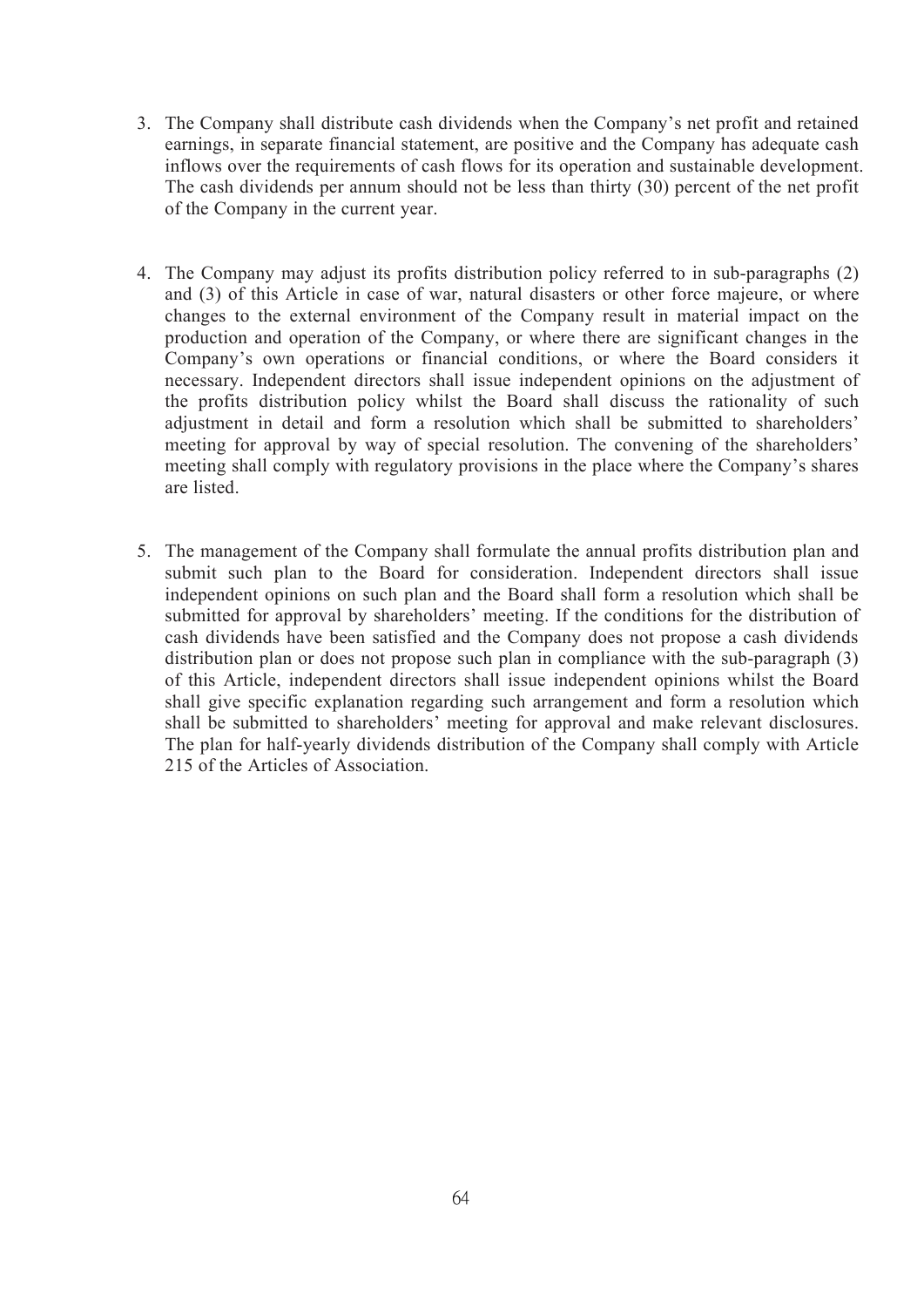#### **5.9.2 Plan for profitdistribution or capitalisation of capital reserves for the Reporting Period**

In 2020, the net profit attributable to equity shareholders of the Company amounted to RMB628,110 thousand under CAS (net profit of RMB645,072 thousand under IFRS). In accordance with the 2020 Profit Distribution Plan approved by the Board on 24 March 2021, the Company proposed to distribute a Final Dividend of RMB0.10 per share (including tax) based on the total issued share as at dividend payout date. The 2020 Profit Distribution Plan will be implemented subject to approval at the AGM. The date and time of the AGM and the book closure arrangement will be announced later. The Notice of the AGM will be announced separately in accordance with the Articles of Association of the Company. The Notice of the AGM, the accompanying circular and proxy form will be despatched to holders of H shares in accordance with the Hong Kong Listing Rules.

Subject to the passing of the resolution by the shareholders of the Company at the AGM, the Final Dividend is expected to be distributed on or around Tuesday, 20 July 2021 to shareholders whose names appear on the register of members of the Company's H shares at the close of business on Monday, 28 June 2021. The Final Dividend is denominated and declared in Renminbi. The Final Dividend payable to the holders of the Company's A shares shall be paid in Renminbi while those payable to the holders of the Company's H shares shall be paid in Hong Kong dollars. The amount of Hong Kong dollars payable shall be calculated on the basis of the average closing exchange rates for Hong Kong dollars as announced by the Foreign Exchange Trading Centre of the PRC one calendar week prior to the approval of the Final Dividend at the AGM.

The Company is expected to close the register of members of the Company's H shares from Wednesday, 23 June 2021 to Monday, 28 June 2021 (both days inclusive), during which period no transfer of H shares will be registered in order to confirm the shareholders' entitlement to receive the Final Dividend. The holders of the Company's H shares who wish to receive the Final Dividend should lodge the transfer documents and relevant share certificates with the Company's H shares share registrar, Hong Kong Registrars Limited, at Shops 1712-1716, 17/F, Hopewell Centre, 183 Queen's Road East, Wanchai, Hong Kong on or before 4:30 p.m. on Tuesday, 22 June 2021.

The record date for dividend distribution, distribution procedures and time for the distribution of dividends applicable to holders of the Company's A shares will be announced separately.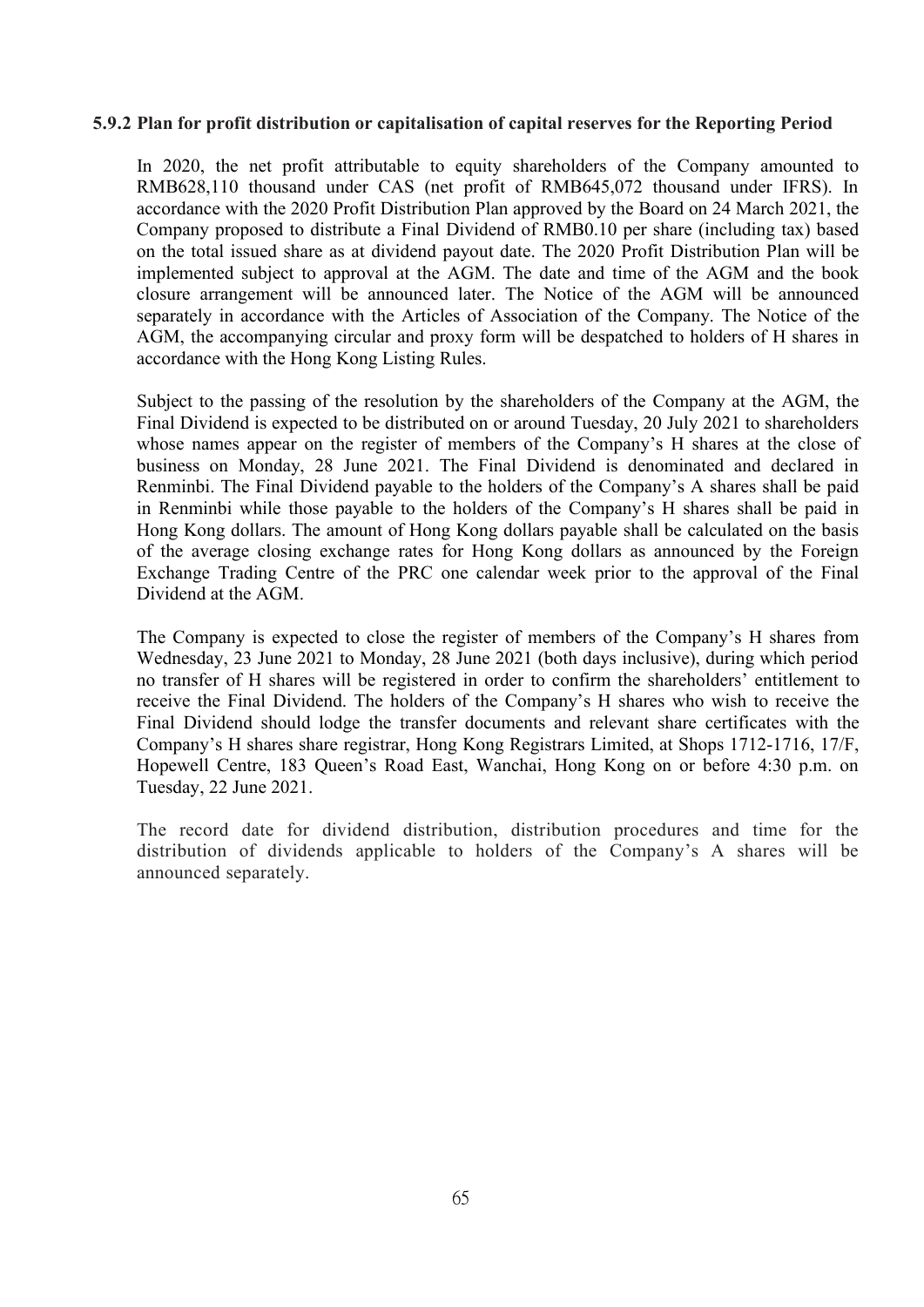**5.9.3 Plan or scheme of dividends distribution of ordinary shares, plan or scheme of capitalization of capital reserves of the Company in the past three years (including the Reporting Period)**

#### **Unit: RMB' 000**

|          |                     |                        | Amount of       |                 |                                     |                                                                                                              |
|----------|---------------------|------------------------|-----------------|-----------------|-------------------------------------|--------------------------------------------------------------------------------------------------------------|
| Year of  | Amount of bonus     | Amount of dividend for |                 |                 |                                     | capitalization for Amount of cash Net profit attributable to owners of Percentage of net profit attributable |
| dividend | shares for every 10 | every 10 shares (RMB)  | every 10 shares | dividend        | the listed company in the           | to owners of the listed company in                                                                           |
| payment  | shares (share)      | (including tax)        | (share)         | (including tax) | consolidated statement for the year | the consolidated statement $(\%)$                                                                            |
| 2020     |                     |                        |                 | 0 1,082,381.35  | 628,110                             | 172.32                                                                                                       |
| 2019     |                     |                        |                 | 0 1,298,857.62  | 2,213,716                           | 58.67                                                                                                        |
| 2018     |                     |                        |                 | 0 2,705,953.38  | 5,277,186                           | 51.28                                                                                                        |

#### **5.10 The Company's disclosure on the fulfillment of its corporate social responsibility**

#### **5.10.1 Fulfillment of corporate social responsibility**

For the Company's performance of corporate social responsibility in 2020 and the Company's 2020 Environmental, Social and Governance Report, please refer to the "2020 Corporate Social Responsibility Report of Sinopec Shanghai Petrochemical Company Limited" published by the Company on the websites of the Shanghai Stock Exchange, the Hong Kong Stock Exchange and the Company.

## **5.10.2 Environmental protection situation of pollutant-discharging companies and their key subsidiaries as announced by the Ministry of Environmental Protection**

The Company is one of the contaminating enterprises under Intensive Monitoring and Control by the State proclaimed by the Ministry of Environmental Protection. According to Measures for Self-Monitoring and Information Disclosure by the Enterprises subject to Intensive Monitoring and Control of the State (Trial Implementation), the Company has disclosed to the public on the website of the Shanghai Environmental Protection Bureau the sites of the source of pollution, pollutant types and concentration of pollution which are subject to intensive monitoring and control of the State.

The Company, as a manufacturing enterprise in the petrochemical industry, consistently places environmental protection as its priority. It continues to receive ISO14001 Environmental Management System Certification. In January 2013, it received certifications from the Shanghai Audit Center of Quality including quality (GB/T19001: 2008), environment (GB/T24001: 2004) and occupational health and safety (GB/T28001: 2011). On 16 September 2019, the continued use of the title "All-China Environmentally Friendly Enterprise" was approved. In 2019, the Company was awarded the title "Sinopec Green Enterprise for 2019". In 2020, the Company continued to maintain the title of "Green Enterprise", and successfully completed 27 green base-level establishments.

In 2020, the Company continued to improve environmental protection system management, and strived to build a green enterprise. By actively fulfilling the main responsibility of environmental protection, the Company comprehensively promoted the green development of the industry, resolutely fought against pollution and won the battle of defending the blue sky, as well as conscientiously implemented the requirements of "the Seventh Environmental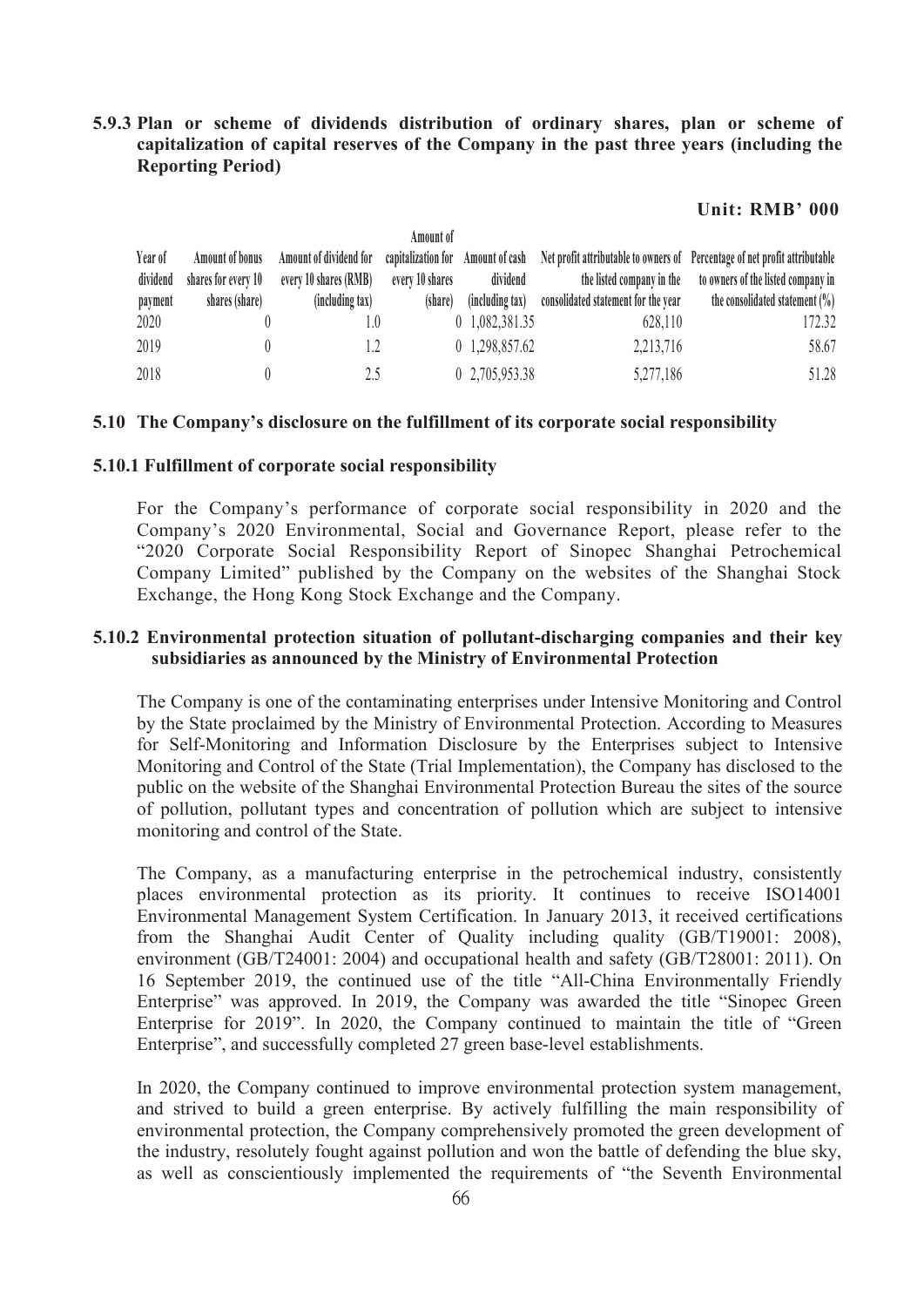Protection Three-Year Action Plan", "Shanghai Clean Air Action Plan (2018-2022)" and "Jinshan District Environmental Comprehensive Remediation Action Plan". The Company also worked to promote the verification of green enterprise and the establishment of green base-level establishments, and continuously enhance the level of intrinsic environmental protection, to create a "domestically-leading and world-class" refining and chemical company with good performance in HSSE.

In 2020, the Company actively organized and implemented the environmental protection potential hazard management projects. Emission volume of sulfur dioxide, nitrogen oxides and VOCs decreased by 4.74%, 3.37% and 7.50%, respectively compared to last year.

In 2020, both the compliance rate on waste water and waste gas emission were 100%, and all hazardous wastes were disposed of properly with a rate of 100%. The Company continuously implemented LDAR work and achieved continuous emission reduction of VOCs, meeting the emission reduction standard set by the Shanghai Environmental Protection Bureau. In 2020, the Company had inspected a total of 2,710,891 points/times for the sealing points in production equipment, and the number of leaking points detected was 7,455, of which 6,908 points were repaired, achieving a repair rate of 92.66%.

In 2020, the Company paid RMB15.1979 million of environmental tax to the Tax Bureau of Jinshan District.

In 2020, the Company received 1 administrative penalty decision (which happened in 2019) issued by the Shanghai Municipal Bureau of Ecology and Environment, involving a fine of RMB0.40 million. The main reason for the penalty was that the monitored emissions of on site organized exhaust outlets exceeded the limit.

| No. | Event                                                                                                                                        | Rectification                                                                                                                                                                                                                                                                                                                                    |  |  |
|-----|----------------------------------------------------------------------------------------------------------------------------------------------|--------------------------------------------------------------------------------------------------------------------------------------------------------------------------------------------------------------------------------------------------------------------------------------------------------------------------------------------------|--|--|
|     | On 24 December 2019,                                                                                                                         | Accelerated the implementation and operation of the "Shanghai<br>(1)<br>Petrochemical Acrylic Department VOC Governance Project".                                                                                                                                                                                                                |  |  |
|     | the monitored emissions<br>of the polymerization<br>waste gas collection<br>tower outlet of Acrylic<br>Fiber south unit<br>exceeded standard | Replaced the A1 isolation valve at both systems with new valves<br>(2)<br>and installed blind plates at the valves to ensure that the exhaust gas<br>in the production system would no longer leak to the cleaning<br>system.<br>Passed after self-test, third-party inspection and re-testing by the<br>(3)<br>team leader after rectification. |  |  |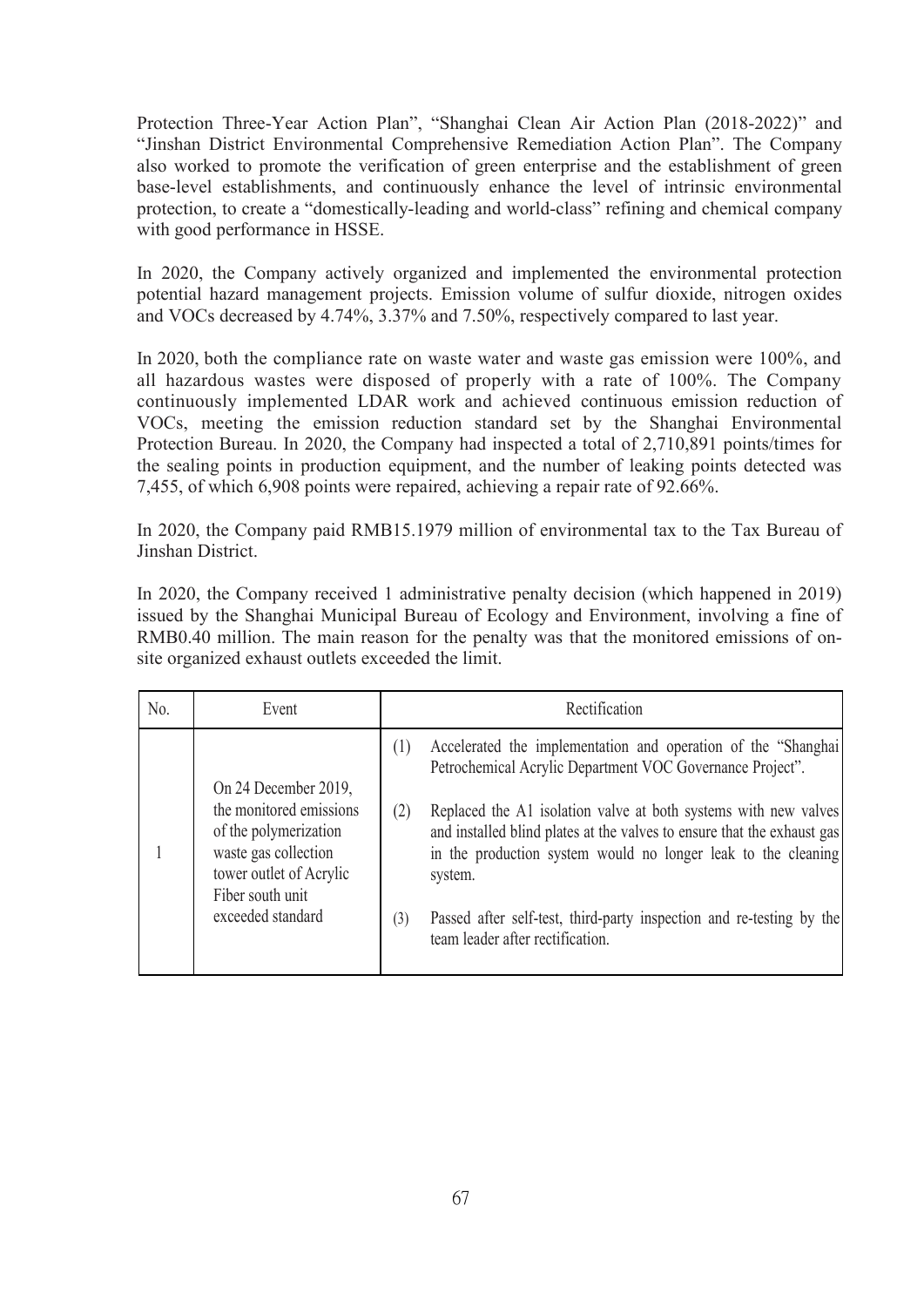### **5.10.3 Environmental Impact Assessment and Other Environmental Protection Administrative Licensing of Construction Projects**

According to relevant requirements of national and local governments such as "Classification Management List for Construction Project Environmental Impact Assessment" and " 'Classifi cation Administrative Catalogue for Construction Project Environmental Impact Assessment' Shanghai Municipality Detailed Implementation Regulations(2018)", the Company implemented classification management, by combining the impact of the construction project on the environment, and the environmental impact assessment of the Company's construction projects. The Company also strictly verified the implementation of environmental protection measures during different stages such as feasibility study, design, construction and confirmation of trial production conditions etc. In 2020, three projects being the "Storage and Transportation Department T-135, 136 Tank Intrinsic Safety and Environmental Protection Hazard Control" project, the "Storage and Transportation Department T-121~124 Tank Intrinsic Safety and Environmental Protection Hazard Control" project, and the "Sinopec Shanghai Petrochemical Co., Ltd. 24,000 tons/year raw yarn, and 12,000 tons/year 48k large tow carbon fiber production" project received EIA approval. Three projects, being the Company's environmental hazard rectification project of warehouse for storing spent catalysts, the modification project of warehouse for temporary storage of hazardous waste, the project of technical transformation of the factory infrastructure for the upgrading of marine fuel oil in the Storage and Transportation Department, had finalized completion acceptance and information publication.

Due to reasons such as the start-up of the refining alkylation production unit and others, in June 2020, the Company started to convert sewage discharge licenses. After data research and on-site verification, the application for converting sewage discharge permit licenses was approved by the Shanghai Municipal Bureau of Ecology and Environment on 31 July 2017. According to the requirements of the "Management Measures for Sewage Discharge License (Trial)", the Company completed the renewal of the Company's sewage discharge licenses at the end of December 2020. The validity period of the new sewage discharge licenses is from 1 January 2021 to 31 December 2025.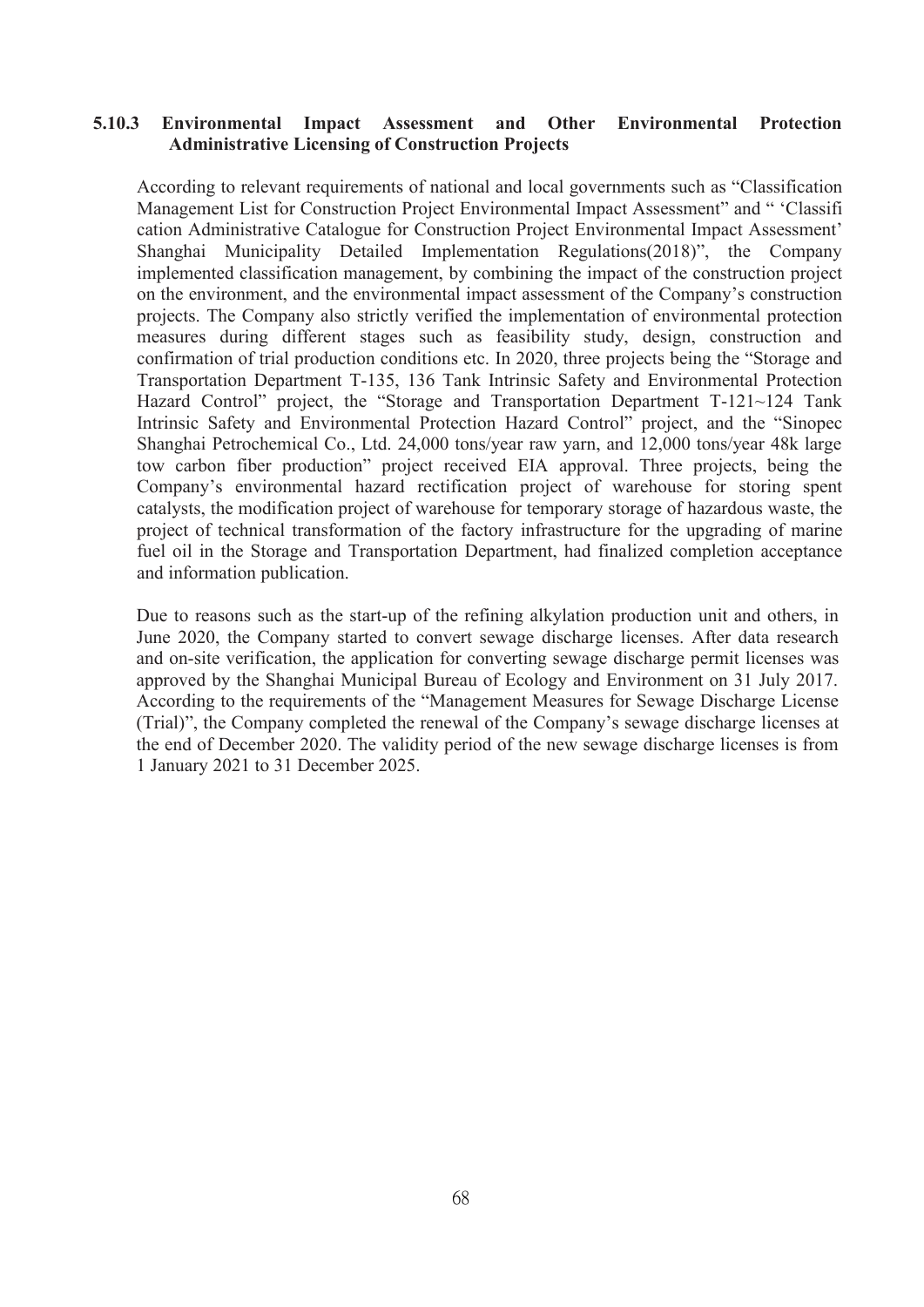#### **5.10.4 Emergency environmental incidents response project**

According to the three-year validity required by the "Administrative Measures for Emergency Preparedness for Environmental Incidents of Sinopec", the Company completed the revision of the "Comprehensive Emergency Response Plan for Environmental Emergencies" and filed a report to the Shanghai Municipal Bureau of Ecology and Environment in December 2019. The revision and publication of the "Regulations on Risk Management for Environmental Emergencies" was completed in 2020.

The Company continued to carry out assessment of major environmental risks. In 2020, in accordance with the requirements of the Group's "Notice on Printing and Distributing the Sinopec Environmental Risk Assessment Guide", the Company carried out environmental risks identification and assessment. A total of 113 environmental risk sources were assessed by the end of 2020, of which none was a level I environmental risk source, 33 were level II environmental risk sources  $(15 \text{ in the equipment}, 17 \text{ in the tank area and 1 in the what}),$  and 80 were level III environmental sources (59 in the equipment, 16 in the tank area, 4 in the land pipelines and 1 in the wharf). At present, all environmental risk sources are structured as per "One Case for One Source", to be respectively assigned to the responsible departments (persons) and control measures are to be incorporated for daily management.

The Company carried out regular environmental protection emergency drills. On 29 June 2020, The Company carried out "Emergency drill on dealing with leakage of valve flange of tank car body connection occurred during the loading process of the LPG tank car in the LPG filling station of the third storage and transportation workshop"; on 1 December 2020, the Company carried out "T-03 tank emergency drill of Shanghai Petrochemical Baishawan Branch" to further enhance the capability of emergency response through drills. Through these drills, the staff's ability to correctly handle the abnormal situation in tank areas and long -distance pipeline in the field was improved. In addition, the drills examined the ability of Sinopec Shanghai and relevant units such as the local fire brigade to handle emergencies and communicate, verified the practicability and operability of emergency plans, improved the decision-making and execution ability of relevant personnel in dealing with emergencies quickly, improved the emergency disposal of environmental pollution and timeliness of environmental monitoring response, and further strengthened the emergency linkage with local governments.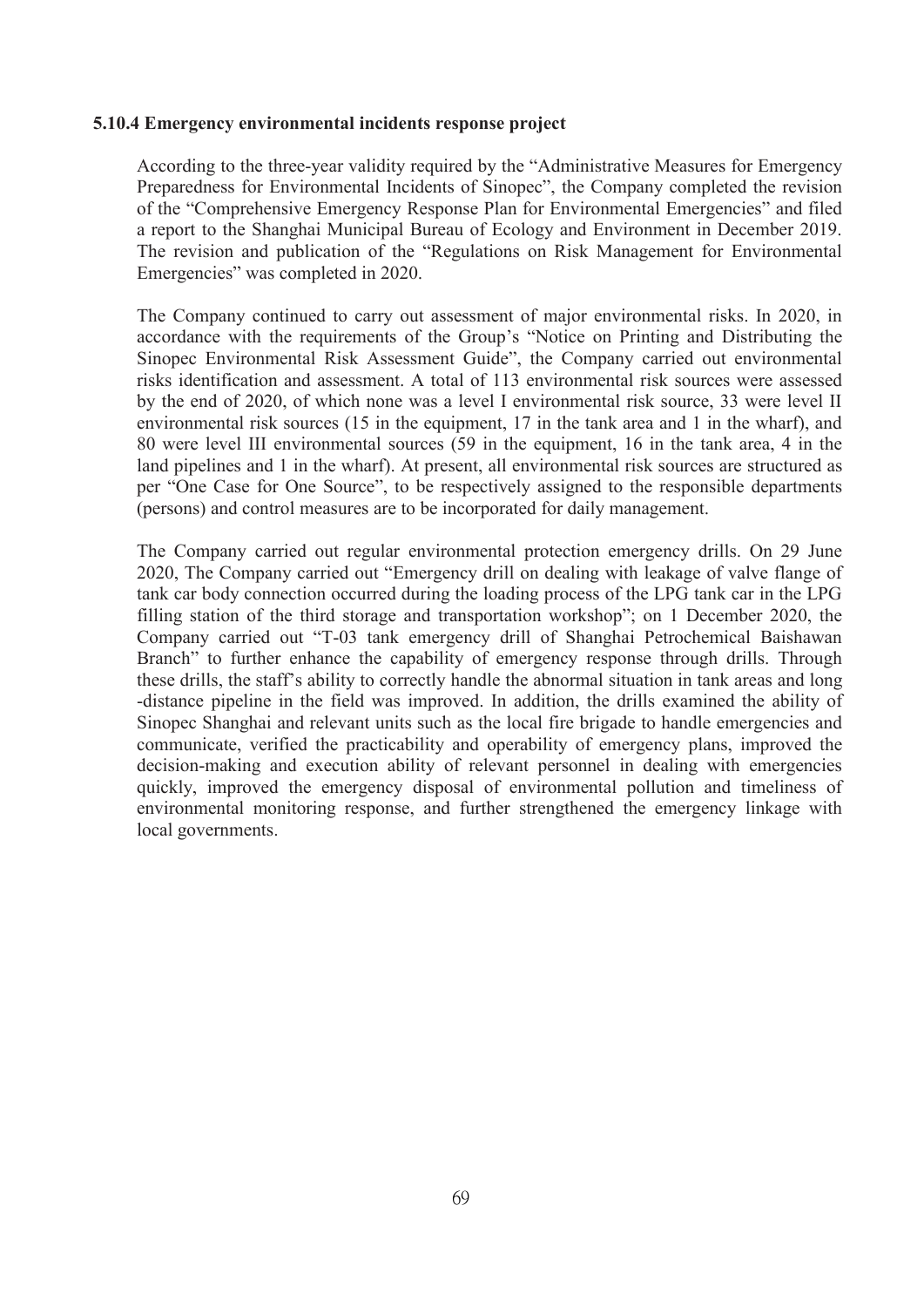#### **5.10.5 Environmental self-monitoring programme**

In accordance with the requirements of "Self-monitoring Scheme for Pollutant Discharge Permits", "Sinopec Regulations on Environmental Monitoring Management" and "Shanghai Petrochemical Regulations on Environmental Monitoring Management" issued by Shanghai Petrochemical, the annual environmental monitoring plan and emission implementation standards of Shanghai Petrochemical were compiled and issued in early 2019.The monitoring content includes: Water Quality (rainwater) monitoring plan, atmospheric monitoring plan (atmosphere PM10, fugitive emission monitoring), exhaust gas monitoring plan, noise monitoring plan, radioactive instrument monitoring plan, water quality (sewage) monitoring plan, groundwater monitoring plan, etc. covering 7 parts of the Company's wastewater. Monitoring of pollution sources such as sewage, rainwater, waste gas, noise, and radioactivity, and monitoring of environmental qualities such as the atmosphere and groundwater, and daily environmental monitoring, according to the monitoring plan. In 2020,  $16,906$  sets of water quality monitoring data,  $11,280$  sets of air and waste gas monitoring data and 320 sets of noise monitoring data were completed. At the same time, the Group timely organized personnel to update the monitoring plan once the Pollutant Discharge Permit and environmental protection standards were revised and updated, so as to ensure transparency of the environmental monitoring data and government departmental information as well as consistency between environmental protection tax reporting requirements, thereby providing data support for the Company's various pollution indices to meet the emission standards.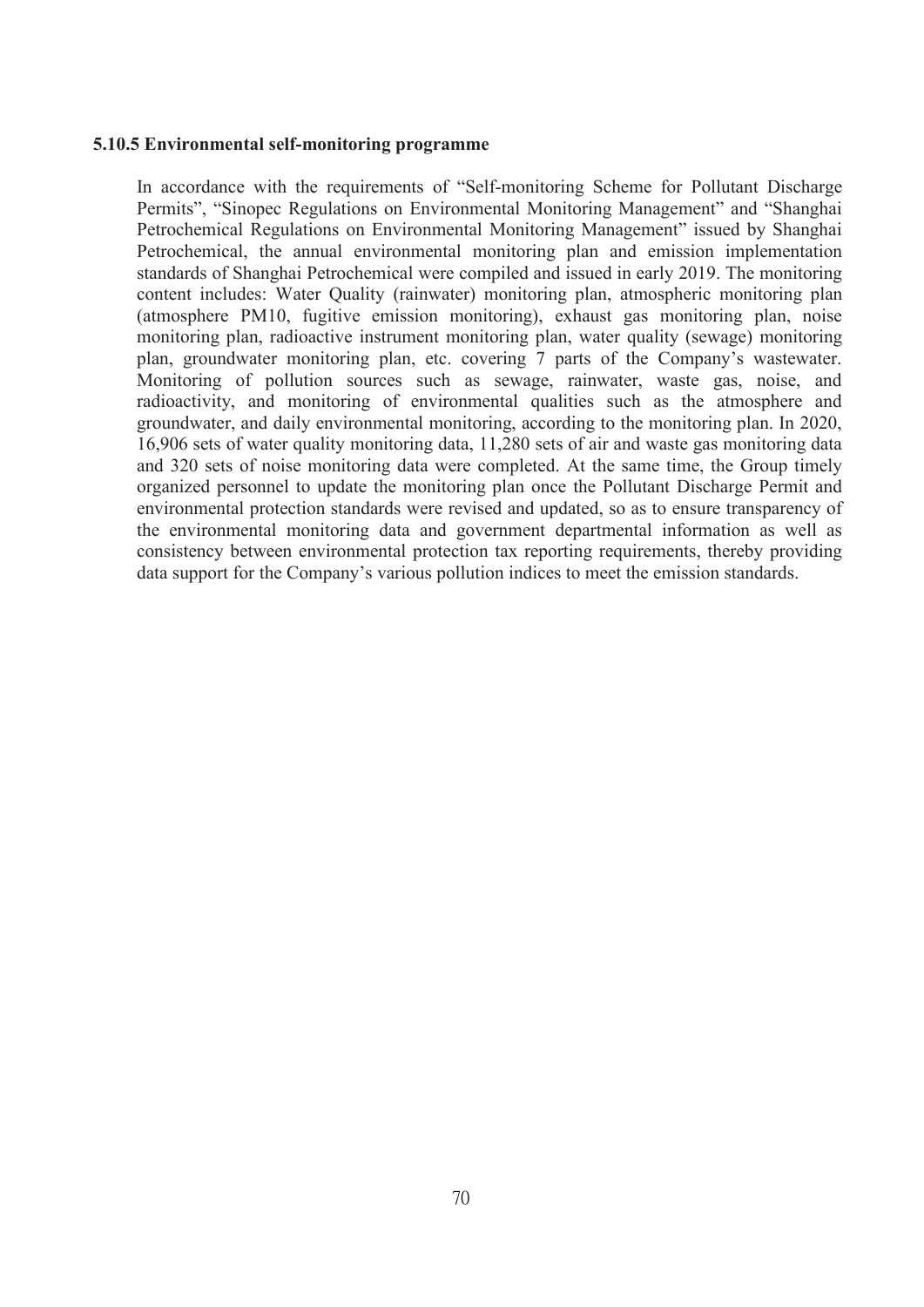## **6 MAJOR EVENTS AND OTHERS**

### **6.1 Continuing connected transactions under Chapter 14A of the Hong Kong Listing Rules**

During the Reporting Period, pursuant to the Mutual Product Supply and Sales Services Framework Agreement entered into with the controlling shareholder of the Company on 23 October 2019, Sinopec Corp., and the de facto controller, Sinopec Group, the Company purchased raw materials from Sinopec Group, Sinopec Corp. and their associates and sold petroleum products and petrochemicals and leased properties to Sinopec Corp. and its associates, and Sinopec Corp. and its associates provided agency sales services for petrochemical products to the Company. Pursuant to the Comprehensive Services Framework Agreement entered into with the Company's de facto controller, Sinopec Group, the Company obtained construction and installation, engineering design, petrochemical industry insurance and financial services from Sinopec Group and its associates. The "Mutual Product Supply and Sales Services Framework Agreement" and "Comprehensive Services Framework Agreement" shall be valid for three years until 31 December 2022.

The transactions under the above-mentioned Mutual Product Supply and Sales Services Framework Agreement and the Comprehensive Services Framework Agreement constituted continuing connected transactions under Chapter 14A of the Hong Kong Listing Rules and constituted ongoing related party transactions under the Shanghai Listing Rules. The Company disclosed the two agreements and the respective continuing connected transactions (i.e. ongoing related party transactions, same below) under the agreements in an announcement dated 23 October 2019 and a circular dated 13 November 2019. These two agreements and the respective continuing connected transactions under the agreements together with the associated annual caps from 2020 to 2022 were considered and approved at the first extraordinary general meeting for 2019 held on 10 December 2019.

During the Reporting Period, the relevant continuing connected transactions were conducted in accordance with the terms of the Mutual Product Supply and Sales Services Framework Agreement and the Comprehensive Services Framework Agreement. The transaction amounts of the relevant connected transactions did not exceed the annual caps in relation to the respective continuing connected transactions approved at the first extraordinary general meeting for 2019.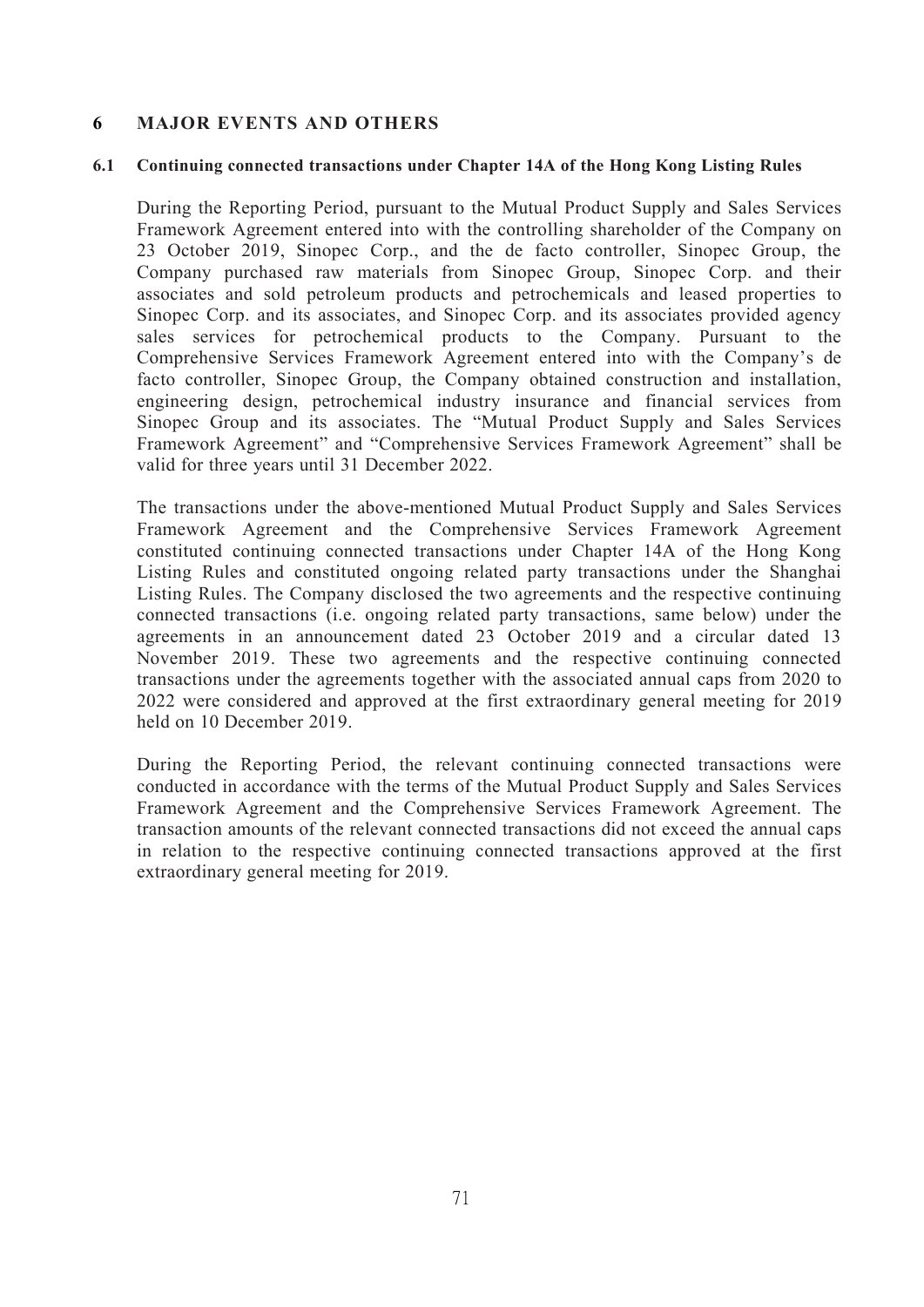The table below sets out the transaction amounts of the Company's continuing connected transactions with Sinopec Corp. and Sinopec Group during the Reporting Period:

|                                                                     |                                                      |                     | Unit: RMB' 000                                    |                                                             |  |
|---------------------------------------------------------------------|------------------------------------------------------|---------------------|---------------------------------------------------|-------------------------------------------------------------|--|
|                                                                     |                                                      |                     | <b>Transaction amount</b><br>during the Reporting | Percentage of the transaction<br>amount of the same type of |  |
| Type of connected transaction                                       | <b>Connected person</b>                              | Annual cap for 2020 | Period                                            | transaction $(\%)$                                          |  |
| <b>Mutual Product Supply and Sales Services Framework Agreement</b> |                                                      |                     |                                                   |                                                             |  |
| Purchases of raw materials                                          | Sinopec Group, Sinopec Corp.<br>and their associates | 78,453,000          | 40,644,615                                        | 40.89%                                                      |  |
| Sales of petroleum products and<br>petrochemicals                   | Sinopec Corp. and its<br>associates                  | 70,113,000          | 48,076,872                                        | 64.36%                                                      |  |
| Property leasing                                                    | Sinopec Corp. and its<br>associates                  | 37,000              | 32,829                                            | 40.23%                                                      |  |
| Agency sales of petrochemical products                              | Sinopec Corp. and its<br>associates                  | 166,000             | 104,598                                           | 100.00%                                                     |  |
| <b>Comprehensive Services Framework Agreement</b>                   |                                                      |                     |                                                   |                                                             |  |
| Construction, installation and<br>engineering design services       | Sinopec Group and its<br>associates                  | 684,000             | 233,591                                           | 26.36%                                                      |  |
| Petrochemical industry insurance<br>services                        | Sinopec Group and its<br>associates                  | 120,000             | 107,495                                           | 100.00%                                                     |  |
| Financial services                                                  | Associate of Sinopec Group<br>(Sinopec Finance)      | 200,000             | 2,088                                             | 0.48%                                                       |  |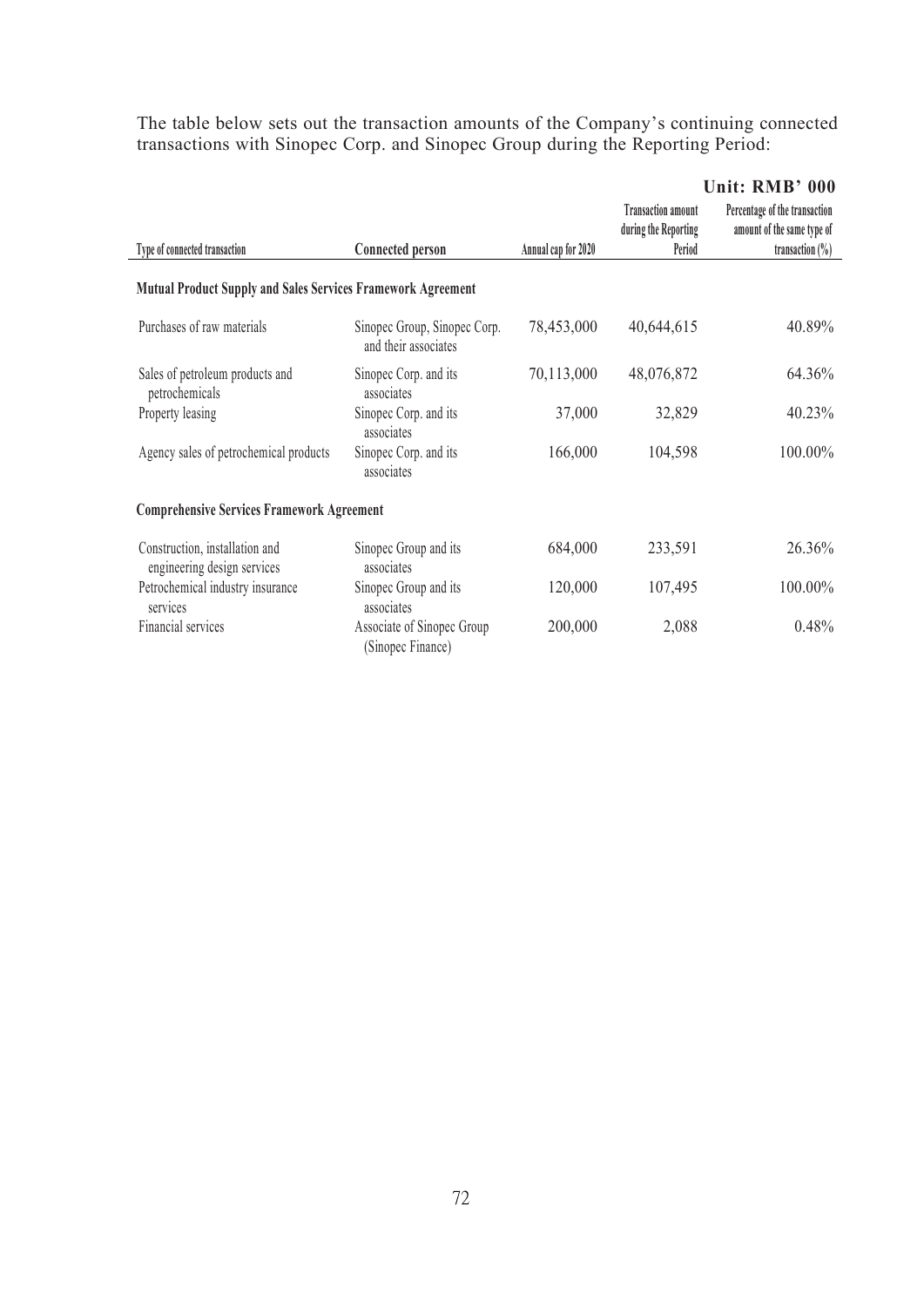During the 19<sup>th</sup> meeting of the ninth Session of the Board of Directors of the Company on 27 December 2019, the Company approved the oil tanks lease agreement entered into on 31 December 2019 between the Company and the Sinopec Petroleum Storage and Reserve Limited ("Sinopec Reserve") which is a wholly owned subsidiary of the Sinopec Group (the de facto controller of the Company), and the Baishawan subsidiary of Sinopec Reserve ("Baishawan Branch"). Pursuant to the agreement, Baishawan branch is to provide the storage service for the Company for one year, with the leasing period from 1 January 2020 to 31 December 2020, at an annual storage fee of a maximum of RMB114.0 million (including VAT). Related announcements were published on the websites of the Shanghai Stock Exchange, the Hong Kong Stock Exchange and the Company on 27 December 2019, as well as on the Shanghai Securities News and the China Securities Journal on 28 December 2019. During the Reporting Period, the Company incurred a related service fees in the amount of RMB109 million (including VAT).

As the above oil tanks lease agreement services agreement expired on 31 December 2020, the Company entered into an oil tanks lease agreement with the Sinopec Reserve and the Baishawan Subsidiary on 31 December 2020, pursuant to which the Baishawan Branch provides storage services to the Company for a term of three years commencing from 1 January 2021 to 31 December 2023. The annual aggregate amount payable by the Company to the Baishawan Branch in 2021, 2022 and 2023 shall not exceed RMB114.0 million (VAT inclusive). The oil tanks lease agreement was considered and approved at the fourth meeting of the tenth Session of the Board of Directors held on 8 December 2020. The relevant announcement was published on the websites of the Shanghai Stock Exchange, the Hong Kong Stock Exchange and the Company, respectively, on 8 December 2020 and 11 December 2020, and was published on the Shanghai Securities News and the China Securities Journal on 9 December 2020.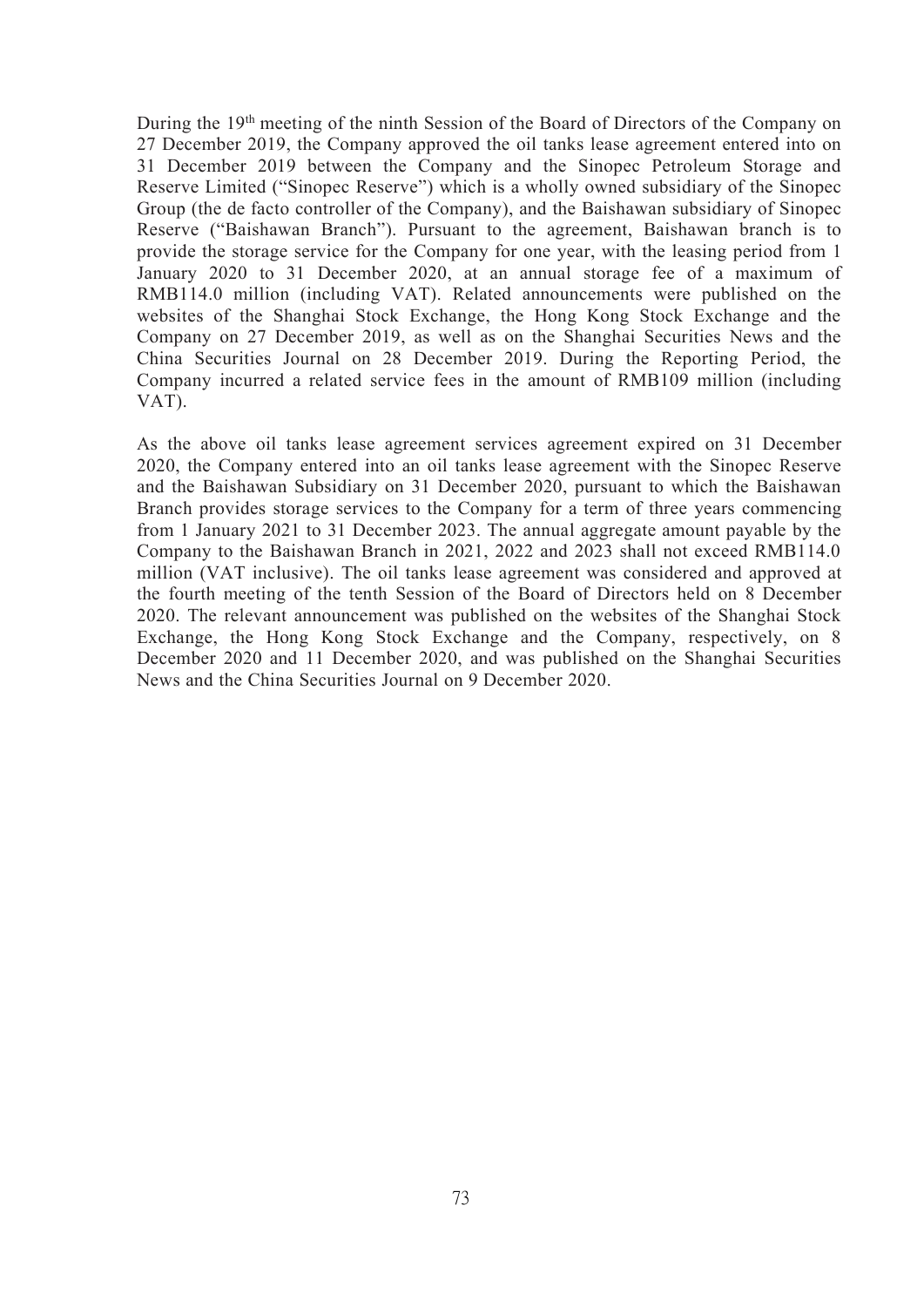# **Connected transactions under Chapter 14A of the Hong Kong Listing Rules**

On 28 December 2018, the Company entered into a technical service agreement with Petro-CyberWorks Information Technology Co., Ltd. ("PCITC"), a non wholly-owned subsidiary of the Company ' s de facto controller, Sinopec Group. Pursuant to the technical service agreement, the Company appointed PCITC to implement the design, construction, operation and maintenance of smart plant project for a total amount of RMB30,580,000 (inclusive of tax). The term of the technical service agreement starts from the date of signing by both parties, and the project was inspection and acceptance in November 2020. Related announcements were published on the official websites of the Shanghai Stock Exchange and Hong Kong Stock Exchange on 28 December 2018, as well as on " Shanghai Securities News" and " China Securities Journal" on 29 December 2018.

The transactions between the Company and Sinopec Group, Sinopec Corp. and their associates as disclosed in Note 28 to the financial statements prepared under IFRS in the 2020 annual report of the Company constituted continuing connected transactions under Chapter 14A of the Hong Kong Listing Rules. The above-mentioned continuing connected transactions have been disclosed in accordance with Chapter 14A of the Hong Kong Listing Rules.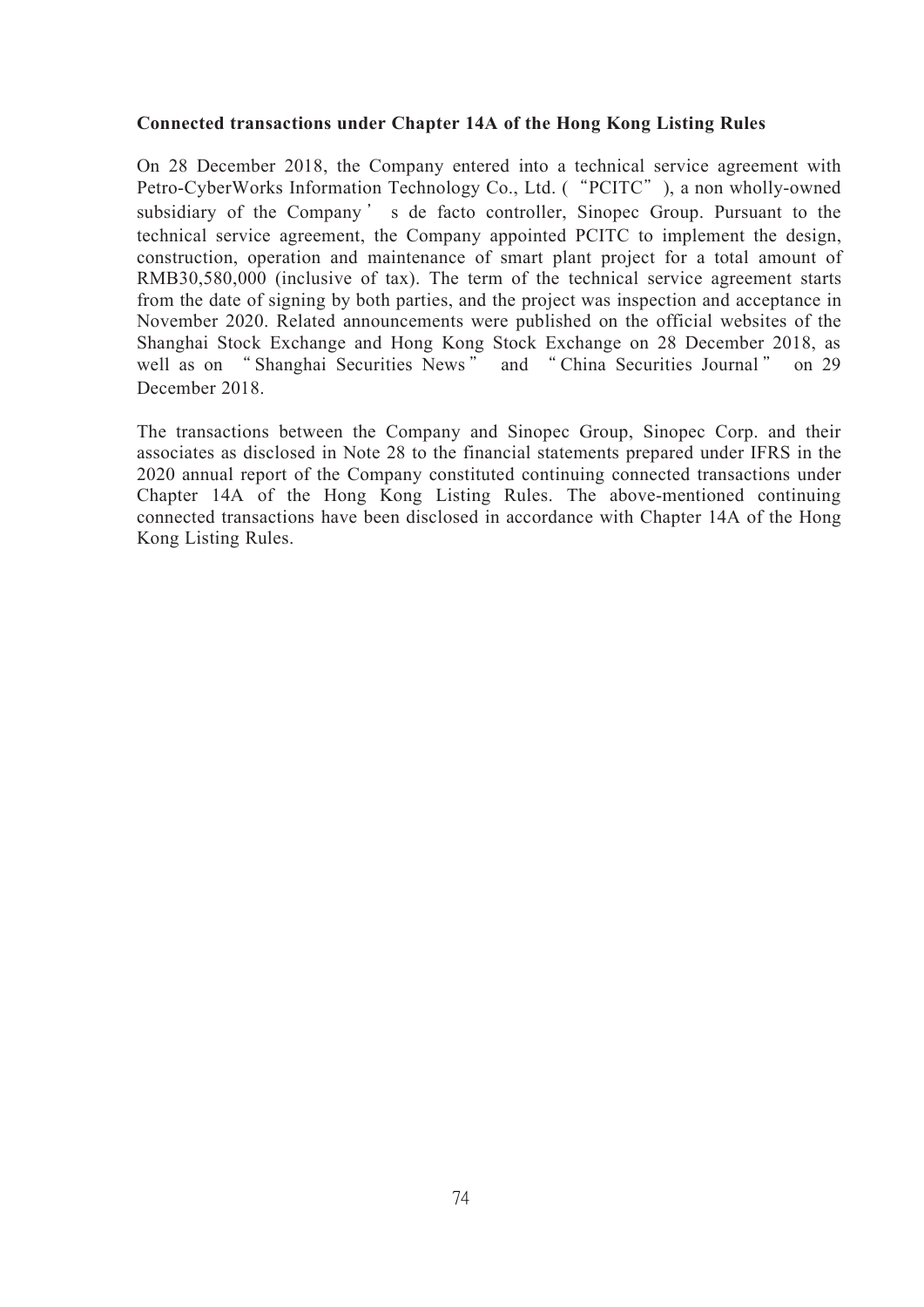## **6.2 Compliance of code of corporate governance practices**

The Company applied all applicable code provisions set out in the Corporate Governance Code contained in Appendix 14 to the Hong Kong Listing Rules.

The Directors are of the opinion that, during the Reporting Period, the Company complied with all applicable code provisions set out in the Corporate Governance Code.

The Directors are of the opinion that, during the Reporting Period, the Company complied with all applicable code provisions set out in the "Environment, Social and Governance Reporting Guide" contained in Appendix 27 to the Hong Kong Listing Rules. Please refer to the "2020 Corporate Social Responsibility Report" of the Company for more details.

## **6.3 Compliance of Model Code for Securities Transactions**

The Company has adopted and implemented the Model Code for Securities Transactions by Directors of Listed Issuers set out in Appendix 10 to the Hong Kong Listing Rules (the "Model Code for Securities Transactions") to regulate securities transactions of the Directors and Supervisors. After making specific enquiries with all the Directors and Supervisors, the Company obtained written confirmations from each Director and Supervisor that they have fully complied with the Model Code for Securities Transactions during the Reporting Period.

The Model Code for Securities Transactions is also applicable to the senior management of the Company who are in possession of unpublished inside information of the Company. No incident of non-compliance of the Model Code for Securities Transaction by the senior management was noted by the Company.

## **6.4 Purchase, sale and redemption of the Company's listed securities**

During the Reporting Period, the Group did not purchase, sell or redeem any of the Company's listed securities.

# **6.5 Audit Committee**

The audit committee of the Company has reviewed with the management the accounting principles and standards adopted by the Company, discussed matters regarding auditing, risk management, internal control and financial reporting, and reviewed the financial statements of the Company for the year ended 31 December 2020.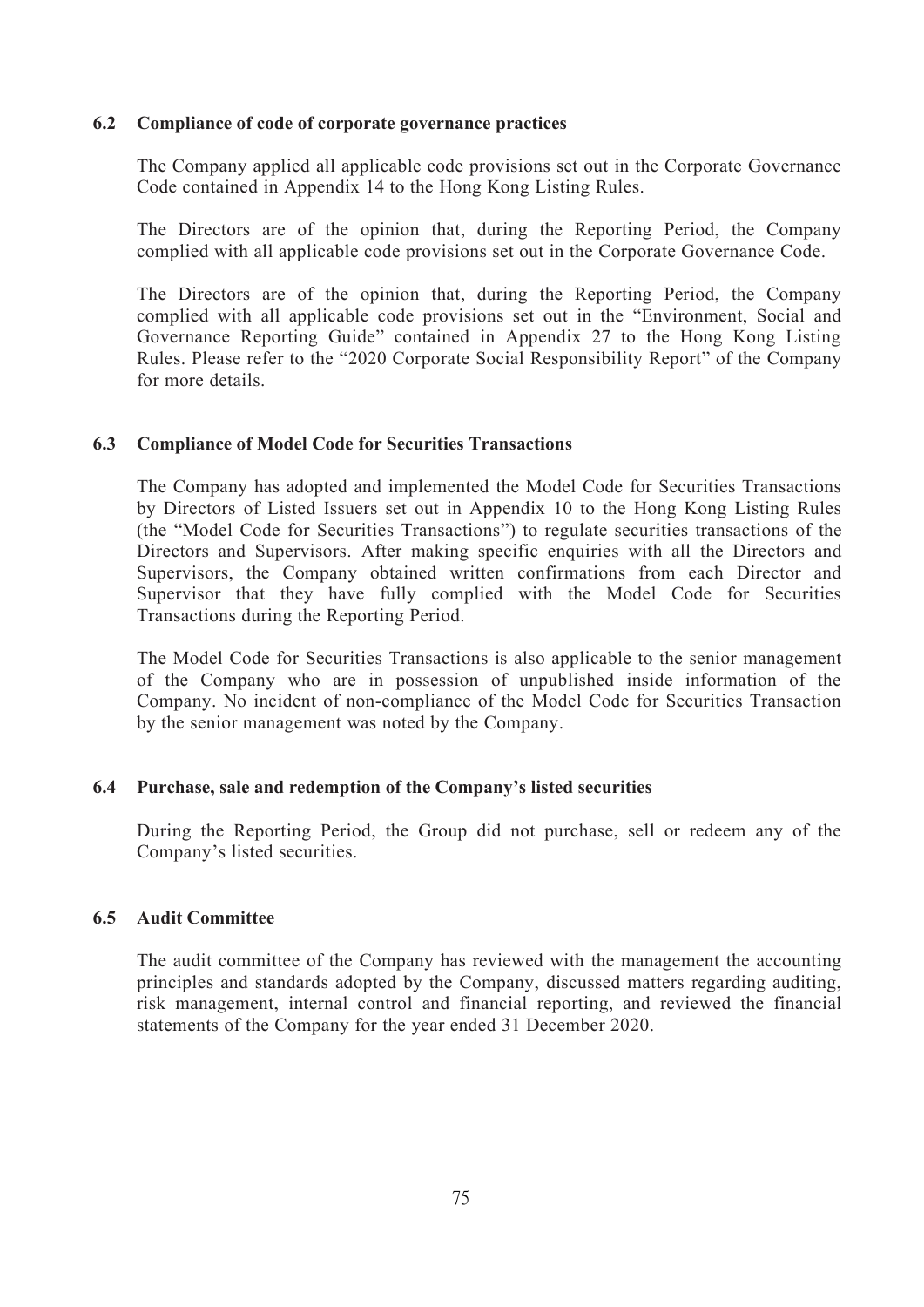# **7 Financial Statements**

# **7.1 Financial statements prepared under CAS**

# **Consolidated balance sheet As at 31 December 2020**

|                                              | 31 Dec 2020    | 31 Dec 2019    |
|----------------------------------------------|----------------|----------------|
| <b>Assets</b>                                | <b>RMB'000</b> | <b>RMB'000</b> |
| <b>Current assets</b>                        |                |                |
| Cash at bank and on hand                     | 7,920,852      | 8,958,538      |
| Trading financial assets                     |                | 3,318,407      |
| Derivative financial assets                  |                | 263            |
| Accounts receivables                         | 1,145,504      | 1,639,916      |
| Financial assets at fair value through other |                |                |
| comprehensive income                         | 1,217,114      | 1,540,921      |
| Advances to suppliers                        | 33,741         | 56,602         |
| Other receivables                            | 41,299         | 28,111         |
| Inventories                                  | 3,888,746      | 6,754,434      |
| Other current assets                         | 3,057,587      | 11,971         |
| <b>Total current assets</b>                  | 17,304,843     | 22,309,163     |
| <b>Non-current assets</b>                    |                |                |
| Long-term equity investments                 | 5,497,834      | 5,328,758      |
| Other equity instrument                      | 5,000          | 5,000          |
| Investment properties                        | 367,586        | 367,468        |
| Fixed assets                                 | 11,733,065     | 11,322,850     |
| Construction in progress                     | 1,710,124      | 1,815,549      |
| Right-of-use assets                          | 12,993         | 23,648         |
| Intangible assets                            | 412,576        | 337,846        |
| Long-term prepaid expenses                   | 410,191        | 463,780        |
| Deferred tax assets                          | 252,121        | 150,832        |
| Other noncurrent assets                      | 7,042,840      | 3,511,234      |
| <b>Total non-current assets</b>              | 27,444,330     | 23,326,965     |
| <b>Total assets</b>                          | 44,749,173     | 45,636,128     |
|                                              |                |                |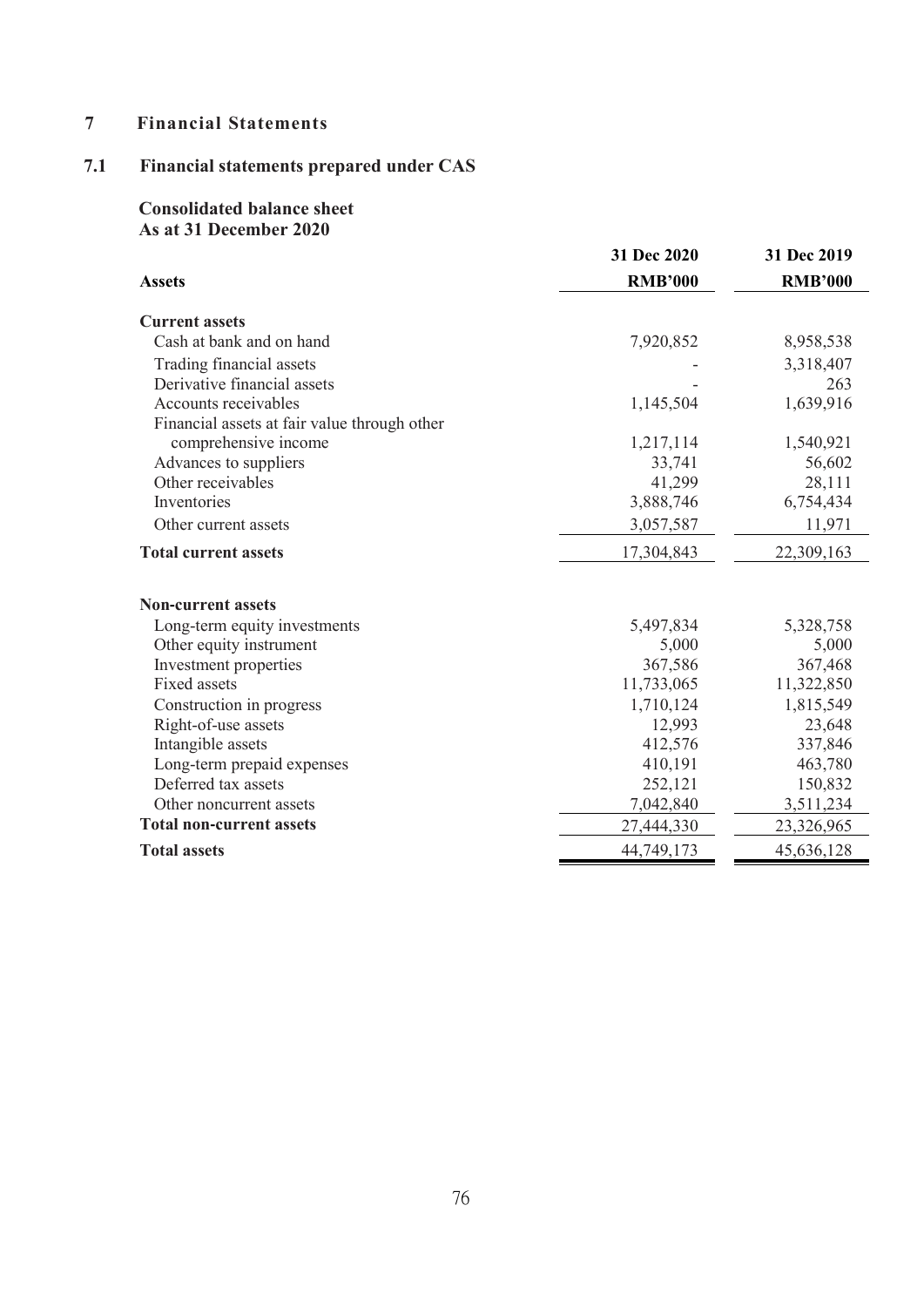# **Consolidated Balance Sheet (Continued) As at 31 December 2020**

|                                                     | 31 Dec 2020     | 31 Dec 2019     |
|-----------------------------------------------------|-----------------|-----------------|
| Liabilities and shareholders' equity                | <b>RMB' 000</b> | <b>RMB' 000</b> |
| <b>Current liabilities</b>                          |                 |                 |
| Short-term borrowings                               | 1,548,000       | 1,547,600       |
| Derivative financial liabilities                    |                 | 799             |
| Notes payables                                      | 139,360         | 733,900         |
| Accounts payables                                   | 4,671,635       | 7,664,296       |
| Contract liabilities                                | 496,521         | 660,783         |
| Employee benefits payable                           | 244,506         | 189,547         |
| Taxes payable                                       | 3,385,910       | 3,803,287       |
| Other payables                                      | 1,664,812       | 867,967         |
| Non-current liabilities that mature within one year | 9,352           | 11,450          |
| Other current liabilities                           | 3,072,150       |                 |
| <b>Total current liabilities</b>                    | 15,232,246      | 15,479,629      |
| <b>Non-current liabilities</b>                      |                 |                 |
| Lease liabilities                                   | 3,119           | 10,593          |
| Deferred income                                     | 123,433         | 130,005         |
| Deferred tax liabilities                            | 35,357          |                 |
| <b>Total non-current liabilities</b>                |                 |                 |
|                                                     | 161,909         | 140,598         |
| <b>Total liabilities</b>                            | 15,394,155      | 15,620,227      |
|                                                     |                 |                 |
| <b>Equity</b>                                       |                 |                 |
| Share capital                                       | 10,823,814      | 10,823,814      |
| Capital surplus                                     | 610,327         | 610,327         |
| Other comprehensive income                          | 6,326           | 17,838          |
| Specific reserve                                    | 145,597         | 57,137          |
| Surplus reserve                                     | 6,474,103       | 6,437,010       |
| Undistributed profits                               | 11,157,866      | 11,939,215      |
| Total shareholders' equity attributable to parent   |                 |                 |
| company                                             | 29,218,033      | 29,885,341      |
| <b>Non-controlling interests</b>                    | 136,985         | 130,560         |
| <b>Total equity</b>                                 | 29,355,018      | 30,015,901      |
| Total liabilities and shareholders' equity          | 44,749,173      | 45,636,128      |

These financial statements have been approved by the Board on 24 March 2021.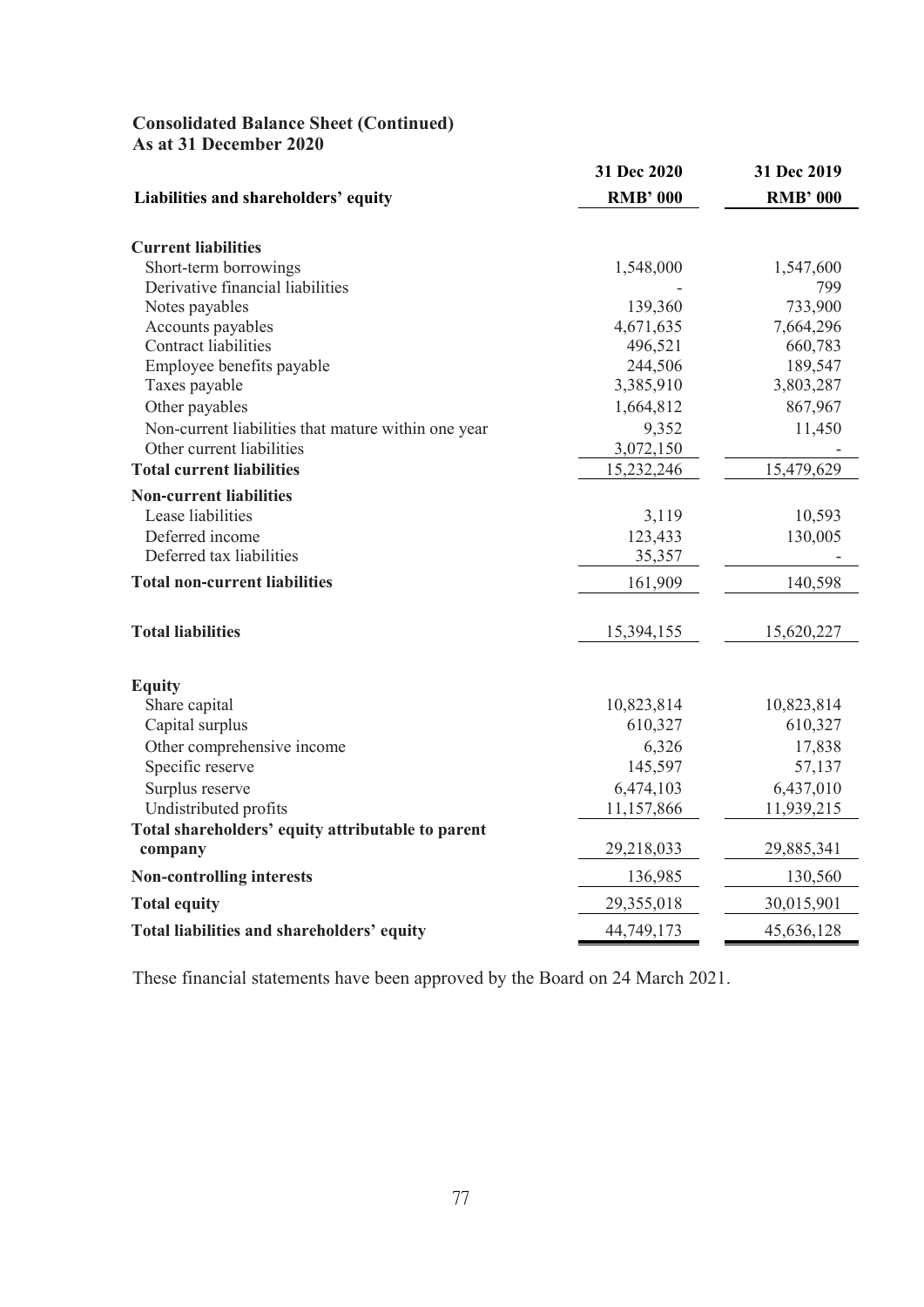| <b>Consolidated Income Statement</b> |  |
|--------------------------------------|--|
| For the year ended 31 December 2020  |  |

|                                                  | <b>Year ended 31 December</b> |                 |
|--------------------------------------------------|-------------------------------|-----------------|
|                                                  | 2020                          | 2019            |
| <b>Items</b>                                     | <b>RMB' 000</b>               | <b>RMB' 000</b> |
| 1.Revenue                                        | 74,705,183                    | 100,346,048     |
| Less: Cost of sales                              | 59,089,119                    | 83,781,040      |
| Taxes and surcharges                             | 13,062,710                    | 12,213,927      |
| Selling expenses                                 | 479,260                       | 532,455         |
| General expenses                                 | 2,459,328                     | 2,500,287       |
| R&D expenses                                     | 110,625                       | 92,964          |
| Financial income - net                           | (337, 459)                    | (348, 181)      |
| Including: Interest expenses                     | 93,440                        | 53,784          |
| Interest income                                  | (431, 228)                    | (398, 176)      |
| Add: Other income                                | 60,859                        | 63,826          |
| Investment income                                | 837,005                       | 953,661         |
| Including: Share of profits of associates and    |                               |                 |
| joint ventures                                   | 714,740                       | 962,593         |
| (Loss)/profit arising from changes in fair value | (17, 871)                     | 1,597           |
| Credit impairment losses                         | 120,916                       | 59              |
| Asset impairment losses                          | (308, 458)                    | (70, 664)       |
| Gains on disposal of assets                      | 102,609                       | 176,324         |
| 2. Operating profit                              | 636,660                       | 2,698,359       |
| Add:Non-operating income                         | 16,209                        | 20,507          |
| Less: Non-operating expenses                     | 79,053                        | 64,750          |
| 3. Total profit                                  | 573,816                       | 2,654,116       |
| Less: Income tax (benefit)/expense               | (65, 620)                     | 428,963         |
| 4. Net profit                                    | 639,436                       | 2,225,153       |
| Attributable to shareholders of the Company      | 628,110                       | 2,213,716       |
| Non-controlling interests                        | 11,326                        | 11,437          |
| Profit from continuing operations                | 639,436                       | 2,225,153       |
| Profit from discontinued operations              |                               |                 |
| 5. Other comprehensive (loss)/income             | (11,512)                      | 7,449           |
| 6. Total comprehensive income                    | 627,924                       | 2,232,602       |
| Attributable to shareholders of the Company      | 616,598                       | 2,221,165       |
| Non-controlling interests                        | 11,326                        | 11,437          |
| <b>7. Earnings per share</b>                     |                               |                 |
| Basic earnings per share (RMB Yuan)              | 0.058                         | 0.205           |
| Diluted earnings per share (RMB Yuan)            | 0.058                         | 0.205           |

These financial statements have been approved by the Board on 24 March 2021.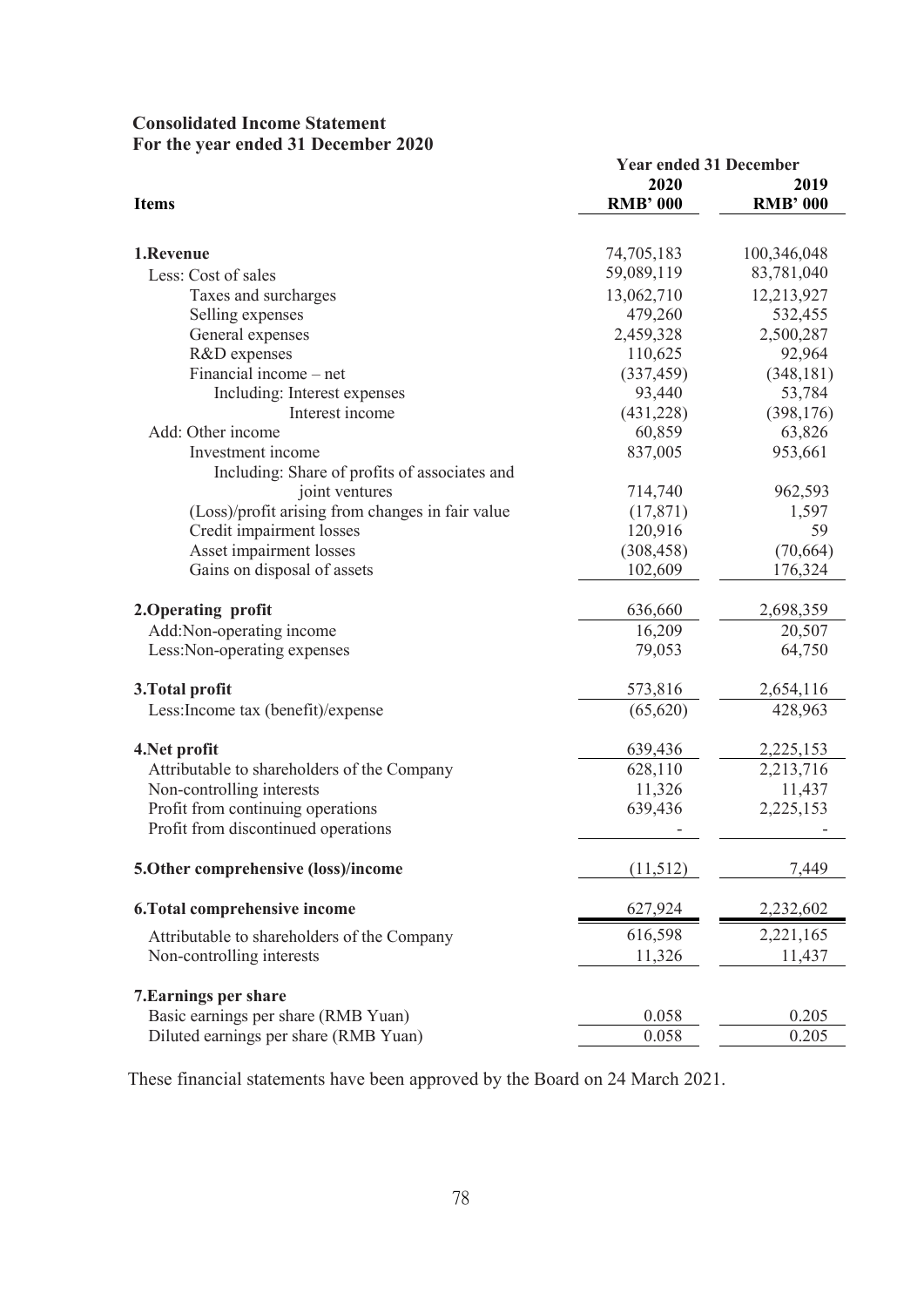# **7.2 Financial statements prepared under IFRS**

# **Consolidated Income Statement For the year ended 31 December 2020**

|                                                                                                          | <b>Year ended 31 December</b> |                         |
|----------------------------------------------------------------------------------------------------------|-------------------------------|-------------------------|
|                                                                                                          | 2020<br><b>RMB' 000</b>       | 2019<br><b>RMB' 000</b> |
| Revenue                                                                                                  | 74,623,575                    | 100,269,667             |
| Taxes and surcharges                                                                                     | (13,062,710)                  | (12, 213, 927)          |
| Net Sales                                                                                                | 61,560,865                    | 88,055,740              |
| Cost of sales                                                                                            | (61, 901, 114)                | (86, 467, 995)          |
| Gross (loss)/profit                                                                                      | (340,249)                     | 1,587,745               |
| Selling and administrative expenses                                                                      | (486,323)                     | (549, 885)              |
| Net reversal of impairment losses on financial assets                                                    | 120,916                       | 59                      |
| Other operating income                                                                                   | 148,676                       | 150,714                 |
| Other operating expenses                                                                                 | (24, 686)                     | (21, 925)               |
| Other gains-net                                                                                          | 115,430                       | 153,864                 |
| <b>Operating (loss)/profit</b>                                                                           | (466, 236)                    | 1,320,572               |
| Finance income                                                                                           | 431,228                       | 416,747                 |
| Finance expenses                                                                                         | (98, 954)                     | (53, 784)               |
| <b>Financial income-net</b>                                                                              | 332,274                       | 362,963                 |
| Share of net profit of associates and joint ventures                                                     |                               |                         |
| accounted for using the equity method                                                                    | 724,740                       | 972,593                 |
| Profit before income tax                                                                                 | 590,778                       | 2,656,128               |
| Income tax benefit/(expense)                                                                             | 65,620                        | (428, 963)              |
| Profit for the year                                                                                      | 656,398                       | 2,227,165               |
| Profit attributable to:                                                                                  |                               |                         |
| -Owners of the Company                                                                                   | 645,072                       | 2,215,728               |
| -Non-controlling interests                                                                               | 11,326                        | 11,437                  |
|                                                                                                          | 656,398                       | 2,227,165               |
| Earnings per share attributable to owners of the<br>Company for the year (expressed in RMB per<br>share) |                               |                         |
| Basic earnings per share                                                                                 | <b>RMB 0.060</b>              | <b>RMB 0.205</b>        |
| Diluted earnings per share                                                                               | <b>RMB 0.060</b>              | <b>RMB 0.205</b>        |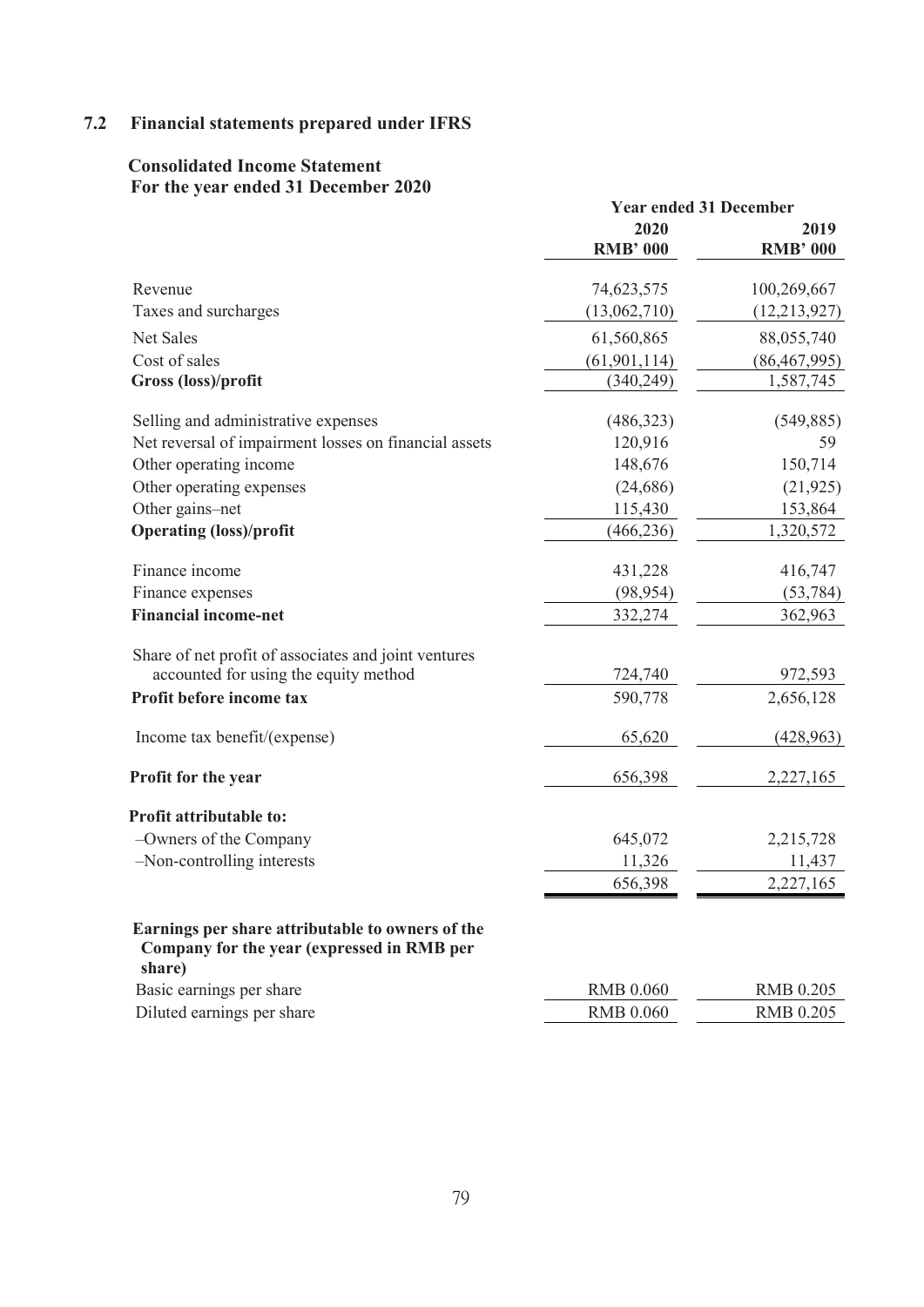# **Consolidated Statement of Comprehensive Income For the year ended 31 December 2020**

|                                                                                                                                                                             | <b>Year ended 31 December</b> |                        |
|-----------------------------------------------------------------------------------------------------------------------------------------------------------------------------|-------------------------------|------------------------|
|                                                                                                                                                                             | 2020<br><b>RMB'000</b>        | 2019<br><b>RMB'000</b> |
| <b>Profit for the year</b>                                                                                                                                                  | 656,398                       | 2,227,165              |
| Other comprehensive income                                                                                                                                                  |                               |                        |
| Items that may be reclassified to profit or loss<br>Share of other comprehensive (loss)/income of<br>associates and joint ventures accounted for<br>using the equity method | (11,512)                      | 7,449                  |
| Other comprehensive (loss)/income for the<br>year, net of tax                                                                                                               | (11,512)                      | 7,449                  |
| Total comprehensive income for the year                                                                                                                                     | 644,886                       | 2,234,614              |
| <b>Attributable to:</b>                                                                                                                                                     |                               |                        |
| – Owners of the Company                                                                                                                                                     | 633,560                       | 2,223,177              |
| $-$ Non-controlling interests                                                                                                                                               | 11,326                        | 11,437                 |
| Total comprehensive income for the year                                                                                                                                     | 644,886                       | 2,234,614              |
|                                                                                                                                                                             |                               |                        |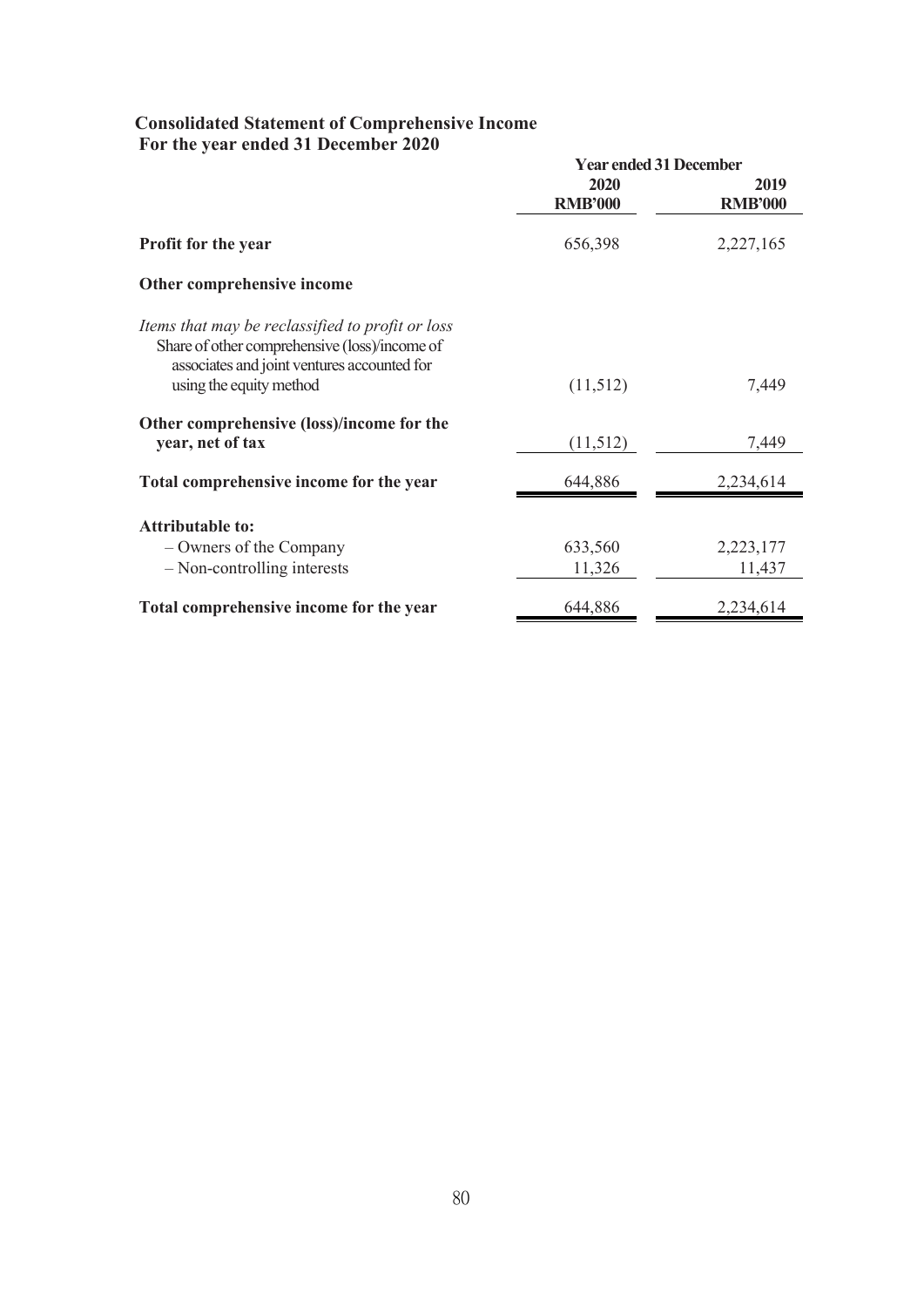# **Consolidated Balance Sheet As at 31 December 2020**

|                                                       | As at 31 December |                 |
|-------------------------------------------------------|-------------------|-----------------|
|                                                       | 2020              | 2019            |
|                                                       | <b>RMB' 000</b>   | <b>RMB' 000</b> |
| <b>Asset</b>                                          |                   |                 |
| <b>Non-current assets</b>                             |                   |                 |
| Property, plant and equipment                         | 11,713,022        | 11,300,797      |
| Right-of-use assets                                   | 410,801           | 343,860         |
| Investment properties                                 | 367,586           | 367,468         |
| Construction in progress                              | 1,710,124         | 1,815,549       |
| Investments accounted for using the equity            |                   |                 |
| method                                                | 5,387,834         | 5,208,758       |
| Deferred tax assets                                   | 252,121           | 150,832         |
| Financial assets at fair value through other          |                   |                 |
| comprehensive income                                  | 5,000             | 5,000           |
| Time deposits with banks                              | 7,042,840         | 3,511,234       |
| Other non-current assets                              | 424,959           | 481,414         |
|                                                       | 27,314,287        | 23,184,912      |
| <b>Current assets</b>                                 |                   |                 |
| Inventories                                           | 3,888,746         | 6,754,434       |
| Financial assets at fair value through other          |                   |                 |
| comprehensive income                                  | 1,207,114         | 1,540,921       |
| Financial assets at fair value through profit or loss |                   | 3,318,407       |
| Derivative financial assets                           |                   | 263             |
| Trade receivables                                     | 113,163           | 120,739         |
| Other receivables                                     | 18,101            | 26,101          |
| Prepayments                                           | 19,552            | 23,767          |
| Amounts due from related parties                      | 1,092,316         | 1,565,993       |
| Cash and cash equivalents                             | 6,916,408         | 7,449,699       |
| Time deposits with banks                              | 4,049,443         | 1,508,839       |
|                                                       | 17,304,843        | 22,309,163      |
| <b>Total assets</b>                                   | 44,619,130        | 45,494,075      |
| <b>Equity and liabilities</b>                         |                   |                 |
| Equity attributable to owners of the Company          |                   |                 |
| Share capital                                         | 10,823,814        | 10,823,814      |
| Reserves                                              | 18,374,176        | 19,039,474      |
|                                                       | 29,197,990        | 29,863,288      |
| <b>Non-controlling interests</b>                      | 136,985           | 130,560         |
| <b>Total equity</b>                                   | 29,334,975        | 29,993,848      |
|                                                       |                   |                 |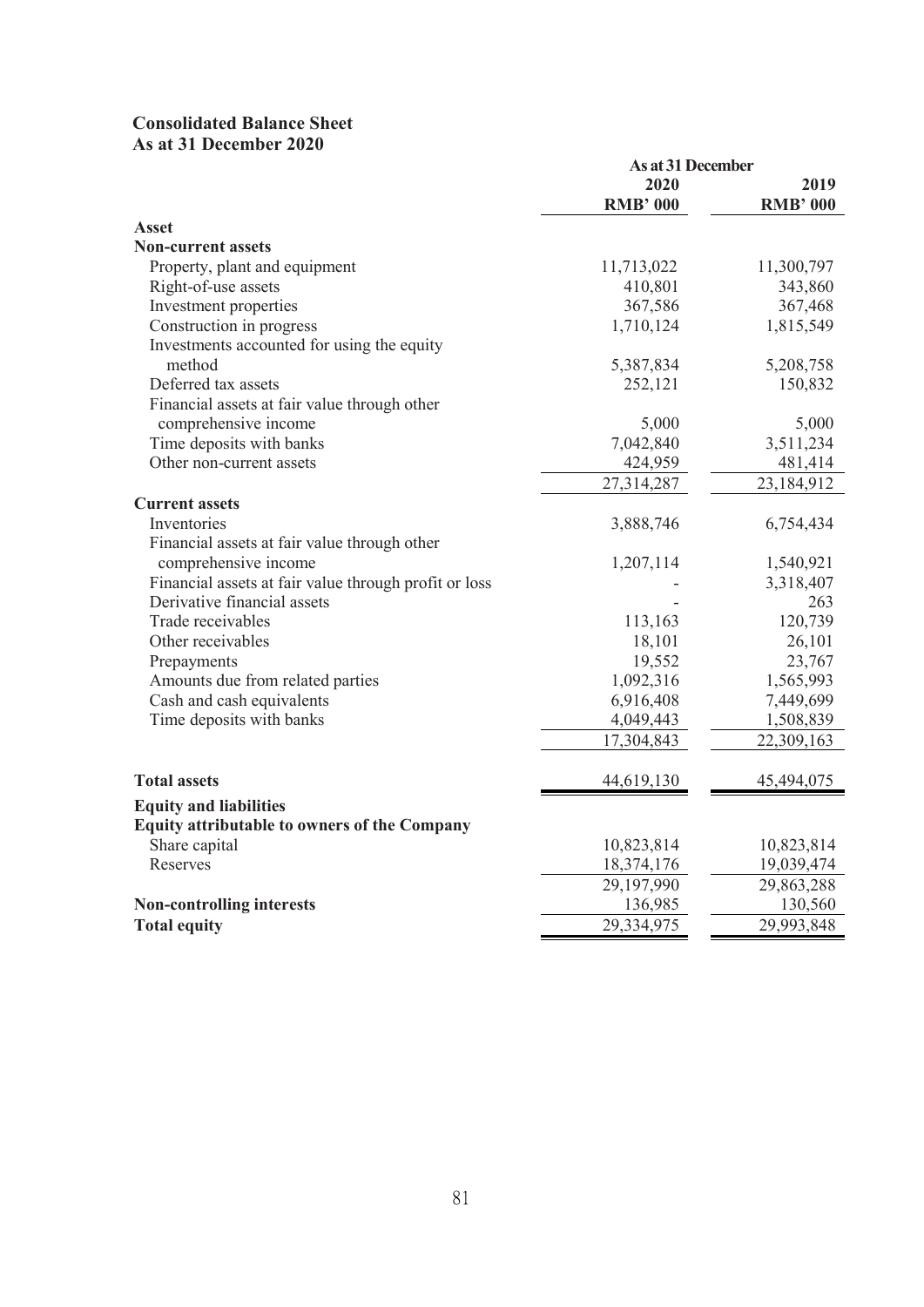## **Consolidated Balance Sheet (Continued) As at 31 December 2020**

|                                     | As at 31 December |                 |
|-------------------------------------|-------------------|-----------------|
|                                     | 2020              | 2019            |
|                                     | <b>RMB' 000</b>   | <b>RMB' 000</b> |
| <b>Liabilities</b>                  |                   |                 |
| <b>Non-current liabilities</b>      |                   |                 |
| Lease liabilities                   | 3,119             | 10,593          |
| Deferred tax liabilities            | 35,357            |                 |
| Deferred income                     | 13,433            | 10,005          |
|                                     | 51,909            | 20,598          |
| <b>Current liabilities</b>          |                   |                 |
| Borrowings                          | 1,548,000         | 1,547,600       |
| Short-term bonds                    | 3,017,811         |                 |
| Lease liabilities                   | 9,352             | 11,450          |
| Derivative financial liabilities    |                   | 799             |
| Contract liabilities                | 495,404           | 655,117         |
| Trade and other payables            | 2,820,083         | 3,563,435       |
| Amounts due to related parties      | 3,656,841         | 5,708,394       |
| Current tax liabilities             | 3,420,824         | 3,577,018       |
| Staff salaries and welfares payable | 244,506           | 189,547         |
| Income tax payable                  | 19,425            | 226,269         |
|                                     | 15,232,246        | 15,479,629      |
| <b>Total liabilities</b>            | 15,284,155        | 15,500,227      |
| <b>Total equity and liabilities</b> | 44,619,130        | 45,494,075      |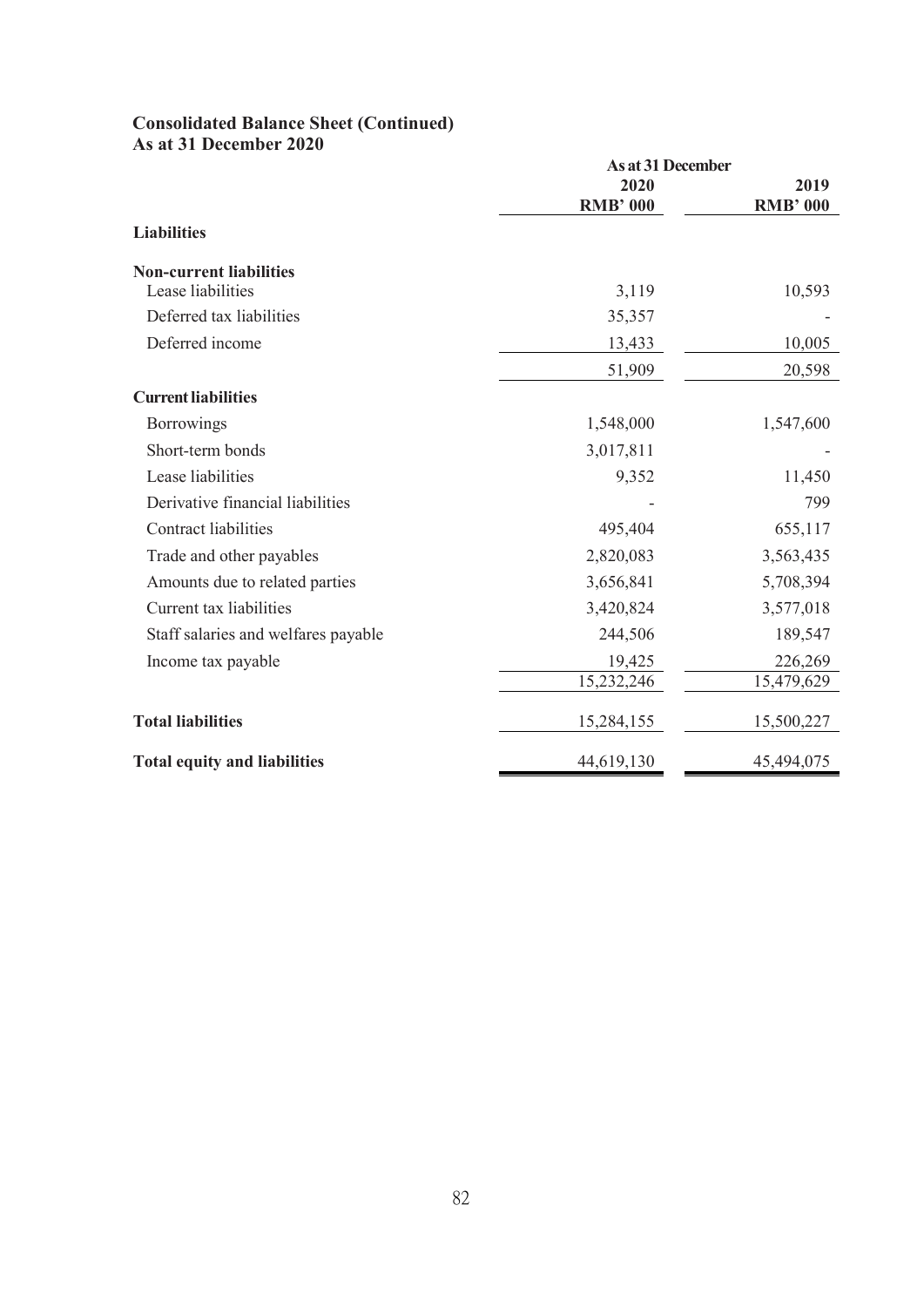# **NOTES TO THE CONSOLIDATED FINANCIAL STATEMENTS For the year ended 31 December 2020**

# **1 CHANGES IN ACCOUNTING POLICY AND DISCLOSURES**

## (**a**) **New and amendedstandards adopted by the Group**

The Group has applied the following standards and amendments for the first time for their annual reporting period commencing 1 January 2020:

- Definition of Material Amendments to IAS 1 and IAS 8
- Definition of a Business Amendments to IFRS 3
- Interest Rate Benchmark Reform Amendments to IFRS 9, IAS 39 and IFRS 7
- Revised Conceptual Framework for Financial Reporting
- Covid-19-related Rent Concessions Amendments to IFRS 16

The amendments listed above did not have any impact on the amounts recognized in prior periods and are not expected to significantly affect the current or future periods.

# (**b**) **New standards and interpretations not yet adopted**

Certain new accounting standards and interpretations have been published that are not mandatory for 31 December 2020 reporting periods and have not been early adopted by the Group:

- IFRS 17 'Insurance Contracts', effective for the accounting period beginning on or after 1 January 2023;
- Classification of Liabilities as Current or Non-current Amendments to IAS 1, effective for the accounting period beginning on or after 1 January 2023;
- Property, Plant and Equipment: Proceeds before intended use Amendments to IAS 16, effective for the accounting period beginning on or after 1 January 2022;
- Reference to the Conceptual Framework Amendments to IFRS 3, effective for the accounting period beginning on or after 1 January 2022;
- Onerous Contracts Cost of Fulfilling a Contract Amendments to IAS 37, effective for the accounting period beginning on or after 1 January 2022;
- Annual Improvements to IFRS Standards 2018 2020 Cycle, effective for the accounting period beginning on or after 1 January 2022;
- Interest rate benchmark (IBOR) reform  $-$  phase 2, effective for the accounting period beginning on or after 1 January 2021, and
- Sale or contribution of assets between an investor and its associate or joint venture – Amendments to IFRS 10 and IAS 28, effective date has not been finalized.

These standards are not expected to have a material impact on the Group in the current or future reporting periods and on foreseeable future transactions.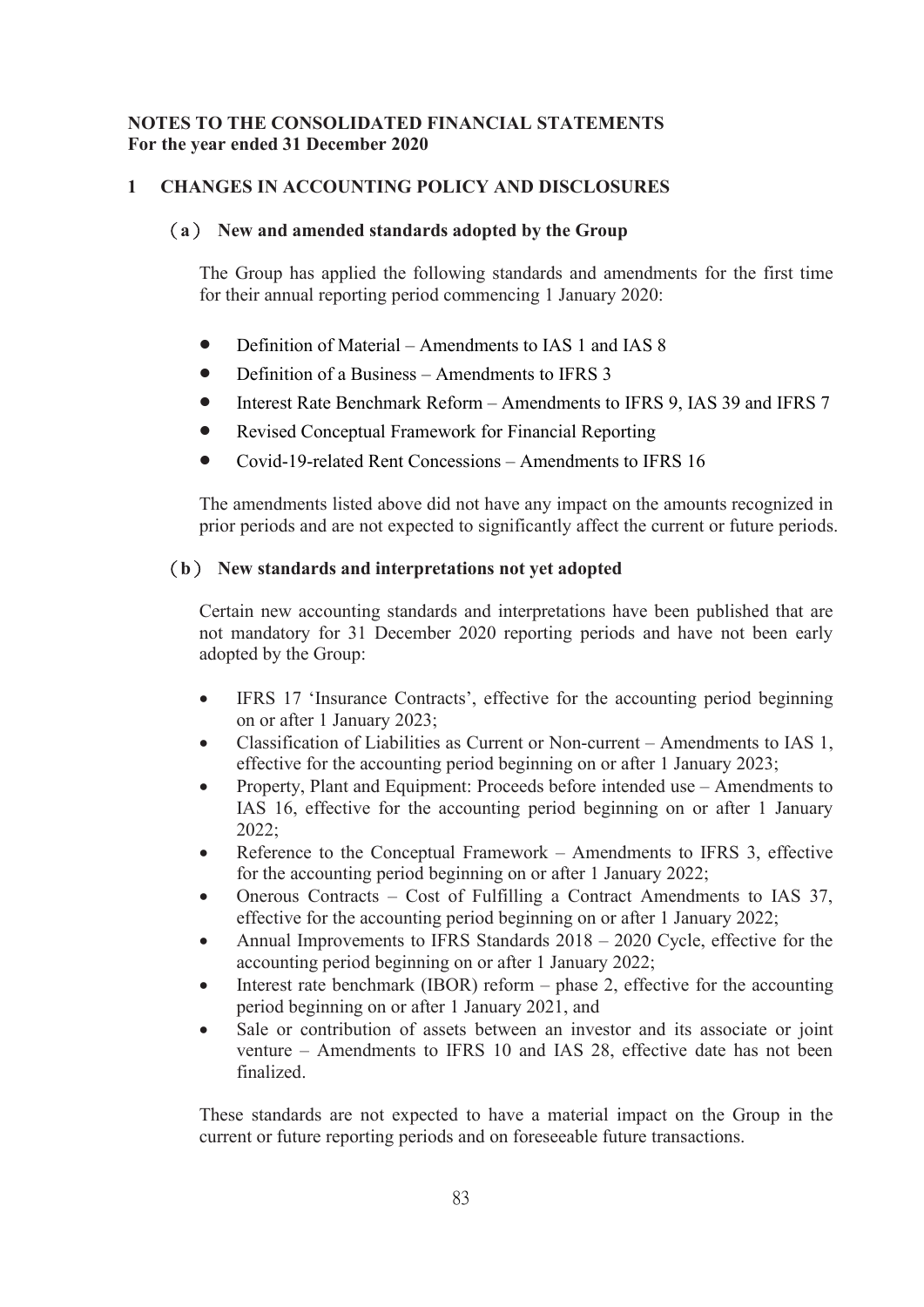# **2 FINANCE INCOME AND EXPENSES**

|                                                                                                                | 2020<br><b>RMB'000</b> | 2019<br><b>RMB'000</b> |
|----------------------------------------------------------------------------------------------------------------|------------------------|------------------------|
| Net foreign exchange gains                                                                                     |                        | 18,571                 |
| Interest income                                                                                                | 431,228                | 398,176                |
| <b>Finance income</b>                                                                                          | 431,228                | 416,747                |
| Interest and finance charges paid/payable for lease<br>liabilities and financial liabilities not at fair value |                        |                        |
| through profit or loss                                                                                         | (101, 732)             | (59, 378)              |
| Less: amounts capitalized on qualifying assets                                                                 | 8,292                  | 5,594                  |
| Net interest expenses                                                                                          | (93, 440)              | (53, 784)              |
| Net foreign exchange losses                                                                                    | (5,514)                |                        |
| <b>Finance expenses</b>                                                                                        | (98, 954)              | (53, 784)              |
| Finance income - net                                                                                           | 332,274                | 362,963                |

# **3 EXPENSE BY NATURE**

|                                                          | 2020           | 2019           |
|----------------------------------------------------------|----------------|----------------|
|                                                          | <b>RMB'000</b> | <b>RMB'000</b> |
| Cost of raw material                                     | 42,082,307     | 57, 101, 961   |
| Cost of trading products                                 | 11,467,420     | 21,566,364     |
| Employee benefit expenses                                | 3,143,219      | 3,147,372      |
| Depreciation and amortization                            | 1,794,486      | 1,736,790      |
| Repairs and maintenance expenses                         | 1,060,624      | 1,089,829      |
| Change of goods in process and finished goods            | 862,652        | 446,779        |
| Transportation costs                                     | 274,002        | 297,416        |
| Inventory write-down                                     | 220,888        | 70,178         |
| External processing fee                                  | 215,467        | 215,288        |
| Sales commissions                                        | 104,598        | 125,641        |
| Impairment loss                                          | 87,570         | 486            |
| Depreciation charge of right-of-use assets               | 32,653         | 101,998        |
| Auditors' remuneration - audit services                  | 7,800          | 7,800          |
| Leasing expenses                                         | 3,731          | 2,961          |
| Other expenses                                           | 1,030,020      | 1,107,017      |
| Total cost of sales, selling and administrative expenses | 62,387,437     | 87,017,880     |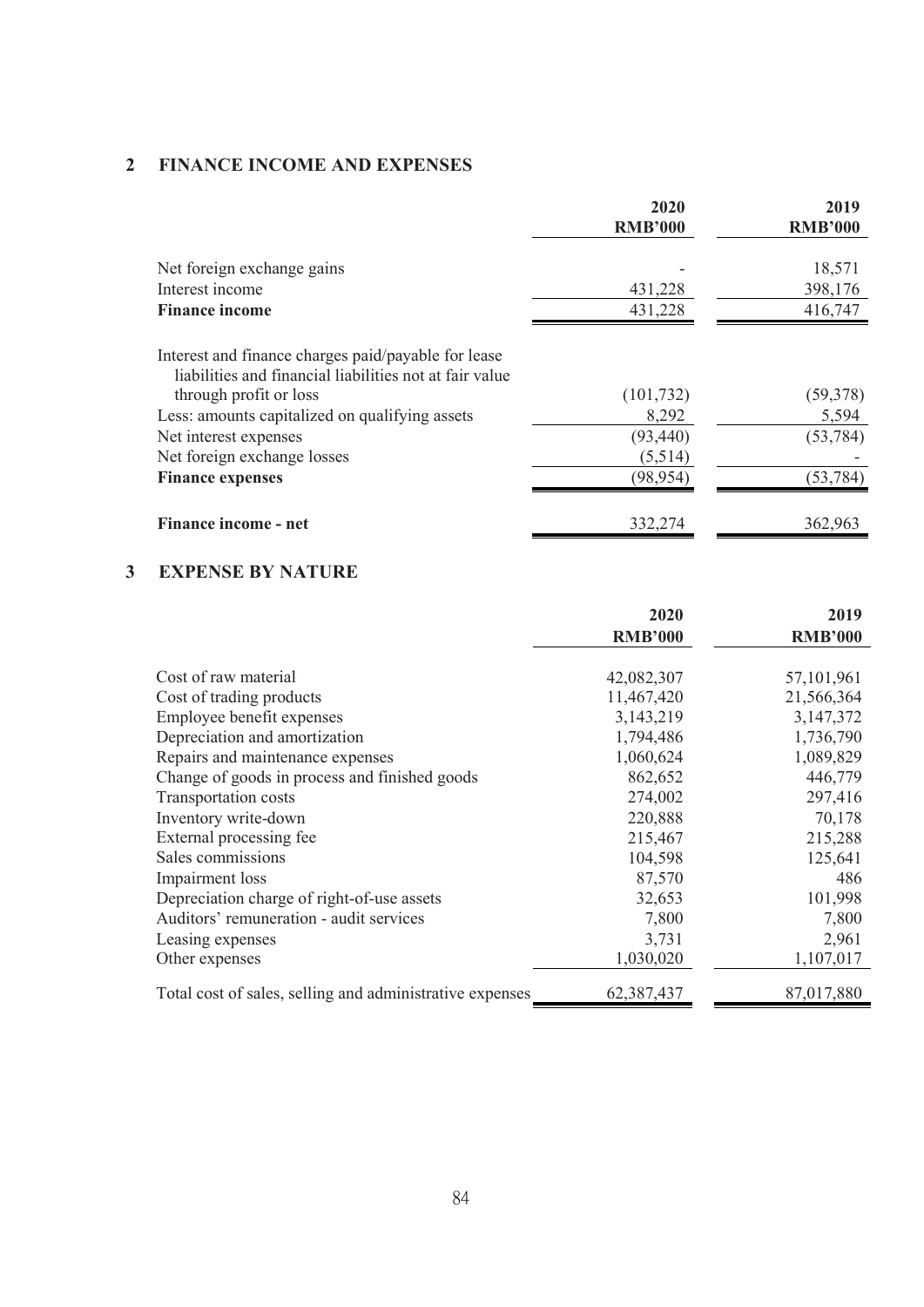# **4 INCOME TAX**

|                              | 2020            | 2019            |
|------------------------------|-----------------|-----------------|
|                              | <b>RMB' 000</b> | <b>RMB' 000</b> |
| - Current income tax         | (37, 027)       | (460, 720)      |
| - Deferred taxation          | 102,647         | 31,757          |
| Income tax benefit/(expense) | 65,620          | (428, 963)      |
|                              |                 |                 |

A reconciliation of the expected income tax calculated at the applicable tax rate and total profit, with the actual income tax is as follows:

|                                                       | 2020<br><b>RMB' 000</b> | 2019<br><b>RMB' 000</b> |
|-------------------------------------------------------|-------------------------|-------------------------|
| Profit before income tax                              | 590,778                 | 2,656,128               |
| Expected PRC income tax at the statutory tax rate     |                         |                         |
| of $25%$                                              | (147,695)               | (664, 032)              |
| Tax effect of share of profit of investments          |                         |                         |
| accounted for using the equity method                 | 178,685                 | 239,562                 |
| Tax effect of other non-taxable income                | 54,379                  | 7,459                   |
| Tax deductions for R&D expenses                       | 11,863                  | 7,500                   |
| Tax effect of non-deductible loss, expenses and costs | (51, 543)               | (42,906)                |
| True up for final settlement of enterprise income     |                         |                         |
| taxes in respect of previous years                    | 9,188                   | 2,618                   |
| Tax losses for which no deferred income tax asset     |                         |                         |
| was recognized                                        | (2,821)                 | (9,578)                 |
| Utilization of previously unrecognized tax losses     | 13,564                  | 30,414                  |
| Actual income tax benefit/(expense)                   | 65,620                  | (428, 963)              |

The provision for PRC income tax is calculated at the rate of 25% (2019: 25%) on the estimated taxable income of the year ended 31 December 2020 determined in accordance with relevant income tax rules and regulations. The Group did not carry out business overseas and therefore does not incur overseas income taxes.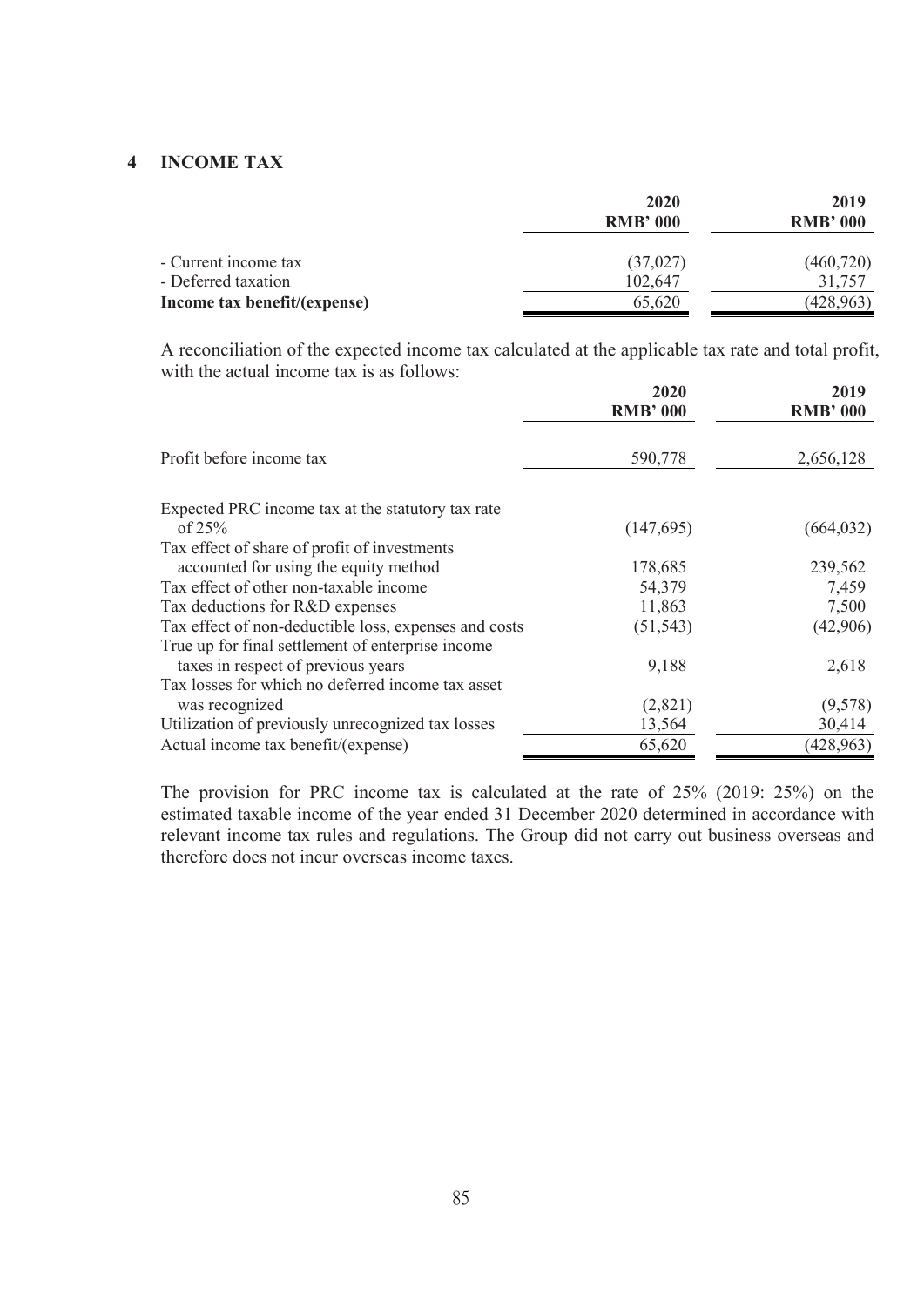#### **5 EARNINGS PER SHARE**

#### **(a) Basic**

Basic earnings per share is calculated by dividing the profit attributable to owners of the Company by the weighted average number of ordinary shares in issue during the year.

|                                                                                                   | 2020             | 2019             |  |
|---------------------------------------------------------------------------------------------------|------------------|------------------|--|
|                                                                                                   | <b>RMB'000</b>   | <b>RMB'000</b>   |  |
| Net profit attributable to owners of the Company<br>Weighted average number of ordinary shares in | 645,072          | 2,215,728        |  |
| issue (thousand of shares)                                                                        | 10,823,814       | 10,823,814       |  |
| Basic earnings per share (RMB per share)                                                          | <b>RMB 0.060</b> | <b>RMB 0.205</b> |  |
|                                                                                                   |                  |                  |  |

#### **(b) Diluted**

There were no dilutive potential ordinary shares, therefore diluted earnings per share is the same as basic earnings per share.

#### **6 LEASES**

#### **(a) Amounts recognized in the balance sheet**

The balance sheet shows the following amounts relating to leases:

|                            | As at 31 December |                |  |  |  |
|----------------------------|-------------------|----------------|--|--|--|
|                            | 2020              | 2019           |  |  |  |
|                            | <b>RMB'000</b>    | <b>RMB'000</b> |  |  |  |
| <b>Right-of-use assets</b> |                   |                |  |  |  |
| Land use rights            | 397,808           | 320,212        |  |  |  |
| <b>Buildings</b>           | 11,221            | 22,205         |  |  |  |
| Equipment                  | 879               | 168            |  |  |  |
| Others                     | 893               | 1,275          |  |  |  |
|                            | 410,801           | 343,860        |  |  |  |
| <b>Lease liabilities</b>   |                   |                |  |  |  |
| Current                    | 9,352             | 11,450         |  |  |  |
| Non-current                | 3,119             | 10,593         |  |  |  |
|                            | 12,471            | 22,043         |  |  |  |

For the year ended 31 December 2020, additions to the right-of-use assets were RMB 109,238 thousands (2019: RMB 33,980 thousands), including RMB 102,283 thousands generated by the acquisition of a subsidiary.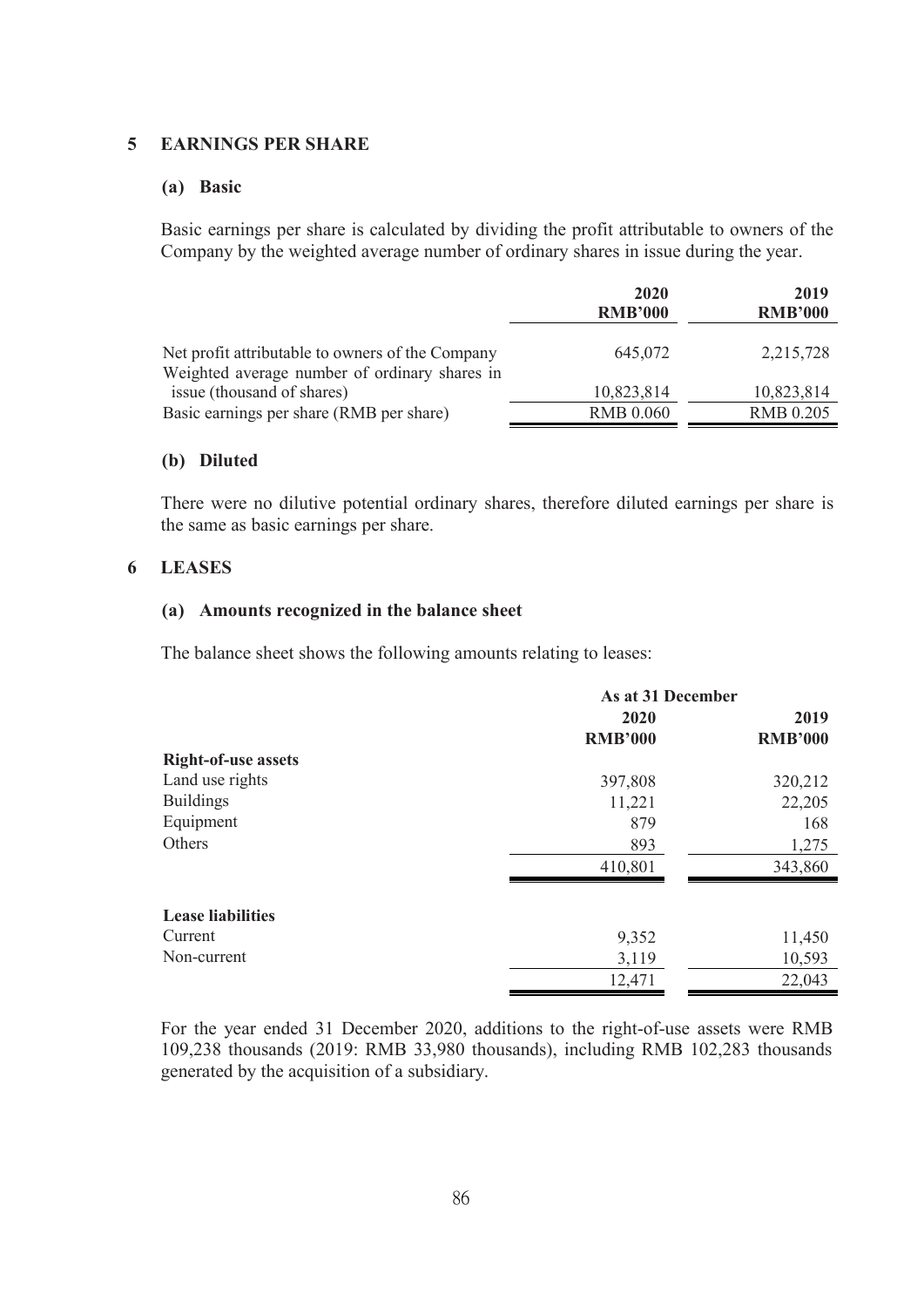# **(b) Amounts recognized in the income statement**

The income statement shows the following amounts relating to leases:

|                                             | 2020           | 2019           |
|---------------------------------------------|----------------|----------------|
|                                             | <b>RMB'000</b> | <b>RMB'000</b> |
| Depreciation charge of right-of-use assets  |                |                |
| Land use rights                             | (15,965)       | (14, 814)      |
| <b>Buildings</b>                            | (15,481)       | (12, 541)      |
| Equipment                                   | (449)          | (74, 025)      |
| Others                                      | (758)          | (618)          |
|                                             | (32, 653)      | (101,998)      |
| Interest expense (included in finance cost) | (887)          | (2,570)        |
| Expense relating to short-term leases       |                |                |
| (included in Cost of sales)                 | (3,731)        | (2,961)        |

The total cash outflow for leases in 2020 was RMB 20,204 thousands (2019: RMB 94,441 thousands).

#### **7 DIVIDENDS**

An annual dividend in respect of the year ended 31 December 2020 of RMB 0.1 per share, amounting to a total dividend of RMB 1,082,381 thousands, was approved by the Board of Directors on 24 March 2021. This financial statement has not reflected such dividend payable.

## **8 TRADE AND OTHER RECEIVABLES**

|                                           | As at 31 December      |                        |  |  |
|-------------------------------------------|------------------------|------------------------|--|--|
|                                           | 2020<br><b>RMB'000</b> | 2019<br><b>RMB'000</b> |  |  |
| Trade receivables                         | 113,797                | 120,739                |  |  |
| Less: impairment provision                | (634)                  |                        |  |  |
|                                           | 113,163                | 120,739                |  |  |
| Amounts due from related parties excluded |                        |                        |  |  |
| prepayments                               | 1,065,539              | 1,521,187              |  |  |
|                                           | 1,178,702              | 1,641,926              |  |  |
| Other receivables                         | 18,240                 | 26,240                 |  |  |
| Less: impairment provision                | (139)                  | (139)                  |  |  |
|                                           | 18,101                 | 26,101                 |  |  |
|                                           | 1,196,803              | 1,668,027              |  |  |

87 For the year ended 31 December 2020, certain associates and joint ventures of the Group declared dividends with total amount of RMB 561,755 thousands to the Group (2019: RMB 594,868 thousands). As at 31 December 2020 and 31 December 2019, all these  $\frac{87}{100}$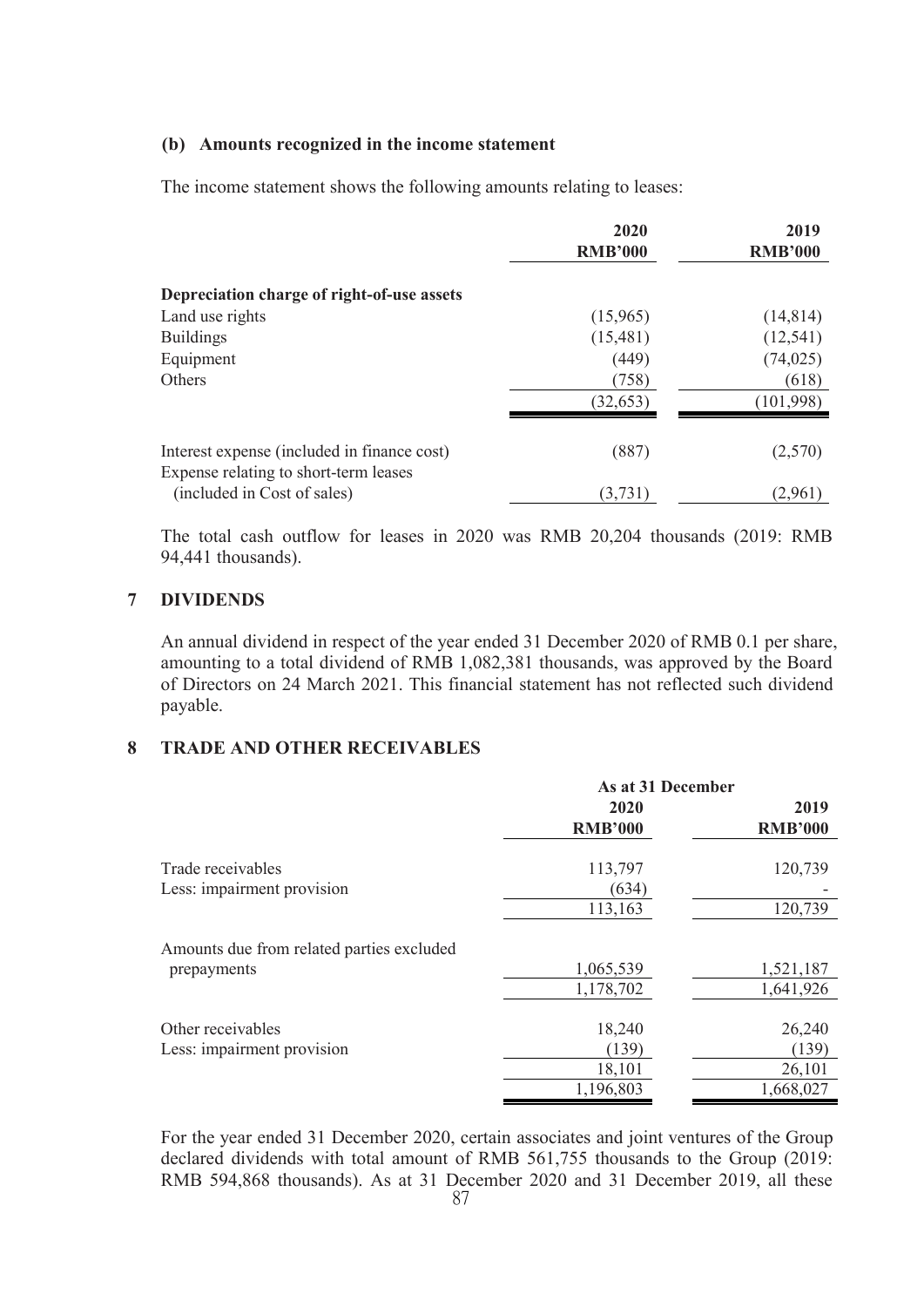declared dividends had been received by the Group.

Amounts due from related parties mainly represent trade-related balances, unsecured in nature and bear no interest.

The aging analysis based on invoice date of trade receivables and amounts due from related parties excluded prepayments (net of allowance for doubtful debts) is as follows:

|               | As at 31 December |                |  |  |  |
|---------------|-------------------|----------------|--|--|--|
|               | 2020              | 2019           |  |  |  |
|               | <b>RMB'000</b>    | <b>RMB'000</b> |  |  |  |
| Within 1 year | 1,177,222         | 1,641,926      |  |  |  |
| $1-2$ year    | 1,480             | ۰              |  |  |  |
|               | 1,178,702         | 1,641,926      |  |  |  |

Movements of the Group's impairment provision for trade and other receivables are as follows:

|                                            | 2020<br><b>RMB'000</b>   | 2019<br><b>RMB'000</b> |
|--------------------------------------------|--------------------------|------------------------|
| As at 1 January                            | 139                      | 198                    |
| Reversal of previous impairment losses     | $\overline{\phantom{a}}$ | (59)                   |
| Provision for loss allowance recognized in |                          |                        |
| profit or loss                             | 634                      |                        |
| As at 31 December                          |                          | 139                    |

For the year ended 31 December 2020, the Group recovered previously written off receivables amounted to RMB 121,550 thousands due to the liquidation of Zhejiang Jin Yong Acrylic Fiber Company Limited, a former subsidiary of the Group (2019: Nil).

As at 31 December 2020 and 31 December 2019, no trade receivable was pledged as collateral.

Sales to third parties are generally on cash basis or on letter of credit. Subject to negotiation, credit is generally only available for major customers with well-established trading records.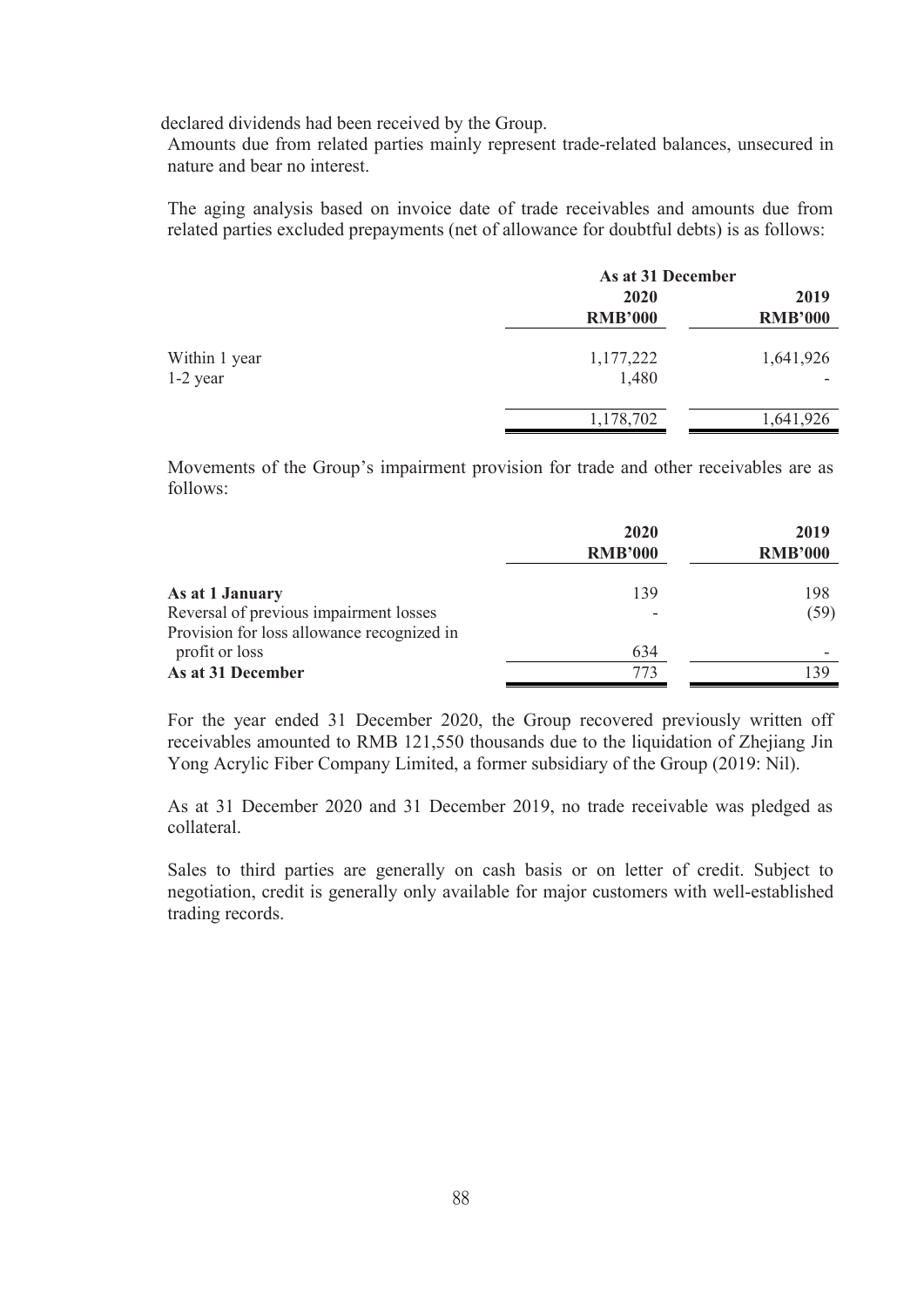### **9 BORROWINGS**

|                                  |                | As at 31 December |  |  |  |
|----------------------------------|----------------|-------------------|--|--|--|
|                                  | 2020           | 2019              |  |  |  |
|                                  | <b>RMB'000</b> | <b>RMB'000</b>    |  |  |  |
| Credit loans due within one year |                |                   |  |  |  |
| - Short term bank loans          | 1,548,000      | 1,547,600         |  |  |  |

The weighted average interest rate for the Group's borrowings was 2.79% for the year ended 31 December 2020 (2019: 3.35%).

As at 31 December 2020, no borrowings were secured by property, plant and equipment (31 December 2019: Nil).

# **10 TRADE AND OTHER PAYABLES**

|                                                                 | As at 31 December |                |  |  |  |
|-----------------------------------------------------------------|-------------------|----------------|--|--|--|
|                                                                 | 2020              | 2019           |  |  |  |
|                                                                 | <b>RMB'000</b>    | <b>RMB'000</b> |  |  |  |
| Trade payables                                                  | 1,294,138         | 2,142,402      |  |  |  |
| Bills payables                                                  | 26,196            | 673,900        |  |  |  |
| Amounts due to related parties excluded contract<br>liabilities | 3,655,724         | 5,708,394      |  |  |  |
|                                                                 | 4,976,058         | 8,524,696      |  |  |  |
| Interest payable                                                | 1,246             | 1,686          |  |  |  |
| Dividends payable                                               | 29,522            | 29,144         |  |  |  |
| Construction payable                                            | 299,205           | 277,184        |  |  |  |
| Other liabilities                                               | 1,169,776         | 439,119        |  |  |  |
|                                                                 | 1,499,749         | 747,133        |  |  |  |
|                                                                 | 6,475,807         | 9,271,829      |  |  |  |

As at 31 December 2020 and 31 December 2019, all trade and other payables of the Group were non-interest bearing, and their fair value approximated their carrying amounts due to their short maturities.

Majority of amount due to related parties were trade payable for purchasing crude oil from related parties.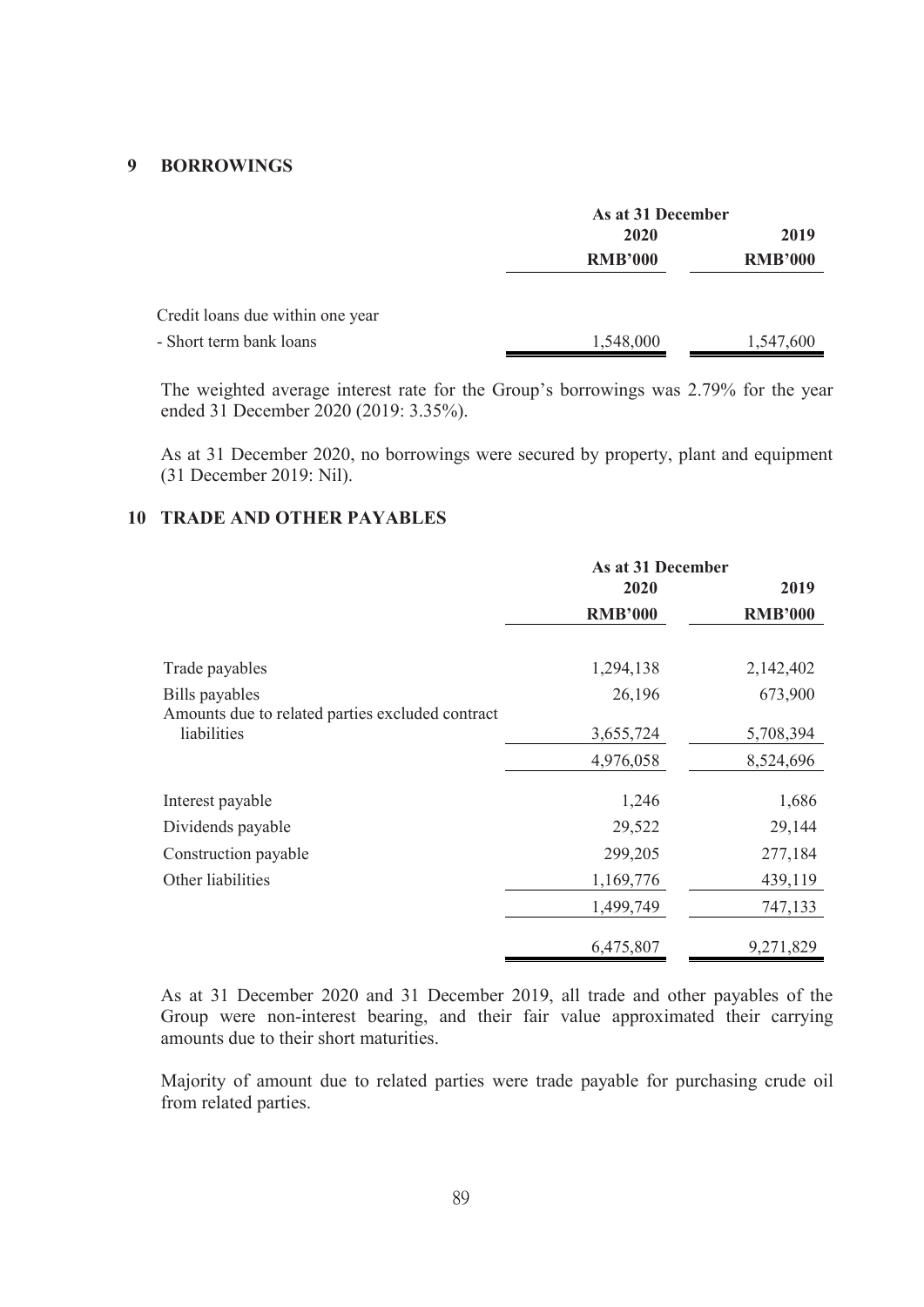As at 31 December 2020 and 31 December 2019, the ageing analysis of the trade payables (including bills payables and amounts due to related parties with trading nature) based on invoice date was as follows:

| As at 31 December |                        |  |  |  |
|-------------------|------------------------|--|--|--|
| <b>2020</b>       | 2019<br><b>RMB'000</b> |  |  |  |
| <b>RMB'000</b>    |                        |  |  |  |
| 4,973,711         | 8,509,327              |  |  |  |
| 1,973             | 11,209                 |  |  |  |
| 374               | 4,160                  |  |  |  |
| 4,976,058         | 8,524,696              |  |  |  |
|                   |                        |  |  |  |

# **11 SEGMENT INFORMATION**

| 2020                             | Synthetic<br>fibers<br><b>RMB' 000</b> | <b>Resins and</b><br>plastics<br><b>RMB'000</b> | Intermediate<br>petrochemica<br>l products<br><b>RMB'000</b> | Petroleum<br>products<br><b>RMB'000</b> | <b>Trading of</b><br>petrochemical<br>products<br><b>RMB' 000</b> | <b>Other</b><br>segments<br><b>RMB'000</b> | Total<br><b>RMB'000</b> |
|----------------------------------|----------------------------------------|-------------------------------------------------|--------------------------------------------------------------|-----------------------------------------|-------------------------------------------------------------------|--------------------------------------------|-------------------------|
| Total segment revenue            | 1,480,576                              | 9,576,944                                       | 19,777,574                                                   | 49,711,547                              | 12,023,744                                                        | 1,583,236                                  | 94,153,621              |
| Inter - segment revenue          |                                        | (101, 057)                                      | (11,526,322)                                                 | (6,631,343)                             | (438, 634)                                                        | (832,690)                                  | (19, 530, 046)          |
| Revenue from external            |                                        |                                                 |                                                              |                                         |                                                                   |                                            |                         |
| customers                        | 1,480,576                              | 9,475,887                                       | 8,251,252                                                    | 43,080,204                              | 11,585,110                                                        | 750,546                                    | 74,623,575              |
| Timing of revenue<br>recognition |                                        |                                                 |                                                              |                                         |                                                                   |                                            |                         |
| At a point in time               | 1,480,576                              | 9,475,887                                       | 8,251,252                                                    | 43,080,204                              | 11,583,709                                                        | 750,546                                    | 74,622,174              |
| Over time                        |                                        |                                                 |                                                              |                                         | 1,401                                                             |                                            | 1,401                   |
|                                  | 1,480,576                              | 9,475,887                                       | 8,251,252                                                    | 43,080,204                              | 11,585,110                                                        | 750,546                                    | 74,623,575              |
| Total gross (loss)/profit        | (338, 633)                             | 1,435,079                                       | 724,152                                                      | (2,232,013)                             | 88,004                                                            | (16, 838)                                  | (340,249)               |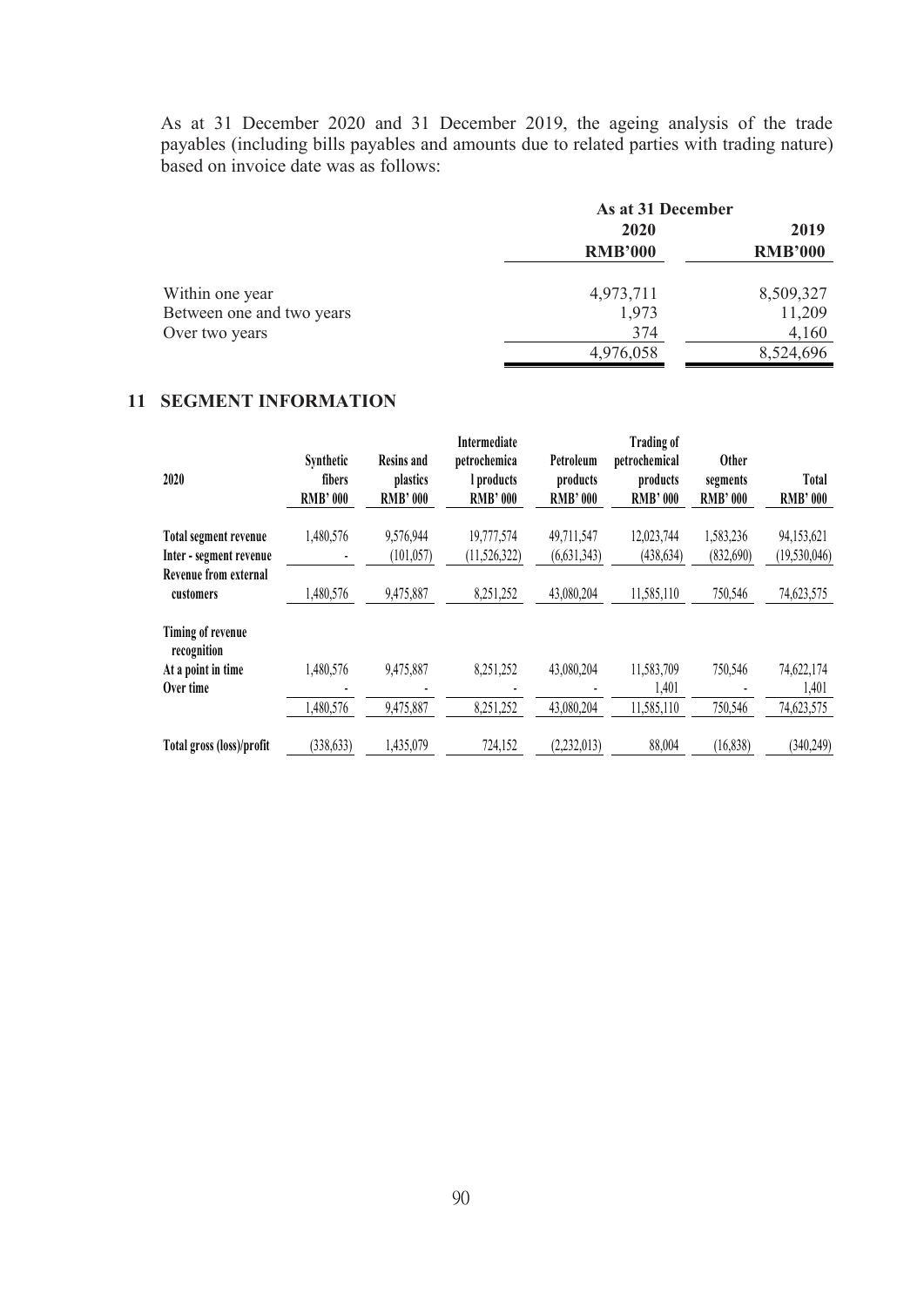| 2019                                                   | Synthetic<br>fibers<br><b>RMB' 000</b> | <b>Resins and</b><br>plastics<br><b>RMB' 000</b> | Intermediate<br>petrochemical<br>productss<br><b>RMB' 000</b> | Petroleum<br>products<br><b>RMB' 000</b> | <b>Trading of</b><br>petrochemical<br>products<br><b>RMB' 000</b> | <b>Other</b><br>segments<br><b>RMB' 000</b> | <b>Total</b><br><b>RMB'000</b> |
|--------------------------------------------------------|----------------------------------------|--------------------------------------------------|---------------------------------------------------------------|------------------------------------------|-------------------------------------------------------------------|---------------------------------------------|--------------------------------|
| Total segment revenue                                  | 2,200,229                              | 10,304,812                                       | 24,698,643                                                    | 66,754,731                               | 21,881,214                                                        | 1,502,840                                   | 127,342,469                    |
| Inter - segment revenue                                |                                        | (141, 101)                                       | (14, 187, 500)                                                | (11,868,026)                             | (175,200)                                                         | (700, 975)                                  | (27,072,802)                   |
| Revenue from external<br>customers                     | 2,200,229                              | 10,163,711                                       | 10,511,143                                                    | 54,886,705                               | 21,706,014                                                        | 801,865                                     | 100,269,667                    |
| Timing of revenue<br>recognition                       |                                        |                                                  |                                                               |                                          |                                                                   |                                             |                                |
| At a point in time                                     | 2,200,229                              | 10,163,711                                       | 10,511,143                                                    | 54,886,705                               | 21,695,864                                                        | 801,865                                     | 100,259,517                    |
| Over time                                              |                                        |                                                  |                                                               |                                          | 10,150                                                            |                                             | 10,150                         |
|                                                        | 2,200,229                              | 10,163,711                                       | 10,511,143                                                    | 54,886,705                               | 21,706,014                                                        | 801,865                                     | 100,269,667                    |
| Total gross (loss)/profit                              | (501, 062)                             | 542,015                                          | 649,435                                                       | 750,850                                  | 121,193                                                           | 25,314                                      | 1,587,745                      |
|                                                        |                                        |                                                  |                                                               |                                          | 2020                                                              |                                             | 2019                           |
|                                                        |                                        |                                                  |                                                               | <b>RMB'000</b>                           |                                                                   | <b>RMB'000</b>                              |                                |
| Segment result - (loss)/profit from operations         |                                        |                                                  |                                                               |                                          |                                                                   |                                             |                                |
| Petroleum products                                     |                                        |                                                  |                                                               |                                          | (2,198,705)                                                       |                                             | 705,469                        |
| Resins and plastics                                    |                                        |                                                  |                                                               |                                          | 1,262,029                                                         |                                             | 401,454                        |
| Intermediate petrochemicals                            |                                        |                                                  |                                                               |                                          | 581,597                                                           |                                             | 413,914                        |
| Trading of petrochemical products<br>Synthetic fibers  |                                        |                                                  |                                                               |                                          | 42,039<br>(364,211)                                               |                                             | 53,214                         |
| thers                                                  |                                        |                                                  |                                                               |                                          | 211,015                                                           |                                             | (540, 280)<br>286,801          |
| (Loss)/profit from operations                          |                                        |                                                  |                                                               |                                          | (466, 236)                                                        |                                             | 1,320,572                      |
|                                                        |                                        |                                                  |                                                               |                                          |                                                                   |                                             |                                |
| Finance income – net                                   |                                        |                                                  |                                                               |                                          | 332,274                                                           |                                             | 362,963                        |
| Share of profit of investments accounted for using the |                                        |                                                  |                                                               |                                          |                                                                   |                                             |                                |

Profit before income tax 590,778 2,656,128

equity method 872,593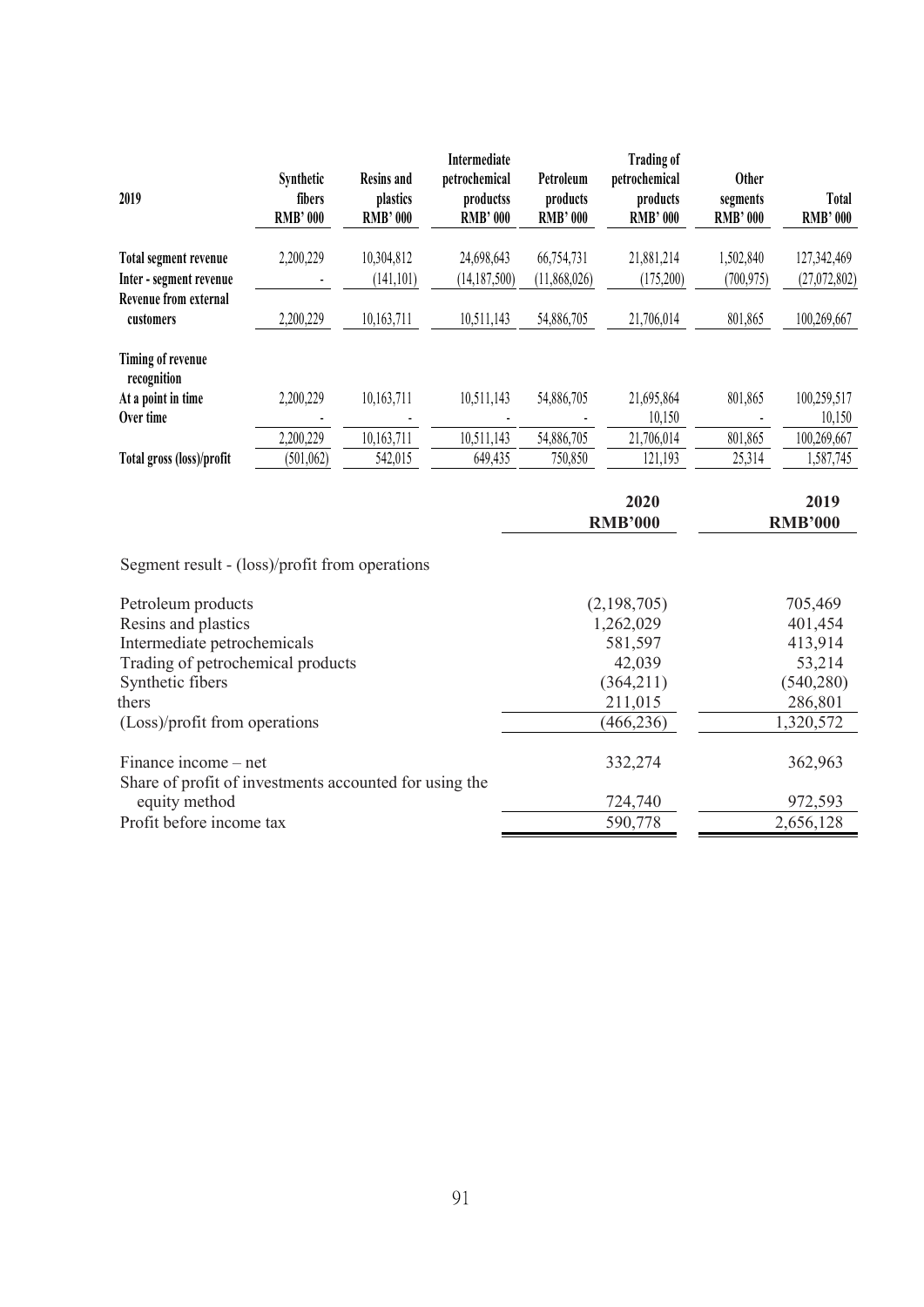### **12 Reconciliation between financial statements prepared under CAS and IFRS**

The Company is listed on the Hong Kong Stock Exchange. The Group prepared financial statements under International Financial Reporting Standards ("IFRS") which are audited by PricewaterhouseCoopers. There are reconciliation items in the consolidated financial report prepared under CAS and IFRS, the reconciliation items and the amount are listed as follows:

|                                     | Net profit |                          | <b>Net assets</b>   |                     |  |  |
|-------------------------------------|------------|--------------------------|---------------------|---------------------|--|--|
|                                     | 2020       | 2019                     | 31 December<br>2020 | 31 December<br>2019 |  |  |
| Under CAS<br>Adjustments under IFRS | 639,436    | 2,225,153                | 29,355,018          | 30,015,901          |  |  |
| Government grants (a)               | 2,010      | 2,010                    | (20,043)            | (22,053)            |  |  |
| Safety production Costs (b)         | 88,460     |                          |                     |                     |  |  |
| Others                              | (73,508)   | $\overline{\phantom{0}}$ | -                   |                     |  |  |
| <b>Under IFRS</b>                   | 656,398    | 2,227,165                | 29,334,975          | 29,993,848          |  |  |

Notes in relation to the reconciliation items:

### **(a) Government grants**

Under CAS, government subsidies defined as capital contributions according to the relevant government requirements are not considered a government grant, but instead should be recorded as an increase in capital reserves.

Under IFRS, such grants are offset against the cost of asset to which the grants are related. Upon transfer to property, plant and equipment, the grant is recognised as income over the useful life of the property, plant and equipment by way of a reduced depreciation charge.

## **(b) Safety production costs**

Under CAS, safety production costs should be recognised in profit or loss with a corresponding increase in reserve according to PRC regulations. Such reserve is reduced for expenses incurred for safety production purposes or, when safety production related fixed assets are purchased, is reduced by the purchased cost with a corresponding increase in the accumulated depreciation. Such fixed assets are not depreciated thereafter. Under IFRS, expenses are recognised in profit or loss when incurred, and property, plant and equipment are depreciated with applicable methods.